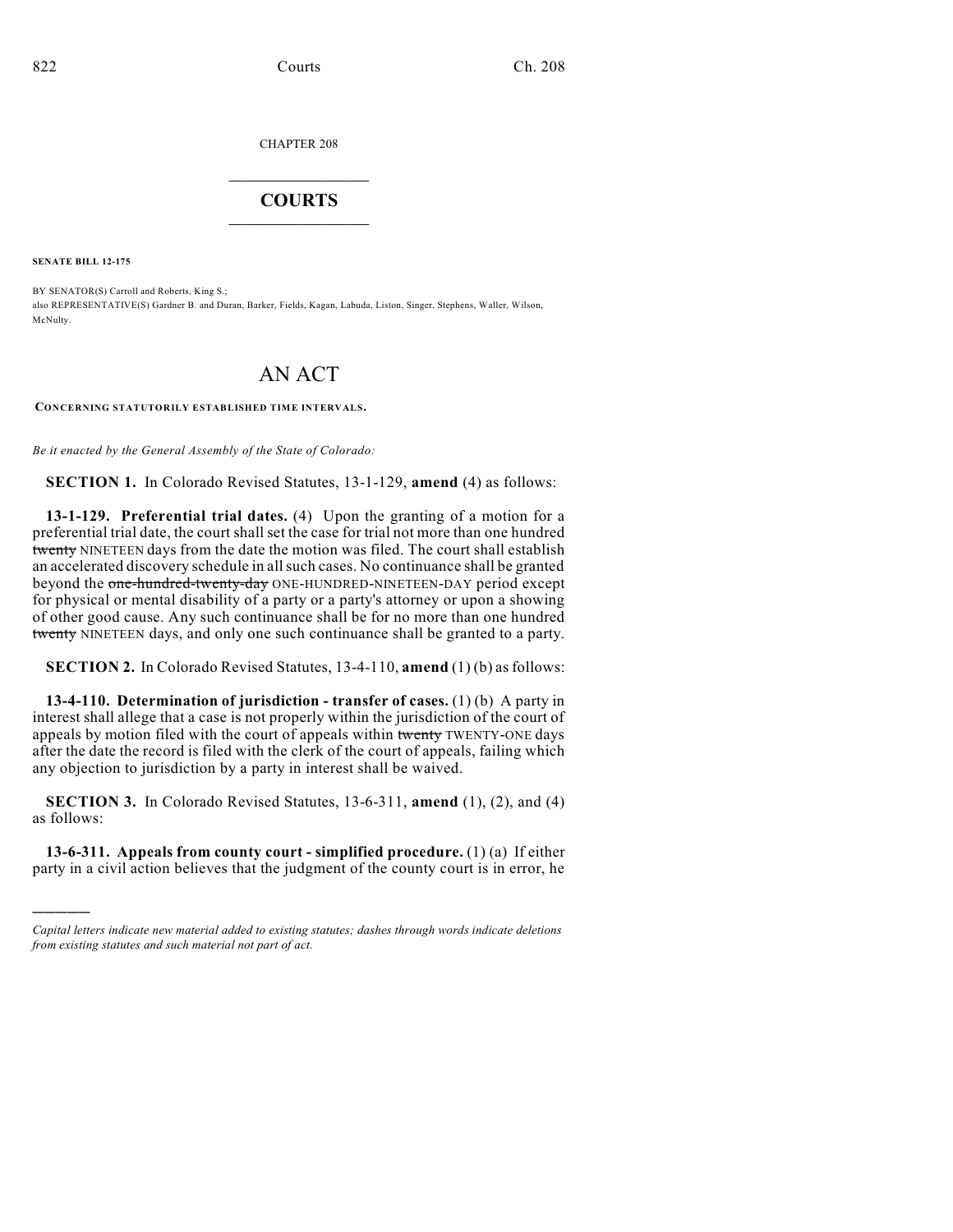Ch. 208 Courts 823

OR SHE may appeal to the district court by filing notice of appeal in the county court within fifteen TWENTY-ONE days after the date of entry of judgment and by filing within the said fifteen TWENTY-ONE days an appeal bond with the clerk of the county court. The bond shall be furnished by a corporate surety authorized and licensed to do business in this state as surety, or one or more sufficient private sureties, or may be a cash deposit by the appellant and, if the appeal is taken by the plaintiff, shall be conditioned to pay the costs of the appeal and the counterclaim, if any, and, if the appeal is taken by the defendant, shall be conditioned to pay the costs and judgment if the appealing party fails. The bond shall be approved by the judge or the clerk.

(b) Upon filing of the notice of appeal, the posting and approval of the bond, and the deposit by the appellant of an estimated fee in advance for preparing the record, the county court shall discontinue all further proceedings and recall any execution issued. The appellant shall then docket his OR HER appeal in the district court. A motion for new trial is not required as a condition of appeal. If a motion for new trial is made within fifteen TWENTY-ONE days, the time for appeal shall be extended until fifteen TWENTY-ONE days after disposition of the motion, but only matters raised on the motion for new trial shall be considered on an appeal thereafter.

(2) (a) Upon the deposit of the estimated record fee, the clerk of the court shall prepare and issue as soon as possible a record of the proceedings in the county court, including the summons, the complaint, proof of service, and the judgment. The record shall also include a transcription of such part of the actual evidence and other proceedings as the parties may designate or, in lieu of transcription, to which they may stipulate. If a stenographic record has been maintained or the parties agree to stipulate, the party appealing shall lodge with the clerk of the court the reporter's transcript of the designated evidence or proceedings or a stipulation covering such items within forty FORTY-TWO days after judgment. If the proceedings have been electrically recorded, the transcription of designated evidence and proceedings shall be prepared in the office of the clerk of the county court, either by him OR HER or under his OR HER supervision, within forty FORTY-TWO days after judgment.

(b) The clerk shall notify, in writing, the opposing parties of the completion of the record, and the parties have fifteen TWENTY-ONE days within which to file objections. If none are received, the record shall be certified forthwith by the judge. If objections are made, the parties shall be called for hearing and the objections settled by the county judge as soon as possible and the record then certified.

(4) A written brief setting out matters relied upon as constituting error and outlining any arguments to be made shall be filed in the district court by the appellant within twenty TWENTY-ONE days after filing of the record therein. A copy of the brief shall be served on the appellee. The appellee may file an answering brief within twenty TWENTY-ONE days after such service. In the discretion of the district court, time for filing of briefs and answers may be extended.

**SECTION 4.** In Colorado Revised Statutes, 13-10-114, **amend** (4) and (5) as follows:

**13-10-114. Trial by jury.** (4) For the purposes of this section, a defendant waives his OR HER right to a jury trial under subsection (1) of this section unless,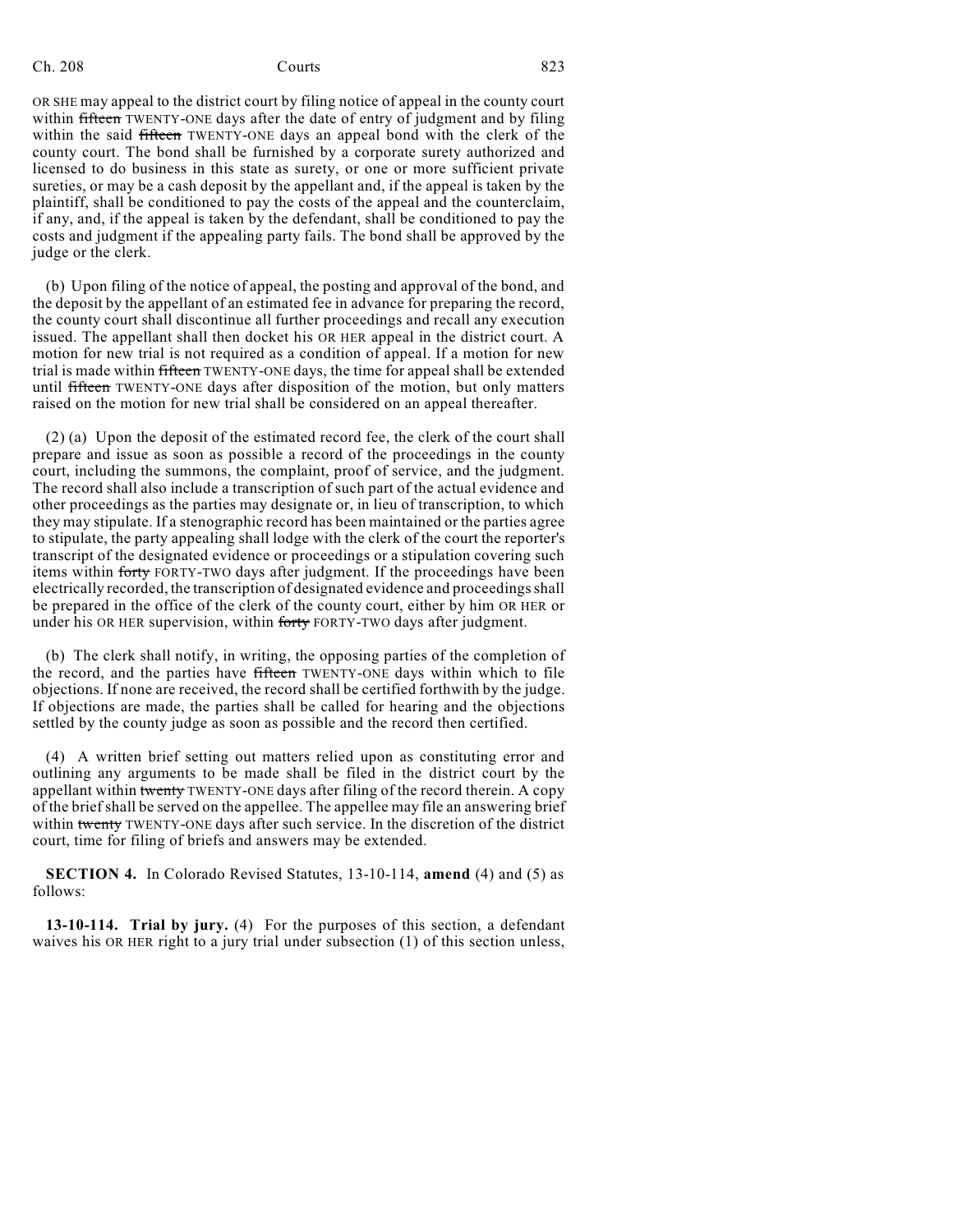within twenty TWENTY-ONE days after entry of a plea, the defendant makes a request to the court for a jury trial, in writing, and tenders to the court a fee of twenty-five dollars, unless the fee is waived by the judge because of the indigence of the defendant. If the action is dismissed or the defendant is acquitted of the charge, or if the defendant having paid the jury fee files with the court at least ten SEVEN days before the scheduled trial date a written waiver of jury trial, the jury fee shall be refunded.

(5) At the time of arraignment for any petty offense in this state, the judge shall advise any defendant not represented by counsel of the defendant's right to trial by jury; of the requirement that the defendant, if he OR SHE desires to invoke his OR HER right to trial by jury, request such trial by jury within twenty TWENTY-ONE days after entry of a plea, in writing; of the number of jurors allowed by law; and of the requirement that the defendant, if he OR SHE desires to invoke his OR HER right to trial by jury, tender to the court within twenty TWENTY-ONE days after entry of a plea a jury fee of twenty-five dollars, unless the fee is waived by the judge because of the indigence of the defendant.

**SECTION 5.** In Colorado Revised Statutes, **amend** 13-10-117 as follows:

**13-10-117. Time - docket fee - bond.** Appeals may be taken within ten FOURTEEN days after entry of any judgment of a municipal court. No appeal shall be allowed until the appellant has paid to the clerk of the municipal court one dollar and fifty cents as a fee for preparing the transcript of record on appeal. If the municipal court is a court of record, the clerk of the municipal court is entitled to the same additional fees for preparing the record, or portions thereof designated, as is the clerk of the county court on the appeal of misdemeanors, but said fees shall be refunded to the defendant if the judgment is set aside on appeal. No stay of execution shall be granted until the appellant has executed an approved bond as provided in sections 13-10-120 and 13-10-121.

**SECTION 6.** In Colorado Revised Statutes, **amend** 13-10-122 as follows:

**13-10-122. Docket fee - dismissal.** The appellant shall pay a docket fee as provided by law to the clerk of the appellate court, within ten FOURTEEN days from the date he OR SHE ordered the transcript of record. If he OR SHE does not do so, his OR HER appeal may be dismissed on motion of the municipality.

**SECTION 7.** In Colorado Revised Statutes, 13-22-223, **amend** (2) as follows:

**13-22-223. Vacating award.** (2) A motion made under this section shall be filed within ninety NINETY-ONE days after the movant receives notice of the award pursuant to section 13-22-219 or within ninety NINETY-ONE days after the movant receives notice of a modified or corrected award pursuant to section 13-22-220, unlessthe movant alleges that the award was procured by corruption, fraud, or other undue means, in which case the motion must be made within ninety NINETY-ONE days after either the ground is known or by the exercise of reasonable care should have been known by the movant.

**SECTION 8.** In Colorado Revised Statutes, 13-22-224, **amend** (1) introductory portion as follows: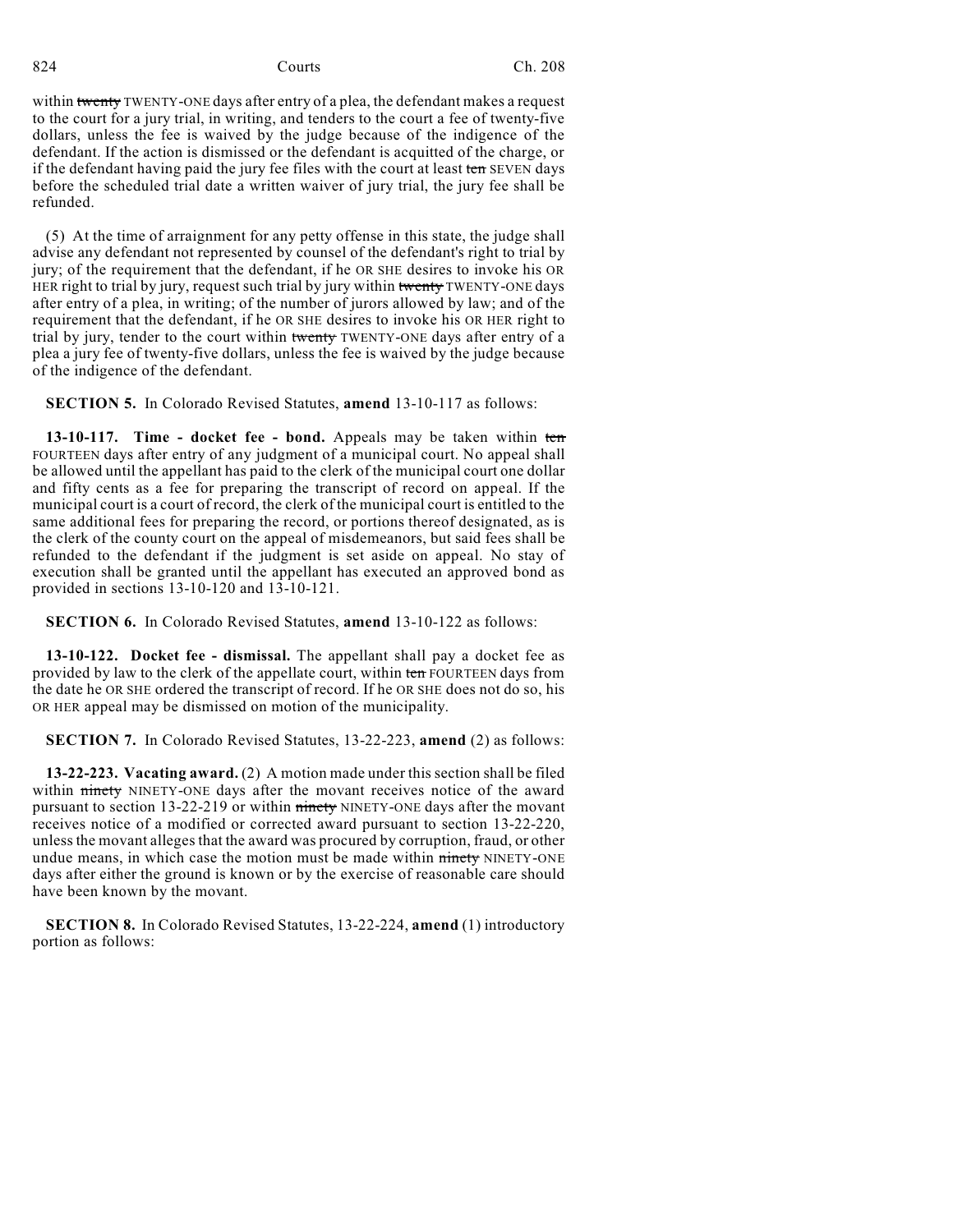**13-22-224. Modification or correction of award.** (1) Upon motion made within ninety NINETY-ONE days after the movant receives notice of the award pursuant to section 13-22-219 or within ninety NINETY-ONE days after the movant receives notice of a modified or corrected award pursuant to section 13-22-220, the court shall modify or correct the award if:

**SECTION 9.** In Colorado Revised Statutes, 13-40-107, **amend** (1) (a), (1) (b), and (1) (c) as follows:

**13-40-107. Notice to quit.** (1) A tenancy may be terminated by notice in writing, served not less than the respective period fixed before the end of the applicable tenancy, as follows:

(a) A tenancy for one year or longer, three months NINETY-ONE DAYS;

(b) A tenancy of six months or longer but less than a year, one month TWENTY-EIGHT DAYS;

(c) A tenancy of one month or longer but less than six months, ten SEVEN days;

**SECTION 10.** In Colorado Revised Statutes, 13-40-111, **amend** (1); and **repeal** (2) as follows:

**13-40-111. Issuance and return of summons.** (1) Upon filing the complaint as provided in section 13-40-110, the clerk of the court or the attorney for the plaintiff shall issue a summons. The summonsshall command the defendant to appear before the court at a place named in such summons and at a time and on a day which shall be not less than five business SEVEN days nor more than ten calendar FOURTEEN days from the day of issuing the same to answer the complaint of plaintiff. The summons shall also contain a statement addressed to the defendant stating: "If you fail to file with the court, at or before the time for appearance specified in the summons, an answer to the complaint setting forth the grounds upon which you base your claim for possession and denying or admitting all of the material allegations of the complaint, judgment by default may be taken against you for the possession of the property described in the complaint, for the rent, if any, due or to become due, for present and future damages and costs, and for any other relief to which the plaintiff is entitled. If you are claiming that the landlord's failure to repair the residential premises is a defense to the landlord's allegation of nonpayment of rent, the court will require you to pay into the registry of the court, at the time of filing your answer, the rent due less any expenses you have incurred based upon the landlord's failure to repair the residential premises."

(2) For purposes of this section, "business days" means any calendar day excluding Saturdays, Sundays, and legal holidays.

**SECTION 11.** In Colorado Revised Statutes, 13-40-112, **amend** (3) as follows:

**13-40-112. Service.** (3) Personal service or service by posting shall be made at least five business SEVEN days before the day for appearance specified in such summons, and the time and manner of such service shall be endorsed upon such summons by the person making service thereof.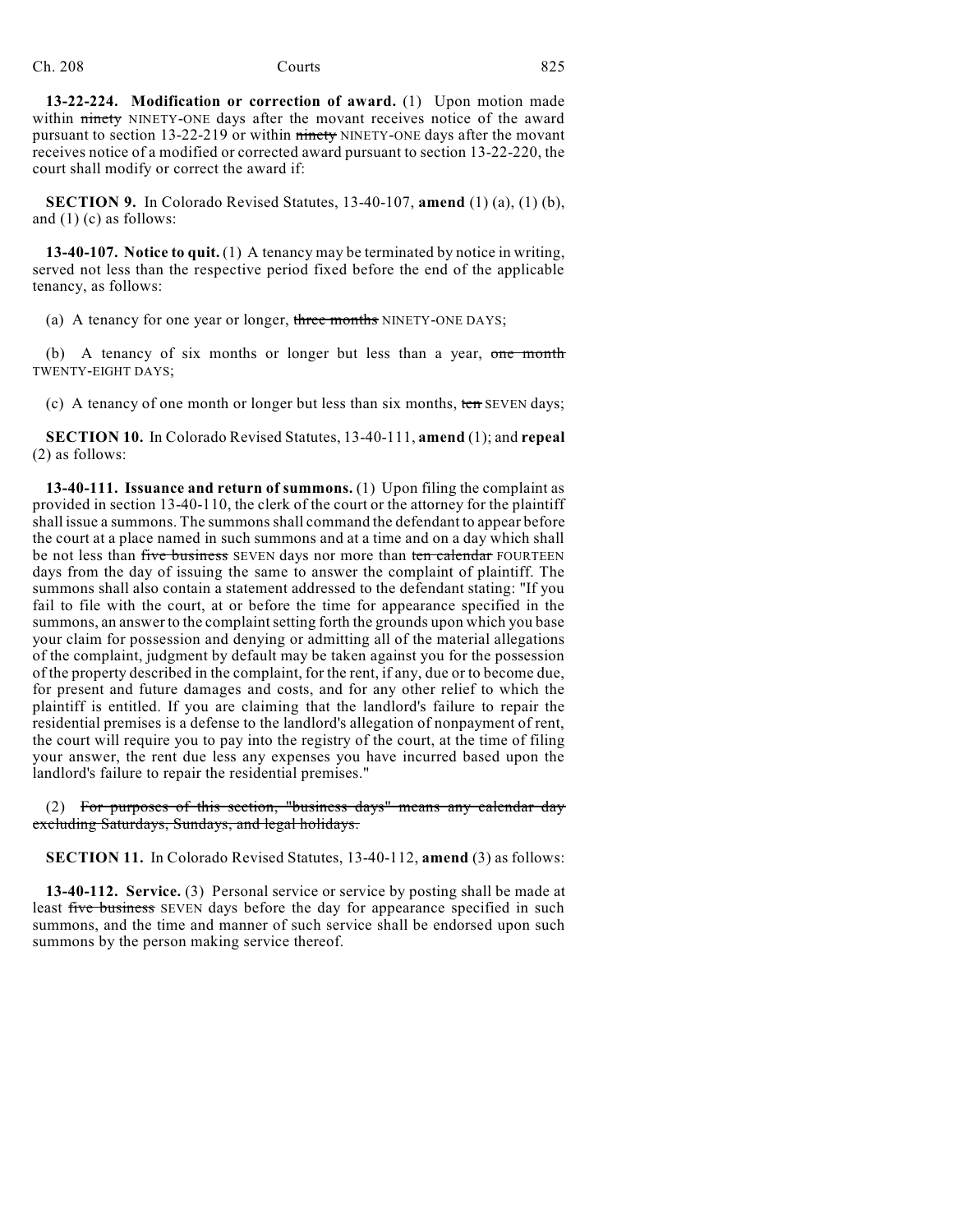**SECTION 12.** In Colorado Revised Statutes, 13-40-115, **amend** (3) as follows:

**13-40-115. Judgment - writ of restitution.** (3) A writ of restitution that is issued by the court pursuant TO subsection (1) or (2) of this section shall remain in effect for forty-five FORTY-NINE days after issuance and shall automatically expire thereafter.

**SECTION 13.** InColorado Revised Statutes, 13-51.5-103, **amend** (1) asfollows:

**13-51.5-103. Request for administrative record - certification - time limits.** (1) Unless the courtspecifically orders otherwise upon a showing of good cause for delay, a defendant governmental body or officershall file the record pursuant to rule 106 (a) (4) (III), C.R.C.P., or any successor rule thereto within thirty THIRTY-FIVE days after the filing of the complaint.

**SECTION 14.** InColorado Revised Statutes, 13-54.5-102, **amend** (2) asfollows:

**13-54.5-102. Continuing garnishment - creation of lien.** (2) Garnishment pursuant to subsection (1) of this section shall be a lien and continuing levy against said earnings due for one hundred eighty EIGHTY-TWO days following service of the writ or for one hundred eighty EIGHTY-TWO days following the expiration of any writs with a priority under section 13-54.5-104, but such lien shall be terminated earlier than one hundred eighty EIGHTY-TWO days if earnings are no longer due, the underlying judgment is vacated, modified, or satisfied in full, or the writ is dismissed; except that a continuing garnishment may be suspended for a specified period of time by the judgment creditor upon agreement with the judgment debtor, which agreement shall be in writing and filed by the judgment creditor with the clerk of the court in which the judgment was entered and a copy of which shall be delivered by the judgment creditor to the garnishee.

**SECTION 15.** In Colorado Revised Statutes, 13-54.5-107, **amend** (2) as follows:

**13-54.5-107. Service of notice upon judgment debtor.** (2) In cases where the judgment debtor's personal property, other than earnings, is subject to garnishment, service of the notice of exemption and pending levy required by section 13-54.5-106 shall be made by delivering a copy of such notice to the judgment debtor personally or by leaving a copy of such notice at the usual abode of the judgment debtor with some member of his OR HER family over the age of eighteen years. In the event that personalservice cannot be made upon the judgment debtor, upon a showing that due diligence has been used to obtain personal service, the court shall order service of such notice of exemption and pending levy to be made, in accordance with section 24-70-106, C.R.S., by publication thereof for a period of ten FOURTEEN days in some newspaper of general circulation published in the county in which said property was so levied upon or, if there is no such newspaper published in such county, by publication in a newspaper of general circulation in an adjoining county, and the court shall order the clerk of the court in which the judgment was entered to mail a copy of such notice to the judgment debtor at his OR HER last-known address, postage prepaid. Such notice, with proof of service thereof, and, in the case of publication, an affidavit of publication and an affidavit of the mailing of notice shall be filed with the clerk of the court in which the judgment was entered.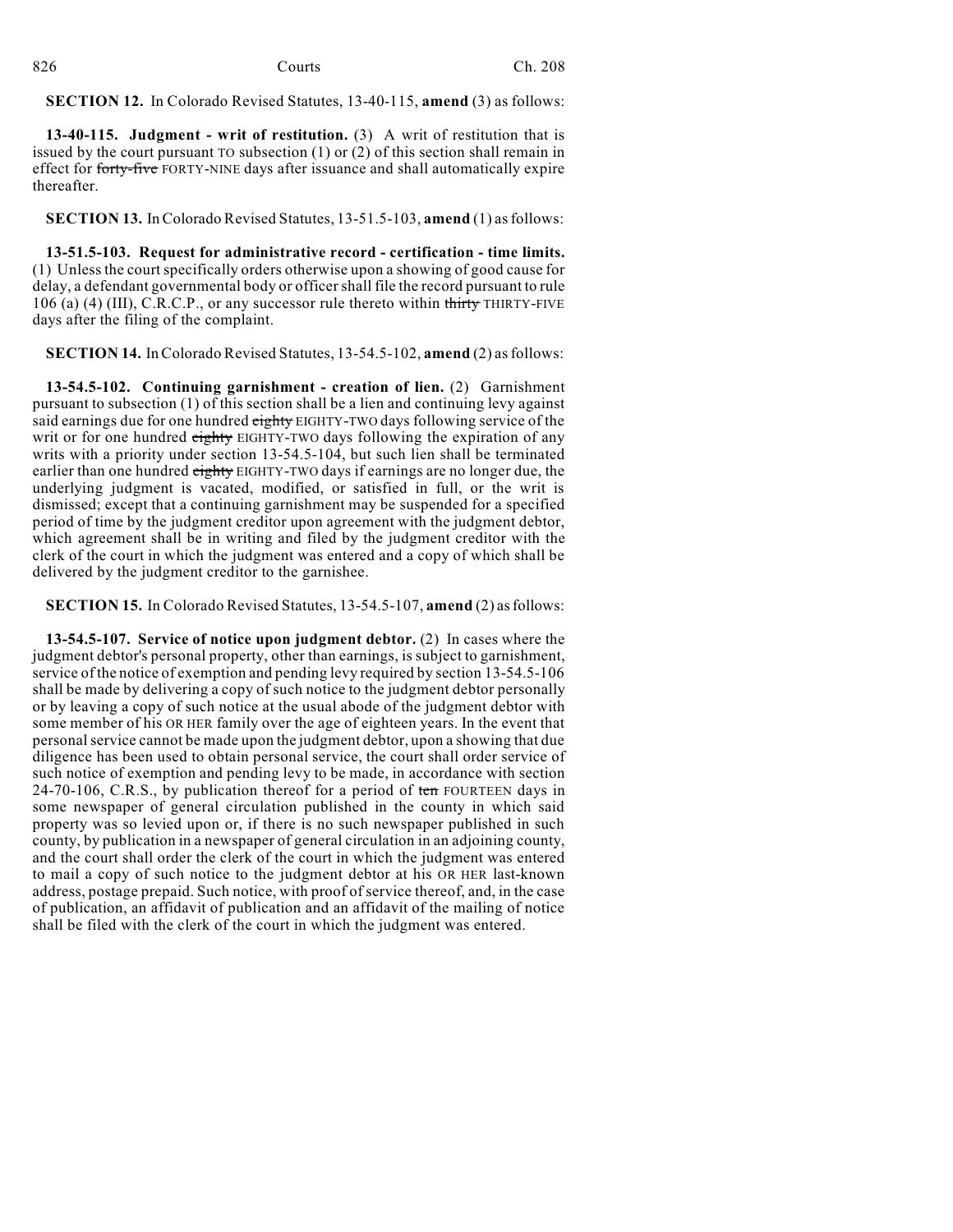**SECTION 16.** In Colorado Revised Statutes, 13-54.5-108, **amend** (1) and (3) as follows:

**13-54.5-108. Judgment debtor to file written objection or claim of exemption.** (1) (a) In a case of continuing garnishment where the judgment debtor objects to the calculation of the amount of exempt earnings, the judgment debtor shall have five SEVEN days from receipt of the copy of the writ of continuing garnishment required by section 13-54.5-105 within which to resolve the issue of such miscalculation, by agreement with the garnishee, during which time the garnishee shall not tender any moneys to the clerk of the court. If such objection is not resolved within five SEVEN days and after good faith effort, the judgment debtor may file a written objection with the clerk of the court in which the judgment was entered setting forth with reasonable detail the grounds for such objection. The judgment debtor shall, by certified mail, return receipt requested, deliver immediately a copy of such objection to the judgment creditor or his OR HER attorney of record.

(b) In a case where a garnishee, pursuant to a writ of garnishment, holds any personal property of the judgment debtor other than earnings which the judgment debtor claims to be exempt, said judgment debtor, within ten FOURTEEN days after being served with the notice of exemption and pending levy required by section 13-54.5-106, shall make and file with the clerk of the court in which the judgment was entered a written claim of exemption setting forth with reasonable detail a description of the property claimed to be exempt, together with the grounds for such exemption. The judgment debtor shall, by certified mail, return receipt requested, deliver immediately a copy of such claim to the judgment creditor or his OR HER attorney of record.

(3) Notwithstanding the provisions of subsection (1) of this section, a judgment debtor failing to make a written objection or claim of exemption may, at any time within six months ONE HUNDRED EIGHTY-TWO DAYS from receipt of a copy of the writ of continuing garnishment required by section 13-54.5-105 or from service of the notice of exemption and pending levy required by section 13-54.5-106 and for good cause shown, move the court in which the judgment was entered to hear an objection or a claim of exemption as to any earnings or property levied in garnishment, the amount of which the judgment debtor claims to have been miscalculated or which the judgment debtor claims to be exempt. Such hearing may be granted upon a showing of mistake, accident, surprise, irregularity in proceedings, newly discovered evidence, events not in the control of the judgment debtor, or such other grounds as the court may allow.

**SECTION 17.** In Colorado Revised Statutes, 13-54.5-109, **amend** (1) (a), (2), and (3) as follows:

**13-54.5-109. Hearing on objection or claim of exemption.** (1) (a) Upon the filing of an objection pursuant to section 13-54.5-108 (1) (a) or the filing of a claim of exemption pursuant to section 13-54.5-108 (1) (b), the court in which the judgment was entered shall set a time for the hearing of such objection or claim, which shall be not more than ten calendar FOURTEEN days after filing. The clerk of the court where such objection or claim is filed shall immediately inform the judgment creditor or his OR HER attorney of record and the judgment debtor or his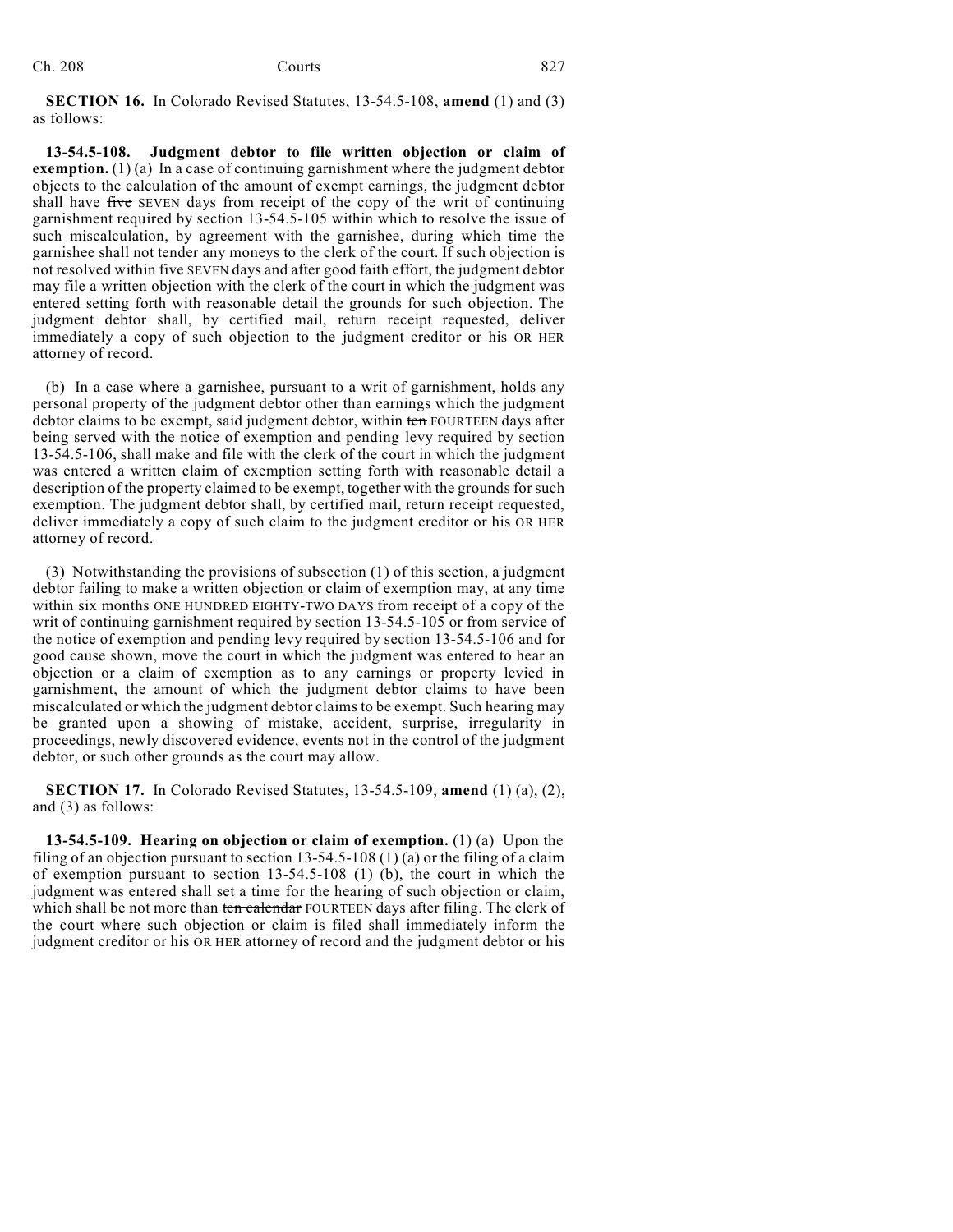OR HER attorney of record by telephone, by mail, or in person of the date set for such hearing.

(2) Upon such hearing, the court shall summarily try and determine whether the amount of the judgment debtor's exempt earnings was correctly calculated by the garnishee or whether the property held by the garnishee is exempt and shall enter an order or judgment setting forth the determination of the court. If the amount of exempt earnings is found to have been miscalculated or if said property is found to be exempt, the court shall order the clerk of the court to remit the amount of over-garnished earnings, or the garnishee to remit such exempt property, to the judgment debtor within three business SEVEN days.

(3) Where the judgment debtor moves the court to hear an objection or claim of exemption within the time provided by section 13-54.5-108 (3) and the judgment giving rise to such claim has been satisfied against property or earnings of the judgment debtor, the court shall hear and summarily try and determine whether the amount of the judgment debtor's earnings paid to the judgment creditor was correctly calculated and whether the judgment debtor's property sold in execution was exempt and shall issue an order setting forth the determination of the court. If such amount of earnings is found to have been miscalculated or if such property is found to be exempt, the court shall order the judgment creditor to remit the amount of the over-garnished earnings or such exempt property or the value thereof to the judgment debtor within three business SEVEN days.

**SECTION 18.** In Colorado Revised Statutes, 13-54.5-110, **amend** (2) asfollows:

**13-54.5-110. No discharge from employment for any garnishment - general prohibition.** (2) If an employer discharges an employee in violation of the provisions of this section, the employee may, within ninety NINETY-ONE days, bring a civil action for the recovery of wages lost as a result of the violation and for an order requiring the reinstatement of the employee. Damages recoverable shall be lost wages not to exceed six weeks, costs, and reasonable attorney fees.

**SECTION 19.** In Colorado Revised Statutes, **amend** 13-55-101 as follows:

**13-55-101. Defendant to file written claim.** Except in cases of garnishment pursuant to article 54.5 of this title, in cases where a sheriff or other officer by virtue of a writ of execution, writ of attachment, or other order of court issued by a court of record or clerk thereof levies upon, seizes, or takes into his possession any property of the defendant debtor, which said property, or part thereof, the defendant claims as exempt under the provisions of the statutes of the state, said defendant debtor, within ten FOURTEEN days after being served with notice of such levy or seizure, shall make and file with the clerk of the court of record out of which such writ of execution, writ of attachment, or other order was issued a written claim of such exemption setting forth with reasonable detail the description of the property so claimed to be exempt together with the grounds of such claim of exemption.

**SECTION 20.** In Colorado Revised Statutes, **amend** 13-55-102 as follows:

**13-55-102. Service of notice of levy.** Notice of such levy or seizure of any property under a writ of execution, writ of attachment, or other order of court shall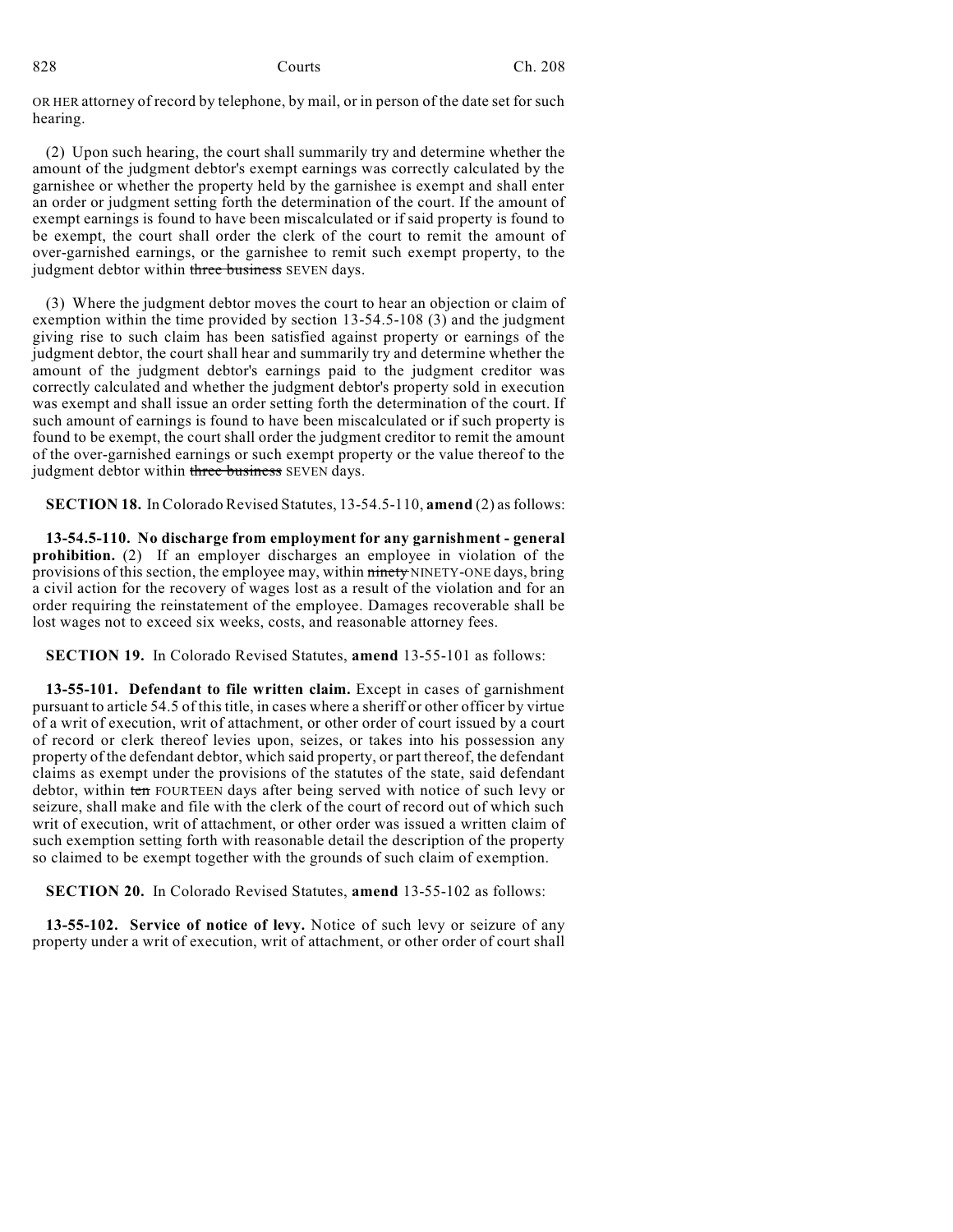be served upon the defendant debtor by delivering a copy of such notice to the defendant debtor personally or by leaving a copy of such notice at the usual abode of the defendant debtor with some member of his family over the age of fifteen years. In the event the defendant is a nonresident, or absent from the state or conceals himself OR HERSELF so personal service cannot be had upon him OR HER, then service of such notice of levy or seizure shall be made by publication thereof for a period of ten FOURTEEN days in some newspaper published in the county in which said property was so levied upon or seized, or, if there is no newspaper published in such county, then like publication shall be made in a newspaper in an adjoining county, and the clerk of the court of record shall mail a copy of such notice to the defendant debtor directed to him OR HER at his OR HER last-known address, postage prepaid. Such notice, with proof of service thereof and, in case of publication, affidavit of publication and affidavit of mailing of notice shall be filed with the clerk of the court of record from which such writ of execution, writ of attachment, or other order of court was issued.

**SECTION 21.** In Colorado Revised Statutes, 13-55-104, **amend** (1) as follows:

**13-55-104. Hearing on claim.** (1) Upon the filing of such claim of exemption, the court of record shall set a time for the hearing of such claim of exemption, which shall not be less than five SEVEN days nor more than fifteen FOURTEEN days thereafter. A written notice of the time and place of such hearing shall be given by the defendant or his OR HER attorney to the officer who made such levy or seizure, and to the plaintiff in said action or his OR HER attorney of record, by leaving a copy of such notice with said officer or his deputy at his office and by leaving a copy thereof with the plaintiff or his OR HER attorney of record, or notice may be given to the plaintiff by mailing a copy of such notice of hearing to the attorney of record of the plaintiff at least five SEVEN days in advance of date set for the hearing.

**SECTION 22.** In Colorado Revised Statutes, **amend** 14-2-107 as follows:

**14-2-107. When licenses to marry issued - validity.** Licenses to marry shall be issued by the county clerk and recorder only during the hours that the office of the county clerk and recorder is open as prescribed by law and at no other time, and such licenses shall show the exact date and hour of their issue. A license shall not be valid for use outside the state of Colorado. Within the state, such licenses shall not be valid for more than thirty THIRTY-FIVE days after the date of issue. If any license to marry is not used within thirty THIRTY-FIVE days, it shall be IS void and shall be returned to the county clerk and recorder for cancellation.

**SECTION 23.** In Colorado Revised Statutes, 14-2-109, **amend** (1) as follows:

**14-2-109. Solemnization and registration.** (1) A marriage may be solemnized by a judge of a court, by a court magistrate, by a retired judge of a court, by a public official whose powers include solemnization of marriages, by the parties to the marriage, or in accordance with any mode of solemnization recognized by any religious denomination or Indian nation or tribe. Either the person solemnizing the marriage or, if no individual acting alone solemnized the marriage, a party to the marriage shall complete the marriage certificate form and forward it to the county clerk and recorder within sixty SIXTY-THREE days after the solemnization. Any person who fails to forward the marriage certificate to the county clerk and recorder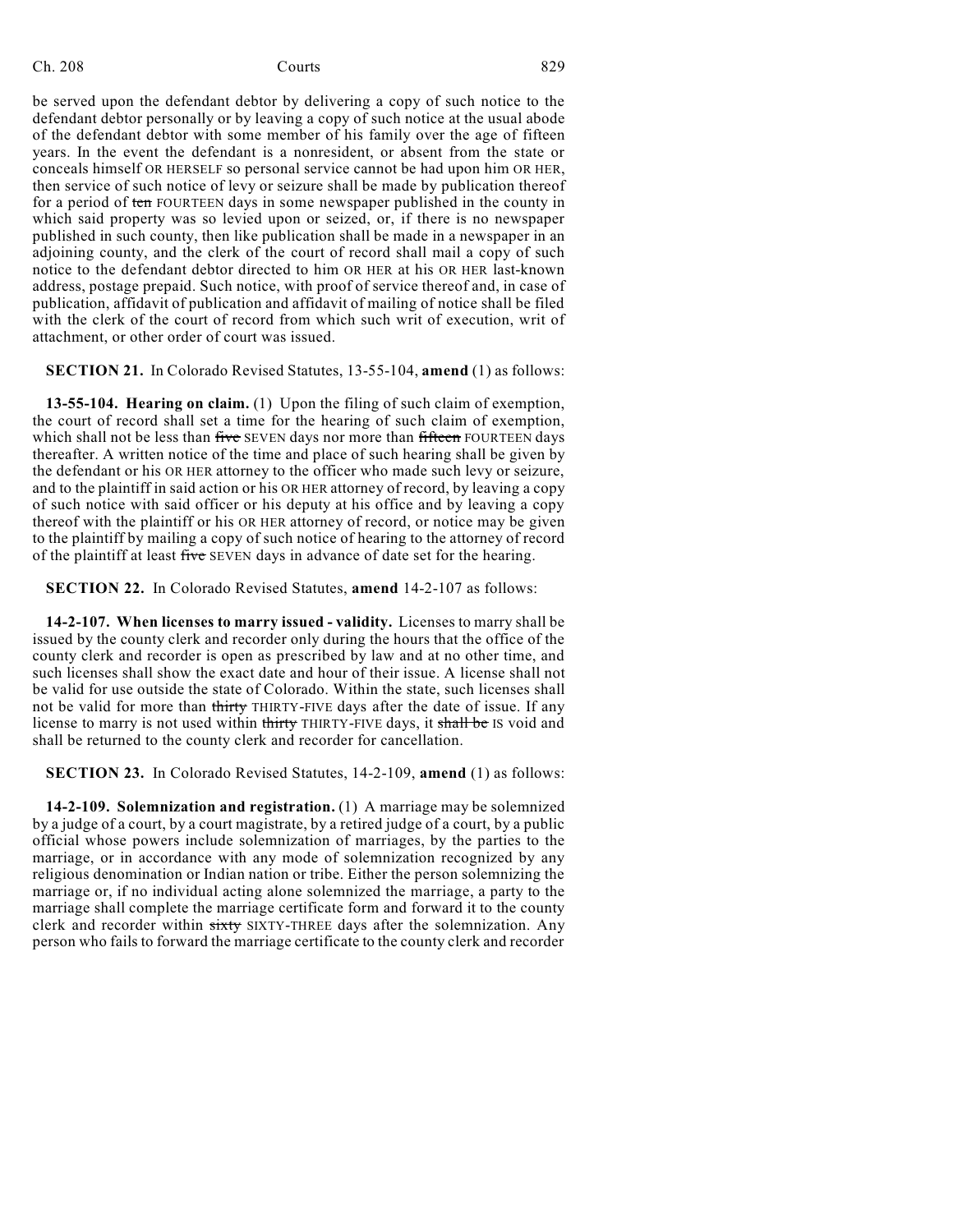as required by this section shall be required to pay a late fee in an amount of not less than twenty dollars. An additional five-dollar late fee may be assessed for each additional day of failure to comply with the forwarding requirements of this subsection (1) up to a maximum of fifty dollars. For purposes of determining whether a late fee shall be assessed pursuant to this subsection (1), the date of forwarding shall be deemed to be the date of postmark.

**SECTION 24.** In Colorado Revised Statutes, 14-10-106, **amend** (1) (a) (I) and  $(1)$  (a) (III) as follows:

**14-10-106. Dissolution of marriage - legalseparation.** (1) (a) The district court shall enter a decree of dissolution of marriage when:

(I) The court finds that one of the parties has been domiciled in this state for ninety NINETY-ONE days next preceding the commencement of the proceeding;

(III) The court finds that ninety NINETY-ONE days or more have elapsed since it acquired jurisdiction over the respondent either as the result of process pursuant to rule 4 of the Colorado rules of civil procedure or as the result of the act of the respondent in joining as copetitioner in the petition or in entering an appearance in any other manner.

**SECTION 25.** In Colorado Revised Statutes, 14-10-107, **amend** (4) (a) as follows:

**14-10-107. Commencement - pleadings - abolition of existing defenses automatic, temporary injunction - enforcement.** (4) (a) Upon the commencement of a proceeding by one of the parties, or by a legal guardian or conservator of one of the parties, the other party shall be personally served in the manner provided by the Colorado rules of civil procedure, and he or she may file a response in accordance with such rules; except that, upon motion verified by the oath of the party commencing the proceeding or of someone in his or her behalf for an order of publication stating the facts authorizing such service, and showing the efforts, if any, that have been made to obtain personal service within this state, and giving the address or last-known address of each person to be served or stating that his or her address and last-known address are unknown, the court shall hear the motion ex parte and, if satisfied that due diligence has been used to obtain personal service within this state or that efforts to obtain the same would have been to no avail, shall order one publication of a consolidated notice in a newspaper published or having general circulation in the county in which the proceeding is filed, notwithstanding the provisions of article 70 of title 24, C.R.S. A consolidated notice shall be published at least once during a calendar month and shall list the proceedings filed subsequent to those named in the previously published consolidated notice, stating as to each proceeding the names of the parties, the action number, the nature of the action, that a copy of the petition and summons may be obtained from the clerk of the court during regular business hours, and that default judgment may be entered against that party upon whom service is made by such notice if he or she fails to appear or file a response within thirty THIRTY-FIVE days after the date of publication. Costs of publication of a consolidated notice may be assessed pro rata to each of the proceedings named in the notice; except that, if a party is indigent or otherwise unable to pay such publication costs, the costs shall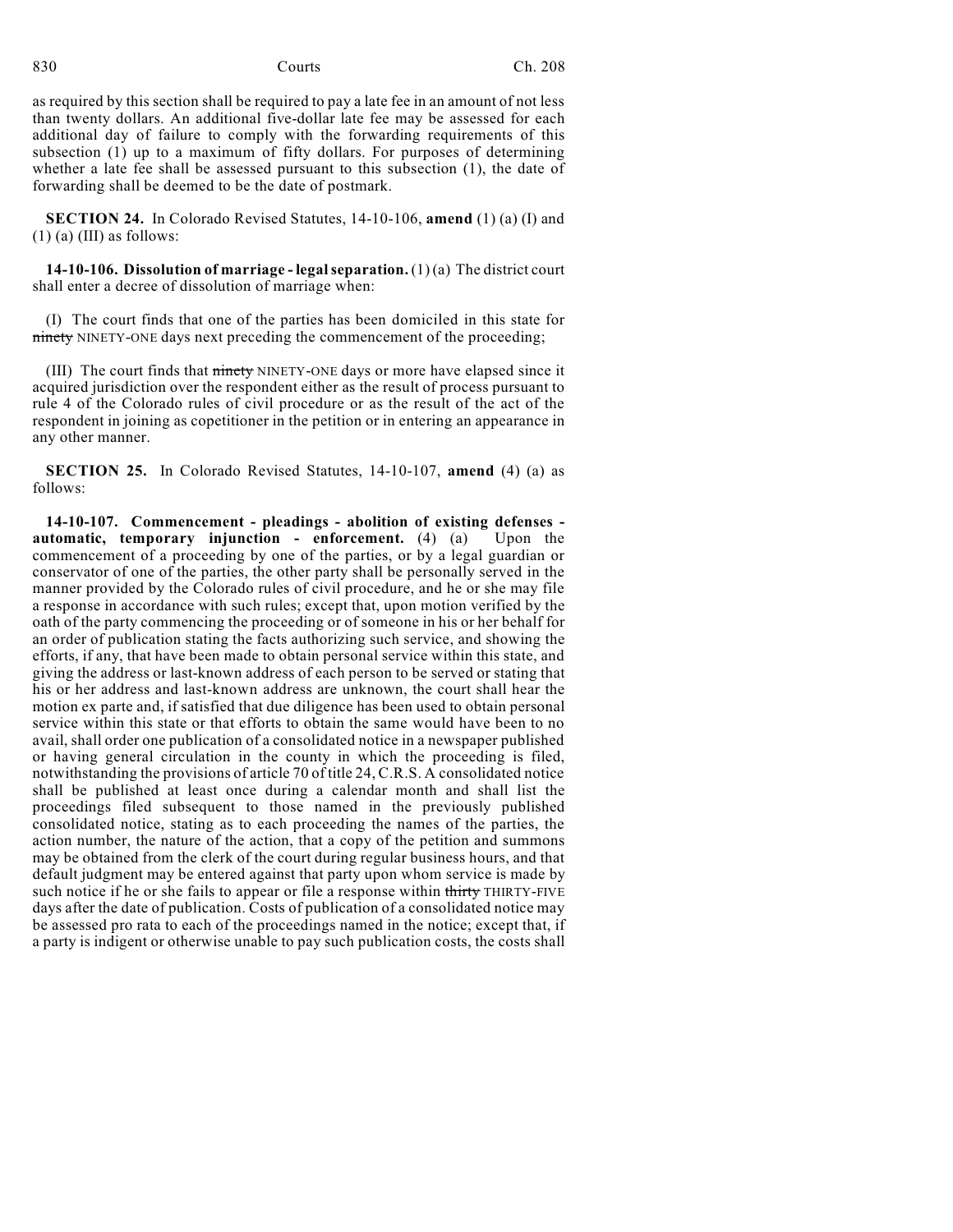be paid by the court from funds appropriated for the purpose. Service shall be complete upon such publication, and a response or appearance by the party served by publication under this subsection (4) shall be made within thirty THIRTY-FIVE days thereafter, or default judgment may be entered. No later than the day of publication, the clerk of the court shall also post for thirty THIRTY-FIVE consecutive days a copy of the process on a bulletin board in his or her office, and shall mail a copy of the process to the other party at his or her last-known address, and shall place in the file of the proceeding his or her certificate of posting and mailing. Proof of publication of the consolidated notice shall be by placing in the file a copy of the affidavit of publication, certified by the clerk of the court to be a true and correct copy of the original affidavit on file in the clerk's office.

**SECTION 26.** In Colorado Revised Statutes, 14-10-110, **amend** (2) (b) as follows:

**14-10-110. Irretrievable breakdown.** (2) If one of the parties has denied under oath or affirmation that the marriage is irretrievably broken, the court shall consider all relevant factors, including the circumstances that gave rise to the filing of the petition and the prospect of reconciliation, and shall:

(b) Continue the matter for further hearing not less than thirty THIRTY-FIVE days nor more than sixty SIXTY-THREE days later, or as soon thereafter as the matter may be reached on the court's calendar, and may suggest to the parties that they seek counseling. At the adjourned hearing, the court shall make a finding whether the marriage is irretrievably broken.

**SECTION 27.** In Colorado Revised Statutes, 14-10-120, **amend** (2) as follows:

**14-10-120. Decree.** (2) No earlier than six months ONE HUNDRED EIGHTY-TWO DAYS after entry of a decree of legal separation, on motion of either party and proof that a notice has been mailed to the other party at his or her last-known address, the court shall convert the decree of legal separation to a decree of dissolution of marriage, and a copy thereof shall be mailed to both parties.

**SECTION 28.** In Colorado Revised Statutes, 14-10-122, **amend** (1) (c) as follows:

**14-10-122. Modification and termination of provisions for maintenance, support, and property disposition - automatic lien.** (1) (c) In any action or proceeding in any court of this state in which child support, maintenance when combined with child support, or maintenance is ordered, a payment becomes a final money judgment, referred to in this section as a support judgment, when it is due and not paid. Such payment shall not be retroactively modified except pursuant to paragraph (a) of this subsection  $(1)$  and may be enforced as other judgments without further action by the court; except that an existing child support order with respect to child support payable by the obligor may be modified retroactively to the time that a mutually agreed upon change of physical custody occurs pursuant to subsection (5) of this section. A support judgment is entitled to full faith and credit and may be enforced in any court of this state or any other state. In order to enforce a support judgment, the obligee shall file with the court that issued the order a verified entry of support judgment specifying the period of time that the support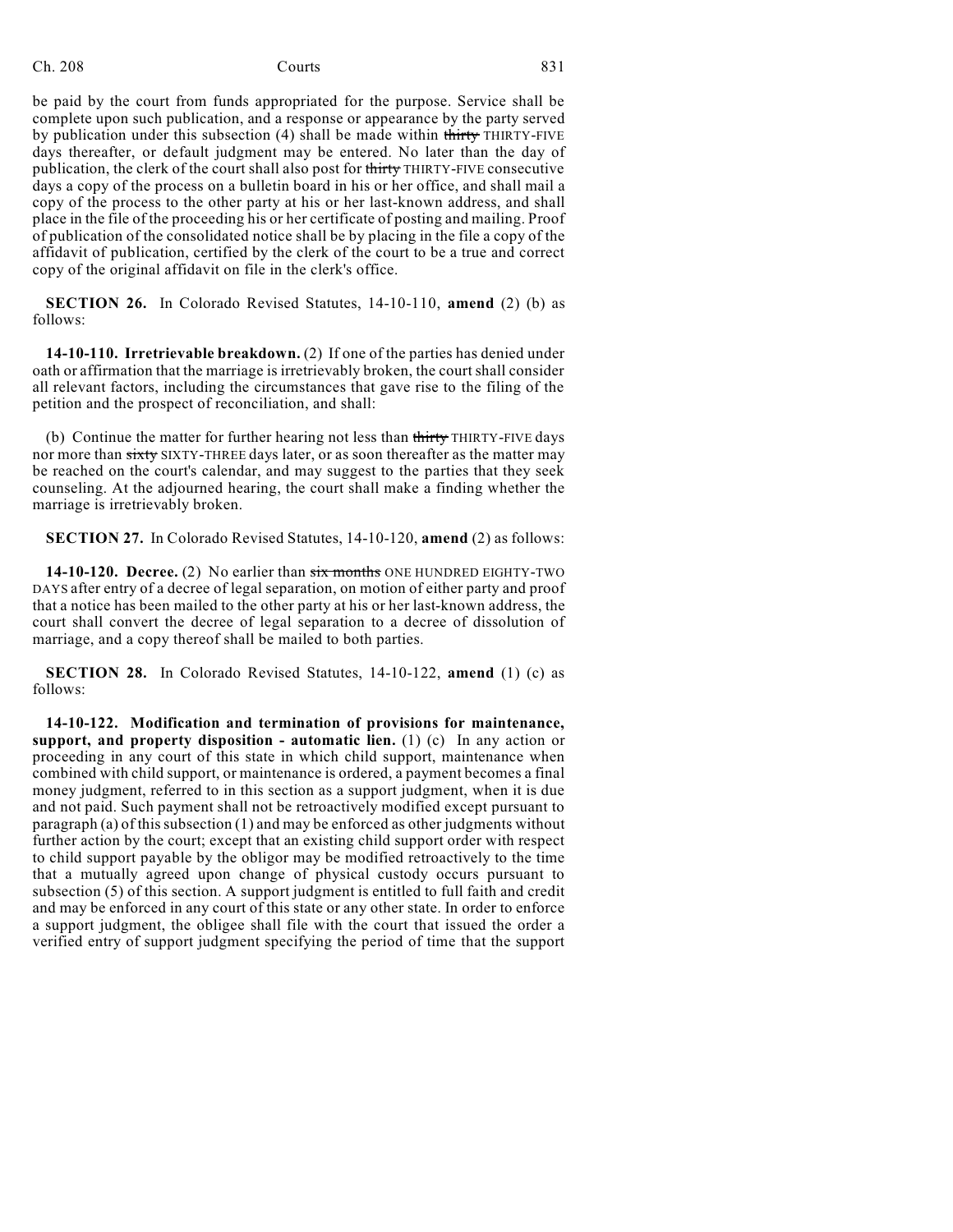judgment covers and the total amount of the support judgment for that period. The obligee or the delegate child support enforcement unit shall not be required to wait **fifteen** FOURTEEN days to execute on such support judgment. A verified entry of support judgment is not required to be signed by an attorney. A verified entry of support judgment may be used to enforce a support judgment for debt entered pursuant to section 14-14-104. The filing of a verified entry of support judgment shall revive all individual support judgments that have arisen during the period of time specified in the entry of support judgment and that have not been satisfied, pursuant to rule 54 (h) of the Colorado rules of civil procedure, without the requirement of a separate motion, notice, or hearing. Notwithstanding the provisions of this paragraph (c), no court order for support judgment nor verified entry of support judgment shall be required in order for the county and state child support enforcement units to certify past-due amounts of child support to the internal revenue service or to the department of revenue for purposes of intercepting a federal or state tax refund or lottery winnings.

**SECTION 29.** In Colorado Revised Statutes, 14-10-123, **amend** (1) (c) as follows:

**14-10-123. Commencement of proceedings concerning allocation of parental responsibilities - jurisdiction - automatic temporary injunction - enforcement.** (1) A proceeding concerning the allocation of parental responsibilities is commenced in the district court or as otherwise provided by law:

(c) By a person other than a parent who has had the physical care of a child for a period of six months ONE HUNDRED EIGHTY-TWO DAYS or more, if such action is commenced within six months of ONE HUNDRED EIGHTY-TWO DAYS AFTER the termination of such physical care; or

**SECTION 30.** In Colorado Revised Statutes, 14-10-127, **amend** (3) as follows:

**14-10-127. Evaluation and reports.** (3) The evaluator shall mail the report to the court and to counsel and to any party not represented by counsel at least twenty TWENTY-ONE days prior to the hearing. The evaluator shall make available to counsel and to any party not represented by counsel his or her file of underlying data and reports, complete texts of diagnostic reports made to the evaluator pursuant to the provisions of subsections  $(2)$ ,  $(5)$ , and  $(6)$  of this section, and the names and addresses of all persons whom the evaluator has consulted. Any party to the proceeding may call the evaluator and any person with whom the evaluator has consulted for cross-examination. No party may waive his or her right of cross-examination prior to the hearing.

**SECTION 31.** In Colorado Revised Statutes, 14-10-128.3, **amend** (4) (a) as follows:

**14-10-128.3. Appointment of decision-maker.** (4) (a) A party may file a motion with the court requesting that a decision of the decision-maker be modified by the court pursuant to a de novo hearing. A motion for a de novo hearing shall be filed no later than thirty THIRTY-FIVE days after the date the decision is issued pursuant to subsection (3) of this section.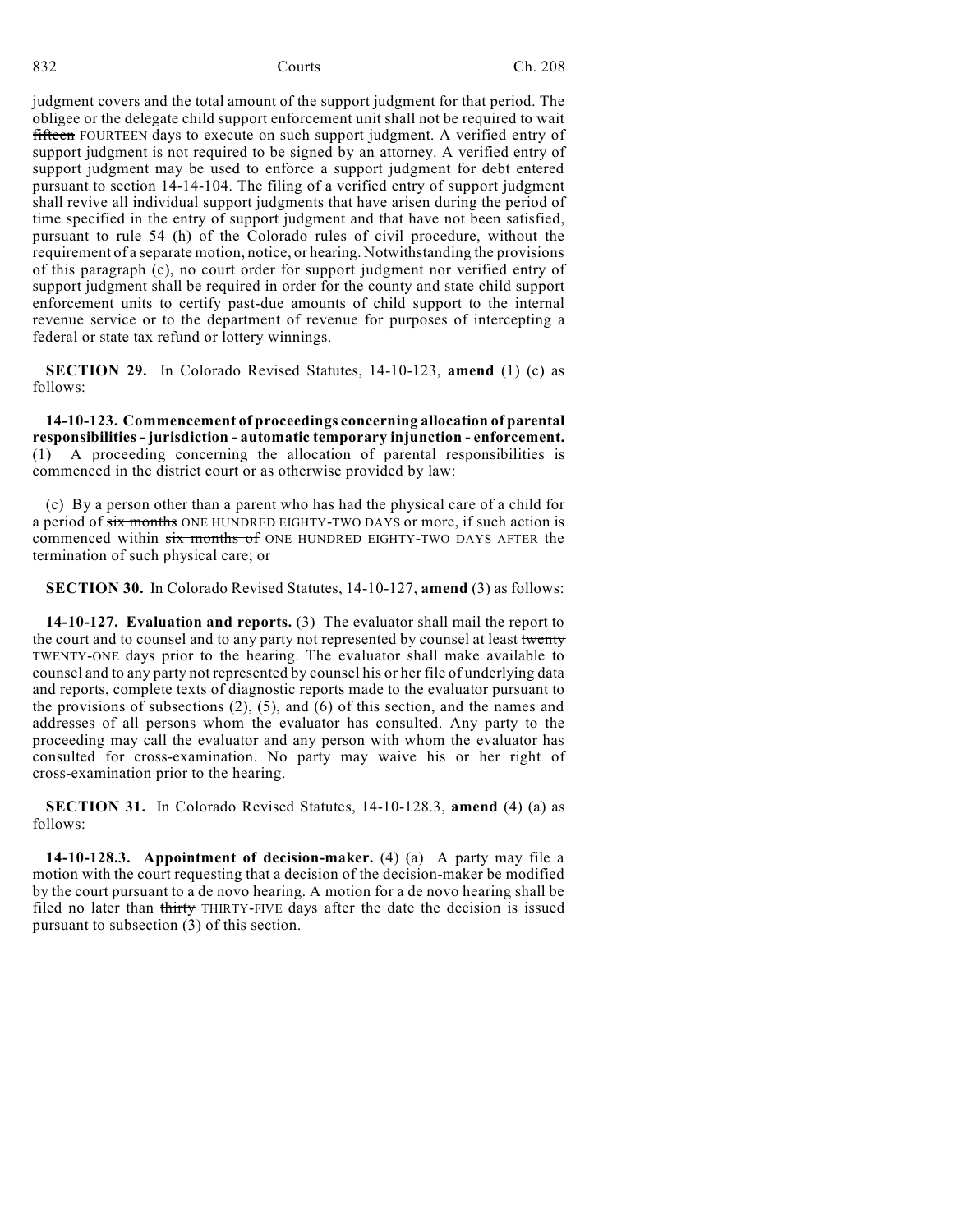| Ch. 208 | Courts | 833 |
|---------|--------|-----|
|         |        |     |

# **SECTION 32.** InColorado Revised Statutes, 14-10-128.5, **amend** (2) asfollows:

**14-10-128.5. Appointment of arbitrator - de novo hearing of award.** (2) Any party may apply to have the arbitrator's award vacated, modified, or corrected pursuant to part 2 of article 22 of title 13, C.R.S., or may move the court to modify the arbitrator's award pursuant to a de novo hearing concerning such award by filing a motion for hearing no later than thirty THIRTY-FIVE days after the date of the award. In circumstances in which a party moves for a de novo hearing by the court, if the court, in its discretion based on the pleadings filed, grants the motion and the court substantially upholds the decision of the arbitrator, the party that requested the de novo hearing shall be ordered to pay the fees and costs of the other party and the fees of the arbitrator incurred in responding to the application or motion unless the court finds that it would be manifestly unjust.

**SECTION 33.** In Colorado Revised Statutes, 14-10-129, **amend** (3) (a) as follows:

**14-10-129. Modification of parenting time.** (3) (a) If a parent has been convicted of any of the crimes listed in paragraph (b) of this subsection (3) or convicted in another state or jurisdiction, including but not limited to a military or federal jurisdiction, of an offense that, if committed in Colorado, would constitute any of the crimes listed in paragraph (b) of this subsection (3), or convicted of any crime in which the underlying factual basis has been found by the court on the record to include an act of domestic violence, as defined in section 18-6-800.3 (1), C.R.S., that constitutes a potential threat or endangerment to the child, the other parent, or any other person who has been granted custody of or parental responsibility for the child pursuant to court order may file an objection to parenting time with the court. The other parent or other person having custody or parental responsibility shall give notice to the offending parent of such objection as provided by the Colorado rules of civil procedure, and the offending parent shall have twenty TWENTY-ONE days from such notice to respond. If the offending parent fails to respond within twenty TWENTY-ONE days, the parenting time rights of such parent shall be suspended until further order of the court. If such parent responds and objects, a hearing shall be held within thirty THIRTY-FIVE days of such response. The court may determine that any offending parent who responds and objects shall be responsible for the costs associated with any hearing, including reasonable attorney fees incurred by the other parent. In making such determination, the court shall consider the criminal record of the offending parent and any actions to harass the other parent and the children, any mitigating actions by the offending parent, and whether the actions of either parent have been substantially frivolous, substantially groundless, or substantially vexatious. The offending parent shall have the burden at the hearing to prove that parenting time by such parent is in the best interests of the child or children.

**SECTION 34.** In Colorado Revised Statutes, 14-10-129.5, **amend** (1) introductory portion and (1) (c) as follows:

**14-10-129.5. Disputes concerning parenting time.** (1) Within thirty THIRTY-FIVE days after the filing of a verified motion by either parent or upon the court's own motion alleging that a parent is not complying with a parenting time order or schedule and setting forth the possible sanctions that may be imposed by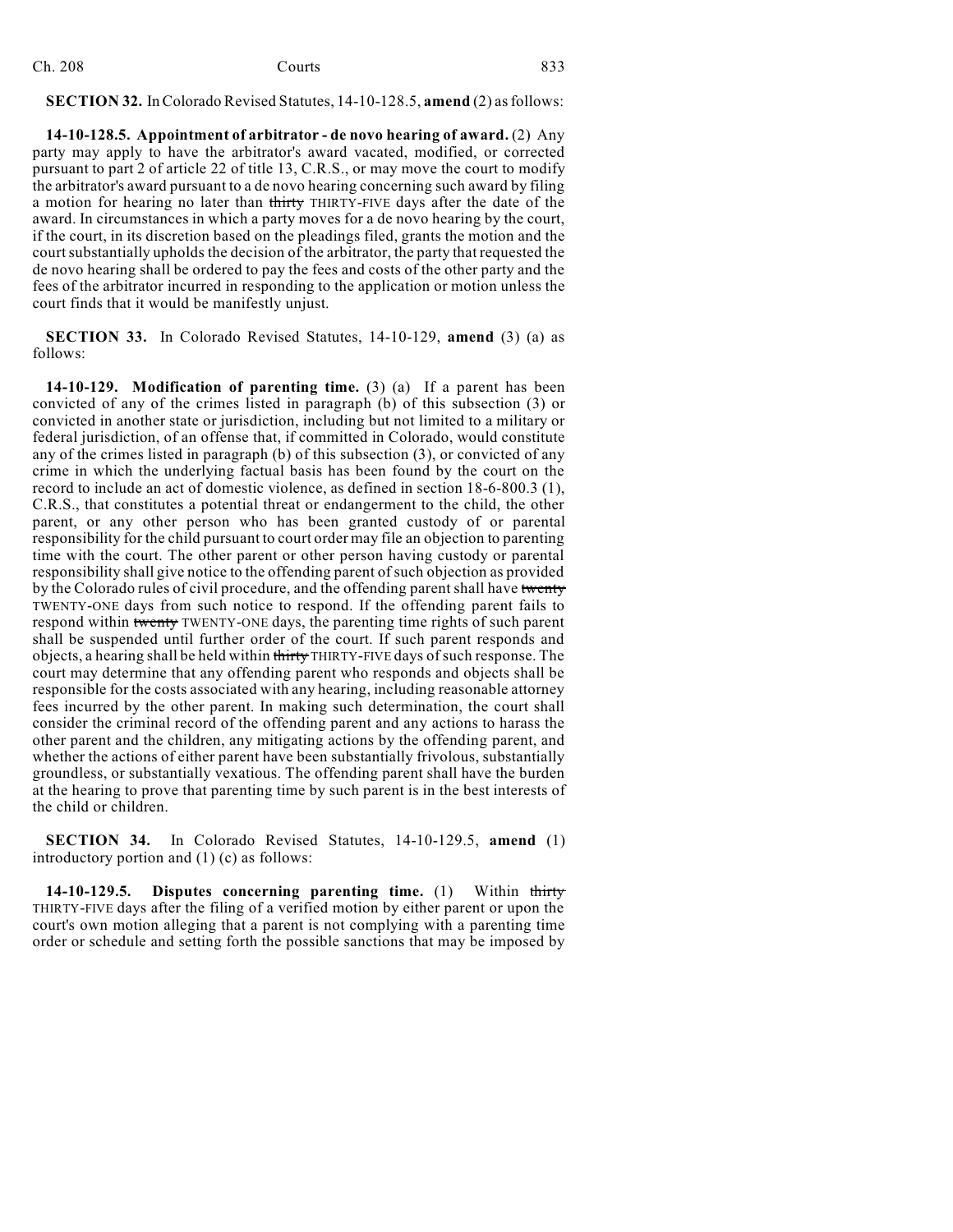the court, the court shall determine from the verified motion, and response to the motion, if any, whether there has been or is likely to be substantial or continuing noncompliance with the parenting time order or schedule and either:

(c) Require the parties to seek mediation and report back to the court on the results of the mediation within sixty SIXTY-THREE days. Mediation services shall be provided in accordance with section 13-22-305, C.R.S. At the end of the mediation period, the court may approve an agreement reached by the parents or shall set the matter for hearing.

**SECTION 35.** In Colorado Revised Statutes, 14-13-102, **amend** (7) (a) and (13) (a) as follows:

**14-13-102. Definitions.** As used in this article, unless the context otherwise requires:

(7) (a) "Home state" means the state in which a child lived with a parent or a person acting as a parent for at least six ONE HUNDRED EIGHTY-TWO consecutive months DAYS immediately before the commencement of a child-custody proceeding. In the case of a child less than six months of age, the term means the state in which the child lived from birth with any of the persons mentioned. A period of temporary absence of any of the mentioned persons is part of the period.

(13) "Person acting as a parent" means a person, other than a parent, who:

(a) Has physical custody of the child or has had physical custody for a period of six ONE HUNDRED EIGHTY-TWO consecutive months DAYS, including any temporary absence, within one year immediately before the commencement of a child-custody proceeding; and

**SECTION 36.** In Colorado Revised Statutes, 14-13-201, **amend** (1) (a) as follows:

**14-13-201. Initial child-custody jurisdiction.** (1) Except as otherwise provided in section 14-13-204, a court of this state has jurisdiction to make an initial child-custody determination only if:

(a) This state is the home state of the child on the date of the commencement of the proceeding, or was the home state of the child within  $six$  months ONE HUNDRED EIGHTY-TWO DAYS before the commencement of the proceeding and the child is absent from this state but a parent or person acting as a parent continues to live in this state;

**SECTION 37.** In Colorado Revised Statutes, 14-13-305, **amend** (3) (b) as follows:

**14-13-305. Registration of child-custody determination.** (3) The notice required by paragraph (b) of subsection (2) of this section must state that:

(b) A hearing to contest the validity of the registered determination must be requested within twenty TWENTY-ONE days after service of notice; and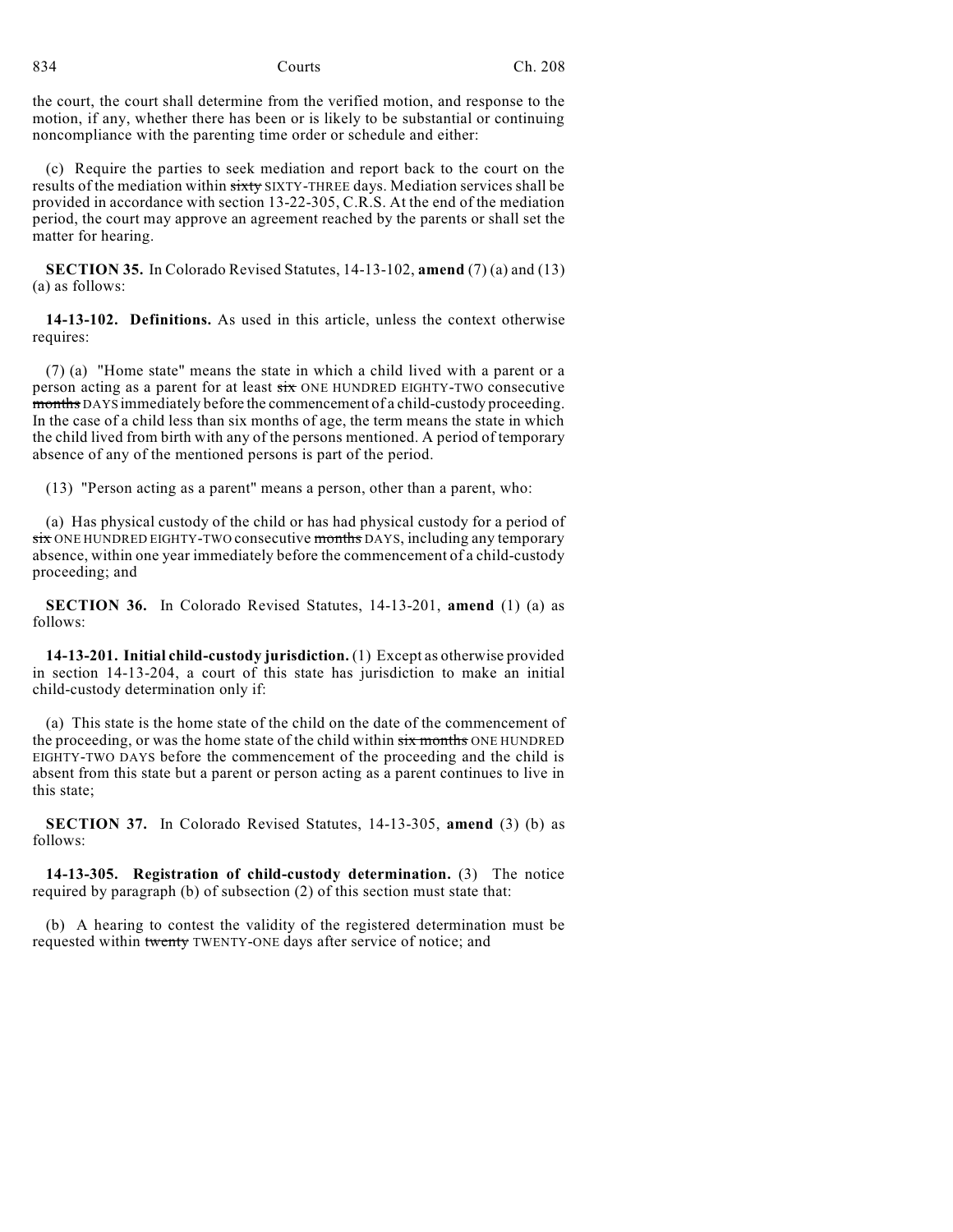**SECTION 38.** In Colorado Revised Statutes, 14-14-111.5, **amend** (3) (b) (II) (I), (3) (b) (II) (K), (3) (b) (VII) (A), (3) (b) (VII) (C), (4) introductory portion, and (9) as follows:

**14-14-111.5. Income assignments for child support or maintenance.** (3) **Activation of income assignment.** Income assignments shall be activated in accordance with the following provisions:

(b) (II) **Notice of activation.** When an income assignment is activated pursuant to sub-subparagraph (C) of subparagraph (I) of this paragraph (b), a copy of the advance notice of activation and a form for the obligor to object to the activation listing the available defenses shall be mailed by the obligee or the obligee's representative to the obligor's last-known address. The notice of activation shall contain the following information:

(I) A statement of the obligor's right to object to the activation of the income assignment within ten FOURTEEN days after the date the advance notice of activation is sent to the obligor and the procedures available for such objection;

(K) A statement that failure to object to the activation of an income assignment within ten FOURTEEN days after the date the advance notice of activation was sent to the obligor will result in the activation of the income assignment pursuant to subsection (4) of this section;

(VII) **Objections to income assignment.** (A) The obligor may file with the court a written objection to the activation of an income assignment pursuant to sub-subparagraph  $(C)$  of subparagraph  $(I)$  of this paragraph  $(b)$  within ten FOURTEEN days after the advance notice of activation is sent to the obligor pursuant to subparagraph (II) of this paragraph (b) unless the obligor alleges that the notice was not received, in which case an objection may be filed no later than ten FOURTEEN days after actual notice. The obligor shall mail a copy of the written objection to the obligee or the obligee's representative.

(C) If an objection is filed by the obligor, a hearing shall be set and held by the court within forty-five FORTY-TWO days after the date the advance notice of activation wassent to the obligor pursuant to subparagraph (II) of this paragraph (b). The court shall deny the objection without hearing if a defense in sub-subparagraph (B) of this subparagraph (VII) is not alleged.

(4) **Notice to withhold income for support.** Ten FOURTEEN days after the date the advance notice of activation is mailed to the obligor for income assignments on orders entered during the time periods described in paragraphs (a), (b), and (d) of subsection (2) of this section or immediately for income assignments on orders entered during the time periods described in paragraphs (c), (e), and (f) of subsection (2) of this section, an income assignment may be activated by the obligee, the obligee's representative, or the delegate child support enforcement unit by causing a notice to withhold income for support to be served upon the employer, trustee, or other payor of funds, by first-class mail or by electronic service, if such employer, trustee, or other payor of funds mutually agrees with the state child support enforcement agency to receive such income assignments electronically. Receipt of notice by the employer, trustee, or other payor of funds confers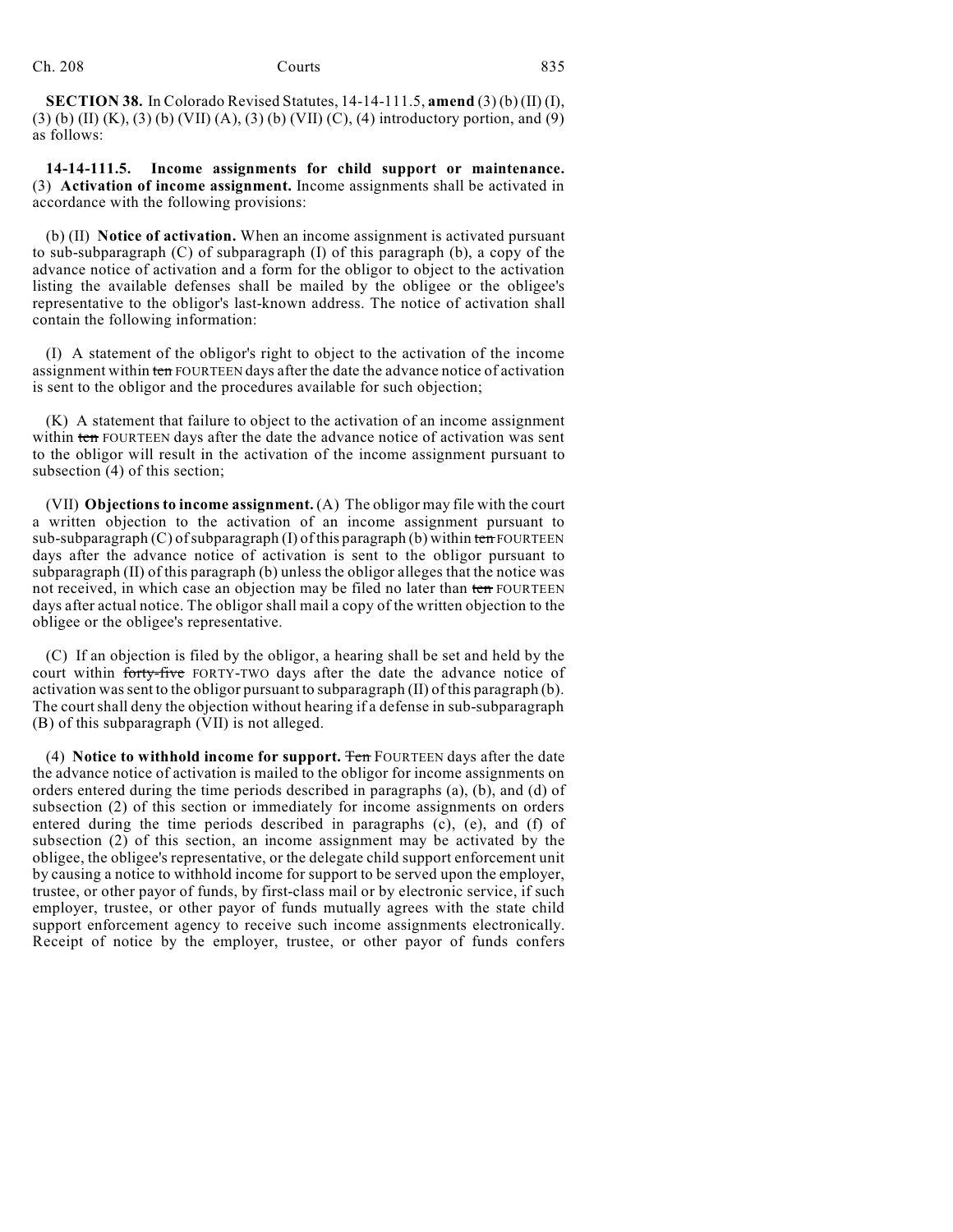jurisdiction of the court over the employer, trustee, or other payor of funds. Income assignments activated for orders entered during the time periods described in paragraphs  $(c)$ ,  $(e)$ , and  $(f)$  of subsection  $(2)$  of this section shall be paid through the family support registry pursuant to section 26-13-114, C.R.S. In circumstances in which the source of income to the obligor is unemployment compensation benefits and the custodian of the child is receiving support enforcement services pursuant to section 26-13-106, C.R.S., no notice to withhold income for support shall be required. In such cases, the state child support enforcement agency shall electronically intercept the unemployment compensation benefits through an automated interface with the department of labor and employment. In all other cases, the notice to withhold income for support shall contain the following information and, except in cases in which the obligee is receiving child support enforcement services pursuant to section 26-13-106, C.R.S., shall have a certified copy of the support order attached thereto:

(9) If an employer discharges an employee in violation of the provisions of this section, the employee may, within ninety NINETY-ONE days, bring a civil action for the recovery of wages lost as a result of the violation and for an order requiring the reinstatement of the employee. Damages recoverable shall be lost wages not to exceed six weeks, costs, and reasonable attorney fees.

**SECTION 39.** In Colorado Revised Statutes, 14-14-112, **amend** (2) (g) as follows:

**14-14-112. Deductions for health insurance.** (2) Notice of the deduction for health insurance shall be mailed by first-class mail by the obligee or the obligee's representative to the obligor's employer. The notice of the deduction for health insurance shall contain:

(g) A statement that the employer shall promptly notify the court, obligee, or delegate child support enforcement unit in writing within ten FOURTEEN days after the obligor terminates employment and shall provide, if known, the name of the obligor's new employer;

**SECTION 40.** In Colorado Revised Statutes, 15-10-401, **amend** (1) as follows:

**15-10-401. Notice - method and time of giving.** (1) If notice of a hearing on any petition is required, and except for specific notice requirements as otherwise provided, the petitioner shall cause notice of the time and place of hearing on any petition to be given to any interested person or to the interested person's attorney of record or the interested person's designee. Notice shall be given:

(a) By mailing a copy thereof at least ten FOURTEEN days before the time set for the hearing by certified, registered, or ordinary first-class mail addressed to the person being notified at the post-office address given in any demand for notice, or at the person's office or place of residence, if known; or

(b) By delivering a copy thereof to the person being notified personally at least ten FOURTEEN days before the time set for the hearing; or

(c) If the address or identity of any person is not known and cannot be ascertained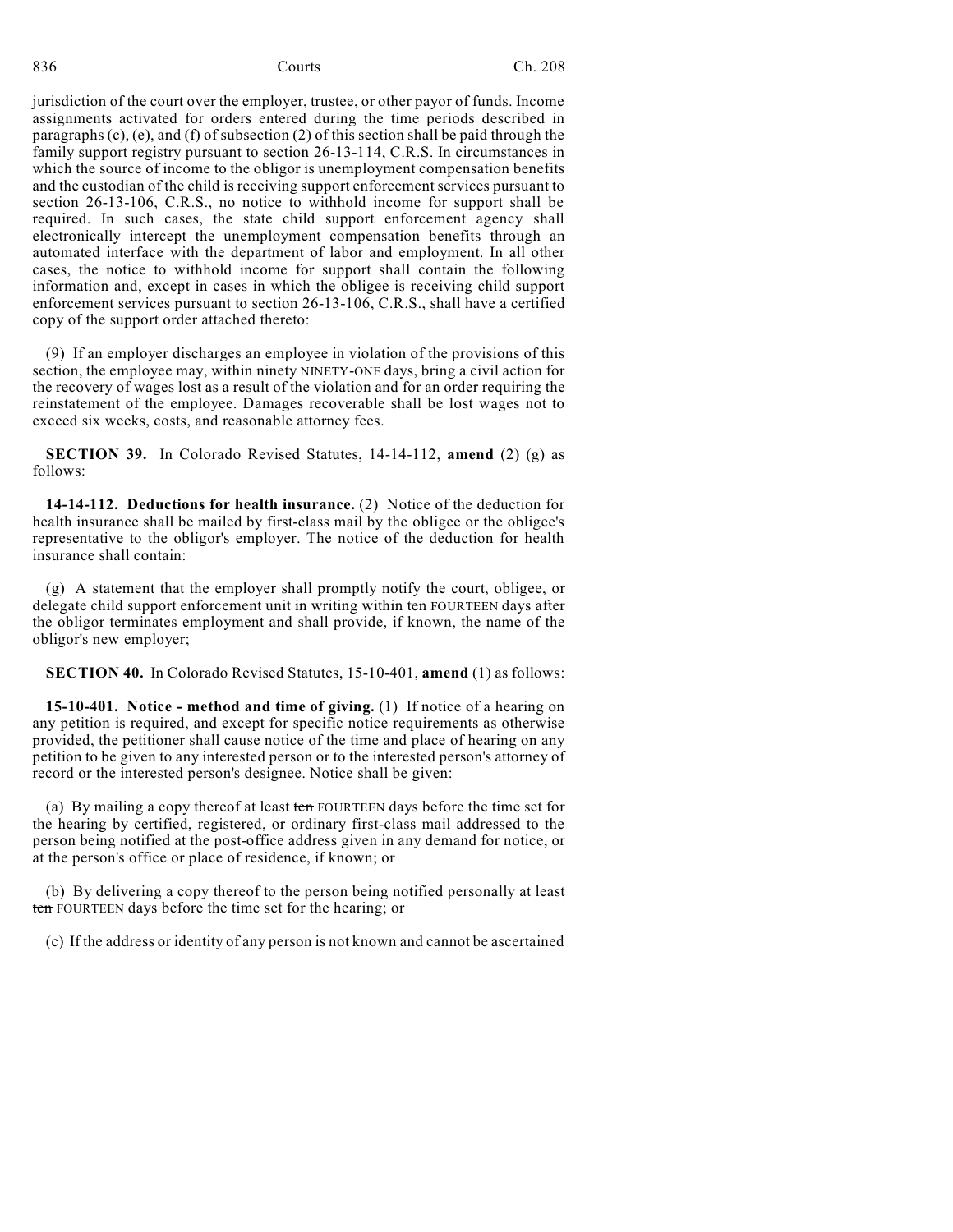with reasonable diligence, by publishing once a week for three consecutive weeks, a copy thereof in a newspaper having general circulation published in the county where the hearing is to be held, the last publication of which is to be at least ten FOURTEEN days before the time set for the hearing. In case there is no newspaper of general circulation published in the county of appointment, said publication shall be made in such a newspaper in an adjoining county. A motion for court permission to publish the notice of any hearing shall not be required unless otherwise directed by the court.

**SECTION 41.** In Colorado Revised Statutes, 15-10-602, **amend** (7) (b) (I) as follows:

**15-10-602. Recovery of reasonable compensation and costs.** (7) (b) If a lawyer or another person not appointed by the court provides services that result in an order beneficial to the estate, respondent, ward, or protected person, the lawyer or other person not appointed by the court may receive costs and reasonable compensation from the estate as provided below:

(I) The lawyer or other person shall file a request for compensation for services or costs alleged to have resulted in the order within fifteen FOURTEEN days after the entry of the order or within a greater or lesser time as the court may direct. Any objection thereto shall be filed within fifteen FOURTEEN days after the filing of the request for compensation or costs.

**SECTION 42.** In Colorado Revised Statutes, 15-10-604, **amend** (3) as follows:

**15-10-604. Fee disputes - process and procedure.** (3) After the objection to compensation or costs has been filed, the person requesting compensation or costs shall have thirty THIRTY-FIVE days, or a greater or lesser time as the court may direct, to make available to the objector for inspection and copying all documentation that the person deems necessary to establish the reasonableness of the compensation and costs in consideration of the factors set forth in section 15-10-603 (3) and to certify to the court that such documentation was made available to the objector on a certain date. The objector shall then have fifteen FOURTEEN days, or a greater or lesser time as the court may direct, to file specific written objections to such compensation and costs based on the factors set forth in section 15-10-603 (3). The fifteen FOURTEEN days shall commence on the date that the person makes the documentation available to the objector or upon the filing of the person's certification, whichever islater. The court may permit further discovery on the compensation and cost issues raised by the pleadings only upon good cause shown.

**SECTION 43.** In Colorado Revised Statutes, 15-12-610, **amend** (3) as follows:

**15-12-610. Termination of appointment - voluntary.** (3) A personal representative may resign his position by filing a written statement of resignation with the registrar after he OR SHE has given at least fifteen FOURTEEN days' written notice to the persons known to be interested in the estate. If the person resigning is a sole representative and if no one applies or petitions for appointment of a successor representative within the time indicated in the notice, the filed statement of resignation is ineffective as a termination of appointment and in any event is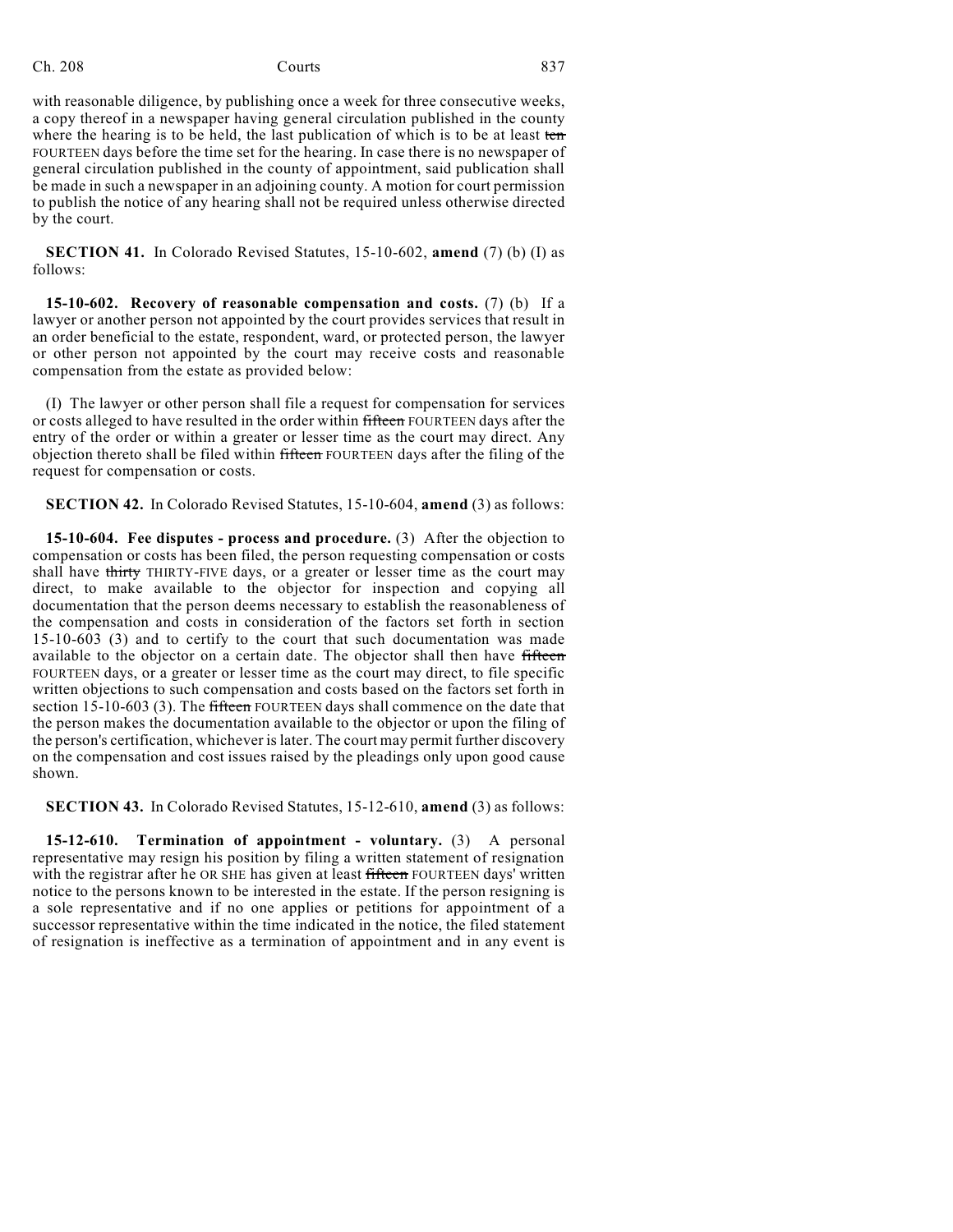effective only upon the appointment and qualification of a successor representative and delivery of the assets to him OR HER. If the person resigning is a corepresentative, such resignation is effective only upon delivery of the assets in his OR HER possession to any remaining corepresentatives.

**SECTION 44.** In Colorado Revised Statutes, 15-12-804, **amend** (8) as follows:

**15-12-804. Manner of presentation of claims.** (8) If a claim is presented under subsection (1) of this section, a proceeding thereon may not be commenced more than sixty SIXTY-THREE days after the personal representative has mailed a notice of disallowance; except that, in the case of a claim that is not presently due or that is contingent or unliquidated, the personal representative may consent to an extension of the sixty-day SIXTY-THREE-DAY period, or, to avoid injustice, the court, on petition, may order an extension of the sixty-day SIXTY-THREE-DAY period, but in no event shall the extension run beyond the applicable statute of limitations.

**SECTION 45.** In Colorado Revised Statutes, 15-12-806, **amend** (1) and (4) as follows:

**15-12-806. Allowance of claims.** (1) The personal representative may mail a notice to any claimant stating that the claim has been disallowed. If the personal representative fails to mail notice to a claimant of action on his or her claim within sixty SIXTY-THREE days after the time for original presentation of the claim has expired, the claim shall be deemed to be allowed. After any claim has been deemed to be allowed or disallowed, the personal representative may change the status of the allowance or disallowance of the claim by notice to the claimant; except that the personal representative may not change a disallowance of a claim after the time for the claimant to file a petition for allowance or to commence a proceeding on the claim has run and the claim has been barred. Every claim that is disallowed in whole or in part by the personal representative is barred so far as not allowed unless the claimant files a petition for allowance in the court or commences a proceeding against the personal representative not later than sixty SIXTY-THREE days after the mailing of the notice of disallowance or partial allowance if the notice warns the claimant of the impending bar.

(4) Unless otherwise provided in any judgment in another court entered against the personal representative, allowed claims bear interest at the legal rate for the period commencing sixty SIXTY-THREE days after the time for original presentation of the claim has expired unless based on a contract making a provision for interest, in which case they bear interest in accordance with that provision.

**SECTION 46.** In Colorado Revised Statutes, 15-12-1303, **amend** (1) and (3) as follows:

**15-12-1303. Hearing - notice - service.** (1) The petitioner shall prepare a notice of the filing of the petition which notice shall include the name of the decedent, a description of the property set forth in the petition, the name of each interested person, and the name of each owner by inheritance. The notice may be served by personal service or by mailing a copy thereof, postage prepaid, addressed to the person at the address given and shall be directed to the interested persons and owners by inheritance set forth in the petition. The notice shall direct all interested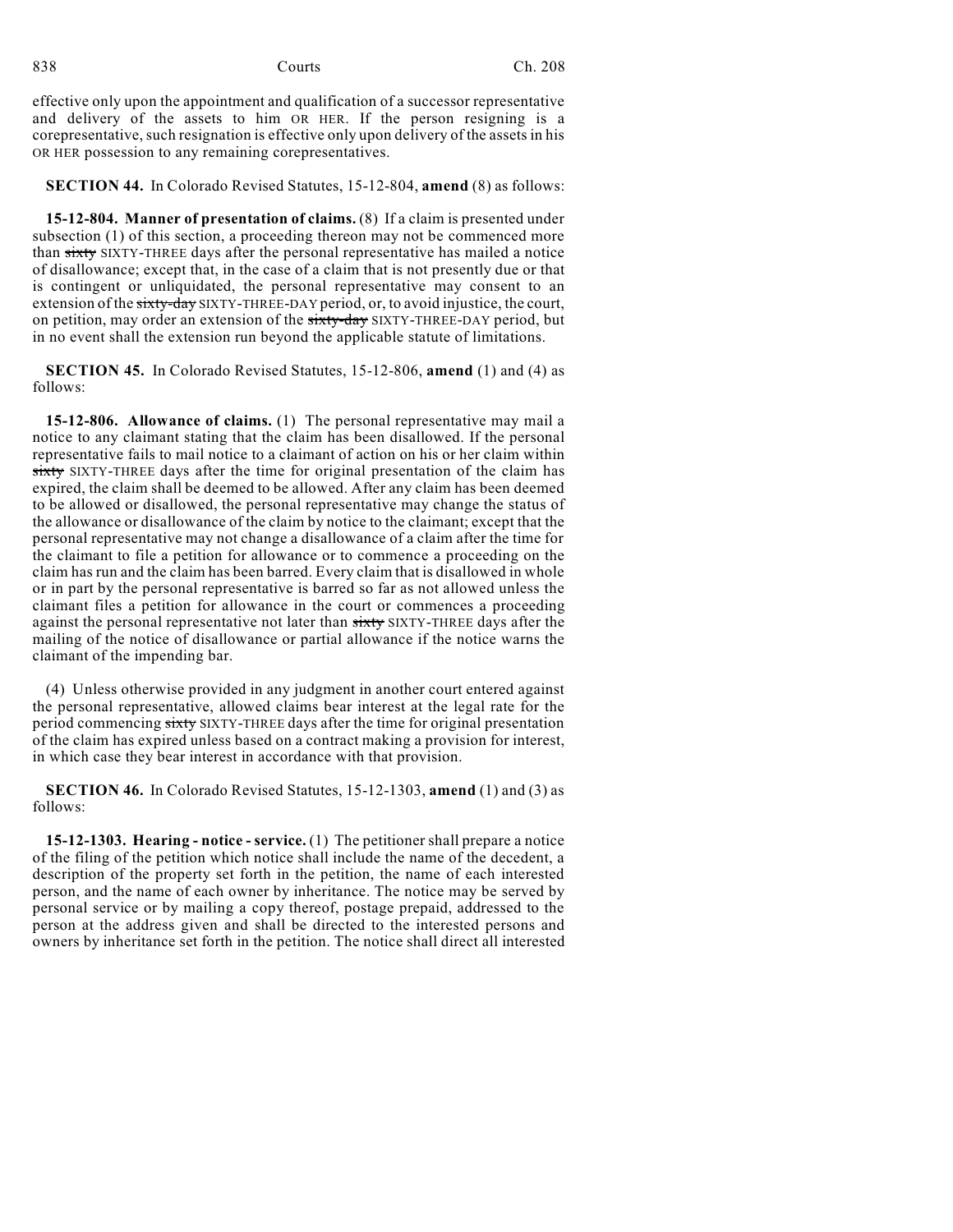persons and owners by inheritance to appear and answer the petition within twenty TWENTY-ONE days after service of the notice if personal service occurs within the state of Colorado or thirty THIRTY-FIVE days after service if personal service occurs outside the state of Colorado or service is had by mail or by publication. The notice shall further provide that all objections to the petition must be filed in writing with the court and the filing fee paid within the time required for answering the petition and that the hearing shall be limited to the objections timely filed and the parties answering the petition in a timely manner. The notice shall set forth the time and place of the hearing on the petition.

(3) The notice, in addition to publication, shall be served on each person named in the petition whose address is shown on the petition and who does not join in the petition, or does not consent to the granting of the petition or enter a personal appearance, or does not admit, accept, or waive service. If service is by personal service within the state, service must be completed at least twenty TWENTY-ONE days prior to the hearing. If service is by personal service outside the state or by mail within or outside the state or by publication, service must be completed at least thirty THIRTY-FIVE days prior to the hearing. The petitioner shall file a return of service or shall make and file a certificate of mailing, stating the name of the person to whom the copy was mailed and the address to which mailed, that it was mailed, postage prepaid, and the date of mailing. A copy of the petition shall be served with the notice.

**SECTION 47.** In Colorado Revised Statutes, 15-13-303, **amend** (2) as follows:

**15-13-303. Service on foreign personal representative.** (2) If service is made upon a foreign personal representative as provided in subsection (1) of this section, he OR SHE shall be allowed at least thirty THIRTY-FIVE days within which to appear or respond.

**SECTION 48.** In Colorado Revised Statutes, 15-14-113, **amend** (1) as follows:

**15-14-113. Notice.** (1) Except as otherwise ordered by the court for good cause, if notice of a hearing on a petition is required, other than a notice for which specific requirements are otherwise provided, the petitioner shall give notice of the time and place of the hearing to the person to be notified. Notice must be given in compliance with Colorado rules of probate procedure, at least ten FOURTEEN days before the hearing.

**SECTION 49.** In Colorado Revised Statutes, 15-14-118, **amend** (7) as follows:

**15-14-118. Small estate - person under disability - no personal representative.** (7) Anytime within one month THIRTY-FIVE DAYS after the making of an order pursuant to this section, any person interested in the estate may file a petition to revoke the same, alleging that other personal property was not included in the petition or that the property described in the petition was improperly valued, and that if said property were added, included, or properly valued as the case may be, the total value of the personal property would exceed ten thousand dollars, or that the order ordered money paid or property distributed to a person not entitled thereto. Upon proof of any such grounds, the court shall revoke the order and enter a more appropriate order, but the revocation or modification of such order shall not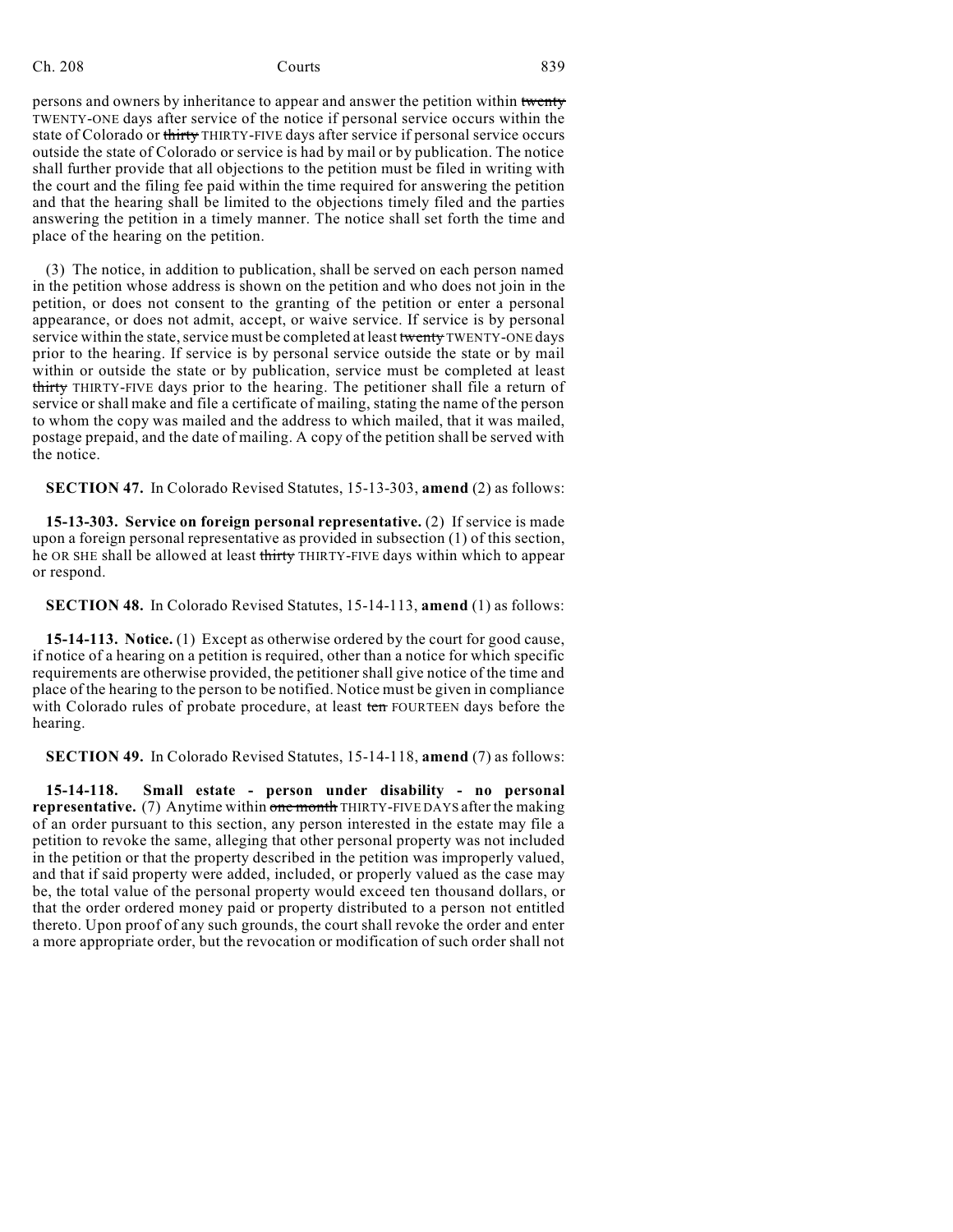impose any liability upon any person who, in reliance upon such order, in good faith, for value, and without notice, paid money or delivered property, or impair the rights of any person who, in reliance on such order, in good faith, for value, and without notice, purchased property or acquired a lien on property.

**SECTION 50.** In Colorado Revised Statutes, 15-14-203, **amend** (2) as follows:

**15-14-203. Objection of others to parental appointment - consent by minor of twelve years of age or older to appointment of guardian.** (2) Until the court has confirmed an appointee under section 15-14-202, a minor who is the subject of an appointment by a parent or guardian and who has attained twelve years of age has the right to consent or refuse to consent to an appointment of a guardian. If the minor consents to the appointment of the guardian, the minor shall file with the court in which the will is probated or the written instrument is filed a written consent to the appointment before it is accepted or within thirty THIRTY-FIVE days after notice of its acceptance. If the minor does not consent to the appointment of a guardian, then the court shall appoint a guardian pursuant to section 15-14-204.

**SECTION 51.** In Colorado Revised Statutes, 15-14-312, **amend** (2) as follows:

**15-14-312. Emergency guardian.**(2) An emergency guardian may be appointed without notice to the respondent and the respondent's lawyer only if the court finds from testimony that the respondent will be substantially harmed if the appointment is delayed. If not present at the hearing, the respondent must be given notice of the appointment within forty-eight hours after the appointment. The court shall hold a hearing on the appropriateness of the appointment within ten FOURTEEN days after the court's receipt of such a request.

**SECTION 52.** In Colorado Revised Statutes, 15-14-318, **amend** (3.5) (b) as follows:

**15-14-318. Termination or modification of guardianship - resignation or removal of guardian.** (3.5) The following provisions apply in a termination proceeding that is initiated by the ward:

(b) If the guardian elects to file a written report or a motion for instructions, the guardian shall file such initial pleadings within fifteen TWENTY-ONE days after the petition to terminate has been filed. Any interested person shall then have ten FOURTEEN days to file a response. If a response is filed, the guardian shall have seven days to file a reply. If a motion for instructions is filed by the guardian as his or her initial pleading, the court shall rule on the motion before the petition for termination of the guardianship is set for hearing. Unless a hearing on the motion for instructions is requested by the court, the court may rule on the pleadings without a hearing after the time period for the filing of the last responsive pleading has expired. After the filing of the guardian's initial motion for instructions, the guardian may file subsequent motions for instruction as appropriate.

**SECTION 53.** In Colorado Revised Statutes, 15-14-429, **amend** (2) and (8) as follows:

**15-14-429. Presentation and allowance of claims.** (2) A claim is deemed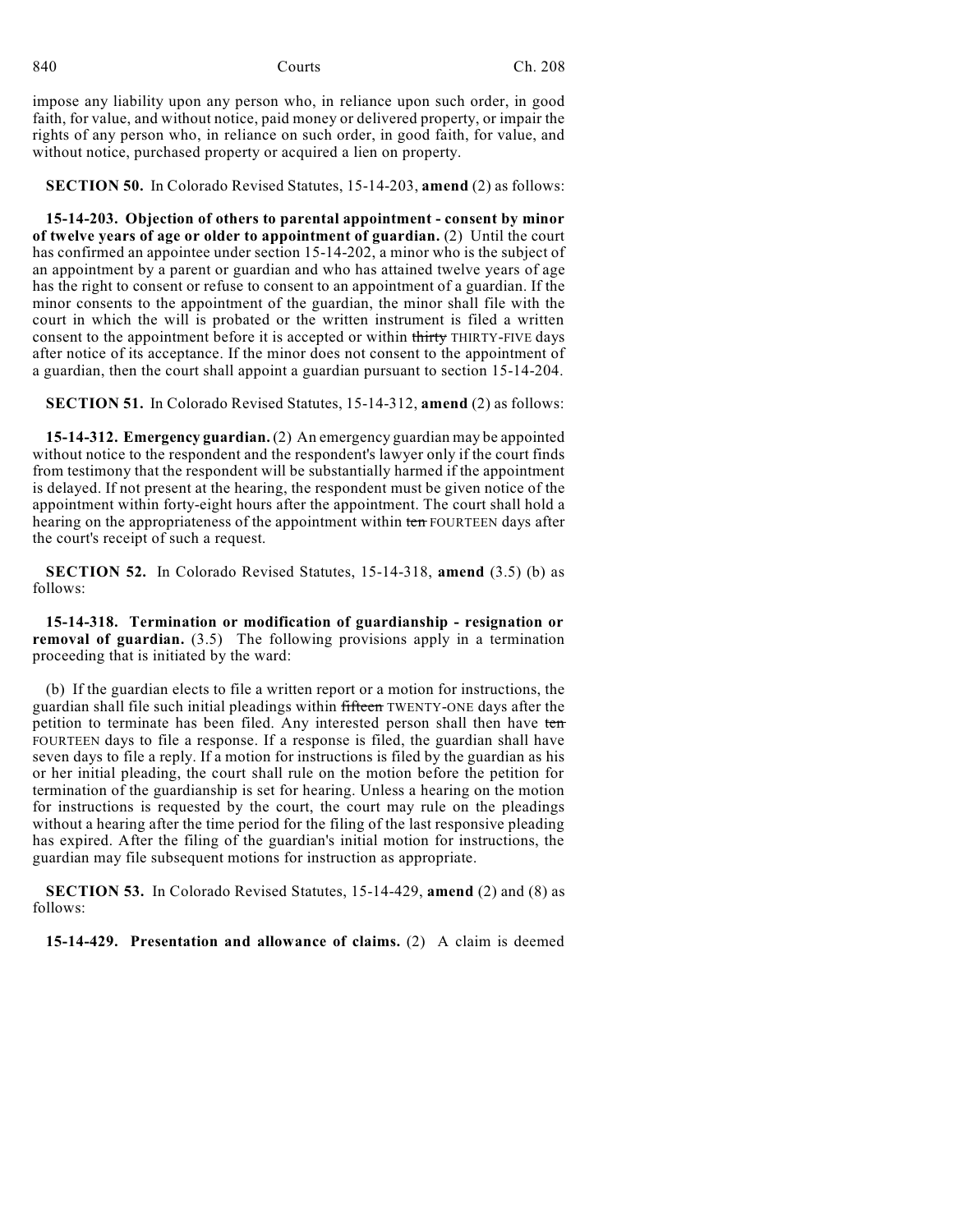presented on receipt of the written statement of claim by the conservator or the filing of the claim with the court, whichever first occurs. A presented claim is deemed allowed if it is not disallowed by written statement sent or delivered by the conservator to the claimant within sixty SIXTY-THREE days after its presentation. The conservator before payment may change an allowance or deemed allowance to a disallowance in whole or in part, but not after allowance under a court order or judgment or an order directing payment of the claim. The presentation of a claim tolls the running of any statute of limitations relating to the claim until thirty THIRTY-FIVE days after its disallowance. If a claim is not yet due, the claim shall state the date when it will become due. If a claim is contingent or unliquidated, the claim shall state the nature of the uncertainty or the anticipated due date of the claim.

(8) Unless otherwise provided in any judgment in another court entered against the protected person or the protected person's estate, an allowed claim bears interest at the legal rate for the period commencing sixty SIXTY-THREE days after the time the claim was originally filed with the court or delivered to the conservator, unless based on a contract making a provision for interest, in which case, such claim bears interest in accordance with that contract's provisions.

**SECTION 54.** In Colorado Revised Statutes, 15-14-431, **amend** (2) and (4.5) (b) as follows:

**15-14-431. Termination of proceedings.** (2) Upon receiving an order terminating the conservatorship or upon receiving notice of the death of a protected person, the conservator shall conclude the administration of the estate by filing a final report and a petition for discharge within sixty SIXTY-THREE days after distribution unless otherwise directed by the court.

(4.5) The following provisions apply in a termination proceeding that is initiated by the protected person:

(b) If the conservator elects to file a written report or a motion for instructions, the conservator shall file such initial pleadings within fifteen TWENTY-ONE days after the petition to terminate has been filed. Any interested person shall then have ten FOURTEEN days to file a response. If a response is filed, the conservator shall have seven days to file a reply. If a motion for instructions is filed by the conservator as his or her initial pleading, the court shall rule on that motion before the petition for termination of the conservatorship is set for hearing. Unless a hearing on the motion for instructions is requested by the court, the court may rule on the pleadings without a hearing after the time period for the filing of the last responsive pleading has expired. After the filing of the conservator's initial motion for instructions, the conservator may file subsequent motions for instruction as appropriate.

**SECTION 55.** In Colorado Revised Statutes, 15-15-103, **amend** (8) as follows:

**15-15-103. Liability of nonprobate transferees for creditor claims and statutory allowances.** (8) A proceeding under this section shall be commenced within one year after the decedent's death, but a proceeding on behalf of a creditor whose claim was allowed after proceedings challenging disallowance of the claim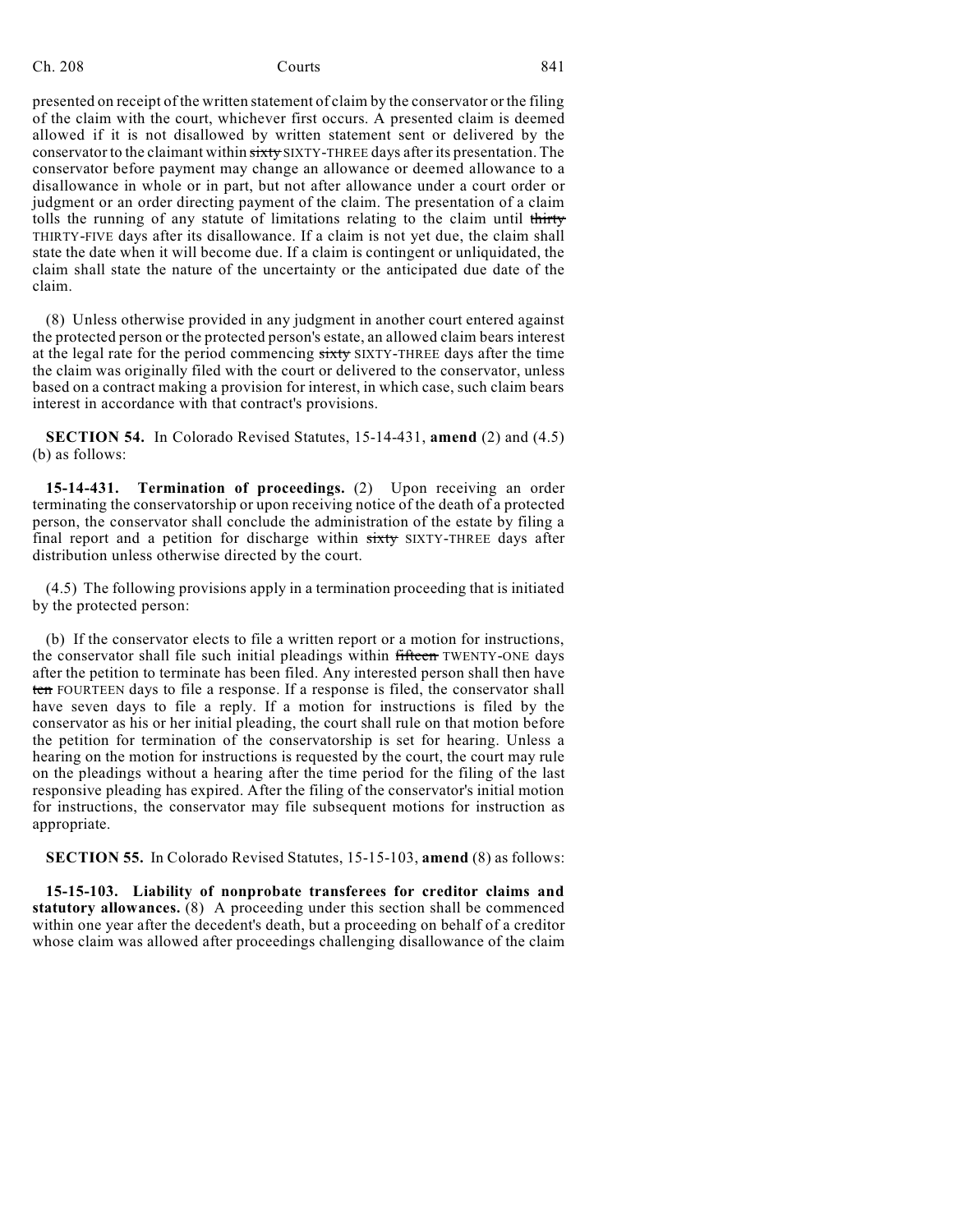may be commenced within sixty SIXTY-THREE days after final allowance of the claim.

**SECTION 56.** In Colorado Revised Statutes, 15-18-108, **amend** (2) (b) (I) introductory portion as follows:

**15-18-108. Determination of validity.** (2) (b) (I) Unless the court, for good cause shown, provides for a different method or time of notice, the petitioner, at least five SEVEN days prior to the hearing, shall cause notice of the time and place of hearing to be given as follows:

**SECTION 57.** In Colorado Revised Statutes, **amend** 16-2-109 as follows:

**16-2-109. Service of summons.** A summons issued by the county court in a prosecution for a misdemeanor or class 1 petty offense may be served by giving a copy to the defendant personally or by leaving a copy at the defendant's usual place of abode with some person over the age of eighteen years residing therein or by mailing a copy to the defendant's last known address by certified mail, return receipt requested, not less than ten FOURTEEN days prior to the time the defendant is required to appear. Service by mail shall be complete upon the return of the receipt signed by the defendant. Personal service shall be made by any disinterested party over the age of eighteen years.

**SECTION 58.** In Colorado Revised Statutes, 16-2-114, **amend** (1), (2), (3), and (5) as follows:

**16-2-114. Appeals.** (1) The defendant may appeal a judgment of the county court in a criminal action under simplified procedure to the district court of the county. To appeal, the defendant shall, within thirty THIRTY-FIVE days after the date of entry of the judgment or the denial of posttrial motions, whichever is later, file notice of appeal in the county court, post any advance costs that are required for the preparation of the record, and serve a copy of the notice of appeal upon the appellee. He THE DEFENDANT shall also, within such thirty THIRTY-FIVE days, docket the appeal in the district court and pay the docket fee. No motion for new trial or in arrest of judgment shall be required as a prerequisite to an appeal, but such motions may be made pursuant to applicable rule of the Colorado supreme court.

(2) The notice of appeal shall state with particularity the alleged errors of the county court or other grounds relied upon for the appeal, and shall include a stipulation or designation of the evidence and other proceedings which the appellant desires to have included in the record certified to the district court. If the appellant intends to urge upon appeal that the judgment or a finding or conclusion is unsupported by the evidence or is contrary to the evidence, the appellant shall include in the record a transcript of all evidence relevant to that finding or conclusion. The appellee shall have ten FOURTEEN days after service upon him OR HER of the notice of appeal to file with the clerk of the county court and serve upon the appellant a designation of any additional parts of the transcript or record which he OR SHE deems necessary. The advance cost of preparing the additional record shall be posted by the appellant with the clerk of the county court within five SEVEN days after service upon him OR HER of the appellee's designation, or the appeal will be dismissed. If the district court finds that any part of the additional record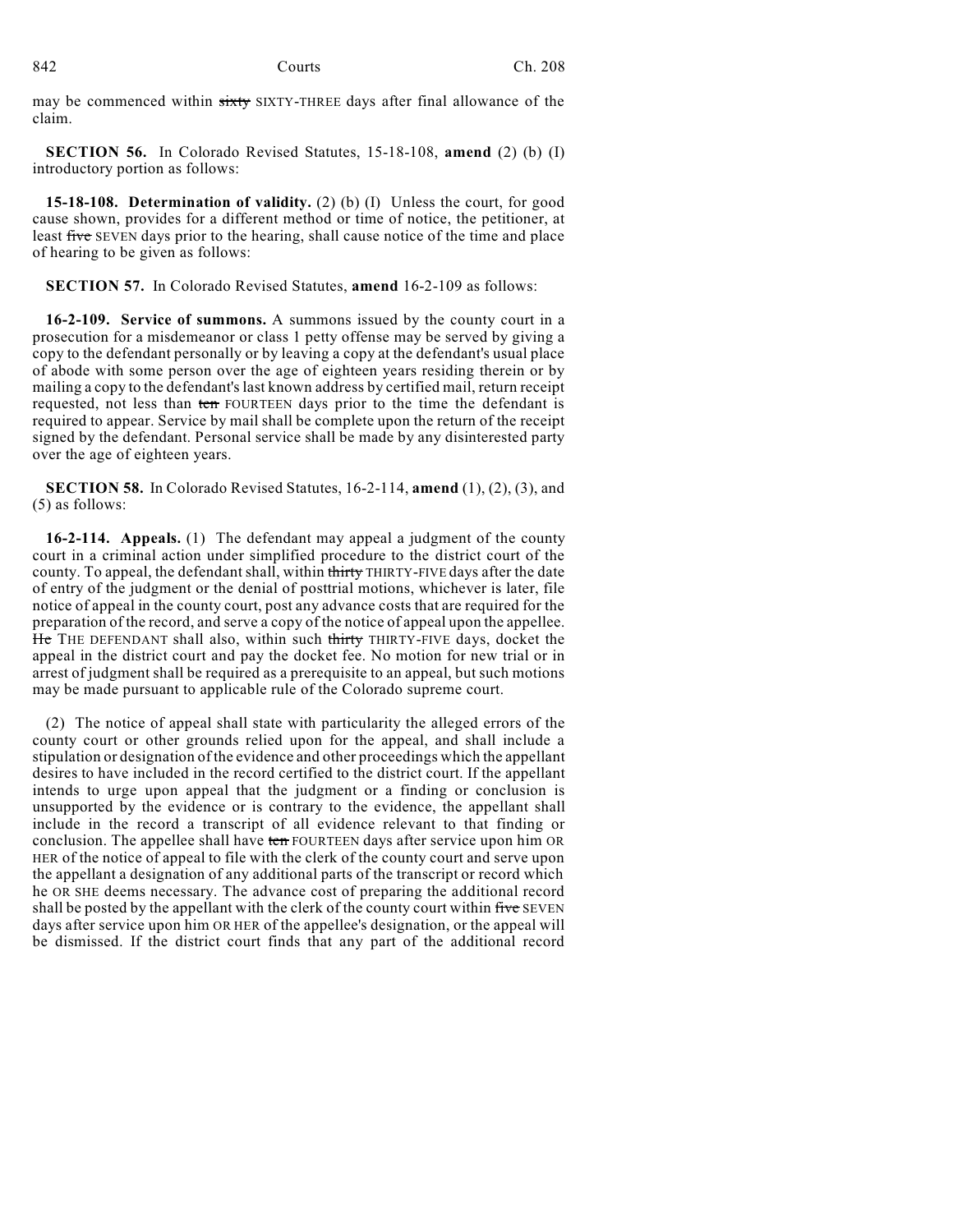# Ch. 208 Courts **643**

designated by the appellee was unessential to a complete understanding of the questions raised by the appeal, it shall order the appellee to reimburse the appellant for the cost advanced for the preparation of that part without regard to the outcome of the appeal.

(3) Upon the filing of a notice of appeal and upon the posting of any advance costs by the appellant, as are required for the preparation of a record, unless the appellant is granted leave to proceed as an indigent, the clerk of the county court shall prepare and issue as soon as possible a record of the proceedings in the county court, including the summons and complaint or warrant, the separate complaint if any has been issued, and the judgment. The record shall also include a transcription or a joint stipulation of such part of the actual evidence and other proceedings as the parties designate. If the proceedings have been electrically recorded, the transcription of designated evidence and proceedings shall be prepared in the office of the clerk of the court, either by him OR HER or under his OR HER supervision, within forty FORTY-TWO days after judgment or within such additional time as may be granted by the county court. The clerk shall notify in writing the opposing parties of the completion of the record, and such parties shall have ten FOURTEEN days within which to file objections. If none are received, the record shall be certified forthwith by the judge. If objections are made, the parties shall be called for hearing and the objections settled by the county judge and the record then certified.

(5) A written brief setting out matters relied upon as constituting error and outlining any arguments to be made shall be filed in the district court by the appellant within twenty TWENTY-ONE days after certification of the record. A copy of the appellant's brief shall be served upon the appellee. The appellee may file an answering brief within twenty TWENTY-ONE days after such service. A reply brief may be filed within ten FOURTEEN days after service of the answering brief. In the discretion of the district court, the time for filing briefs and answers may be extended.

**SECTION 59.** In Colorado Revised Statutes, 16-3-301.1, **amend** (5) (b), (6) (a), and (6) (c) as follows:

**16-3-301.1. Court orders for the production of records - definitions.**  $(5)$  (b) A court order for the production of records shall be served upon the business entity to whom it is directed within ten FOURTEEN days after its date.

(6) (a) A business entity that is properly served with a court order for the production of records shall deliver the records, or copies of the records, identified in the court order to the officer who is designated in the court order within thirty THIRTY-FIVE days after the date the court order is served. The business entity shall also provide a notarized attestation of accuracy that the records produced represent complete and accurate copies of all records identified in the court order that are in the actual or constructive control of the business entity. If the business entity does not produce all records identified in the court order for production of records, the records not produced shall be identified. The attestation of accuracy shall be signed by the records custodian, or an officer or director of the business entity, who shall attest to the truth of the attestation to the best of the person's knowledge, information, and belief. The attestation may also attest to any one or all of the following: That the records were made at or near the time by, or from information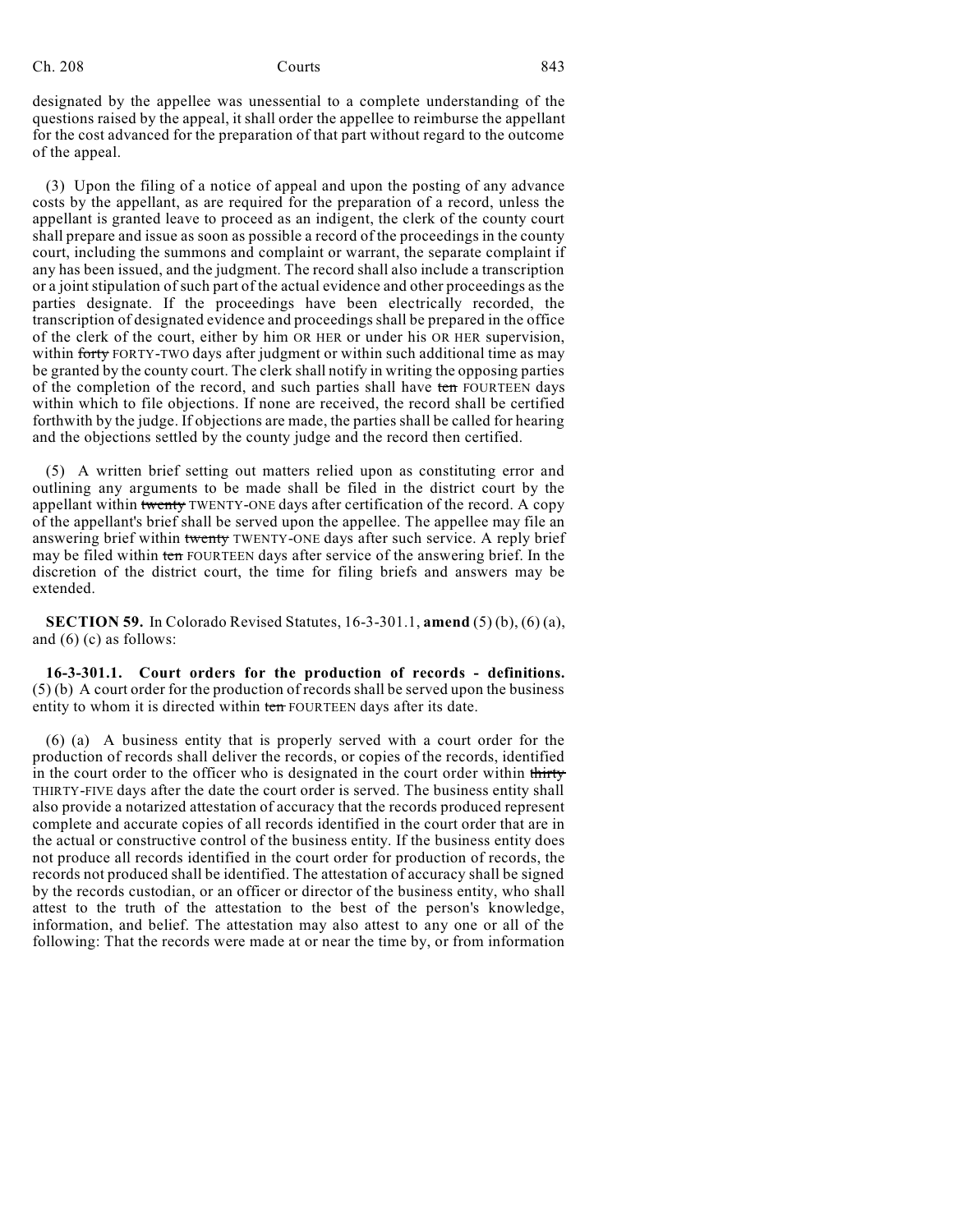transmitted by, a person with knowledge; that the records were kept in the course of a regular business activity; and that it was the regular practice of the business to record the information contained in the records. The business entity need only provide a copy of the attestation at the time of providing the records to the officer and may provide the original of the attestation to the officer within ten FOURTEEN days after providing the records. The records and attestation of accuracy shall be sufficient to establish the authenticity of the records produced, without further necessity of extrinsic evidence.

(c) Upon the filing of a motion for an extension of time, the court shall hold a hearing within ten FOURTEEN days, unless the business entity and the Colorado criminal investigator or peace officer named in the court order agree to a later time. The court may grant an extension for a reasonable time for the business to produce the records upon good cause shown or by agreement with the Colorado criminal investigator or peace officer named in the court order.

**SECTION 60.** In Colorado Revised Statutes, 16-3-305, **amend** (6) as follows:

**16-3-305. Search warrants - direction - execution and return.** (6) A search warrant shall be executed within ten FOURTEEN days after its date.

**SECTION 61.** In Colorado Revised Statutes, 16-3-309, **amend** (5) as follows:

**16-3-309. Admissibility of laboratory test results.** (5) Any report or copy thereof or the findings of the criminalistics laboratory shall be received in evidence in any court, preliminary hearing, or grand jury proceeding in the same manner and with the same force and effect as if the employee or technician of the criminalistics laboratory who accomplished the requested analysis, comparison, or identification had testified in person. Any party may request that such employee or technician testify in person at a criminal trial on behalf of the state before a jury or to the court, by notifying the witness and other party at least ten FOURTEEN days before the date of such criminal trial.

**SECTION 62.** In Colorado Revised Statutes, 16-4-101, **amend** (4) as follows:

**16-4-101. Bailable offenses.** (4) Except in the case of a capital offense, if a person is denied bail under this section, the trial of the person shall be commenced not more than ninety NINETY-ONE days after the date on which bail is denied. If the trial is not commenced within ninety NINETY-ONE days and the delay is not attributable to the defense, the court shall immediately schedule a bail hearing and shall set the amount of the bail for the person.

**SECTION 63.** In Colorado Revised Statutes, 16-4-104, **amend** (3) (a) (IV), (3) (b) (II), and (3) (c) (II) as follows:

**16-4-104. Bail bond - alternatives.** (3) (a) (IV) The bonding agent shall deliver to the property owner a fully executed and notarized reconveyance of title, a certificate of discharge, or a full release of any lien against real property that secures performance of the conditions of a bail bond within thirty THIRTY-FIVE days after receiving notice that the time for appealing an order that exonerated the bail bond has expired. The bonding agent shall also deliver to the property owner the original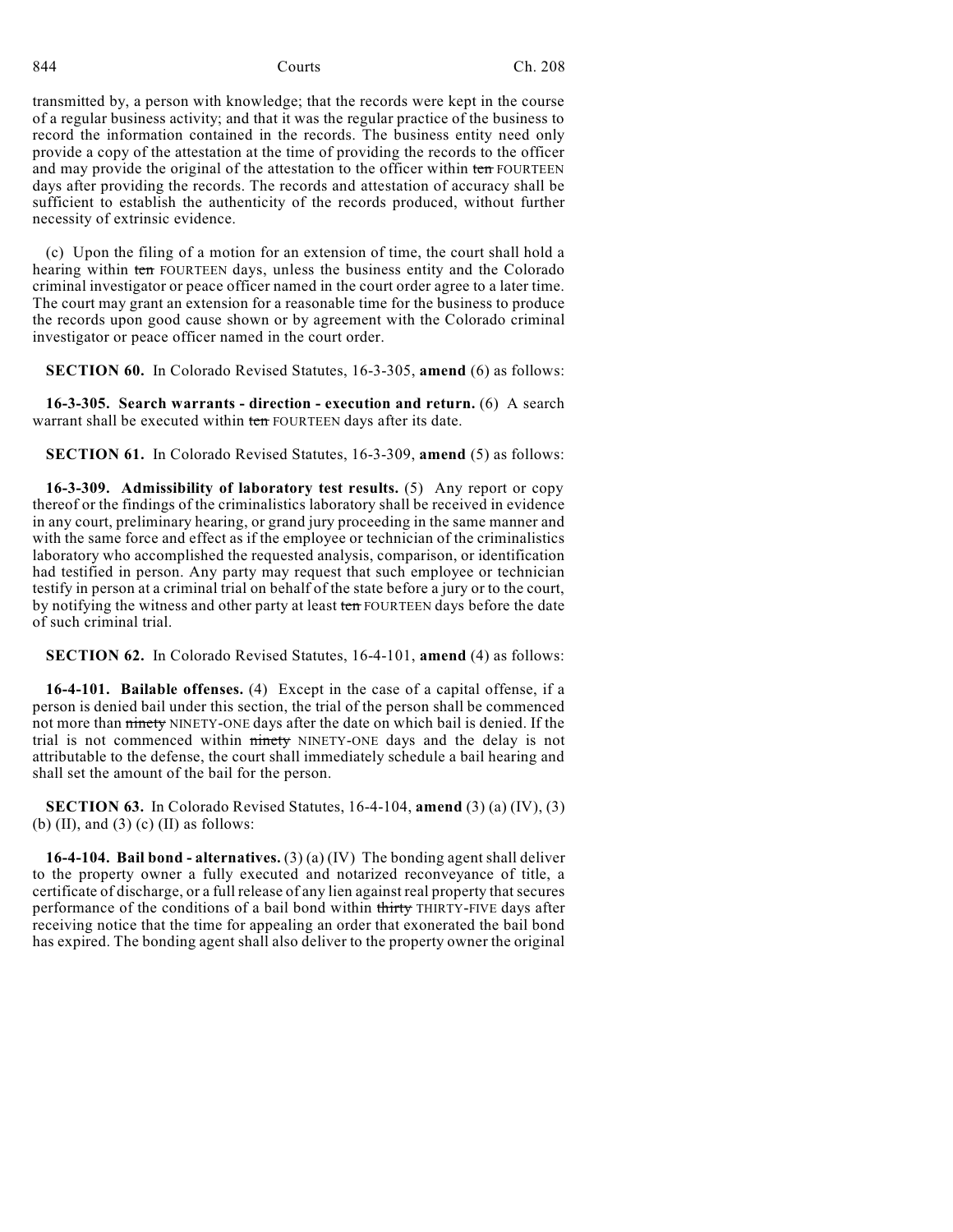cancelled note as evidence that the indebtedness secured by any lien instrument has been paid or that the purposes of said instrument have been fully satisfied and the original deed of trust, security agreement, or other instrument which secured the bail bond obligation. If a timely notice of appeal is filed, the thirty-day THIRTY-FIVE-DAY period shall begin on the day the appellate court's affirmation of the order becomes final. If the bonding agent fails to comply with the requirements of this subparagraph (IV), the property owner may petition the district court to issue an order directing the clerk of such court to execute a full reconveyance of title, a certificate of discharge, or a full release of any lien against real property created to secure performance of the conditions of the bail bond. The petition shall be verified and shall allege facts showing that the bonding agent has failed to comply with the provisions of this subparagraph (IV).

(b) If the bond is secured by real estate, the amount of the owner's unencumbered equity shall be determined by deducting the amount of all encumbrances listed in the owner and encumbrances certificate from the actual value of such real estate as shown on the current notice of valuation. The owner of the real estate shall file with the bond the following, which shall constitute a material part of the bond:

(II) Evidence of title issued by a title insurance company or agent licensed pursuant to article 11 of title 10, C.R.S., within thirty THIRTY-FIVE days of AFTER the date upon which the bond is filed; and

(c) (II) Upon satisfaction of the terms of the bond, the clerk of the court shall, within ten FOURTEEN days of AFTER such satisfaction, execute a release of the deed of trust and an affidavit which states that the obligation for which the deed of trust had been recorded has been satisfied, either fully or partially, and that the release of such deed of trust may be recorded at the expense of the record owner of the property described in such deed of trust.

**SECTION 64.** In Colorado Revised Statutes, **amend** 16-4-106 as follows:

**16-4-106. When original bond continued.** Once a bond has been executed and the person released from custody thereon, whether a charge is then pending or is thereafter filed or transferred to a court of competent jurisdiction, the original bond shall continue in effect until final disposition of the case in the trial court. If a charge filed in the county court is dismissed and the district attorney states on the record that the charge will be refiled in the district court or that the dismissal by the county court will be appealed to the district court, the county court before entering the dismissal shall fix a return date, not later than sixty SIXTY-THREE days thereafter, upon which the defendant must appear in the district court and continue the bond. Any bond continued pursuant to this section is subject to the provisions of section 16-4-107.

**SECTION 65.** In Colorado Revised Statutes, 16-4-108, **amend** (1) (b.5) (I) and (1.5) as follows:

**16-4-108. Exoneration from bond liability.** (1) Any person executing a bail bond as principal or as surety shall be exonerated as follows:

(b.5) (I) When the surety appears and provides satisfactory evidence to the court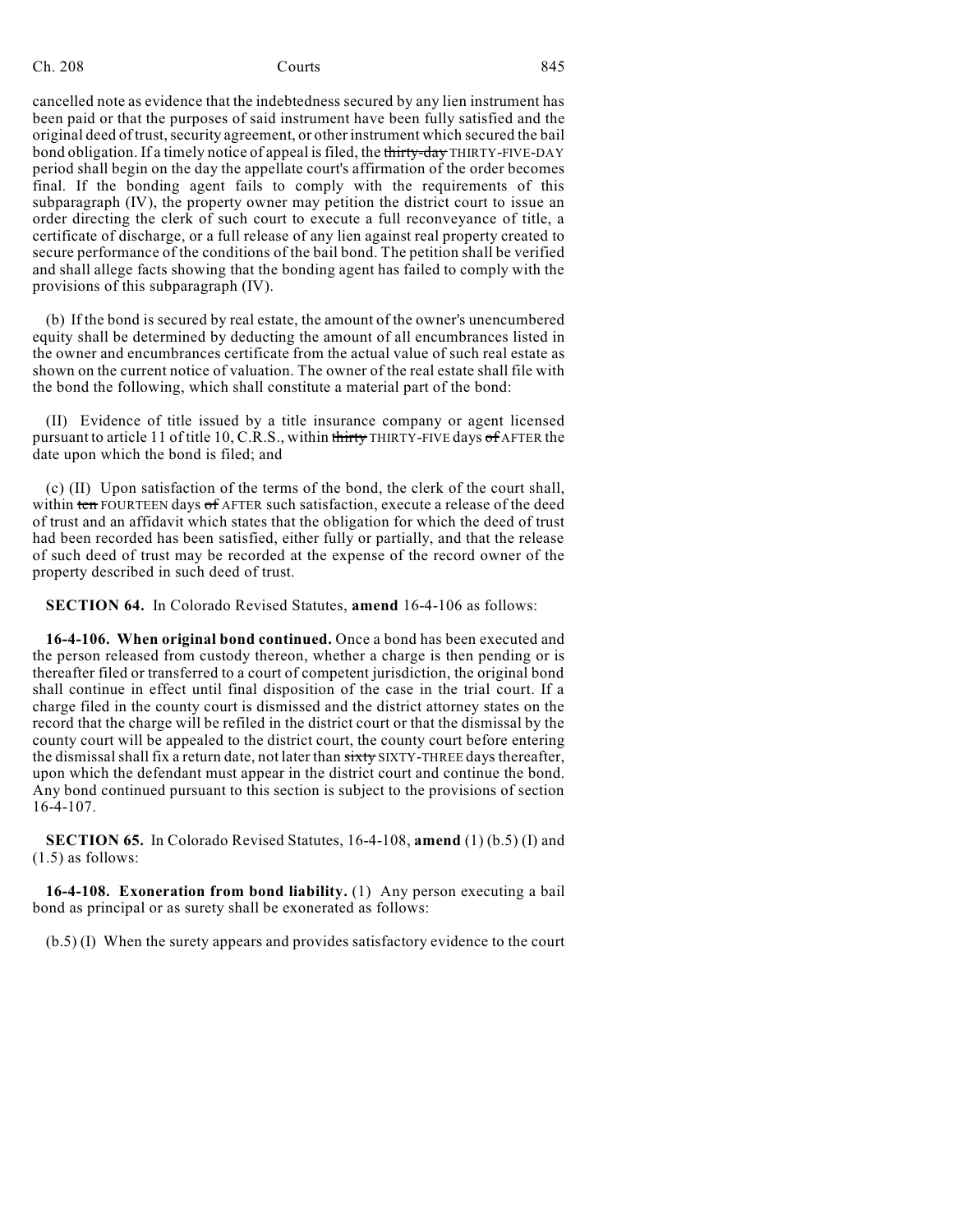that the defendant is unable to appear before the court due to such defendant's death or the detention or incarceration of such defendant in a foreign jurisdiction if the defendant is incarcerated for a period in excess of ninety NINETY-ONE days and the state of Colorado has refused to extradite such defendant; except that, if the state extradites such defendant, all costs associated with such extradition shall be borne by the surety up to the amount of the bond.

(1.5) If, within ten working FOURTEEN days after the posting of a bond by a defendant, the terms and conditions of said bond are changed or altered either by order of court or upon the motion of the district attorney or the defendant, the court, after a hearing, may order a compensated surety to refund a portion of the premium paid by the defendant, if necessary, to prevent unjust enrichment. If more than ten working FOURTEEN days have elapsed after posting of a bond by a defendant, the court shall not order the refund of any premium.

**SECTION 66.** In Colorado Revised Statutes, 16-4-109, **amend** (2) as follows:

**16-4-109. Disposition of security deposits upon forfeiture or termination of bond.** (2) Where the defendant has been released upon deposit of cash, stocks, bonds, or property or upon a surety bond secured by property, if the defendant fails to appear in accordance with the primary condition of the bond, the court shall declare a forfeiture. Notice of the order of forfeiture shall be mailed by the court to the defendant, all sureties, and all depositors or assignees of any deposits of cash or property if such sureties, depositors, or assignees have direct contact with the court, at their last known addresses. Such notice shall be sent within ten FOURTEEN days after the entry of the order of forfeiture. If the defendant does not appear and surrender to the court having jurisdiction within thirty THIRTY-FIVE days from the date of the forfeiture or within that period satisfy the court that appearance and surrender by the defendant is impossible and without fault by such defendant, the court may enter judgment for the state against the defendant for the amount of the bail and costs of the court proceedings. Any cash deposits made with the clerk of the court shall be applied to the payment of costs. If any amount of such cash deposit remains after the payment of costs, it shall be applied to payment of the judgment.

**SECTION 67.** In Colorado Revised Statutes, **amend** 16-4-110 as follows:

**16-4-110. Enforcement when forfeiture not set aside.** By entering into a bond, each obligor, whether he OR SHE is the principal or a surety, submits to the jurisdiction of the court. His OR HER liability under the bond may be enforced, without the necessity of an independent action, as follows: The court shall order the issuance of a citation directed to the obligor to show cause, if any there be, why judgment should not be entered against him OR HER forthwith and execution issue thereon. Said citation may be served personally or by certified mail upon the obligor directed to the address given in the bond. Hearing on the citation shall be held not less than twenty TWENTY-ONE days after service. The defendant's attorney and the prosecuting attorney shall be given notice of the hearing. At the conclusion of the hearing, the court may enter a judgment for the state and against the obligor, and execution shall issue thereon as on other judgments. The district attorney shall have execution issued forthwith upon the judgment and deliver it to the sheriff to be executed by levy upon the stocks, bond, or real estate which has been accepted as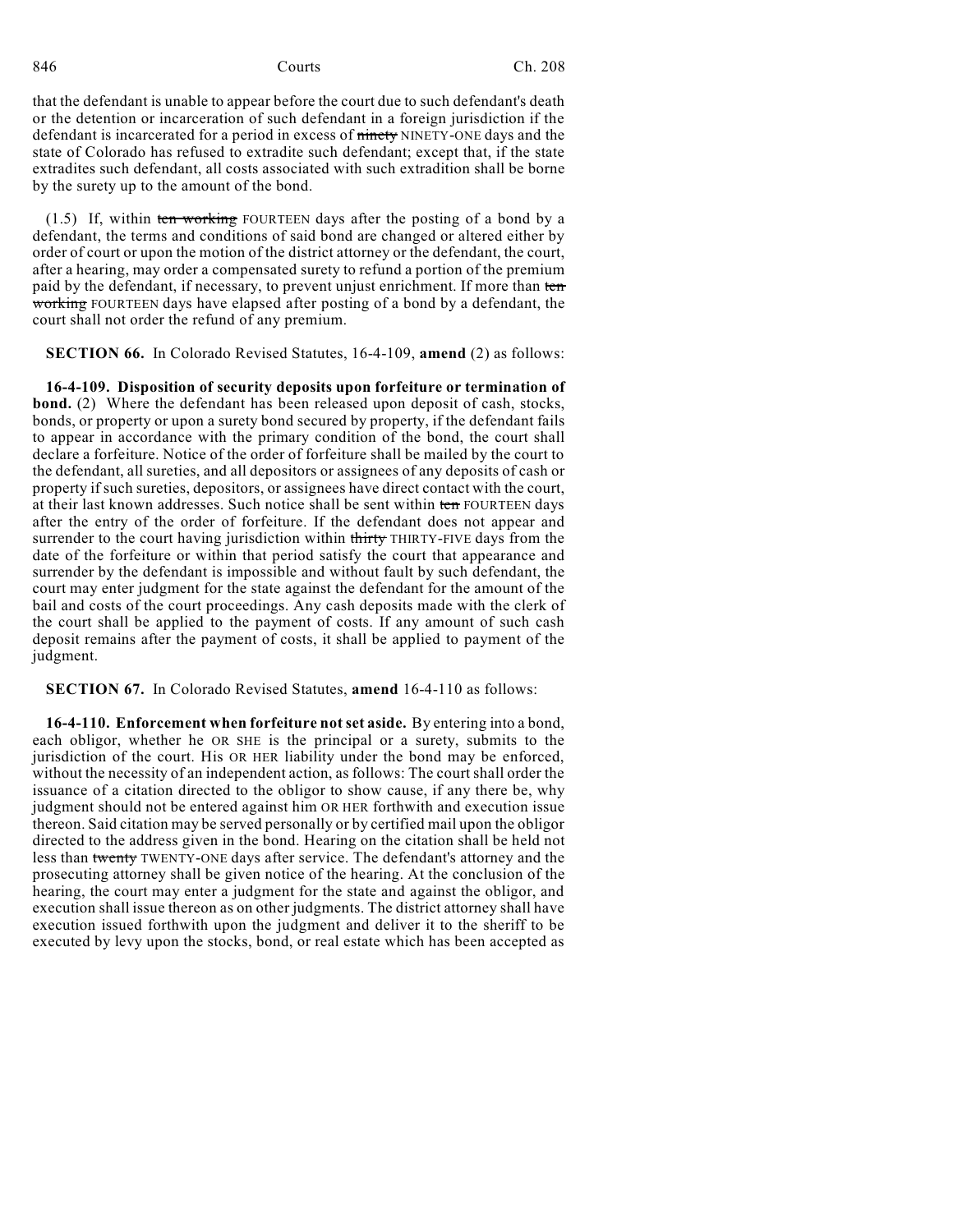security for the bond.

**SECTION 68.** In Colorado Revised Statutes, 16-4-112, **amend** (5) (b) (I), (5) (b) (II) (B), (5) (b) (II) (C), (5) (b) (III), (5) (b) (IV), (5) (b) (V) (C), (5) (c), (5) (f), and (5) (i) as follows:

**16-4-112. Enforcement procedures for compensated sureties - definitions.** (5) Liability of bond obligors on bonds issued by compensated sureties may be enforced, without the necessity of an independent action, as follows:

(b) (I) If a bond is declared forfeited by the court, notice of the bail forfeiture order shall be served on the bonding agent by certified mail and on the bail insurance company by regular mail within ten FOURTEEN days after the entry of said forfeiture. If the compensated surety on the bond is a cash bonding agent, only the cash bonding agent shall be notified of the forfeiture. Service of notice of the bail forfeiture on the defendant is not required.

(II) The notice described in subparagraph (I) of this paragraph (b) shall include, but need not be limited to:

(B) An advisement that the compensated surety has the right to request a show cause hearing pursuant to subparagraph (III) of this paragraph (b) within fifteen FOURTEEN days after receipt of notice of forfeiture, by procedures set by the court; and

(C) An advisement that if the compensated surety does not request a show cause hearing pursuant to subparagraph (III) of this paragraph (b), judgment shall be entered upon expiration of thirty THIRTY-FIVE days following the entry of forfeiture.

(III) A compensated surety, upon whom notice of a bail forfeiture order has been served, shall have fifteen FOURTEEN days after receipt of notice of such forfeiture to request a hearing to show cause why judgment on the forfeiture should not be entered for the state against the compensated surety. Such request shall be granted by the court and a hearing shall be set within thirty THIRTY-FIVE days after entry of forfeiture or at the court's earliest convenience. At the conclusion of the hearing requested by the compensated surety, if any, the court may enter judgment for the state against the compensated surety, or the court may in its discretion order further hearings. Upon expiration of thirty THIRTY-FIVE days after the entry of forfeiture, the court shall enter judgment for the state against the compensated surety if the compensated surety did not request within fifteen FOURTEEN days after receipt of notice of such forfeiture a hearing to show cause.

(IV) If such a show cause hearing was timely set but the hearing did not occur within thirty THIRTY-FIVE days after the entry of forfeiture, any entry of judgment at the conclusion of the hearing against the compensated surety shall not be vacated on the grounds that the matter was not timely heard. If judgment is entered against a compensated surety upon the conclusion of a requested show cause hearing, and such hearing did not occur within thirty THIRTY-FIVE days after the entry of forfeiture, execution upon said judgment shall be automatically stayed for no more than one hundred twenty TWENTY-SIX days after entry of forfeiture.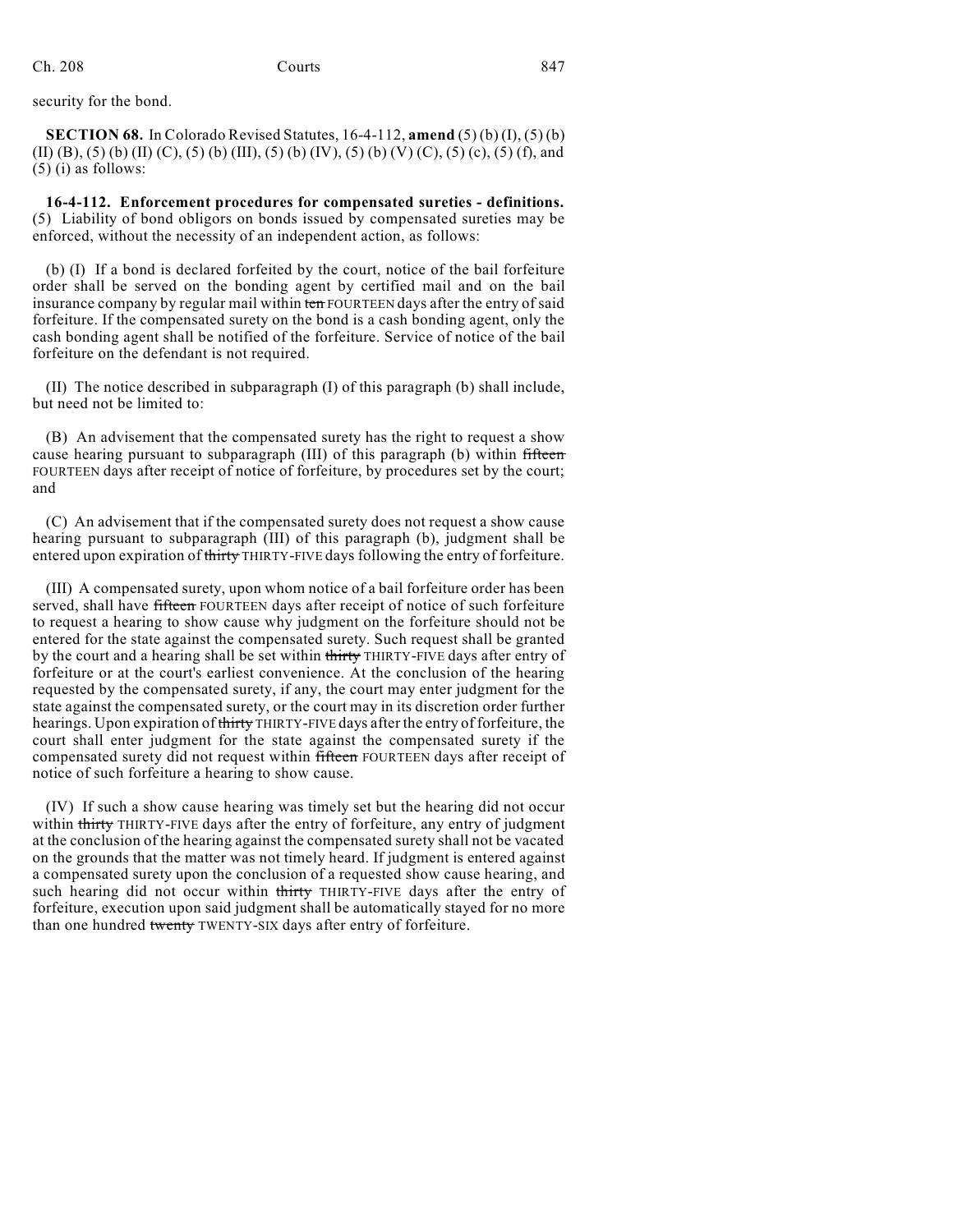(V) (C) A compensated surety shall be exonerated from liability upon the bond by satisfaction of the bail forfeiture judgment, surrender of the defendant, or order of the court. If the surety provides proof to the court that the defendant is in custody in any other jurisdiction within the state, within ninety NINETY-ONE days after the entry of judgment, the court shall on its own motion direct that the bail forfeiture judgment be vacated and the bond exonerated; except that, if the court extradites the defendant, all necessary and actual costs associated with the extradition shall be borne by the surety up to the amount of the bond. If the court elects to extradite the defendant, any judgment will be stayed until the time the defendant appears in the court where the bond returns.

(c) Execution upon said bail forfeiture judgmentshall be automatically stayed for ninety NINETY-ONE days from the date of entry of judgment; except that, if judgment is entered against a compensated surety upon the conclusion of a requested show cause hearing, and such hearing did not occur within thirty THIRTY-FIVE days after the entry of forfeiture, the judgment shall be automatically stayed as set forth in subparagraph (IV) of paragraph (b) of this subsection (5).

(f) If a bail forfeiture judgment remains unpaid for thirty THIRTY-FIVE days after the name of the bonding agent is placed on the board, the court shall send notice by certified mail to the bail insurance company for whom the bonding agent has executed the bond that if said judgment is not paid within fifteen FOURTEEN days after the date of mailing of said notice, the name of the bail insurance company shall be placed on the board and such company shall be prohibited from executing any further bail bonds in this state until the judgment giving rise to placement on the board is satisfied, vacated, or otherwise discharged by order of the court.

(i) A compensated surety shall be exonerated from liability upon the bond by satisfaction of the bail forfeiture judgment, surrender of the defendant, or by order of the court. If the defendant appears in court, either voluntarily or in custody after surrender or arrest, within ninety NINETY-ONE days after the entry of judgment, the court, at the time the defendant first appears in court, shall on its own motion direct that the bail forfeiture judgment be vacated and the bond exonerated; except that, if the state extradites such defendant, all necessary and actual costs associated with such extradition shall be borne by the surety up to the amount of the bond.

**SECTION 69.** In Colorado Revised Statutes, 16-4-204, **amend** (2) as follows:

**16-4-204. Appellate review of terms and conditions of bail or appeal bond.** (2) The petition shall be in writing, shall be served as provided by court rule for service of motions, and shall have appended thereto a transcript of the hearing held pursuant to section 16-4-107 or 16-4-203. The opposing party may file a response thereto within five SEVEN days or as provided by court rule.

**SECTION 70.** In Colorado Revised Statutes, **amend** 16-5-203 as follows:

**16-5-203. Furnishing witnesses' names.** Whether a prosecution is commenced by indictment, information, or felony complaint, the district attorney shall make available to the defendant not later than twenty calendar TWENTY-ONE days after the defendant's first appearance at the time of or following the filing of charges a written list of the names and addresses of the witnesses then known to the district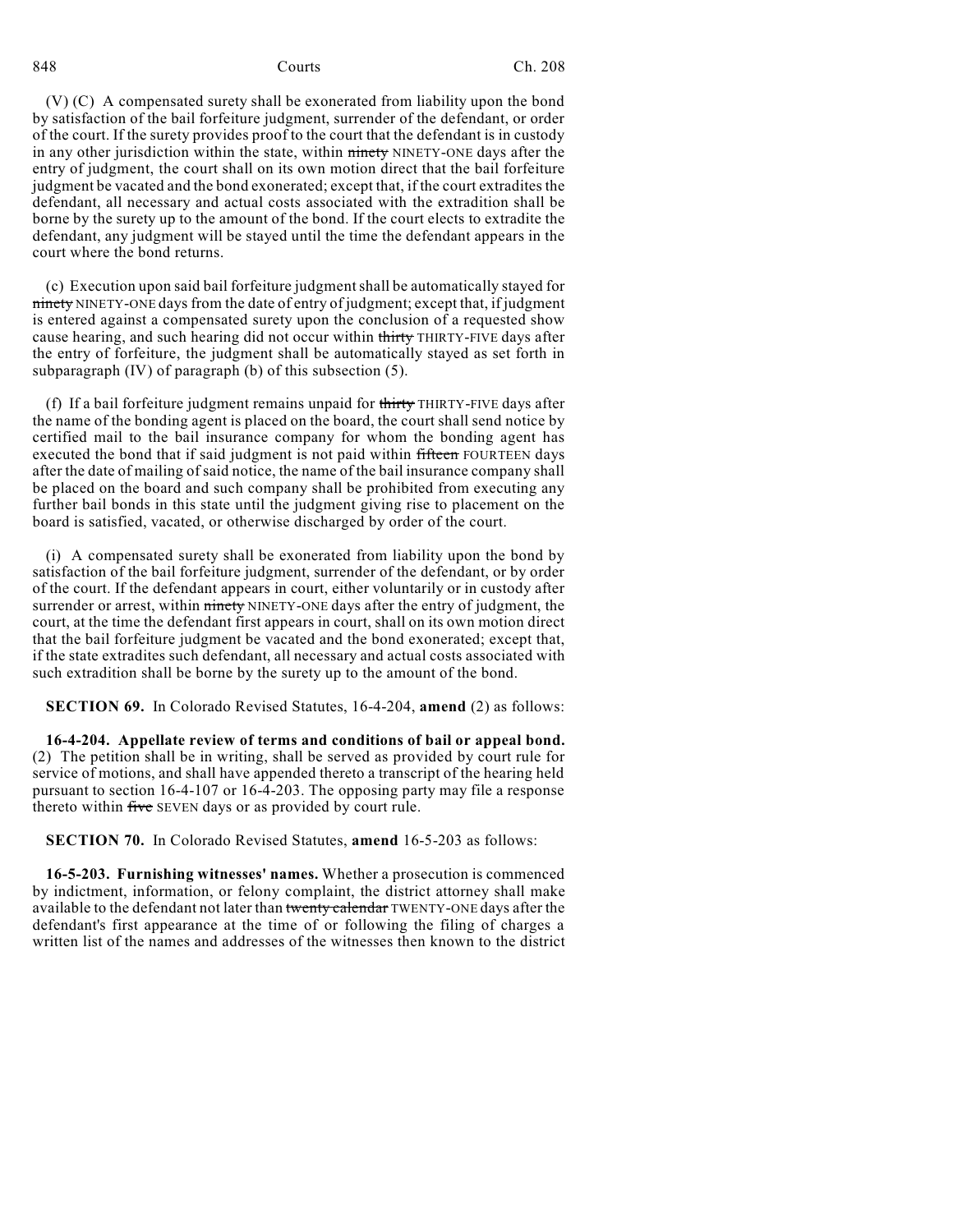attorney whom he or she intends to call upon at trial. The district attorney shall also furnish the defendant in writing prior to trial the names and addresses of any additional witnesses who have become known to him or her prior to trial and whom he or she intends to call upon at trial, but this shall not preclude the calling of witnesses whose names or the materiality of whose testimony are first learned by the district attorney upon the trial. However, the court may, in its discretion, enter an order that denies the disclosure to the defendant of the names and addresses of witnesses, or that requires the defense counsel not to disclose such information to the defendant, subject to rule 16 part  $I$  (d) (2) and part III (d) of the Colorado rules of criminal procedure. The names and addresses of witnesses who are the subject of the order may be withheld pending a ruling of the court, but the prosecution shall notify the defense counsel in writing that a motion to withhold witness information has been filed and that such information will be withheld pending the court's order. Where the defendant has not had or waived a preliminary hearing, there shall be filed with the information the affidavit of some credible person verifying the information upon the personal knowledge of the affiant that the offense was committed.

**SECTION 71.** In Colorado Revised Statutes, 16-5-204, **amend** (1) (b) as follows:

**16-5-204. Witnesses before a grand jury - procedure.** (1) (b) If a witness has been confined in accordance with paragraph (a) of this subsection (1), he OR SHE may, upon petition filed with the court, request a hearing to be held within ten FOURTEEN days to review the contempt order at which hearing he OR SHE shall have the right to be represented by counsel. The court, at the hearing, may rescind, modify, or affirm the order.

**SECTION 72.** In Colorado Revised Statutes, 16-5-205.5, **amend** (3) as follows:

**16-5-205.5. Grand jury reports.** (3) Within ten FOURTEEN days after receiving a report of the grand jury prepared pursuant to subsection (1) of this section, the prosecuting attorney shall notify in writing all persons and businesses named in the grand jury report to give such persons and businesses an opportunity to review the grand jury report and prepare a response to be submitted to the court with the grand jury report. Such notice shall be by personal service or by certified mail return receipt requested. Any responses shall be submitted to the prosecuting attorney within ten FOURTEEN days after notification.

**SECTION 73.** In Colorado Revised Statutes, 16-5-206, **amend** (3) as follows:

**16-5-206. Summons in lieu of warrant.** (3) A summons issued under this section may be served in the same manner as the summons in a civil action or by mailing it to the defendant's last-known address by certified mail with return receipt requested not less than five FOURTEEN days prior to the time the defendant is requested to appear. Service by mail is complete upon the return of the receipt signed by the defendant.

**SECTION 74.** In Colorado Revised Statutes, **amend** 16-5-208 as follows:

**16-5-208. Information not filed - reasons.** In all cases where on preliminary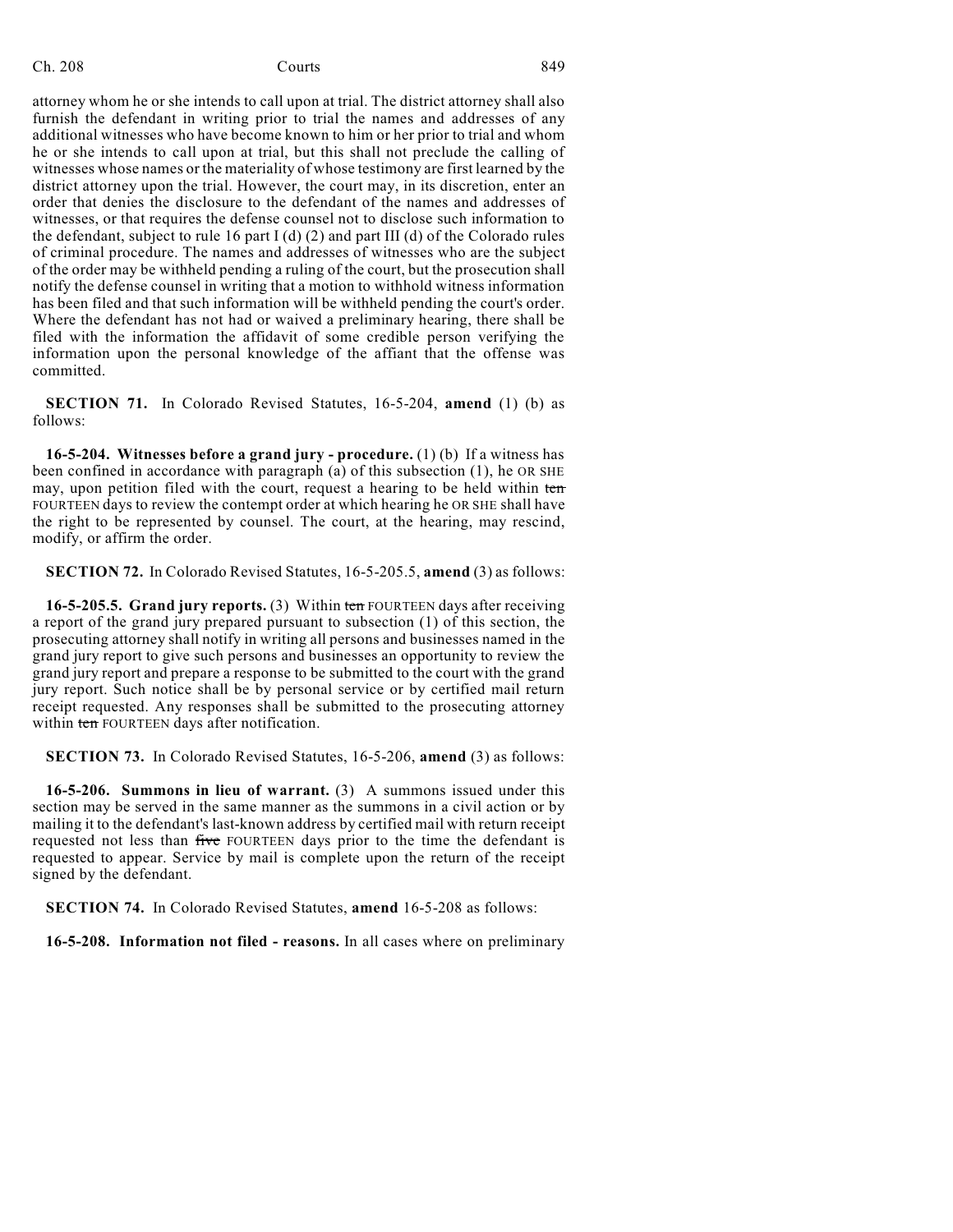hearing in the county court concerning the commission of a felony the accused is bound over and is committed to jail, or recognized and held to bail, it is the duty of the district attorney to file an information in the district court. If the district attorney determines in any such case that an information ought not to be filed, he OR SHE shall file with the clerk of the district court having jurisdiction of the supposed offense a written statement containing his OR HER reasons, in fact and in law, for not filing an information in the case, and such statement shall be filed within sixty SIXTY-THREE days following the date upon which the offender was held for appearance.

### **SECTION 75.** In Colorado Revised Statutes, **amend** 16-7-102 as follows:

**16-7-102. Required notice of defense of alibi.** If the defendant intends to introduce evidence that the defendant was at a place other than the location of the offense, the defendant shall serve upon the prosecuting attorney as soon as practicable, but not later than thirty THIRTY-FIVE days before trial, a statement in writing specifying the place where the defendant claims to have been and the names and addresses of the witnesses the defendant will call to support the defense of alibi. Upon receiving the defendant's statement, the prosecuting attorney shall advise the defendant of the names and addresses of any additional witnesses who may be called to refute such alibi as soon as practicable after the names of such witnesses become known. Neither the prosecuting attorney nor the defendant shall be permitted at the trial to introduce evidence inconsistent with the specification statement unless the court for good cause and upon just terms permits the specification statement to be amended. If the defendant fails to make the specification required by this section, the court shall exclude evidence offered in support of the defense of alibi unless the court finds upon good cause shown that such evidence should be admitted in the interest of justice.

**SECTION 76.** In Colorado Revised Statutes, 16-8-115, **amend** (1) as follows:

**16-8-115. Release from commitment after verdict of not guilty by reason of insanity or not guilty by reason of impaired mental condition.** (1) The court may order a release hearing at any time on its own motion, on motion of the prosecuting attorney, or on motion of the defendant. The court shall order a release hearing upon receipt of the report of the chief officer of the institution in which the defendant is committed that the defendant no longer requires hospitalization, as provided in section 16-8-116, or upon motion of the defendant made after one hundred eighty EIGHTY-TWO days following the date of the initial commitment order. Except for the first hearing following the initial commitment order, unless the court for good cause shown permits, the defendant is not entitled to a hearing within one year subsequent to a previous hearing.

**SECTION 77.** In Colorado Revised Statutes, 16-8-115.5, **amend** (5) and (8) as follows:

**16-8-115.5. Enforcement and revocation of conditional release from commitment.** (5) The Colorado mental health institute at Pueblo shall examine the defendant to evaluate the defendant's ability to remain on conditional release. The examination shall be consistent with the procedure provided in section 16-8-106. If the defendant refuses to submit to and cooperate with the examination, the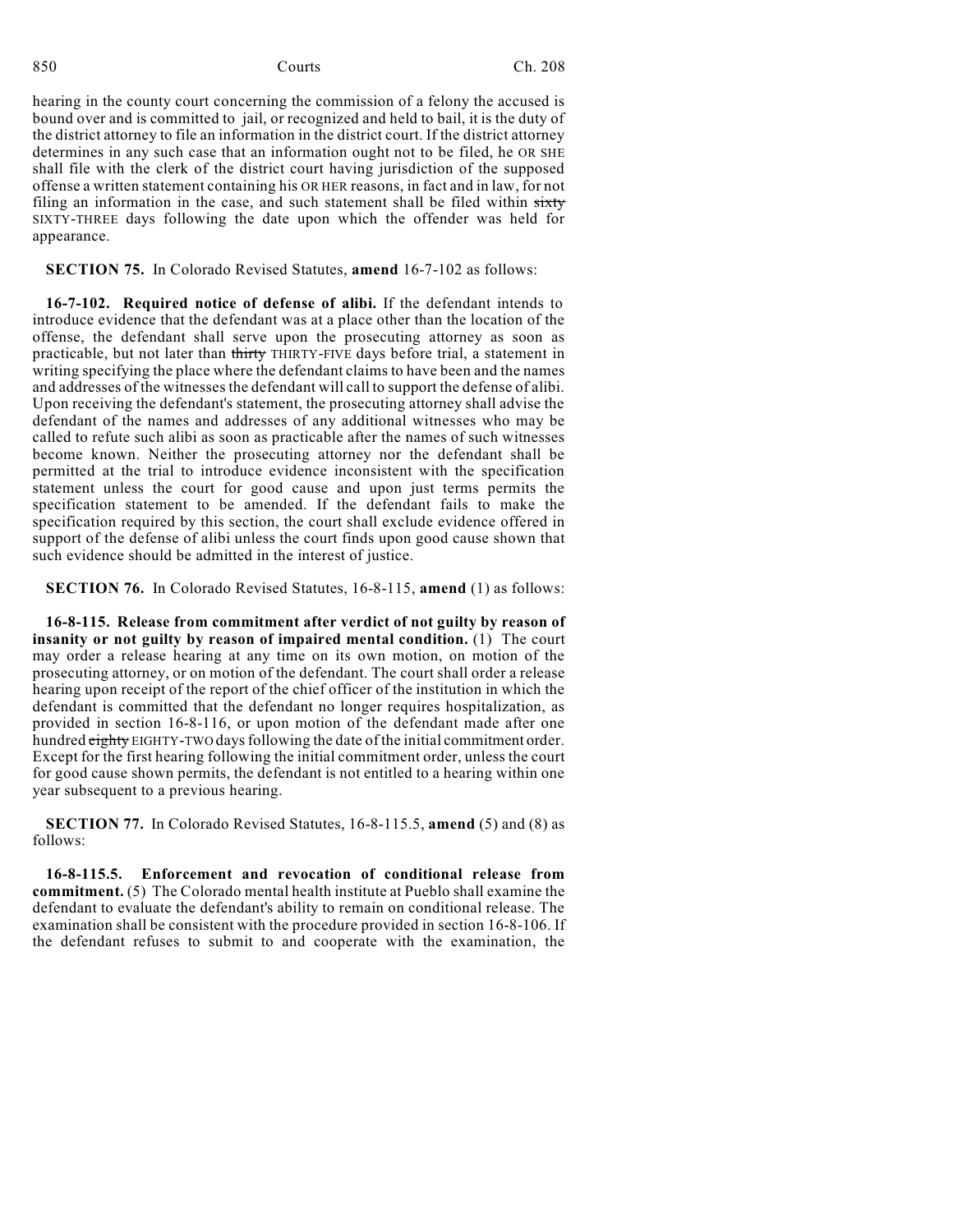# Ch. 208 Courts 208 Courts 201

committing court shall revoke the conditional release. The examination shall be completed within twenty TWENTY-ONE days after the defendant has been delivered to the institute as a result of the defendant's arrest. The institute shall mail or deliver a written report of the examination to the committing court and the district attorney in the committing jurisdiction promptly after the examination is completed. The defendant may request an examination as provided in section 16-8-108.

(8) Within thirty THIRTY-FIVE days after the defendant is delivered to the Colorado mental health institute in Pueblo pursuant to subsection (4) of this section, and if the defendant is not released from custody pursuant to paragraph (b) of subsection (6) of this section, the committing court shall hold a hearing on the petition for revocation of conditional release. At such hearing, any evidence having probative value shall be admissible, but the defendant shall be permitted to offer testimony and to call, confront, and cross-examine witnesses. If the court finds by a preponderance of the evidence that the defendant has become ineligible to remain on conditional release as defined in section 16-8-102 (4.5), it shall enter an order revoking the defendant's conditional release and recommitting the defendant. At any time thereafter, the defendant may be afforded a release hearing as provided in section 16-8-115. If the court does not find by a preponderance of the evidence that the defendant has become ineligible to remain on conditional release as defined in section 16-8-102 (4.5), it shall dismiss the petition and reinstate or modify the original order of conditional release.

**SECTION 78.** In Colorado Revised Statutes, 16-8-116, **amend** (2) as follows:

**16-8-116. Release by hospital authority.** (2) Within thirty THIRTY-FIVE days after receiving the report of the chief officer of the institution having custody of the defendant, the court shall set a hearing on the discharge of the defendant in accordance with section 16-8-115, whether or not such report is contested.

**SECTION 79.** In Colorado Revised Statutes, 16-8-118, **amend** (1) (a) and (1) (b) as follows:

**16-8-118. Temporary removal for treatment and rehabilitation.**(1) The chief officer of the institution in which a defendant has been committed under this article or article 8.5 of this title may authorize treatment and rehabilitation activities involving temporary physical removal of such person from the institution in which the defendant has been placed, if prior to such authorization the following procedures are carried out:

(a) Such chief officer shall give written notice by certified mail, with return receipt requested, to the committing court and the district attorney that on or after thirty THIRTY-FIVE days from the date of mailing such notice he OR SHE will authorize treatment and rehabilitation activities involving temporary physical removal of the defendant from the institution, unless written objections to such authorization are received by him OR HER within thirty THIRTY-FIVE days from the date of mailing such notice.

(b) The clerk of the committing court shall deliver a copy of the notice mentioned in paragraph (a) of this subsection (1) to the attorney of record for the defendant. The district attorney or the attorney of record for the defendant may file objections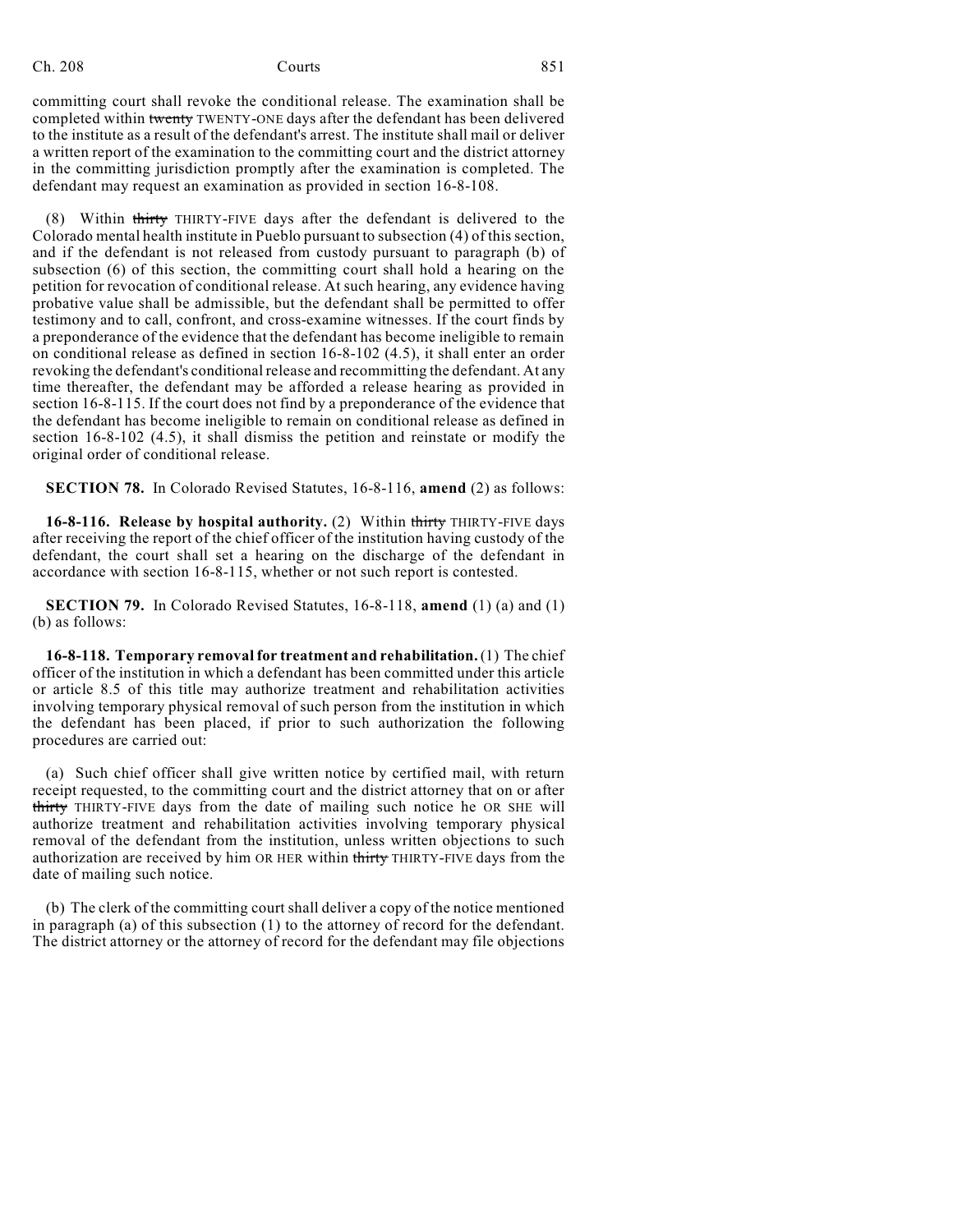with the clerk of the committing court to the proposed action of the chief officer of the institution in which such defendant is held. A copy of any such objections shall be delivered by the party making such objections, either by mail or by personal service, to such chief officer prior to the expiration of thirty THIRTY-FIVE days from the mailing of the notice by the chief officer of the institution.

**SECTION 80.** In Colorado Revised Statutes, 16-8.5-103, **amend** (1), (3), (4), and (6) as follows:

**16-8.5-103. Determination of competency to proceed.** (1) Whenever the question of a defendant's competency to proceed is raised, by either party or on the court's own motion, the court may make a preliminary finding of competency or incompetency, which shall be a final determination unless a party to the case objects within ten FOURTEEN days after the court's preliminary finding.

(3) Within ten FOURTEEN days after receipt of the court-ordered report, either party may request a hearing or a second evaluation.

(4) If a party requests a second evaluation, any pending requests for a hearing shall be continued until the receipt of the second evaluation report. The report of the expert conducting the second evaluation shall be completed and filed with the court within sixty SIXTY-THREE days after the court order allowing the second evaluation, unless the time period is extended by the court for good cause. If the second evaluation is requested by the court, it shall be paid for by the court.

(6) If a party makes a timely request for a hearing, the hearing shall be held within thirty THIRTY-FIVE days after the request for a hearing or, if applicable, within thirty THIRTY-FIVE days after the filing of the second evaluation report, unless the time is extended by the court after a finding of good cause.

**SECTION 81.** In Colorado Revised Statutes, 16-8.5-113, **amend** (2), (3), and (5) as follows:

**16-8.5-113. Restoration to competency.** (2) Within ten FOURTEEN days after receipt of a report from the department or other court-approved provider of restoration services certifying that the defendant is competent to proceed, either party may request a hearing or a second evaluation. The court shall determine whether to allow the second evaluation or proceed to a hearing on competency. If the second evaluation is requested by the court or by an indigent defendant, it shall be paid for by the court.

(3) If a second evaluation is allowed, any pending requests for a hearing shall be continued until receipt of the second evaluation report. The report of the expert conducting the second evaluation report shall be completed and filed with the court within sixty SIXTY-THREE days after the court order allowing the second evaluation, unless the time period is extended by the court after a finding of good cause.

(5) If a party makes a timely request for a hearing, the hearing shall be held within thirty THIRTY-FIVE days after the request for a hearing or, if applicable, within thirty THIRTY-FIVE days after the filing of the second evaluation report, unless the time is extended by the court after a finding of good cause.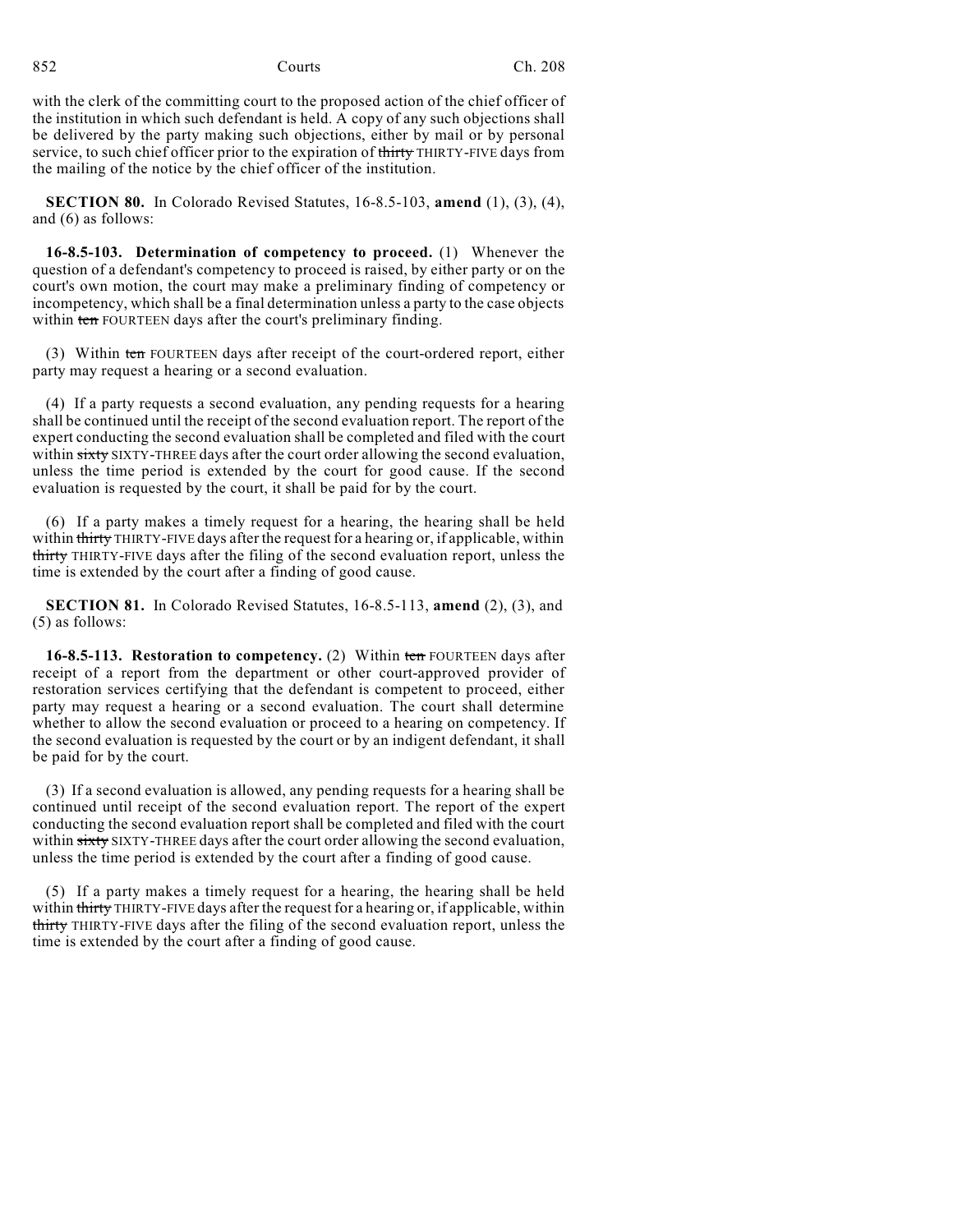| Ch. 208 | Courts | 853 |
|---------|--------|-----|
|         |        |     |

**SECTION 82.** In Colorado Revised Statutes, 16-10-109, **amend** (2) and (3) as follows:

**16-10-109. Trial by jury for petty offenses.** (2) A defendant charged with a petty offense shall be entitled to a jury trial if, within twenty TWENTY-ONE days after entry of a plea, the defendant makes a request to the court for a jury trial, in writing, and tenders to the court a jury fee of twenty-five dollars unless the fee is waived by the judge because of the indigence of the defendant. The jury shall consist of three jurors unless a greater number, not to exceed six, is requested by the defendant in said jury demand. If the charge is dismissed or the defendant is acquitted of the charge or if the defendant, having paid the jury fee, files with the court at least ten SEVEN days before the scheduled trial date a written waiver of jury trial, the jury fee shall be refunded.

(3) At the time of arraignment for any petty offense in this state, the judge shall advise any defendant not represented by counsel of the defendant's right to trial by jury, of the requirement that the defendant, if he OR SHE desires to invoke his OR HER right to trial by jury, request such trial by jury within twenty TWENTY-ONE days after entry of a plea, in writing, of the number of jurors allowed by law, and of the requirement that the defendant, if he OR SHE desires to invoke his OR HER right to trial by jury, tender to the court within twenty TWENTY-ONE days after entry of a plea a jury fee of twenty-five dollars unless the fee is waived by the judge because of the indigence of the defendant.

**SECTION 83.** In Colorado Revised Statutes, 16-10-402, **amend** (1) (b) as follows:

**16-10-402. Use of closed-circuit television - child or developmentally disabled witnesses.** (1) (b) To obtain an order authorizing the use of closed-circuit television for testimony by a child or developmentally disabled witness, the party shall file a written motion with the court no less than ten FOURTEEN days prior to the trial.

**SECTION 84.** In Colorado Revised Statutes, 16-11-101.7, **amend** (3) as follows:

**16-11-101.7. Repayment of crime stopper reward - crime stopper reward reimbursement fund - created.** (3) All moneys collected by the court pursuant to this section, together with transmittal information which includes the court's docket number, the defendant's name, and the crime stopper organization which is designated to receive the repayment of reward, shall be promptly forwarded to the division of criminal justice created by section 24-33.5-502, C.R.S. Upon receipt, the division of criminal justice shall promptly transmit the moneys to the state treasurer who shall deposit them in the crime stopper reward reimbursement fund which is hereby created. Moneys in the fund shall be continuously appropriated to the division of criminal justice for the purposes of this section. The disbursement of any such moneys to the designated crime stopper organization shall be made by the division of criminal justice within thirty THIRTY-FIVE days after the date of deposit in the crime stopper reward reimbursement fund.

**SECTION 85.** In Colorado Revised Statutes, 16-11-102.4, **amend** (1) (a), (1) (d), (1) (e), (1) (f), (1) (g), and (1) (h) as follows: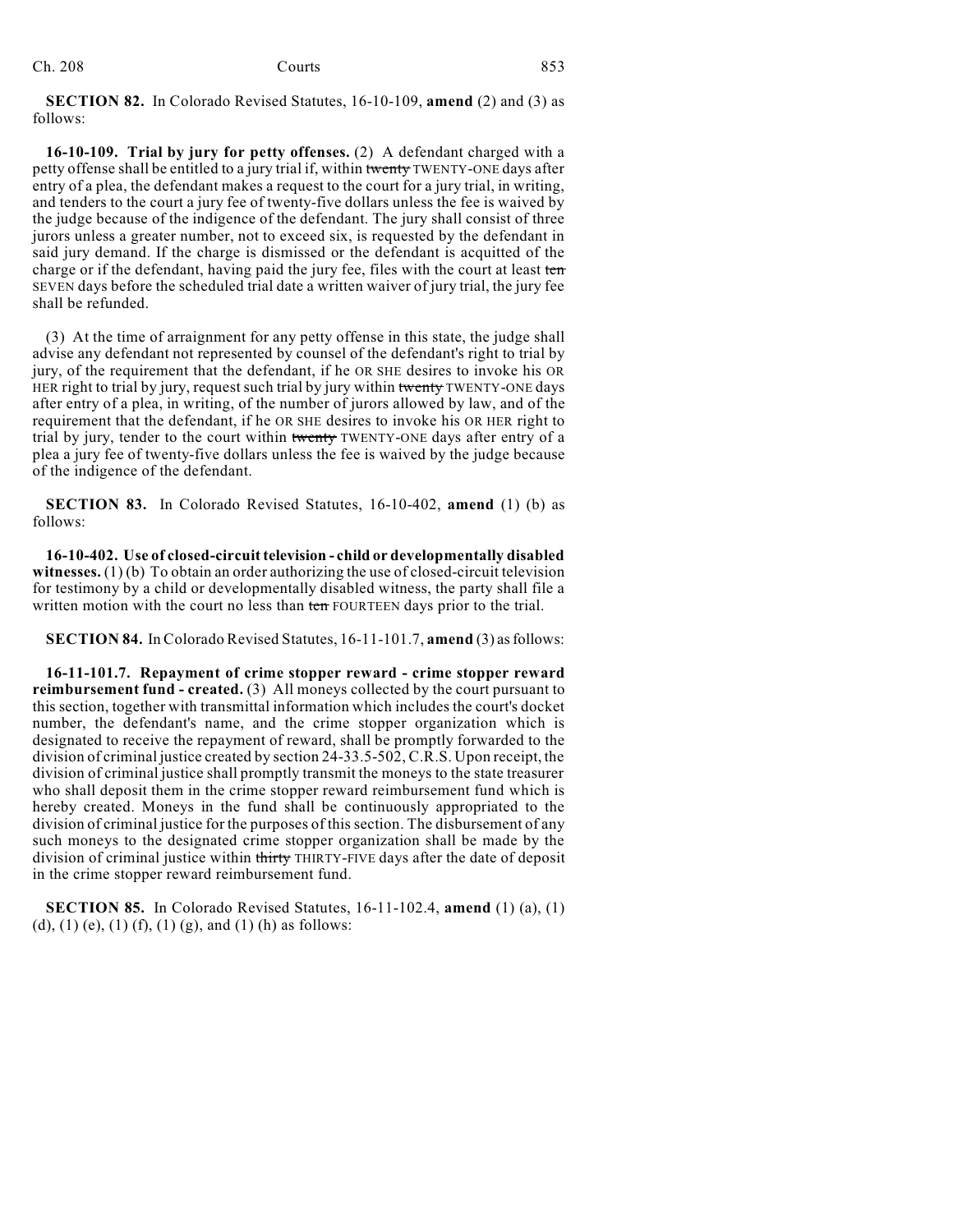**16-11-102.4. Genetic testing of convicted offenders.** (1) Beginning July 1, 2007, each of the following convicted offenders shall submit to and pay for collection and a chemical testing of the offender's biological substance sample to determine the genetic markers thereof, unless the offender has already provided a biological substance sample for such testing pursuant to a statute of this state:

(a) Every offender who, on or after July 1, 2007, is in the custody of the department of corrections based on a sentence imposed before that date, including an offender on parole. The department shall collect the sample at least thirty THIRTY-FIVE days prior to the offender's discharge or release from custody, release on parole, or transfer to community corrections placement.

(d) Every offender who, on or after July 1, 2007, is in a county jail or a community corrections facility pursuant to article 27 of title 17, C.R.S., based on a sentence imposed before that date for a felony conviction. The sheriff or the community corrections program shall collect the sample at least thirty THIRTY-FIVE days prior to the offender's release from the custody of the county jail or community corrections facility.

(e) Every offender who, on or after July 1, 2007, is in a county jail or a community corrections facility based on a sentence imposed before that date for conviction of a misdemeanor offense involving unlawful sexual behavior or for which the factual basis involved an offense involving unlawful sexual behavior. The sheriff or the community corrections program shall collect the sample at least thirty THIRTY-FIVE days prior to the offender's release from the custody of the county jail or community corrections facility.

(f) Every offender who, on or after July 1, 2007, is in the custody of the youthful offender system based on a sentence imposed before that date, including an offender on community supervision. The department of corrections shall collect the sample at least thirty THIRTY-FIVE days prior to the offender's discharge or release from custody or release to community supervision.

(g) Every offender sentenced on or after July 1, 2007, for a felony conviction; except that this paragraph (g) shall not apply to an offender granted a deferred judgment and sentencing as authorized in section 18-1.3-102, C.R.S., unless otherwise required to submit to a sample pursuant to this section, or unless the deferred judgment and sentencing is revoked and a sentence is imposed. The sample shall be collected:

(I) From an offender sentenced to the department of corrections, by the department during the intake process but in any event within thirty THIRTY-FIVE days after the offender is received by the department;

(II) From an offender sentenced to county jail or community corrections, by the sheriff or by the community corrections program within thirty THIRTY-FIVE days after the offender is received into the custody of the county jail or the community corrections facility;

(III) From an offender sentenced to probation, by the judicial department within thirty THIRTY-FIVE days after the offender is placed on probation;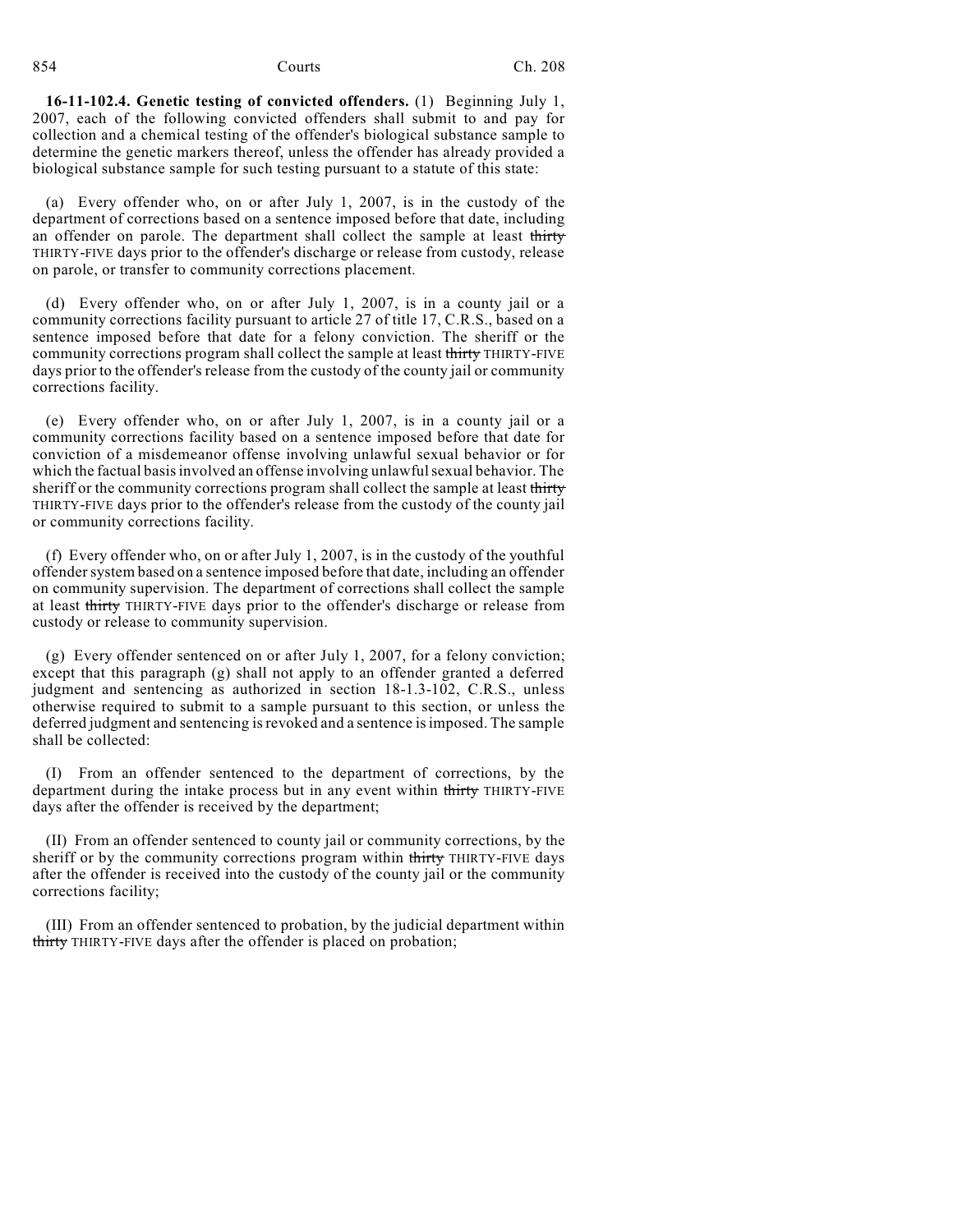(IV) From an offender sentenced to the youthful offender system, by the department of corrections within thirty THIRTY-FIVE days after the offender is received at the youthful offender system; and

(V) From an offender who receives any other sentence or who receives a suspended sentence, by the judicial department within thirty THIRTY-FIVE days after the offender is sentenced or the sentence is suspended.

(h) Every offender who, on or after July 1, 2007, is sentenced for a conviction of, or who receives a deferred judgment and sentence for, an offense involving unlawful sexual behavior or for which the underlying factual basis involves unlawful sexual behavior. The sample shall be collected:

(I) From an offender sentenced to county jail or community corrections, by the sheriff or by the community corrections program within thirty THIRTY-FIVE days after the offender is received into the custody of the county jail or the community corrections facility;

(II) From an offender sentenced to probation, by the judicial department or a probation department within thirty THIRTY-FIVE days after the offender is placed on probation;

(III) From an offender who receives a deferred judgment and sentence, by the judicial department or a probation department within thirty THIRTY-FIVE days after the offender receives the deferred judgment and sentence; and

(IV) From an offender who receives any other sentence or who receives a suspended sentence, by the judicial department or a probation department within thirty THIRTY-FIVE days after the offender is sentenced or the sentence is suspended.

**SECTION 86.** In Colorado Revised Statutes, 16-11-205, **amend** (4) introductory portion as follows:

**16-11-205. Arrest of probationer - revocation.** (4) Within five working SEVEN days after the arrest of any probationer as provided in this section, or within a reasonable time after the issuance of a summons under this section, the probation officer shall complete his OR HER investigation and either:

**SECTION 87.** In Colorado Revised Statutes, 16-11-206, **amend** (4) and (5) as follows:

**16-11-206. Revocation hearing.** (4) If the probationer is in custody, the hearing shall be held within fifteen FOURTEEN days after the filing of the complaint, unless delay or continuance is granted by the court at the instance or request of the probationer or for other good cause found by the court justifying further delay.

(5) If the court determines that a violation of a condition of probation has been committed, it shall, within five SEVEN days after the said hearing, either revoke or continue the probation. If probation is revoked, the court may then impose any sentence or grant any probation pursuant to the provisions of this part 2 which might originally have been imposed or granted.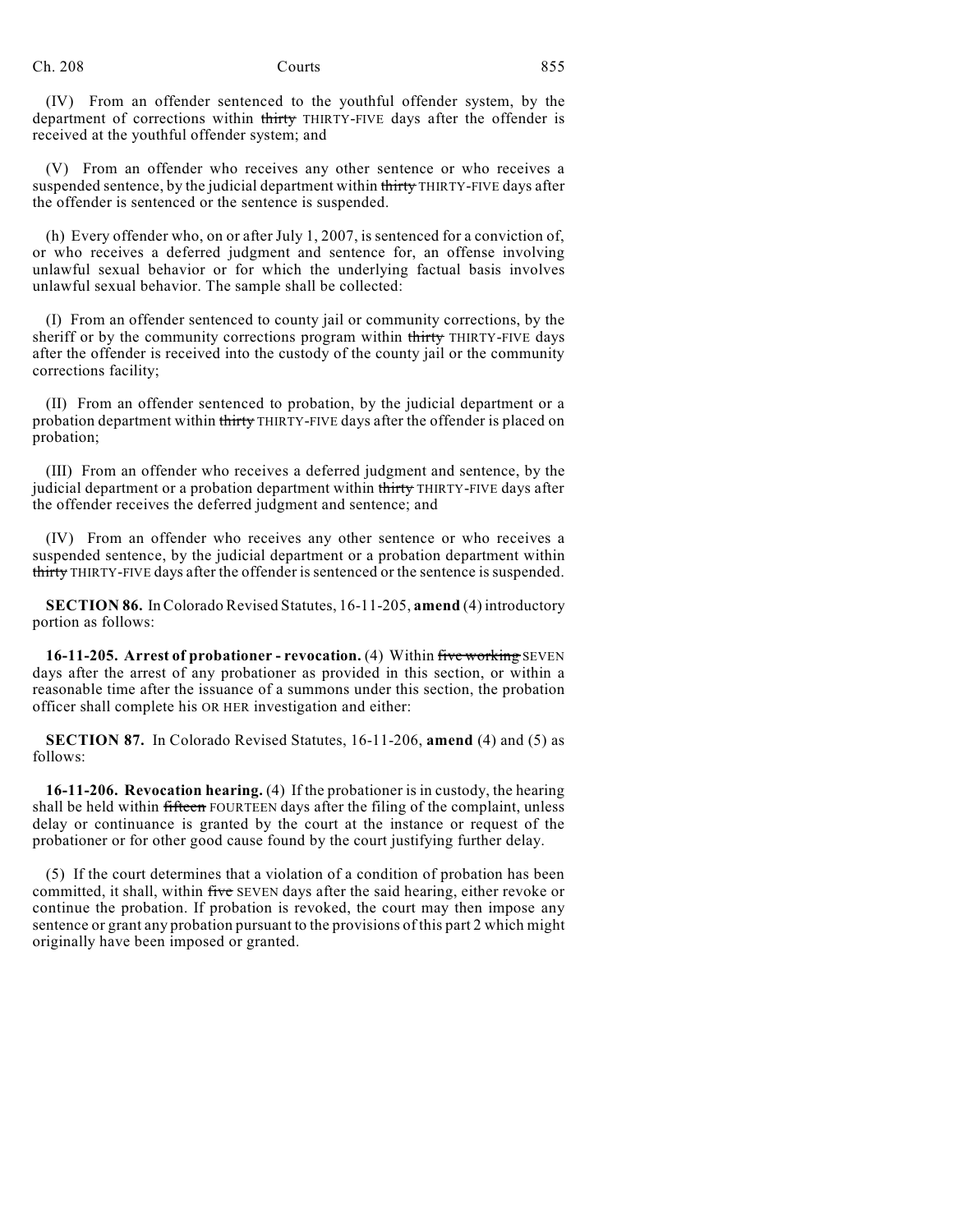| 856 | Courts | Ch. 208 |
|-----|--------|---------|
|     |        |         |

**SECTION 88.** In Colorado Revised Statutes, 16-12-204, **amend** (1) as follows:

**16-12-204. Stay of execution - postconviction review.** (1) The trial court, upon the imposition of a death sentence, shall set the time of execution pursuant to section 18-1.3-1205, C.R.S., and enter an order staying execution of the judgment and sentence until receipt of an order from the Colorado supreme court. The trial court shall direct the clerk of the trial court to mail to the Colorado supreme court within seven days after the date upon which the sentence of death is imposed, IMMEDIATELY a copy of the judgment, sentence, and mittimus.

**SECTION 89.** In Colorado Revised Statutes, 16-12-209, **amend** (2) as follows:

**16-12-209. Limitation on postconviction review.** (2) If the defendant files a motion for postconviction review raising any of the grounds specified in subsection (1) of this section, the motion shall be filed with the trial court within thirty THIRTY-FIVE days after the date upon which the grounds are discovered.

**SECTION 90.** In Colorado Revised Statutes, 16-13-307, **amend** (3.5) and (13) as follows:

**16-13-307. Jurisdiction - venue - parties - process.** (3.5) An action brought pursuant to this part 3 regarding a class 1 public nuisance shall be filed within sixty SIXTY-THREE days following the seizure of the property pursuant to section 16-13-315. The plaintiff may file the complaint after the expiration of sixty SIXTY-THREE days from the date of seizure only if the complaint is accompanied by a written petition for late filing. Such petition for late filing shall demonstrate good cause for the late filing of the complaint. The sixty-day SIXTY-THREE-DAY time limitation established by this subsection (3.5) shall not apply where the seizure of the property occurred pursuant to a warrant authorizing such seizure or otherwise under any statute or rule of criminal procedure, if the property is held as evidence in a pending criminal investigation or in a pending criminal case.

(13) Unknown persons who may claim an interest in the property, persons whose whereabouts are unknown despite a diligent good faith search, and persons upon whom the plaintiff has been unable to effect service as otherwise provided in the Colorado rules of civil procedure despite diligent good faith efforts may be served pursuant to a court order by publishing a copy of a summons twice in a newspaper of general circulation. The summons shall describe the property and state where the complaint and attendant documents may be obtained, and a party shall have thirty THIRTY-FIVE days after the last publication date to respond.

**SECTION 91.** In Colorado Revised Statutes, 16-13-308, **amend** (1) (f) as follows:

**16-13-308. Temporary restraining order - preliminary injunction - when to issue.** (1) (f) Any person with an ownership interest adversely affected by a temporary restraining order issued pursuant to this subsection (1) may file a motion to vacate the temporary restraining order. Such motion shall be filed within ten FOURTEEN days of the time said person is served with or otherwise has notice of the temporary restraining order. The motion shall be set for hearing within ten FOURTEEN days after its filing. At said hearing, the court shall determine whether the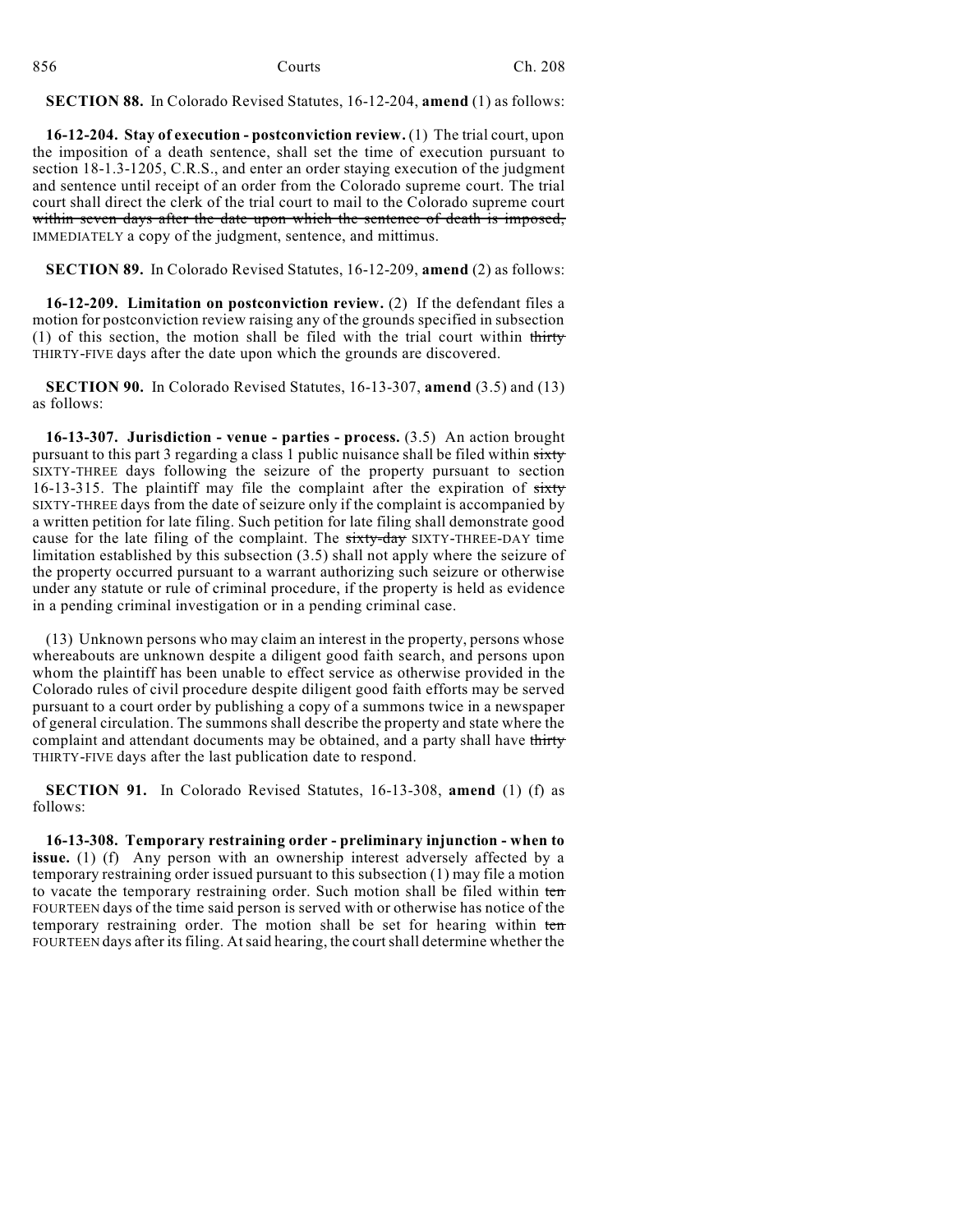## Ch. 208 Courts **Countillation** 857

various provisions of the temporary restraining order should remain in effect pending final determination of the action. No part of the temporary restraining order shall be vacated unless the proponent of the motion demonstrates that there is no probable cause to believe that a public nuisance exists or that the public nuisance acts underlying the action occurred, or that the proponent has a reasonable likelihood of prevailing on the merits of the case with respect to the temporary seizure or closure of the property. No issue regarding the forfeiture of the property shall be raised at the hearing on the motion, except the court may consider an innocent owner defense pursuant to section 16-13-303 (5.2) by a proponent who has not been charged in a parallel criminal action arising from the same activity giving rise to the forfeiture proceedings. When the innocent owner defense is raised as grounds for vacating the order, the issues at the hearing shall be limited to modifying the order to provide for the use of the property during the pendency of the action by an innocent owner, but only if such use is consistent with preserving it for forfeiture as to any other interest. Such a modifying order may include, without limitation, reasonable provisions for the continued occupancy of a residence, or the operation of a business and the sale or disposition of business inventory. However, no such modifying order shall include the release of currency. The determination of the facts by the court at the hearing is independent of and shall not be considered in the determination of the same or similar facts in the adjudication of any criminal charges arising out of the same occurrences. Any motion to vacate a temporary restraining order shall state specifically the factual and legal grounds upon which it is based, and only those grounds may be considered at the hearing. Until vacated, the temporary restraining order shall remain in full force and effect.

**SECTION 92.** In Colorado Revised Statutes, 16-13-311, **amend** (3) (e), (3) (f), (3) (h), and (3.5) as follows:

**16-13-311. Disposition of seized personal property.** (3) (e) Within thirty THIRTY-FIVE days after the date the order of forfeiture is entered, the district attorney may submit a motion, an affidavit, and any supporting documentation to the court to request compensation consistent with this section. Within thirty THIRTY-FIVE days after the date the order of forfeiture is entered, any victim of the criminal act giving rise to the forfeiture may submit a request for compensation, an affidavit, and supporting documentation to the district attorney to request compensation from the forfeiture proceeds.

(f) Within ten FOURTEEN days after the date a seizing agency notifies the court that all property forfeited has been sold and all proceeds and money have been deposited in the registry of the court where the forfeiture order was entered, the seizing agency may submit a motion, an affidavit, and supporting documentation to the court for reimbursement of expenses consistent with this section. In its motion, the seizing agency shall identify any other seizing agencies that participated in the seizure and specify the details of any intergovernmental agreement regarding sharing of proceeds. The seizing agency shall send a copy of this motion to the district attorney.

(h) Any party shall have ten FOURTEEN days after filing of the proposed order to file any objections to the proposed order filed by the district attorney.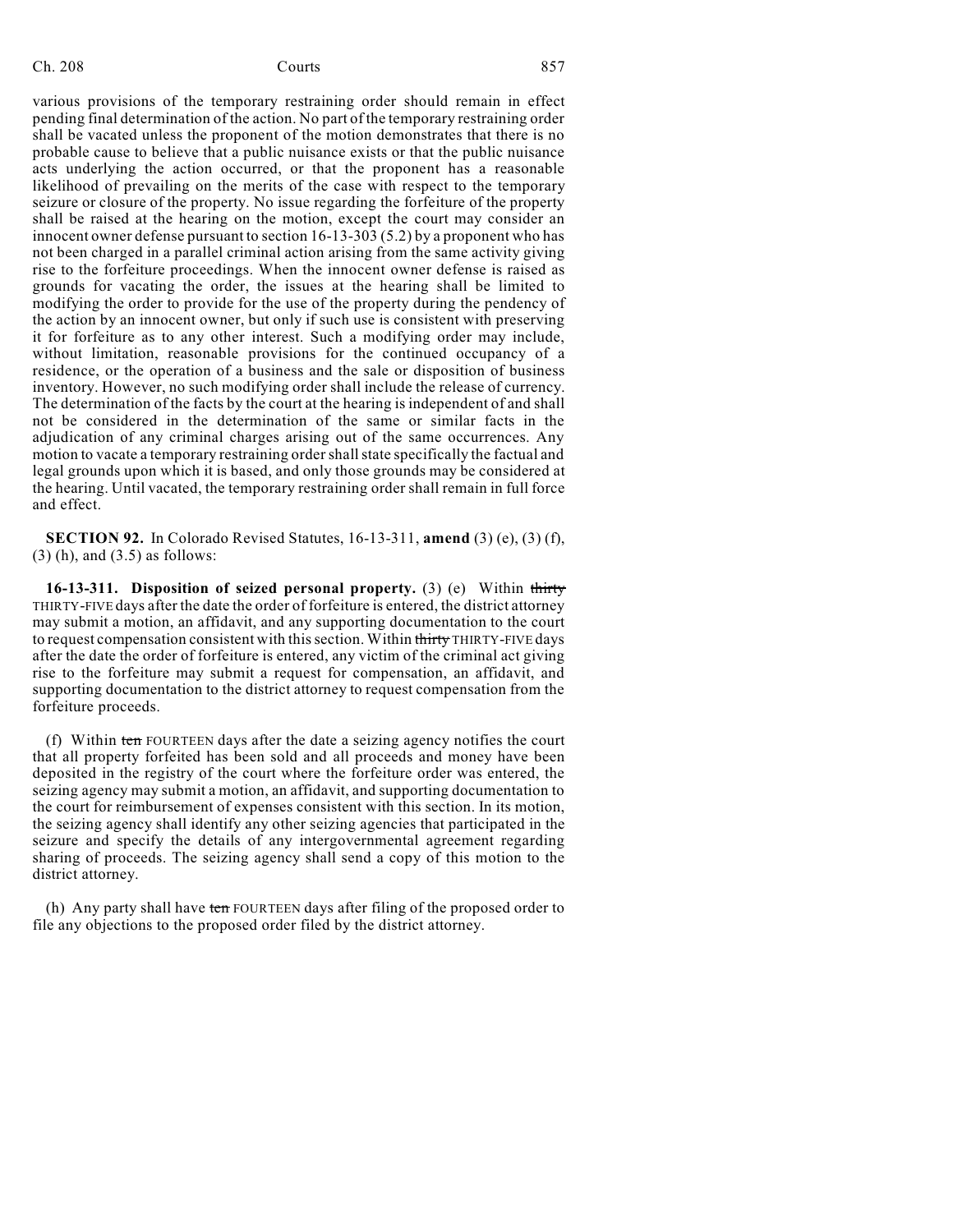(3.5) Instead of liens and encumbrances on real property being satisfied from the proceeds of sale, real property may be sold subject to all liens or encumbrances on record. The purchase of the property by the successful bidder under this subsection (3.5) shall be conditioned on the bidder satisfying and obtaining the release of the first and second priority liens within sixty SIXTY-THREE days of AFTER the sale, or obtaining written authorization from those lien holders for the bidder to receive the sheriff's deed which shall be issued after such satisfaction or authorization. The purchaser of the property shall take title free of any lien, encumbrance, or cloud on the title recorded after title vests in the state pursuant to section 16-13-316.

**SECTION 93.** In Colorado Revised Statutes, 16-13-505, **amend** (2) (a), (2) (b),  $(2)$  (c), and  $(7)$  as follows:

**16-13-505. Forfeiture proceedings.** (2) (a) The prosecuting attorney shall file a petition in forfeiture to perfect title in seized contraband property no later than sixty SIXTY-THREE days after the seizure. The prosecuting attorney may file the petition after the expiration of sixty SIXTY-THREE days from the date of seizure only if the petition is accompanied by a written statement of good cause for the late filing. The sixty-day SIXTY-THREE-DAY time limitation established by this paragraph (a) shall not apply where the seizure of the property occurred pursuant to a warrant authorizing such seizure or otherwise under any statute or rule of criminal procedure if the property is held as evidence in a pending criminal investigation or in a pending criminal case. The petition shall be accompanied by a supporting affidavit, and both shall describe the property seized with reasonable particularity and shall include a list of witnesses to be called in support of the claim for forfeiture, including the addresses and telephone numbers thereof.

(b) If the court finds from the petition and supporting affidavit that probable cause exists to believe that the seized property is contraband property as defined in this part 5, it shall, without delay, issue a citation directed to interested parties to show cause why the property should not be forfeited. The citation shall fix the date and time for a first appearance on the petition. The date fixed shall be no less than thirty THIRTY-FIVE days and no more than sixty SIXTY-THREE days from the date of the issuance of the citation.

(c) At the first appearance on the petition, the court shall set a date and time for a hearing on the merits of the petition within forty-five FORTY-NINE days of AFTER the first appearance.

(7) If the seized property is of a type for which title or registration is required by law, or if the owner of the property and his OR HER address are known in fact, or if the seized property is subject to a perfected security interest, the prosecuting attorney shall give notice of the forfeiture action to the claimant, either by personal service of the petition, supporting affidavit, and citation upon him OR HER or by sending copies of such documents by certified mail, return receipt requested, to the last-known address of such claimant. If the documents are properly mailed to an address which the prosecutor has reasonable grounds to believe is the last-known address of the potential claimant, said documents shall be deemed served whether or not the claimant responds to the notice to claim them at the post office. Unknown persons who may claim any interest in the property, persons whose addresses are unknown, and persons upon whom the prosecutor has been unable to effect service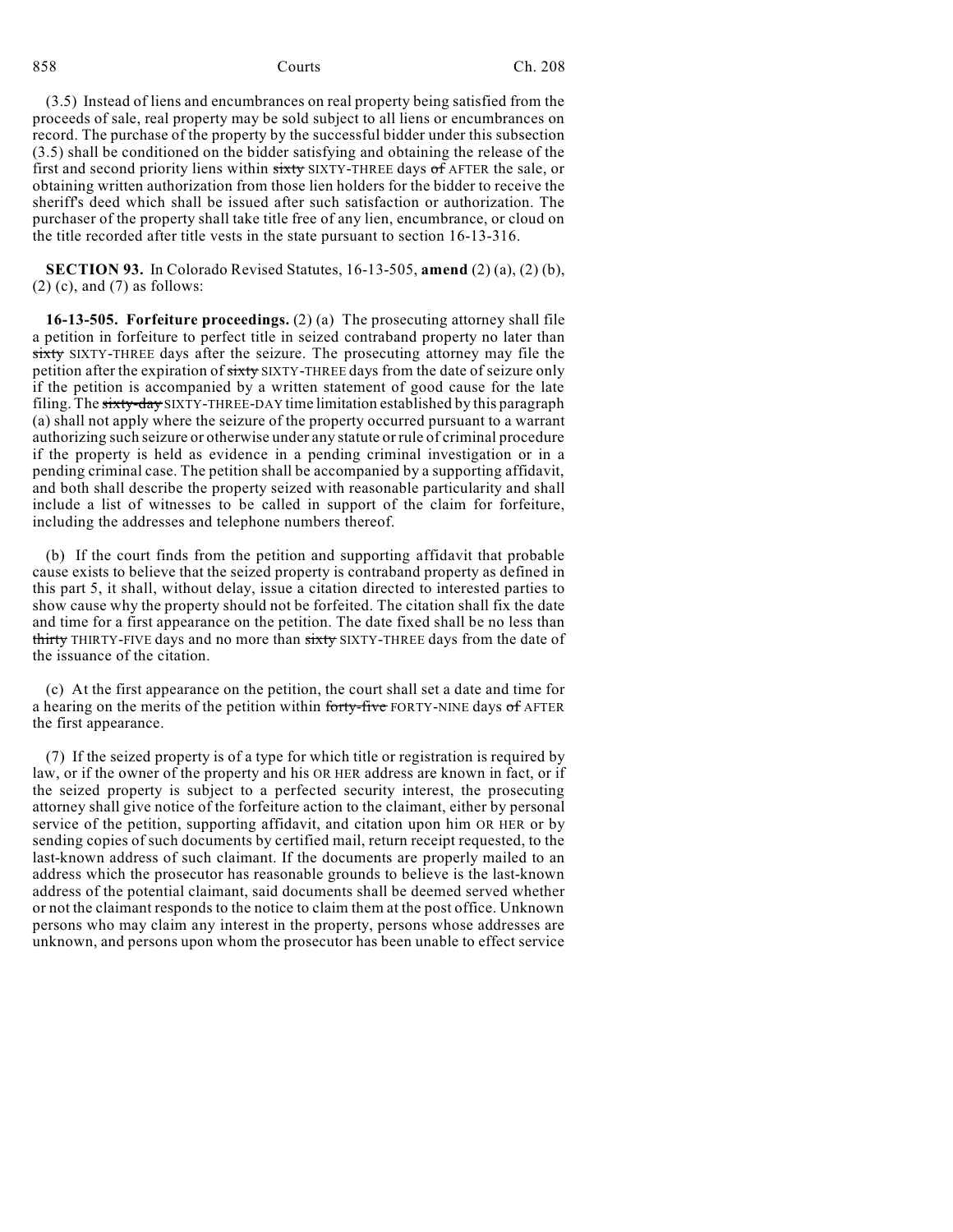## Ch. 208 Courts **Courts** 859

as otherwise provided in this subsection (7) despite diligent good faith efforts may be served pursuant to a court order by publishing a copy of the citation twice in a newspaper of general circulation in the county in which the proceeding is instituted. The fact of such publication shall be conclusively established by the publisher's affidavit of publication. The first publication shall be more than ten FOURTEEN days and the last publication not less than five SEVEN days before the first appearance date on the citation.

## **SECTION 94.** In Colorado Revised Statutes, 16-14-104, **amend** (1) as follows:

**16-14-104. Trial or dismissal.** (1) Within one hundred eighty EIGHTY-TWO days after the receipt of the request by the court and the prosecuting official, or within such additional time as the court for good cause shown in open court may grant, the prisoner or the prisoner's counsel being present, the indictment, information, or criminal complaint shall be brought to trial; but the parties may stipulate for a continuance or a continuance may be granted on notice to the prisoner's attorney and opportunity to be heard. If, after such a request, the indictment, information, or criminal complaint is not brought to trial within that period, no court of this state shall any longer have jurisdiction thereof, nor shall the untried indictment, information, or criminal complaint be of any further force or effect, and the court shall dismiss it with prejudice.

**SECTION 95.** In Colorado Revised Statutes, **amend** 16-17-102 as follows:

**16-17-102. Application - character certificate.** After a conviction, all applications for commutation of sentence or pardon for crimes committed shall be accompanied by a certificate of the respective superintendent of the correctional facility, showing the conduct of an applicant during his OR HER confinement in the correctional facility, together with such evidences of former good character as the applicant may be able to produce. Before the governor approves such application, it shall be first submitted to the present district attorney of the district in which the applicant was convicted and to the judge who sentenced and the attorney who prosecuted at the trial of the applicant, if available, for such comment as they may deem proper concerning the merits of the application, so as to provide the governor with information upon which to base his OR HER action. The governor shall make reasonable efforts to locate the judge who sentenced and the attorney who prosecuted at the trial of the applicant and shall afford them a reasonable time, not less than ten FOURTEEN days, to comment on such applications. The requirements of this section shall be deemed to have been met if the persons to whom the application is submitted for comment do not comment within ten FOURTEEN days of AFTER their receipt of the application or within such other reasonable time in excess of ten FOURTEEN days as specified by the governor, or if the sentencing judge or prosecuting attorney cannot be located, are incapacitated, or are otherwise unavailable for comment despite the good-faith efforts of the governor to obtain their comments. Good character previous to conviction, good conduct during confinement in the correctional facility, the statements of the sentencing judge and the district attorneys, if any, and any other material concerning the merits of the application shall be given such weight as to the governor may seem just and proper, in view of the circumstances of each particular case, a due regard being had to the reformation of the accused. The governor shall have sole discretion in evaluating said comments and in soliciting other comments he OR SHE deems appropriate.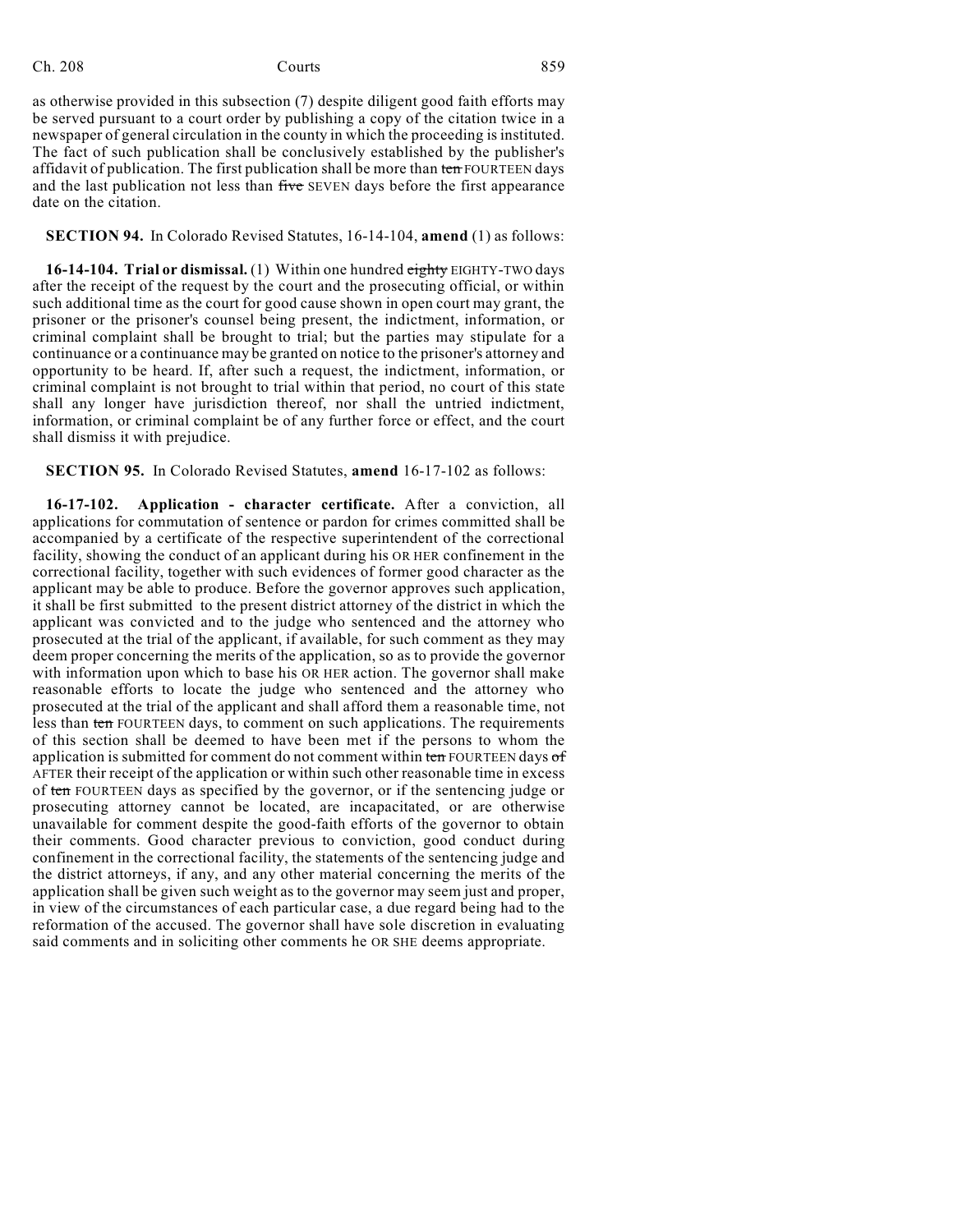**SECTION 96.** In Colorado Revised Statutes, 16-18.5-104, **amend** (5) (a) (II) (B), (5) (b) (II), and (5) (c) (II) as follows:

**16-18.5-104. Initial collections investigation - payment schedule.** (5) Following the investigation required by subsection (3) of this section, the collections investigator may also:

(a) (II) (B) Within twenty TWENTY-ONE days after the payment of all such amounts of restitution, the collections investigator or the victim, or the assignee of the state or the victim, shall record a certificate of satisfaction of judgment issued by the clerk of the court with each clerk and recorder where a transcript was recorded. The satisfaction of judgment shall be conclusive evidence that the lien was extinguished.

(b) (II) The lien created by this paragraph (b), shall remain in effect without the necessity of renewal for twelve years or until all amounts of restitution, including interest, costs, time payment fees, and late fees are paid. Within twenty TWENTY-ONE days after the payment of all such amounts of restitution, the collections investigator or the victim, or the assignee of the state or the victim, shall file a satisfaction of judgment with the secretary of state. The satisfaction of judgment shall be conclusive evidence that the lien was extinguished.

(c) (II) The lien created by this paragraph (c), shall remain in effect for the same period of time as any other lien on motor vehicles as specified in section 42-6-127, C.R.S., or until all amounts of restitution, including interest, costs, time payment fees, and late fees are paid, whichever occurs first. A lien created pursuant to this paragraph (c) may be renewed pursuant to section 42-6-127, C.R.S. Within twenty TWENTY-ONE days after the payment of all such amounts of restitution, the collections investigator or the victim or the assignee of the state or the victim shall release the lien pursuant to the procedures specified in section 42-6-125, C.R.S. When a lien created by this paragraph (c) is released, the authorized agent and the executive director of the department of revenue shall proceed as provided in section 42-6-126, C.R.S.

**SECTION 97.** In Colorado Revised Statutes, 16-18.5-105, **amend** (2) and (3) introductory portion as follows:

**16-18.5-105. Monitoring - default - penalties.** (2) In addition to any other costs that may accrue, for each payment of restitution that a defendant fails to make within five SEVEN days after the date that the payment is due pursuant to any paymentschedule established pursuant to this article, the late penalty fee established in section 16-11-101.6 shall be assessed, and the associated provisions of section 16-11-101.6 may apply. The late fees shall be collected from the defendant after the defendant has satisfied all orders for restitution. All payments for late fees shall be credited to the judicial collection enhancement fund created in section 16-11-101.6 (2).

(3) Whenever a defendant fails to make a payment of restitution within  $f<sub>i</sub>$ SEVEN days after the date that the payment is due pursuant to a payment schedule established pursuant to this article, in addition to any other remedy, the collections investigator may: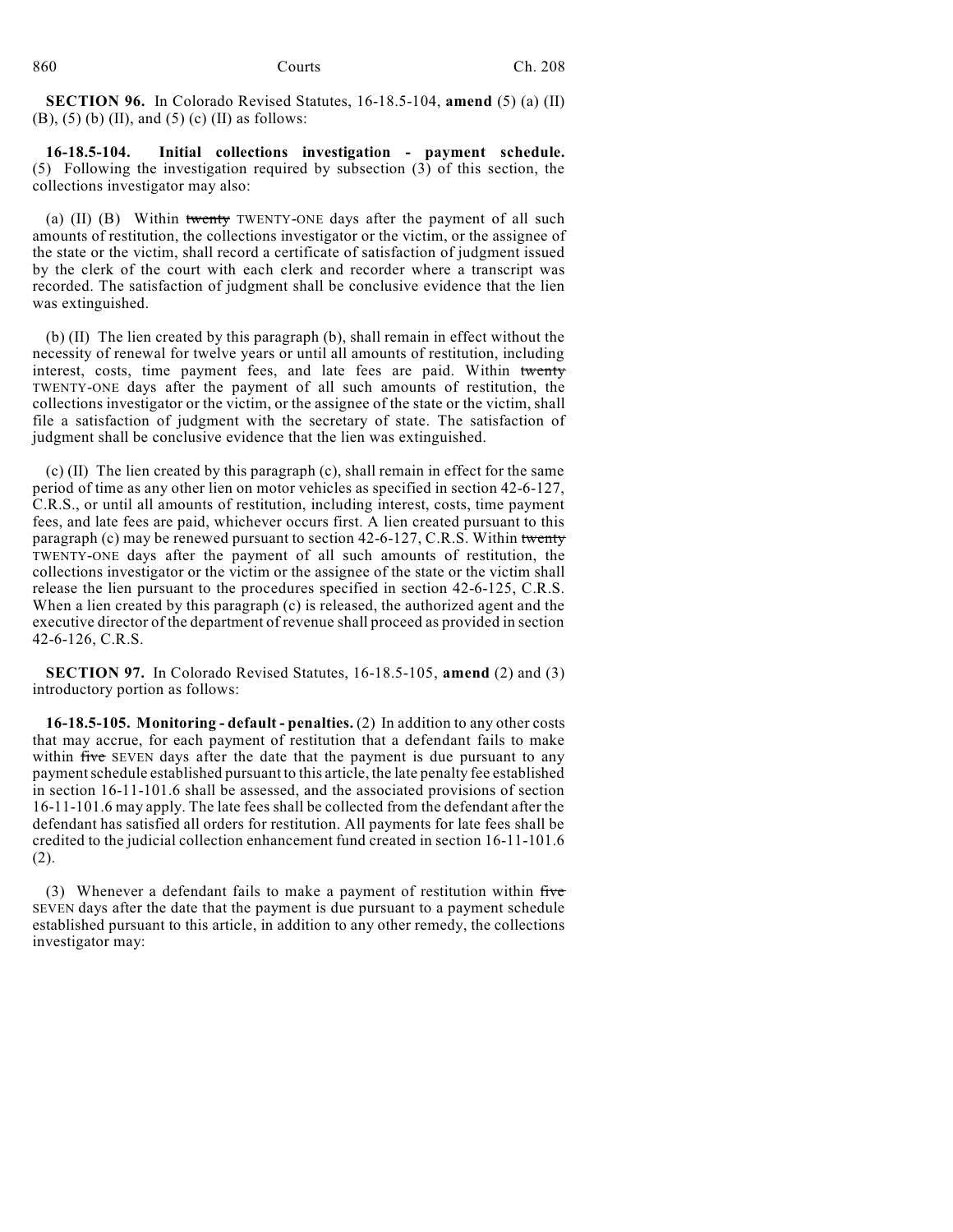## Ch. 208 Courts **Courts** 861

**SECTION 98.** In Colorado Revised Statutes, **amend** 16-19-116 as follows:

**16-19-116. Commitment to await requisition - bail.** If from the examination before the judge it appears that the person held is the person charged with having committed the crime alleged and, except in cases arising under section 16-19-107, that he OR SHE has fled from justice, the judge shall, by a warrant reciting the accusation, commit him OR HER to the county jail for such a time not exceeding thirty THIRTY-FIVE days and as specified in the warrant as will enable the arrest of the accused to be made under a warrant of the governor on a requisition of the executive authority of the state having jurisdiction of the offense, unlessthe accused gives bail as provided in section 16-19-117, or until he OR SHE is legally discharged.

**SECTION 99.** In Colorado Revised Statutes, 16-21-104, **amend** (1) as follows:

**16-21-104. Fingerprinting - ordered by court.** (1) If the offender has not been fingerprinted and photographed for the charges pending before the court, the court at the first appearance of the offender after the filing of charges shall order the offender to report to the investigating agency within ten FOURTEEN days for fingerprinting and photographing. The investigating agency shall endorse upon a copy of the order the completion of the fingerprinting and photographing and return the same to the court. At least one set of fingerprints and one set of photographs ordered pursuant to this section shall be forwarded by the investigating agency to the Colorado bureau of investigation in a form and manner prescribed by such bureau.

**SECTION 100.** In Colorado Revised Statutes, 16-22-113, **amend** (1.3) (a), (1.3) (b)  $(I)$ , and  $(1.3)$   $(b)$   $(II)$  as follows:

**16-22-113. Petition for removal from registry.** (1.3) (a) If a person is eligible to petition to discontinue his or her duty to register pursuant to paragraph (d) of subsection  $(1)$  of this section, the court, at least  $s$ ixty SIXTY-THREE days before dismissing the case, shall notify each of the parties described in paragraph (a) of subsection (2) of this section, the person, and the victim of the offense for which the person was required to register, if the victim has requested notice and has provided current contact information, that the court will consider whether to order that the person may discontinue his or her duty to register when the court dismisses the case as a result of the person's successful completion of the deferred judgment and sentence or deferred adjudication. The court shall set the matter for hearing if any of the parties described in paragraph (a) of subsection (2) of this section or the victim of the offense object, or if the person requests a hearing. If the court enters an order discontinuing the person's duty to register, the person shall send a copy of the order to each local law enforcement agency with which the person is registered and to the CBI. If the victim of the offense has requested notice, the court shall notify the victim of its decision either to continue or discontinue the person's duty to register.

(b) (I) If a juvenile is eligible to petition to discontinue his or her duty to register pursuant to paragraph (e) of subsection  $(1)$  of this section, the court, at least sixty SIXTY-THREE days before discharging the juvenile'ssentence,shall notify each of the parties described in paragraph (a) of subsection (2) of this section, the juvenile, and the victim of the offense for which the juvenile was required to register, if the victim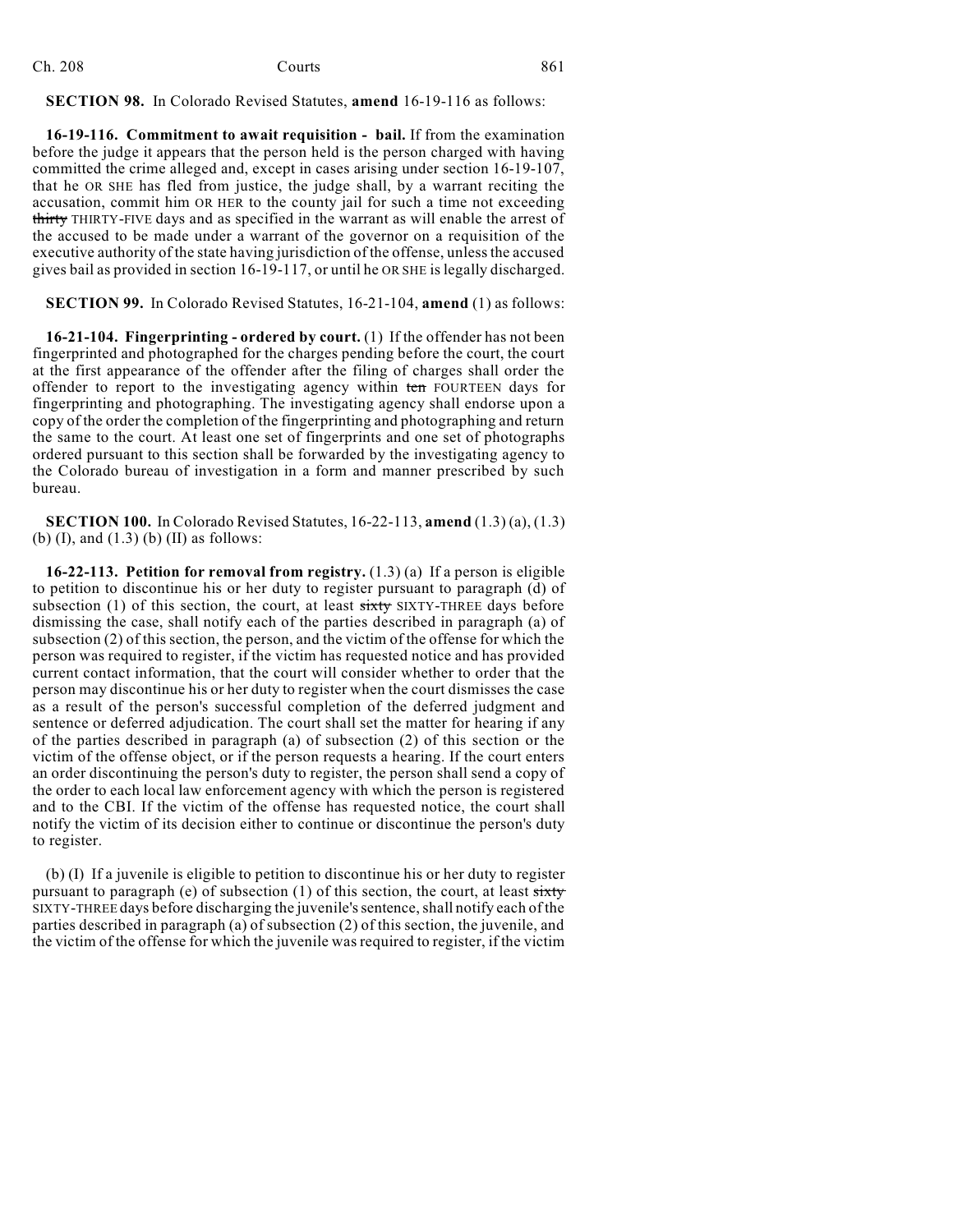has requested notice and has provided current contact information, that the court shall consider whether to order that the juvenile may discontinue his or her duty to register when the court discharges the juvenile's sentence. The court shall set the matter for hearing if any of the parties described in paragraph (a) of subsection (2) of this section or the victim of the offense object, or if the juvenile requests a hearing, and shall consider the criteria in paragraph (e) of subsection (1) of this section in determining whether to continue or discontinue the duty to register. If the court enters an order discontinuing the juvenile's duty to register, the department of human services shall send a copy of the order to each local law enforcement agency with which the juvenile is registered, the juvenile parole board, and to the CBI. If the victim of the offense has requested notice, the court shall notify the victim of its decision either to continue or discontinue the juvenile's duty to register.

(II) If a juvenile is eligible to petition to discontinue his or her registration pursuant to paragraph (e) of subsection (1) of this section and is under the custody of the department of human services and yet to be released on parole by the juvenile parole board, the department of human services may petition the court to set a hearing pursuant to paragraph (e) of subsection  $(1)$  of this section at least sixty SIXTY-THREE days before the juvenile is scheduled to appear before the juvenile parole board.

**SECTION 101.** In Colorado Revised Statutes, 18-1-202, **amend** (11) as follows:

**18-1-202. Place of trial.** (11) Proof of the county in which the offense occurred or which county is the proper place for trial pursuant to this section shall not constitute an element of any offense and need not be proven by the prosecution at trial unless required by the statute defining the offense. Any challenge to the place of trial pursuant to this section shall be made by motion in writing no later than twenty TWENTY-ONE days after arraignment, except for good cause shown. The court shall determine any such issue prior to the commencement of the trial and the selection of a jury. If the court finds that trial is not proper in the county in which the charges were filed, the court shall transfer the case to a court of appropriate jurisdiction in the proper county. Failure to challenge the place of trial as provided in this subsection (11) shall constitute a waiver of any objection to the place of trial. Pursuant to section 16-12-102 (2), C.R.S., the prosecution may file an interlocutory appeal of a decision transferring the case to another county.

**SECTION 102.** In Colorado Revised Statutes, 18-1-409, **amend** (2) as follows:

**18-1-409. Appellate review of sentence for a felony.** (2) No appellate court shall review any sentence which is imposed unless, within forty-five FORTY-NINE days from the date of the imposition of sentence, a written notice is filed in the trial court to the effect that review of the sentence will be sought; said notice must state the grounds upon which it is based.

**SECTION 103.** In Colorado Revised Statutes, 18-1-412, **amend** (6) as follows:

**18-1-412. Procedure for application for DNA testing - appointment of counsel.** (6) Following a request for a hearing, the court shall allow the district attorney a reasonable amount of time, but not less than thirty THIRTY-FIVE days, to respond to the motion and any supplement filed by the petitioner's counsel and to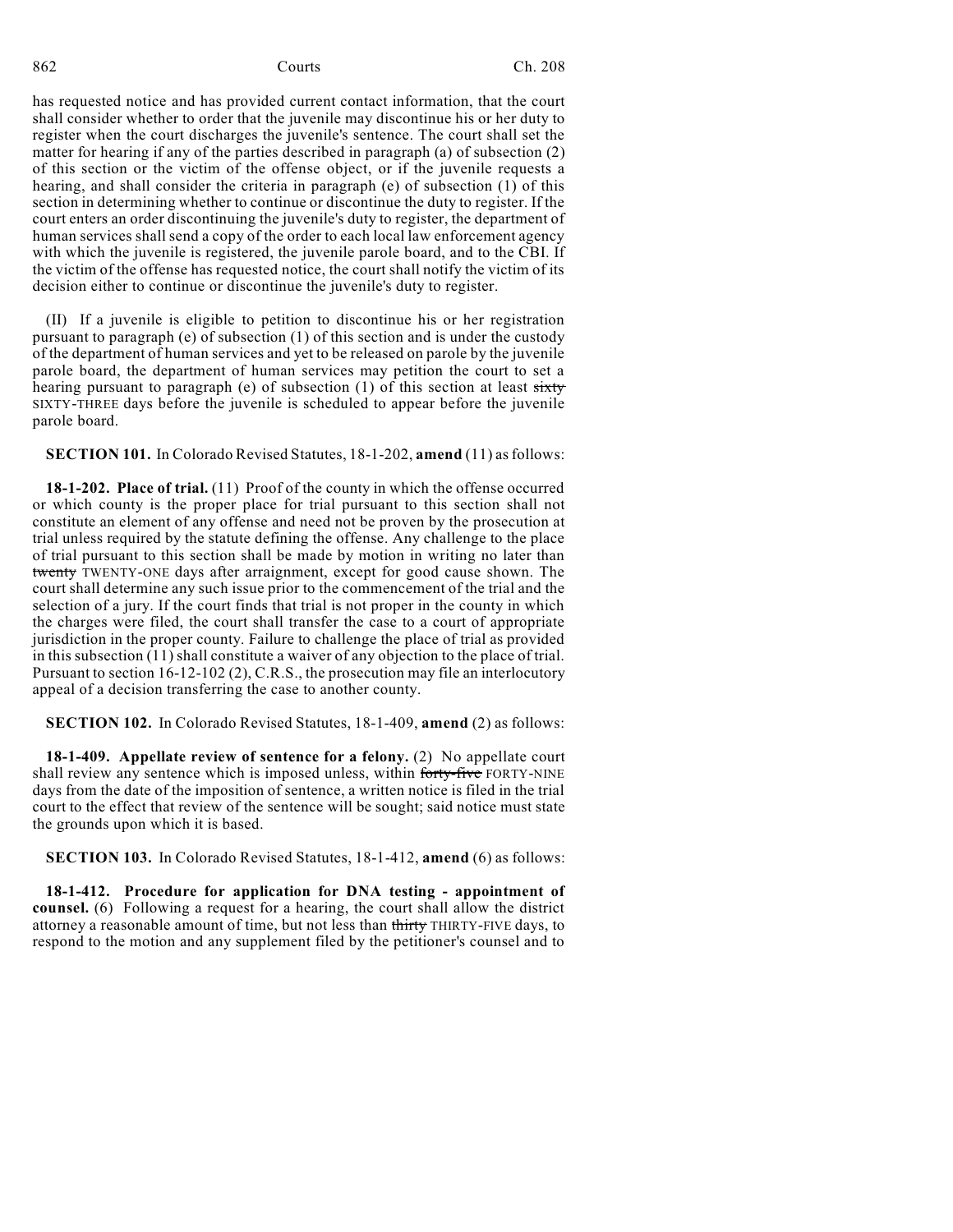prepare for the hearing.

**SECTION 104.** In Colorado Revised Statutes, 18-1-1105, **amend** (4) (b) (II), (4) (b) (III), and (4) (c) (II) as follows:

**18-1-1105. Law enforcement agency request for permission to dispose of evidence - procedures.** (4) (b) (II) The defendant shall have ninety-five NINETY-EIGHT days from the date the notice was sent by the district attorney to file a motion to preserve DNA evidence in the court in which the defendant was convicted. The motion shall state specific grounds supporting the preservation of the DNA evidence, and the defendant shall provide copies of the motion to the district attorney and the law enforcement agency.

(III) If no motion is filed within the ninety-five-day NINETY-EIGHT-DAY period, the district attorney or the law enforcement agency requesting disposal of the evidence shall file with the court a copy of the notice sent to the defendant pursuant to subparagraph (I) of this paragraph (b), and the court shall forthwith, without hearing, enter an order authorizing disposal of the DNA evidence and provide copies of the order to the defendant, district attorney, and law enforcement agency.

(c) (II) The defendant or the district attorney shall have ninety-five NINETY-EIGHT days after the disposal motion is sent to file an objection in the court in which the disposal motion was filed. The objection shall state specific grounds supporting the preservation of the DNA evidence. If the district attorney files an objection, the district attorney shall provide copies of the objection to the defendant and the law enforcement agency. If the defendant files an objection, the defendantshall provide copies of the objection to the district attorney and the law enforcement agency.

**SECTION 105.** In Colorado Revised Statutes, 18-1.3-101, **amend** (1) as follows:

**18-1.3-101. Deferred prosecution.** (1) Except as otherwise provided in section 18-6-801 (4), in any case, the court may, prior to trial or entry of a plea of guilty and with the consent of the defendant and the prosecution, order the prosecution of the offense to be deferred for a period not to exceed two years; except that the period of deferred prosecution may be extended for an additional time up to one hundred eighty EIGHTY-TWO days if the failure to pay the amounts specified in subsection (2) of this section is the sole condition of supervision which has not been fulfilled, because of inability to pay, and the defendant has shown a future ability to pay. During that time, the court may place the defendant under the supervision of the probation department and may require the defendant to undergo counseling or treatment for the defendant's mental condition, or for alcohol or drug abuse, or for both such conditions.

**SECTION 106.** In Colorado Revised Statutes, 18-1.3-102, **amend** (1) and (2) as follows:

**18-1.3-102. Deferred sentencing of defendant.** (1) In any case in which the defendant has entered a plea of guilty, the court accepting the plea has the power, with the written consent of the defendant and his or her attorney of record and the district attorney, to continue the case for a period not to exceed four years from the date of entry of a plea to a felony or two years from the date of entry of a plea to a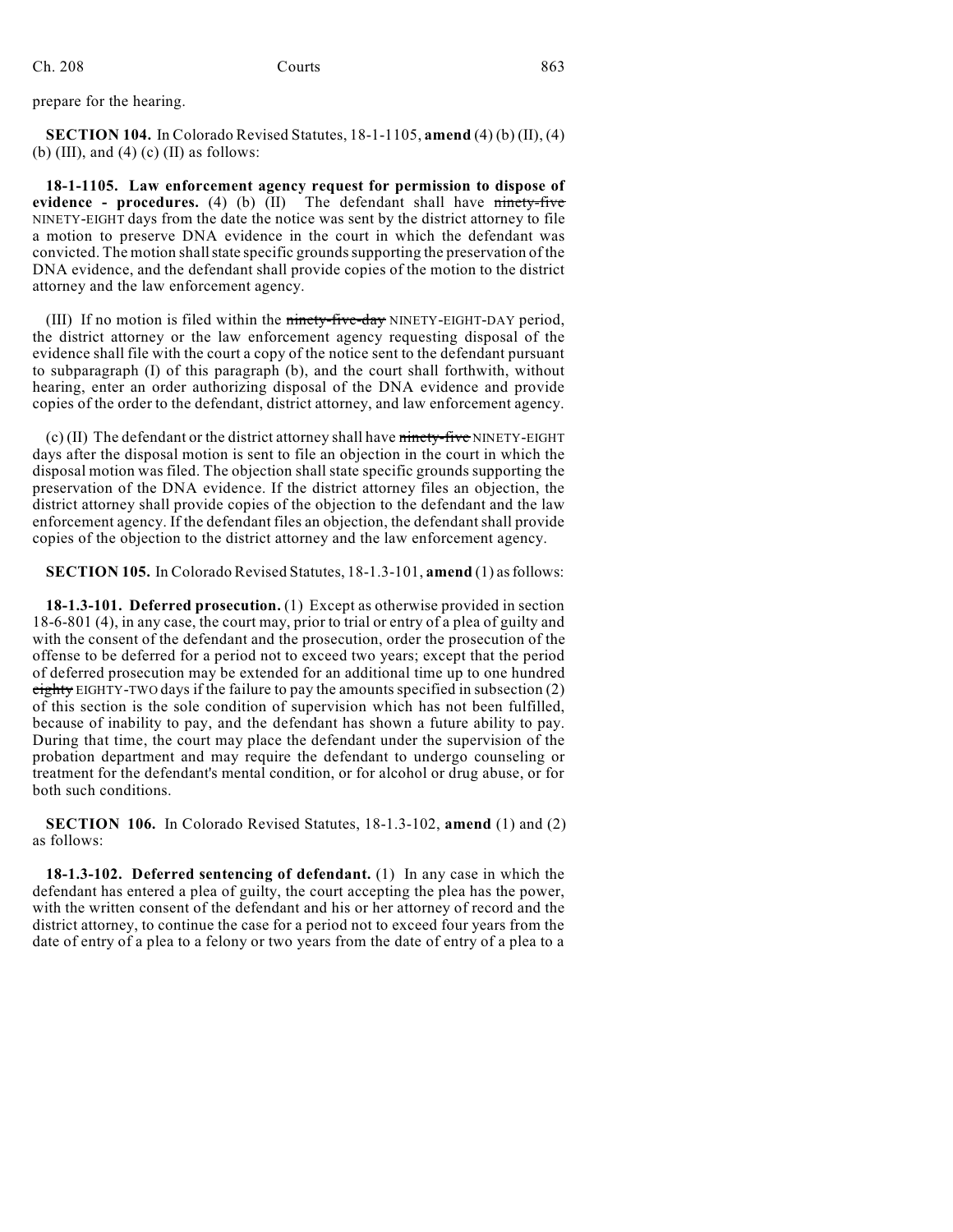misdemeanor, or petty offense, or traffic offense for the purpose of entering judgment and sentence upon such plea of guilty; except that such period may be extended for an additional time up to one hundred eighty EIGHTY-TWO days if the failure to pay restitution is the sole condition of supervision which has not been fulfilled, because of inability to pay, and the defendant has shown a future ability to pay. During such time, the court may place the defendant under the supervision of the probation department.

(2) Prior to entry of a plea of guilty to be followed by deferred judgment and sentence, the district attorney, in the course of plea discussion as provided in sections 16-7-301 and 16-7-302, C.R.S., is authorized to enter into a written stipulation, to be signed by the defendant, the defendant's attorney of record, and the district attorney, under which the defendant is obligated to adhere to such stipulation. The conditions imposed in the stipulation shall be similar in all respects to conditions permitted as part of probation. Any person convicted of a crime, the underlying factual basis of which included an act of domestic violence, as defined in section 18-6-800.3 (1), shall stipulate to the conditions specified in section 18-1.3-204 (2) (b). In addition, the stipulation may require the defendant to perform community or charitable work service projects or make donations thereto. Upon full compliance with such conditions by the defendant, the plea of guilty previously entered shall be withdrawn and the charge upon which the judgment and sentence of the court was deferred shall be dismissed with prejudice. Such stipulation shall specifically provide that, upon a breach by the defendant of any condition regulating the conduct of the defendant, the court shall enter judgment and impose sentence upon such guilty plea. When, as a condition of the deferred sentence, the court orders the defendant to make restitution, evidence of failure to pay the said restitution shall constitute prima facie evidence of a violation. Whether a breach of condition has occurred shall be determined by the court without a jury upon application of the district attorney or a probation officer and upon notice of hearing thereon of not less than five SEVEN days to the defendant or the defendant's attorney of record. Application for entry of judgment and imposition of sentence may be made by the district attorney or a probation officer at any time within the term of the deferred judgment or within thirty THIRTY-FIVE days thereafter. The burden of proof at such hearing shall be by a preponderance of the evidence, and the procedural safeguards required in a revocation of probation hearing shall apply.

**SECTION 107.** In Colorado Revised Statutes, 18-1.3-106, **amend** (1.3) as follows:

**18-1.3-106. County jail sentencing alternatives - work, educational, and medical release - home detention - day reporting.** (1.3) Before a court may grant a person sentenced to the county jail the privilege of leaving the jail to attend a postsecondary educational institution, the court shall first notify the prosecuting attorney and the postsecondary educational institution of its intention to grant the privilege and requesting their comments thereon. The notice shall include all relevant information pertaining to the person and the crime for which he or she was convicted. Both the prosecuting attorney and the postsecondary institution shall reply to the court in writing within ten FOURTEEN days of AFTER receipt of the notification or within such other reasonable time in excess of ten FOURTEEN days as specified by the court. The postsecondary educational institution's reply shall include a statement of whether or not it will accept the person as a student.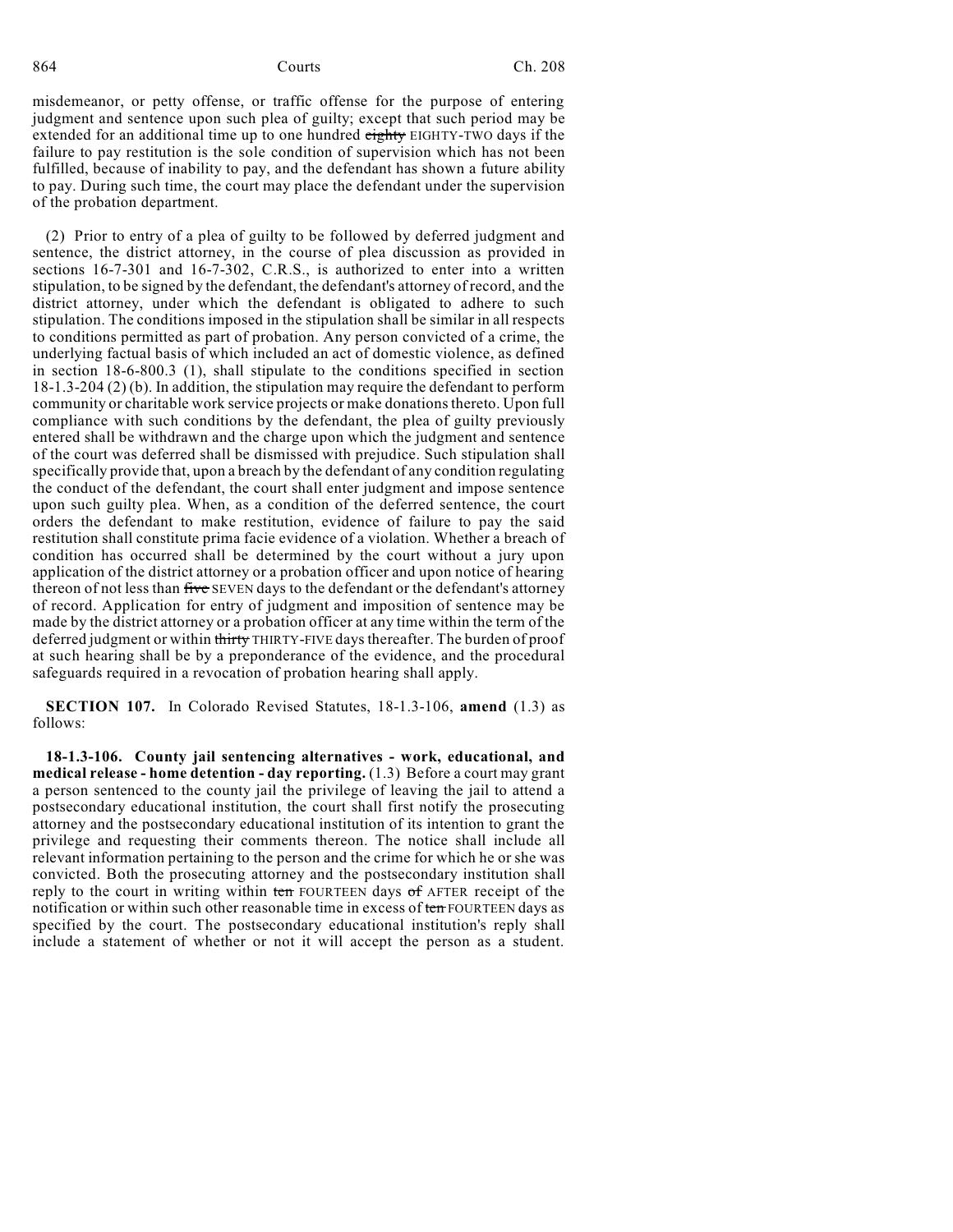Acceptance by a state postsecondary educational institution shall be pursuant to section 23-5-106, C.R.S.

**SECTION 108.** In Colorado Revised Statutes, 18-1.3-207, **amend** (1.1) as follows:

**18-1.3-207. Work and education release programs.** (1.1) Before a final ruling by the court authorizing a probationer to participate in a supervised education release program, the court shall notify the prosecuting attorney and the postsecondary educational institution requesting their comments on the pending release. The notice shall include all relevant information pertaining to the probationer and to the nature of the crime for which he or she was convicted. Both the prosecuting attorney and the postsecondary educational institution shall reply to the court in writing within ten FOURTEEN days of AFTER receipt of the notification or within such other reasonable time in excess of ten FOURTEEN days as specified by the court. The postsecondary educational institution's reply shall include a statement of whether or not it will accept the probationer as a student. Acceptance by a state postsecondary educational institution shall be pursuant to section 23-5-106, C.R.S.

**SECTION 109.** In Colorado Revised Statutes, 18-1.3-301, **amend** (1) (k) as follows:

**18-1.3-301. Authority to place offenders in community corrections programs.** (1) (k) Any offender who escapes from a residential community corrections program or who absconds from a nonresidential community corrections program shall forfeit any time credit deductions earned pursuant to paragraph (i) of this subsection (1) and shall not be credited with any time on escape or absconder status. Within thirty THIRTY-FIVE days after an offender's escape or abscondment, the program administrator shall submit to the sentencing court a statement on the form described in subparagraph (III) of paragraph (i) of this subsection (1) of the time credit deductions that would have been earned by the offender.

**SECTION 110.** In Colorado Revised Statutes, 18-1.3-406, **amend** (1) (a) as follows:

**18-1.3-406. Mandatory sentences for violent crimes.** (1) (a) Any person convicted of a crime of violence shall be sentenced pursuant to the provisions of section 18-1.3-401 (8) to the department of corrections for a term of incarceration of at least the midpoint in, but not more than twice the maximum of, the presumptive range provided for such offense in section 18-1.3-401 (1) (a), as modified for an extraordinary risk crime pursuant to section 18-1.3-401 (10), without suspension; except that, within ninety NINETY-ONE days after he or she has been placed in the custody of the department of corrections, the department shall transmit to the sentencing court a report on the evaluation and diagnosis of the violent offender, and the court, in a case which it considers to be exceptional and to involve unusual and extenuating circumstances, may thereupon modify the sentence, effective not earlier than one hundred twenty NINETEEN days after his or her placement in the custody of the department. Such modification may include probation if the person is otherwise eligible therefor. Whenever a court finds that modification of a sentence is justified, the judge shall notify the state court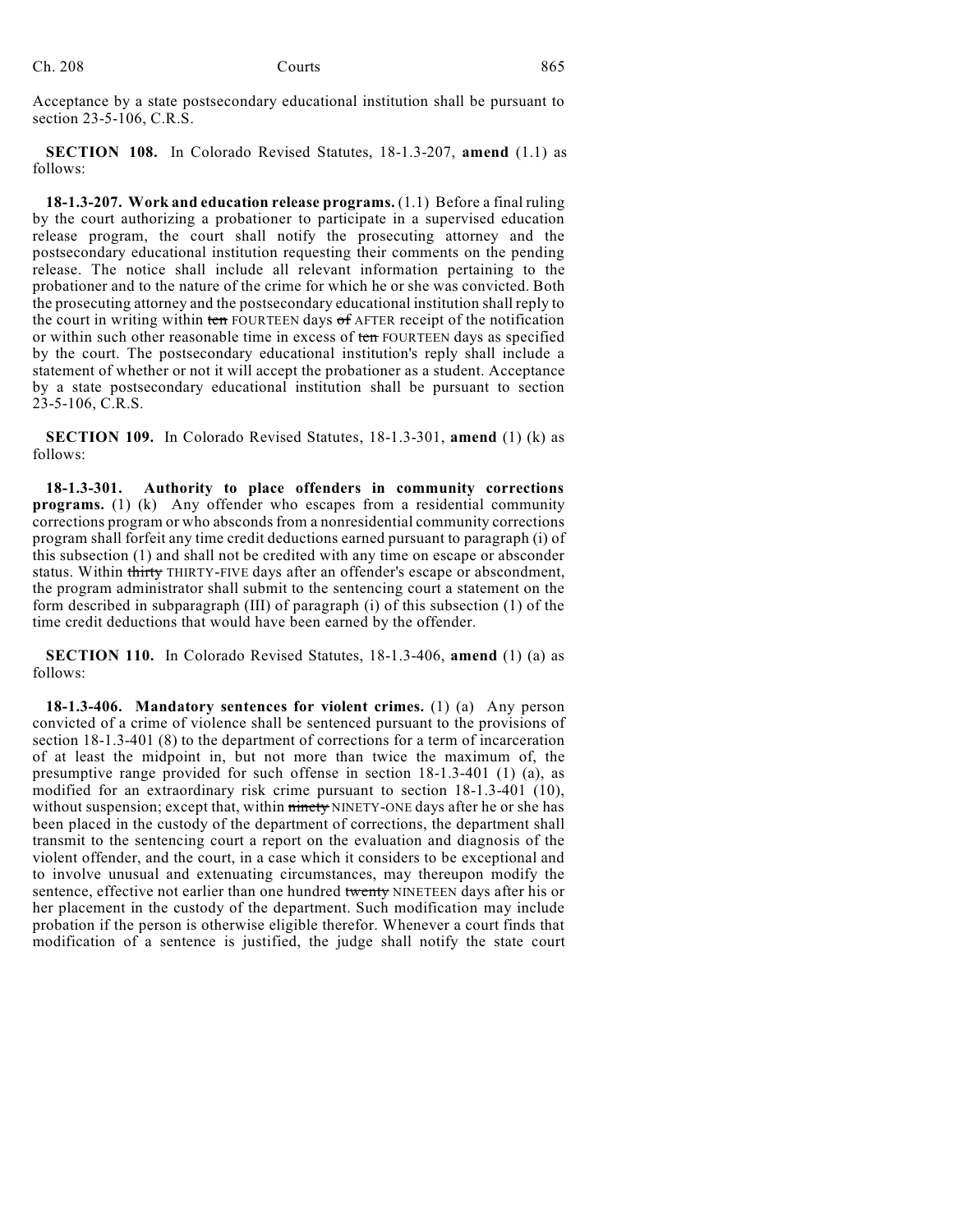administrator of his or her decision and shall advise said administrator of the unusual and extenuating circumstances that justified such modification. The state court administrator shall maintain a record, which shall be open to the public, summarizing all modifications of sentences and the grounds therefor for each judge of each district court in the state. A person convicted of two or more separate crimes of violence arising out of the same incident shall be sentenced for such crimes so that sentences are served consecutively rather than concurrently.

**SECTION 111.** In Colorado Revised Statutes, 18-1.3-407, **amend** (5) (c) as follows:

**18-1.3-407. Sentences - youthful offenders - legislative declaration - powers and duties of district court - authorization for youthful offender system powers and duties of department of corrections - definitions.** (5) (c) The department of corrections shall implement a procedure for returning offenders who cannot successfully complete the sentence to the youthful offender system, or who fail to comply with the terms or conditions of the youthful offender system, to the district court. An offender returned to the district court pursuant to paragraph (a) of this subsection (5) or because he or she cannot successfully complete the sentence to the youthful offender system for reasons other than mental illness or a developmental disability, or because he or she fails to comply with the terms or conditions of the youthful offender system, shall receive imposition of the original sentence to the department of corrections. After the executive director of the department upholds the department's decision, the offender may be held in any correctional facility deemed appropriate by the executive director; except that an offender who cannot successfully complete the sentence to the youthful offender system for reasons other than mental illness or a developmental disability, or because he or she fails to comply with the terms or conditions of the youthful offender system, shall be transferred, within thirty THIRTY-FIVE days after the executive director upholds the department's decision, to a county jail for holding prior to resentencing. The departmentshall notify the district attorney of record, and the district attorney of record shall be responsible for seeking the revocation or review of the offender's sentence and the imposition of the original sentence or modification of the original sentence pursuant to sub-subparagraph (B) of subparagraph  $(I)$  of paragraph  $(b)$  of this subsection  $(5)$ . The district court shall review the offender's sentence within one hundred twenty TWENTY-SIX days after notification to the district attorney of record by the department of corrections that the offender is not able to complete the sentence to the youthful offender system or fails to comply with the terms or conditions of the youthful offender system.

**SECTION 112.** In Colorado Revised Statutes, 18-1.3-603, **amend** (1) (b) and (2) as follows:

**18-1.3-603. Assessment of restitution - corrective orders.** (1) Every order of conviction of a felony, misdemeanor, petty, or traffic misdemeanor offense, except any order of conviction for a state traffic misdemeanor offense issued by a municipal or county court in which the prosecuting attorney is acting as a special deputy district attorney pursuant to an agreement with the district attorney's office, shall include consideration of restitution. Each such order shall include one or more of the following: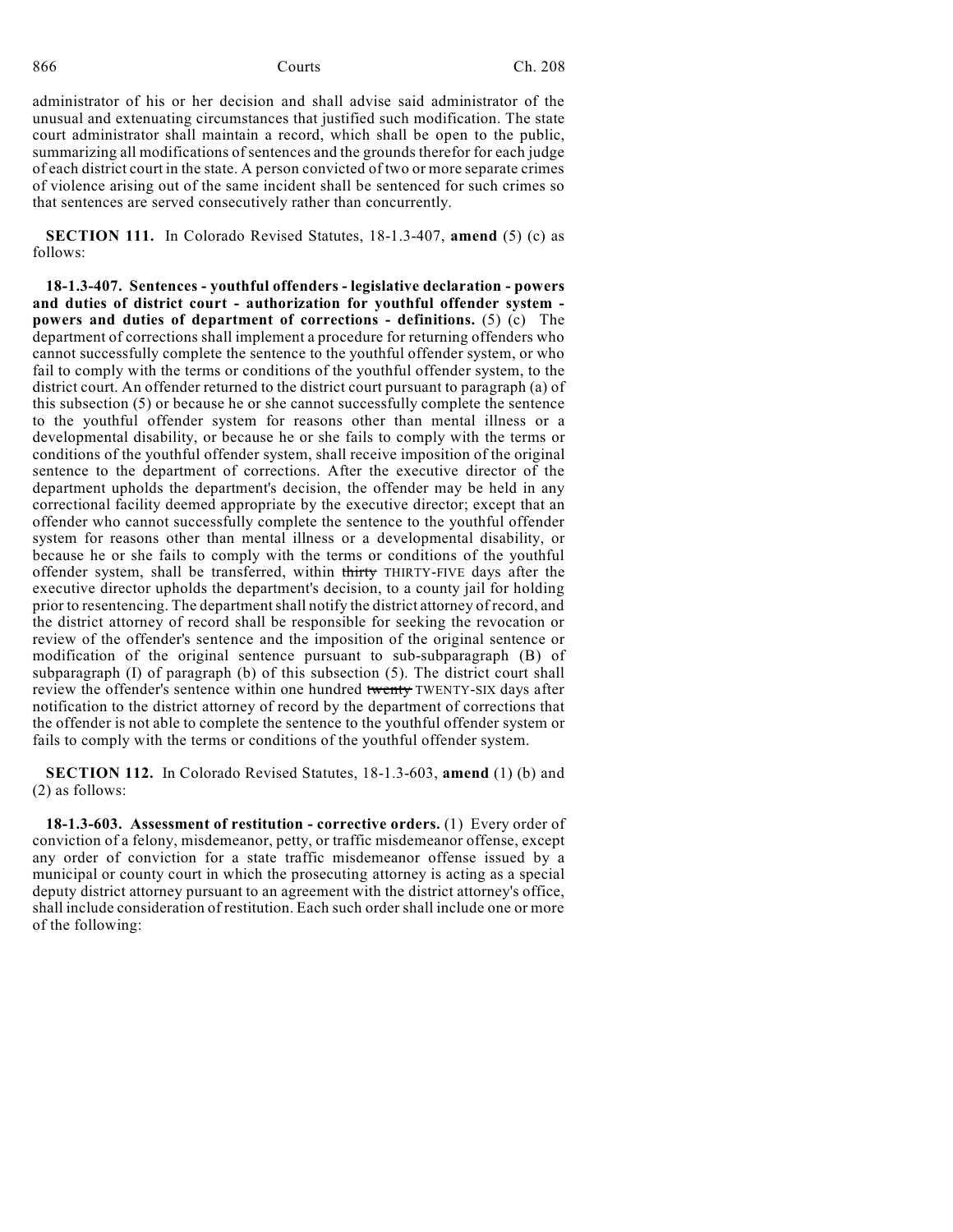(b) An order that the defendant is obligated to pay restitution, but that the specific amount of restitution shall be determined within the ninety NINETY-ONE days immediately following the order of conviction, unless good cause is shown for extending the time period by which the restitution amount shall be determined;

(2) The court shall base its order for restitution upon information presented to the court by the prosecuting attorney, who shall compile such information through victim impact statements or other means to determine the amount of restitution and the identities of the victims. Further, the prosecuting attorney shall present this information to the court prior to the order of conviction or within ninety NINETY-ONE days, if it is not available prior to the order of conviction. The court may extend this date if it finds that there are extenuating circumstances affecting the prosecuting attorney's ability to determine restitution.

**SECTION 113.** In Colorado Revised Statutes, **amend** 18-1.3-906 as follows:

**18-1.3-906. Commencement of proceedings.** Within twenty TWENTY-ONE days after the conviction of a sex offense, upon the motion of the district attorney, the defendant, or the court, the court shall commence proceedings under this part 9 by ordering the district attorney to prepare a notice of the commencement of proceedings and to serve that notice upon the defendant personally.

**SECTION 114.** In Colorado Revised Statutes, 18-1.3-907, **amend** (1) (d) as follows:

**18-1.3-907. Defendant to be advised of rights.** (1) Upon the commencement of proceedings, the court shall advise the defendant, orally and in writing, that:

(d) An evidentiary hearing will be held pursuant to section 18-1.3-911 and the defendant and his or her counsel will be furnished with copies of all reports prepared for the court pursuant to sections 18-1.3-908 and 18-1.3-909 at least ten FOURTEEN days prior to the evidentiary hearing.

**SECTION 115.** In Colorado Revised Statutes, 18-1.3-908, **amend** (3) as follows:

**18-1.3-908. Psychiatric examination and report.** (3) The examinations shall be made and the reports filed with the court and the probation department within sixty SIXTY-THREE days after the commencement of proceedings, and this time may not be enlarged by the court.

**SECTION 116.** In Colorado Revised Statutes, 18-1.3-909, **amend** (2) as follows:

**18-1.3-909. Report of probation department.** (2) The reportshall be filed with the court within seventy-five SEVENTY-SEVEN days after the commencement of proceedings, and this time may not be enlarged by the court.

**SECTION 117.** In Colorado Revised Statutes, 18-1.3-911, **amend** (1) and (2) (b) as follows:

**18-1.3-911. Evidentiary hearing.** (1) (a) The court shall set a hearing date at least ten FOURTEEN days and no more than twenty TWENTY-EIGHT days after service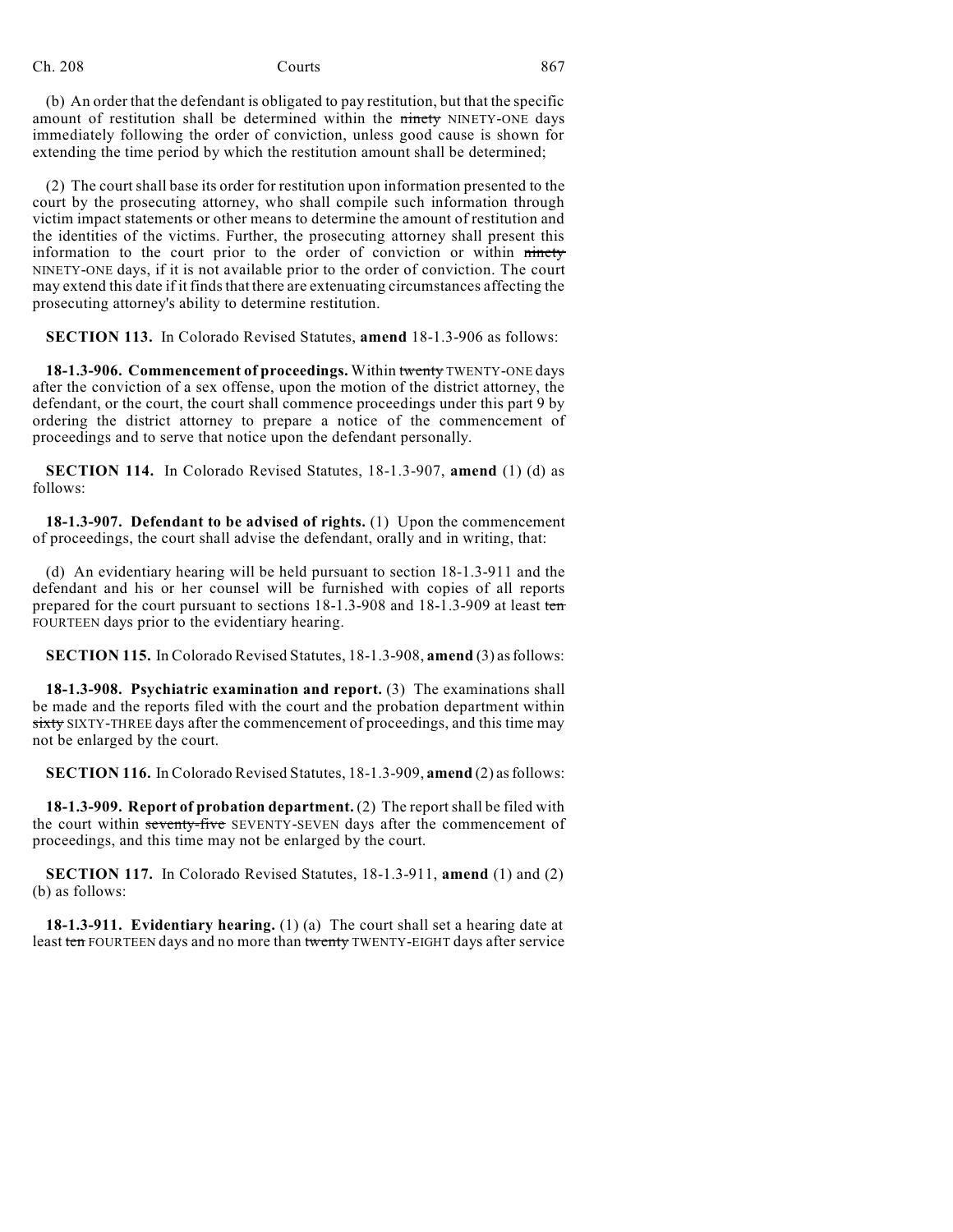upon the defendant and his or her counsel of the reports required by sections 18-1.3-908 and 18-1.3-909.

(b) The court may, in its discretion, upon the motion of the defendant, continue the hearing an additional twenty TWENTY-ONE days.

(2) (b) The district attorney shall serve upon the defendant and his or her counsel a list of all witnesses to be called by the district attorney at least ten FOURTEEN days before the evidentiary hearing.

**SECTION 118.** In Colorado Revised Statutes, 18-1.3-912, **amend** (1) and (4) as follows:

**18-1.3-912. Findings of fact and conclusions of law.** (1) After the evidentiary hearing, the court shall, within five SEVEN days, make oral or written findings of fact and conclusions of law.

(4) If the findings and conclusions are oral, they shall be reduced to writing and filed within ten FOURTEEN days, and the defendant shall not be committed to the custody of the department pursuant to section 18-1.3-904 until the findings and conclusions are filed.

**SECTION 119.** In Colorado Revised Statutes, 18-1.3-1102, **amend** (1) and (2) as follows:

**18-1.3-1102. Pretrial motion by defendant in class 1 felony case determination whether defendant is mentally retarded - procedure.** (1) Any defendant may file a motion with the trial court in which the defendant may allege that such defendant is a mentally retarded defendant. Such motion shall be filed at least ninety NINETY-ONE days prior to trial.

(2) The court shall hold a hearing upon any motion filed pursuant to subsection (1) of this section and shall make a determination regarding such motion no later than ten FOURTEEN days prior to trial. At such hearing, the defendant shall be permitted to present evidence with regard to such motion and the prosecution shall be permitted to offer evidence in rebuttal. The defendant shall have the burden of proof to show by clear and convincing evidence that such defendant is mentally retarded.

**SECTION 120.** In Colorado Revised Statutes, 18-1.3-1105, **amend** (2) as follows:

**18-1.3-1105. Evaluation at insistence of defendant.** (2) Whenever an expert is endorsed as a witness by the defendant, a copy of any report of an evaluation of the defendant shall be furnished to the prosecution within a reasonable time but not less than thirty THIRTY-FIVE days prior to the mental retardation hearing.

**SECTION 121.** In Colorado Revised Statutes, 18-1.3-1201, **amend** (3) (b) introductory portion, (3) (c) introductory portion, and (3) (c.5) (I) as follows:

**18-1.3-1201. Imposition of sentence in class 1 felonies - appellate review.**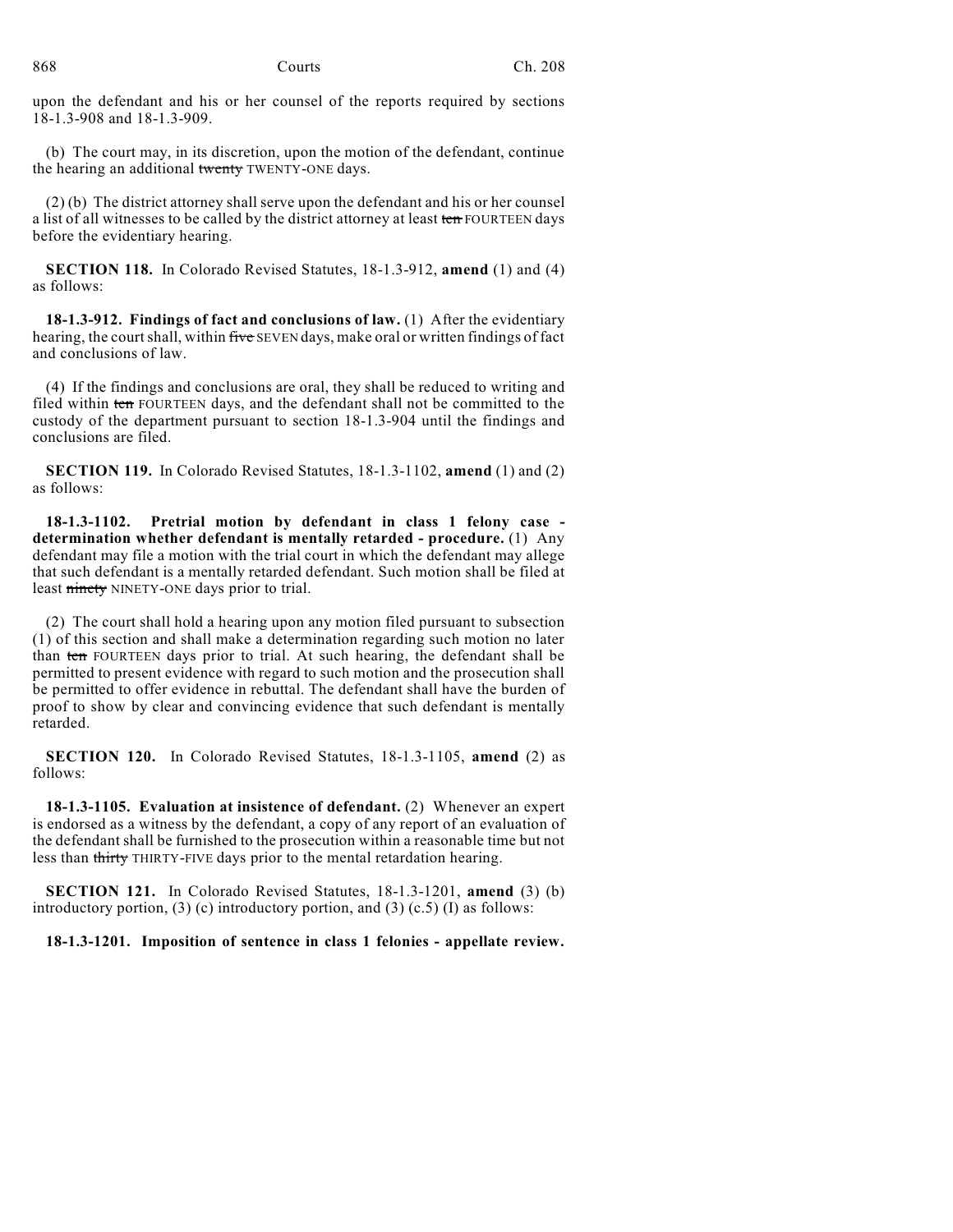(3) (b) The prosecuting attorney shall provide the defendant with the following information and materials not later than twenty TWENTY-ONE days after the prosecution files its written intention to seek the death penalty or within such other time frame as the supreme court may establish by rule; except that any reports, recorded statements, and notes, including results of physical or mental examinations and scientific tests, experiments, or comparisons, of any expert whom the prosecuting attorney intends to call as a witness at the sentencing hearing shall be provided to the defense as soon as practicable but not later than forty-five SIXTY-THREE days before trial:

(c) The defendant shall provide the prosecuting attorney with the following information and materials no later than thirty THIRTY-FIVE days before the first trial date set for the beginning of the defendant's trial or within such other time frame as the supreme court may establish by rule; however, any reports, recorded statements, and notes, including results of physical or mental examinations and scientific tests, experiments, or comparisons, of any expert whom the defense intends to call as a witness at the sentencing hearing shall be provided to the prosecuting attorney as soon as practicable but not later than thirty THIRTY-FIVE days before trial:

(c.5) (I) Any material subject to this subsection (3) that the defendant believes contains information that is privileged to the extent that the prosecution cannot be aware of it in connection with its preparation for, or conduct of, the trial to determine guilt on the substantive charges against the defendant shall be submitted by the defendant to the trial judge under seal no later than forty-five FORTY-NINE days before trial.

**SECTION 122.** In Colorado Revised Statutes, **amend** 18-1.3-1205 as follows:

**18-1.3-1205. Week of execution - warrant.** When a person is convicted of a class 1 felony, the punishment for which is death, and the convicted person is sentenced to suffer the penalty of death, the judge passing such sentence shall appoint and designate in the warrant of conviction a week of time within which the sentence must be executed; the end of such week so appointed shall be not fewer than ninety NINETY-ONE days nor more than one hundred twenty TWENTY-SIX days from the day of passing the sentence. Said warrant shall be directed to the executive director of the department of corrections or the executive director's designee commanding said executive director or designee to execute the sentence imposed upon some day within the week of time designated in the warrant and shall be delivered to the sheriff of the county in which such conviction is had, who, within three days thereafter, shall proceed to the correctional facilities at Canon City and deliver the convicted person, together with the warrant, to said executive director or designee, who shall keep the convict in confinement until execution of the death penalty. Persons shall be permitted access to the inmate pursuant to prison rules. Such rules shall provide, at a minimum, for the inmate's attendants, counsel, and physician, a spiritual adviser selected by the inmate, and members of the inmate's family to have access to the inmate.

**SECTION 123.** In Colorado Revised Statutes, 18-1.3-1404, **amend** (1) (a), (2)  $(c)$ ,  $(5)$   $(a)$ , and  $(7)$  as follows:

**18-1.3-1404. Mental incompetency to be executed - examination.** (1) (a) On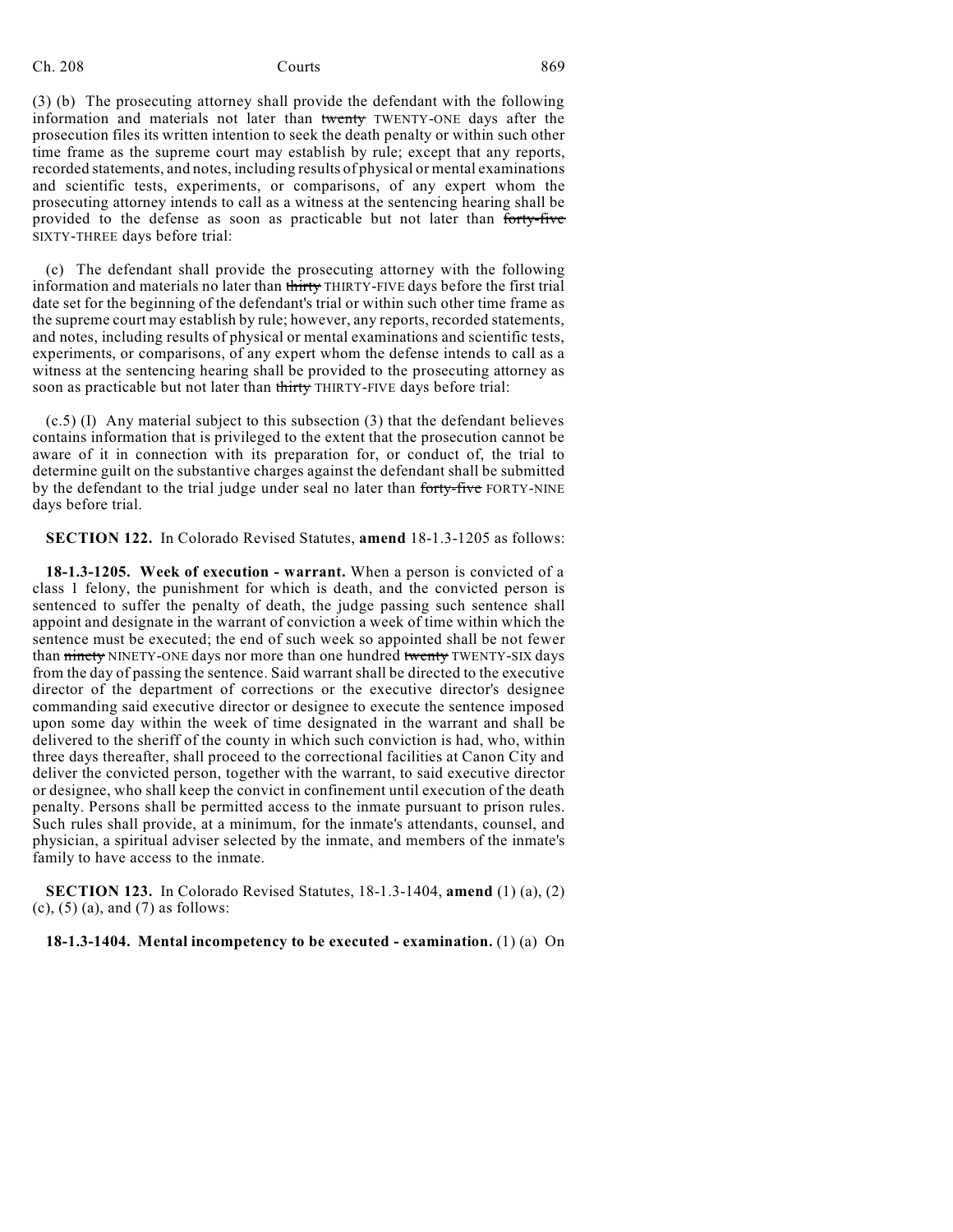receipt of a motion filed pursuant to section 18-1.3-1403, the district court shall determine whether the motion is timely, as prescribed by section 18-1.3-1405, and whether it presents reasonable grounds for ordering an examination. Prior to making any determinations, the district court shall ensure that the prosecution has an opportunity to respond to the motion and to submit any additional information for consideration. The district court shall also provide an opportunity for the executive director of the department of corrections, the convicted person's attorney, or an attorney for the state to respond to the motion and to submit additional information for consideration. All responses and additional submissions shall be filed with the court within three days following the filing of the motion. Within five SEVEN days following the filing of the motion, the district court shall determine whether there are reasonable grounds for ordering the examination, based on the motion and any supporting information, any information submitted by the prosecuting attorney or any other responding party, and the record in the case, including transcripts of previous hearings and orders.

 $(2)$  (c) If the court determines an examination is necessary, the court shall appoint one or more licensed psychiatrists to observe and examine the convicted person. In making such appointment, the court may select one or more licensed psychiatrists from the list prepared by the Colorado mental health institute pursuant to paragraph (b) of this subsection (2) or appoint another qualified, licensed psychiatrist. If requested in the motion for competency examination or by motion of the executive director of the department of corrections, the prosecution, or the attorney for the convicted person or by request of the appointed psychiatrist, and for good cause shown, the court may order further examinations, including the services of licensed psychologists, licensed physicians, or psychiatrists. All examinations shall be completed and reports filed with the court within thirty THIRTY-FIVE days following the court's initial appointment of experts.

(5) (a) After the examinations are completed and reports are filed, the court shall conduct a hearing within five SEVEN days following the court's receipt of all reports from appointed experts. The hearing shall be limited to the sole issue of whether the convicted person is mentally incompetent to be executed. At the hearing, all parties may present evidence, cross-examine witnesses, and present argument or, by stipulation, may submit the matter for the court's determination on the basis of the experts' reports or other evidence.

(7) The time frames specified in this section shall apply only if the motion filed pursuant to section  $18-1.3-1403$  is filed within one hundred twenty NINETEEN days prior to the convicted person's execution date. In all other cases, the court shall establish time frames for filing of responses and additional submissions and for completion of the examinations and shall hear and rule on the motion as expeditiously as possible.

**SECTION 124.** In Colorado Revised Statutes, 18-1.3-1405, **amend** (1) introductory portion as follows:

**18-1.3-1405. Mentally incompetent to be executed - untimely or successive motions.** (1) A motion raising the issue of whether a convicted person is mentally incompetent to be executed that is filed pursuant to section 18-1.3-1404 fewer than thirty THIRTY-FIVE days before the scheduled execution is untimely and shall not be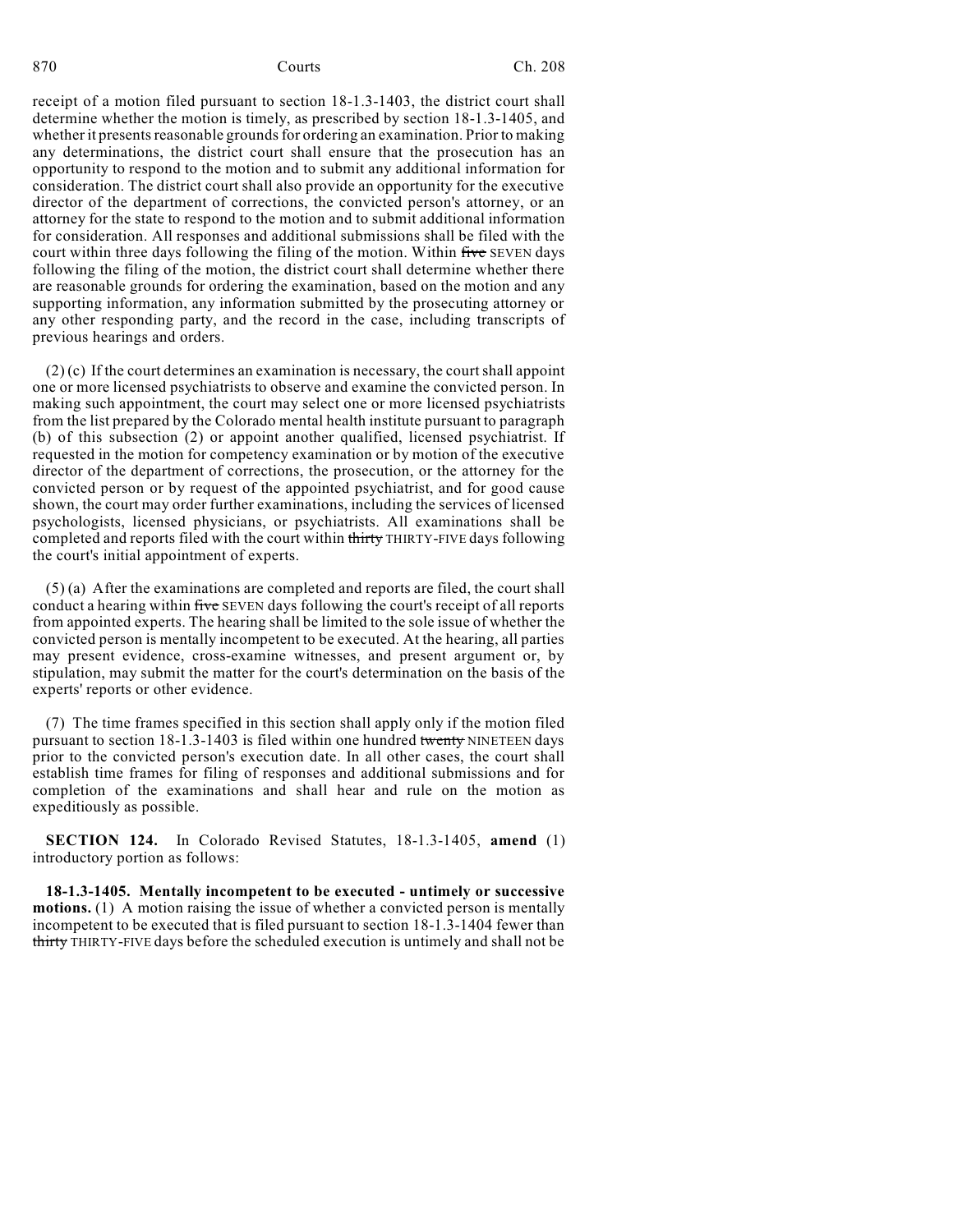considered by the court unless it is accompanied by both of the following:

**SECTION 125.** In Colorado Revised Statutes, **amend** 18-1.3-1407 as follows:

**18-1.3-1407. Appeal of determination of mental incompetency to be executed.** (1) Within five working SEVEN days after the district court rules on a motion raising the issue of whether a convicted person is mentally incompetent to be executed filed pursuant to this part 14, a party may file with the Colorado supreme court a petition to obtain a review of the district court's decision and requesting a stay of execution pending the review.

 $(2)$  The supreme court shall expedite its review of the district court's decision and, if the designated week of execution in an existing warrant of conviction has not passed, shall not take more than five working SEVEN days to render its decision.

**SECTION 126.** In Colorado Revised Statutes, 18-1.4-102, **amend** (3.5) (b) introductory portion,  $(3.5)$  (d) introductory portion, and  $(3.5)$  (e) (I) as follows:

**18-1.4-102. Imposition of sentence in class 1 felonies for crimes committed on or after July 1, 1995, and prior to July 12, 2002 - appellate review.** (3.5) (b) The prosecuting attorney shall provide the defendant with the following information and materials not later than twenty TWENTY-ONE days after the prosecution files its written intention to seek the death penalty or within such other time frame as the supreme court may establish by rule; except that any reports, recorded statements, and notes, including results of physical or mental examinations and scientific tests, experiments, or comparisons, of any expert whom the prosecuting attorney intends to call as a witness at the sentencing hearing shall be provided to the defense as soon as practicable but not later than forty-five SIXTY-THREE days before trial:

(d) The defendant shall provide the prosecuting attorney with the following information and materials no later than thirty THIRTY-FIVE days before the first trial date set for the beginning of the defendant's trial or within such other time frame as the supreme court may establish by rule; however, any reports, recorded statements, and notes, including results of physical or mental examinations and scientific tests, experiments, or comparisons, of any expert whom the defense intends to call as a witness at the sentencing hearing shall be provided to the prosecuting attorney as soon as practicable but not later than thirty THIRTY-FIVE days before trial:

(e) (I) Any material subject to this subsection (3.5) that the defendant believes contains information that is privileged to the extent that the prosecution cannot be aware of it in connection with its preparation for, or conduct of, the trial to determine guilt on the substantive charges against the defendant shall be submitted by the defendant to the trial judge under seal no later than forty-five FORTY-NINE days before trial.

**SECTION 127.** In Colorado Revised Statutes, 18-3-407, **amend** (2) (a) as follows:

**18-3-407. Victim's and witness's prior history - evidentiary hearing - victim's identity - protective order.** (2) In any criminal prosecution for class 4 felony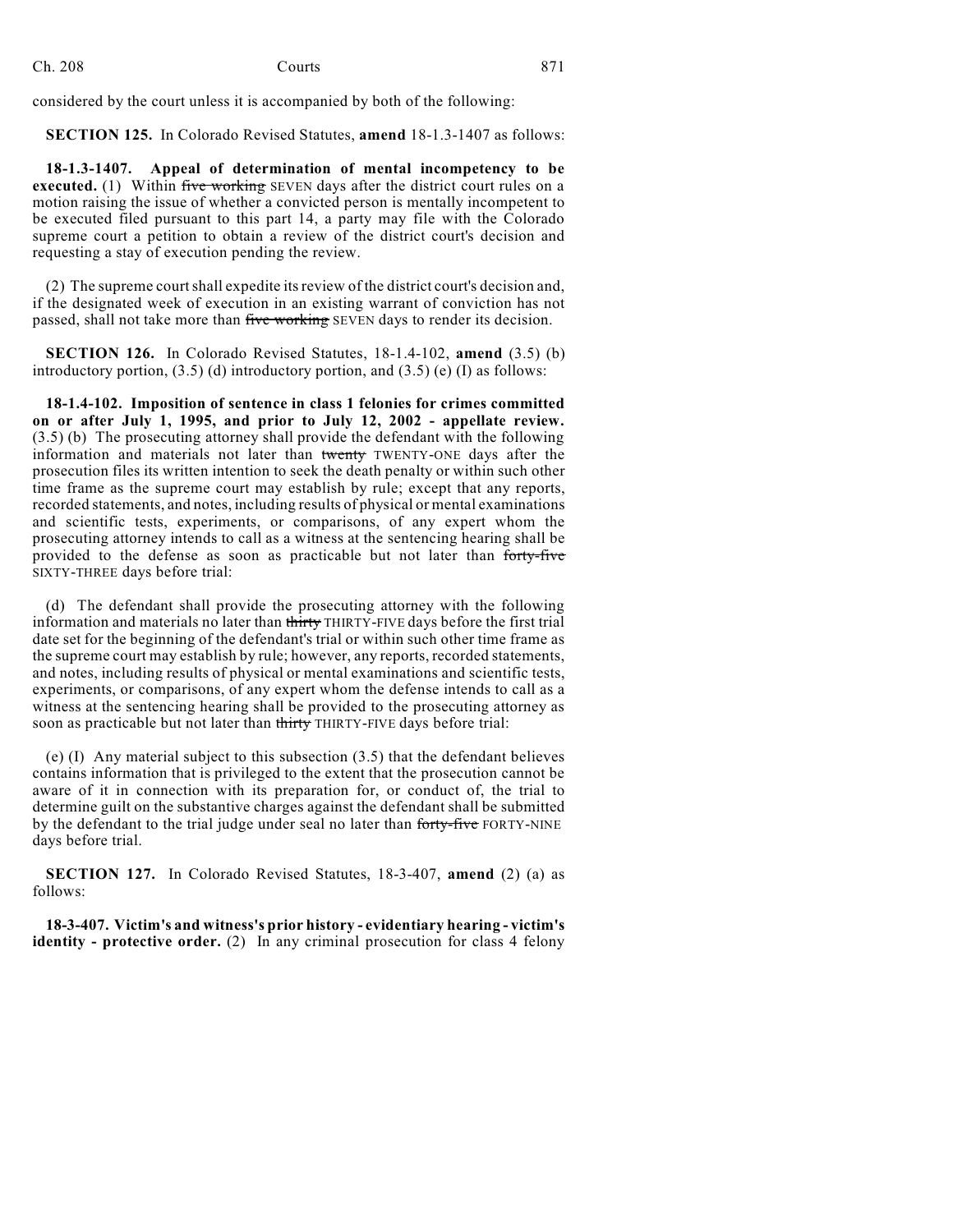internet luring of a child, as described in section 18-3-306 (3) or under sections 18-3-402 to 18-3-405.5, 18-6-301, 18-6-302, 18-6-403, and 18-6-404, or for attempt or conspiracy to commit any of said crimes, if evidence, that is not excepted under subsection (1) of this section, of specific instances of the victim's or a witness's prior or subsequent sexual conduct, or opinion evidence of the victim's or a witness's sexual conduct, or reputation evidence of the victim's or a witness's sexual conduct, or evidence that the victim or a witness has a history of false reporting of sexual assaults is to be offered at trial, the following procedure shall be followed:

(a) A written motion shall be made at least thirty THIRTY-FIVE days prior to trial, unless later for good cause shown, to the court and to the opposing parties stating that the moving party has an offer of proof of the relevancy and materiality of evidence of specific instances of the victim's or witness' prior or subsequent sexual conduct, or opinion evidence of the victim's or witness'sexual conduct, or reputation evidence of the victim's or witness' sexual conduct, or evidence that the victim or witness has a history of false reporting of sexual assaults that is proposed to be presented.

**SECTION 128.** In Colorado Revised Statutes, 18-3-412.5, **amend** (1.5) (b) and (6) as follows:

**18-3-412.5. Failure to register as a sex offender.** (1.5) (b) In order to assert the affirmative defense pursuant to this subsection (1.5), the defendant shall provide notice to the prosecuting attorney as soon as practicable, but not later than thirty THIRTY-FIVE days prior to trial, of his or her notice of intent to rely upon the affirmative defense. The notice shall include a description of the uncontrollable circumstance or circumstances and the datesthe uncontrollable circumstances began and ceased to exist in addition to the names and addresses of any witnesses the defendant plans to call to support the affirmative defense. The prosecuting attorney shall advise the defendant of the names and addresses of any additional witnesses who may be called to refute such affirmative defense as soon as practicable after their names become known. Upon the request of the prosecution, the courtshall first rule as a matter of law whether the claimed facts and circumstances would, if established, constitute sufficient evidence to support submission to the jury.

(6) (a) When a peace officer determines that there is probable cause to believe that a crime of failure to register as a sex offender has been committed by a person required to register as a sexually violent predator in this state pursuant to article 22 of title 16, C.R.S., or in any other state, the officer shall arrest the person suspected of the crime. It shall be a condition of any bond posted by such person that the person shall register pursuant to the provisions of section 16-22-108, C.R.S., within five business SEVEN days after release from incarceration.

(b) When a peace officer makes a warrantless arrest pursuant to this subsection (6), the peace officer shall immediately notify the Colorado bureau of investigation of the arrest. Upon receiving the notification, the Colorado bureau of investigation shall notify the jurisdiction where the sexually violent predator last registered. The jurisdiction where the sexually violent predator last registered, if it is not the jurisdiction where the probable cause arrest is made, shall coordinate with the arresting jurisdiction immediately to determine the appropriate jurisdiction that will file the charge. If the sexually violent predator is being held in custody after the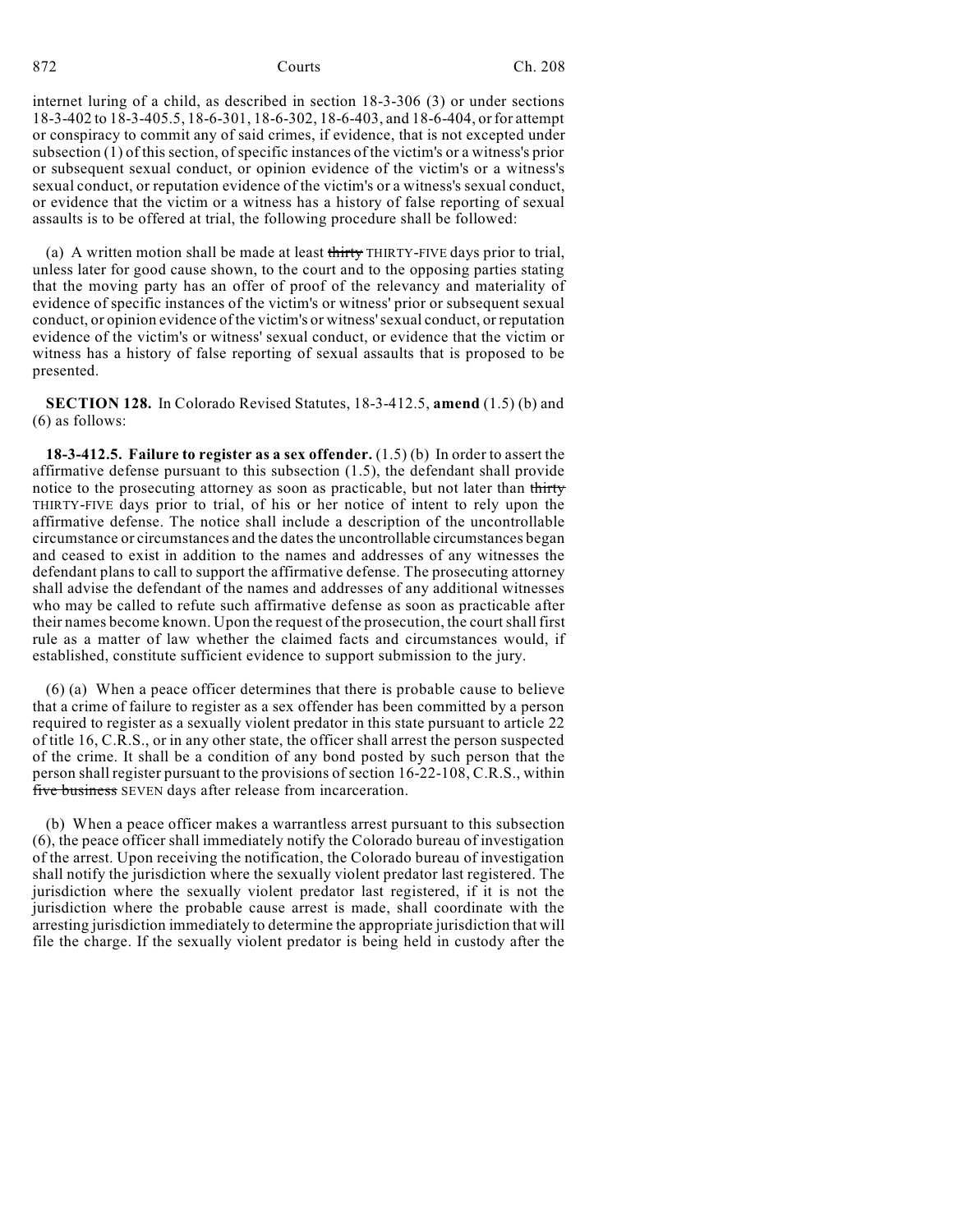arrest, the appropriate jurisdiction shall have no less than five business SEVEN days after the date of the arrest to charge the sexually violent predator.

**SECTION 129.** In Colorado Revised Statutes, 18-6.5-106, **amend** (3) asfollows:

**18-6.5-106. Payment of treatment costs for victims of crimes against at-risk adults or at-risk juveniles - restitution.** (3) If an at-risk adult or an at-risk juvenile has sustained monetary damages as a result of the commission of a crime described in this article against such adult or juvenile, the court shall order the offender to provide restitution pursuant to article 18.5 of title 16 and article 28 of title 17, C.R.S. If, after a reasonable period not to exceed one hundred eighty EIGHTY-TWO days, the offender has not, in the opinion of the court, completed adequate restitution, the offender's probation may be revoked. However, any remaining amount of restitution shall continue to have the full force and effect of a final judgment and remain enforceable pursuant to article 18.5 of title 16, C.R.S.

**SECTION 130.** In Colorado Revised Statutes, 18-7-103, **amend** (7) as follows:

**18-7-103. Injunctions to restrain the promotion of obscene materials.** (7) Any person, firm, or corporation sought to be permanently enjoined shall be entitled to a full adversary trial of the issues within one day after the joinder of issue, and a decision shall be rendered by the court within two days of the conclusion of the trial. If the defendant in any suit for a permanent injunction filed under the terms of this article shall fail to answer or otherwise join issue within the time required to file his, her, or its answer, the court, on motion of the party applying for the injunction, shall enter a general denial for the defendant and set a date for hearing on the question raised in the suit for injunction within ten FOURTEEN days following the entry of the general denial entered by the court. The court shall render its decision within two days after the conclusion of the hearing.

**SECTION 131.** In Colorado Revised Statutes, 18-9-309.5, **amend** (3) as follows:

**18-9-309.5. Civil remedies - injunctions - forfeiture.** (3) If it is shown to the satisfaction of the court, either by verified complaint or affidavit, that a person is engaged in or about to engage in any act which constitutes a violation of section 18-9-309 (2) or (3), the court shall issue a temporary restraining order to abate and prevent the continuance or recurrence of such act. The court shall direct the sheriff to seize and retain until further order of the court any device which is being used in violation of section 18-9-309 (2) or (3). While the temporary restraining order remains in effect, all property seized pursuant to the order of the court shall remain in the custody of the court. Within ten FOURTEEN days following the filing of a motion of any person adversely affected by a temporary restraining order, the court shall conduct a hearing and determine whether such temporary restraining order shall be continued pending final determination of the action. Until such hearing takes place, the temporary restraining order shall remain in full force and effect.

**SECTION 132.** In Colorado Revised Statutes, 18-17-107, **amend** (8) asfollows:

**18-17-107. Civil investigative demand.** (8) Within twenty TWENTY-ONE days after the service of any such demand upon any person, or at any time before the return date specified in the demand, whichever period is shorter, such person may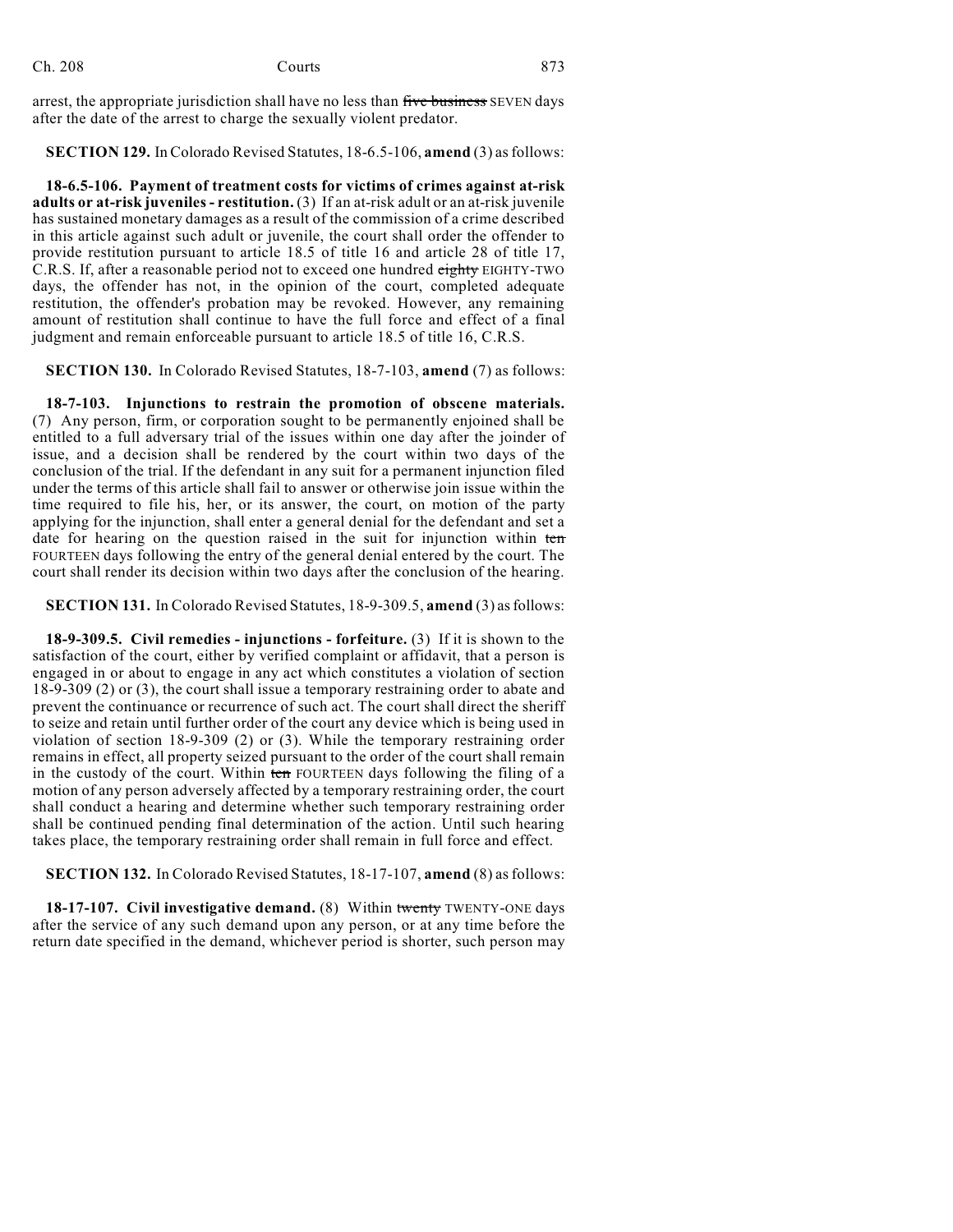file, in the district court of the state for the judicial district within which such person resides, is found, or transacts business, and serve upon such custodian a petition for an order of such court modifying or setting aside such demand. The time allowed for compliance with the demand in whole or in part as deemed proper and ordered by the court shall not run during the pendency of such petition in the court. Such petition shall specify each ground upon which the petitioner relies in seeking such relief and may be based upon any failure of such demand to comply with the provisions of this section or upon any constitutional or other legal right or privilege of such person.

**SECTION 133.** In Colorado Revised Statutes, 18-18-406, **amend** (2) asfollows:

**18-18-406. Offenses relating to marijuana and marijuana concentrate.** (2) Whenever a person is arrested or detained for a violation of subsection (1) of this section, the arresting or detaining officer shall prepare a written notice or summons for such person to appear in court. The written notice or summons shall contain the name and address of such arrested or detained person, the date, time, and place where such person shall appear, and a place for the signature of such person indicating the person's written promise to appear on the date and at the time and place indicated on the notice or summons. One copy of said notice or summons shall be given to the person arrested or detained, one copy shall be sent to the court where the arrested or detained person is to appear, and such other copies as may be required by the law enforcement agency employing the arresting or detaining officer shall be sent to the places designated by such law enforcement agency. The date specified in the notice or summons to appear shall be at least five SEVEN days after such arrest or detention unless the person arrested or detained demands an earlier hearing. The place specified in the notice or summons to appear shall be before a judge having jurisdiction of such class 2 petty offense within the county in which the class 2 petty offense charged is alleged to have been committed. The arrested or detained person, in order to secure release from arrest or detention, shall promise in writing to appear in court by signing the notice or summons prepared by the arresting or detaining officer. Any person who does not honor such written promise to appear commits a class 3 misdemeanor.

**SECTION 134.** In Colorado Revised Statutes, 18-18-501, **amend** (2) (c) as follows:

**18-18-501. Administrative inspections and warrants.** (2) The procedure for issuance and execution of administrative inspection warrants is as follows:

(c) A warrant issued pursuant to this section must be executed and returned within ten FOURTEEN days after its date unless, upon a showing of a need for additional time, the court orders otherwise. If property is seized pursuant to a warrant, a copy must be given to the person from whom or from whose premises the property is taken, together with a receipt for the property taken. The return of the warrant must be made promptly, accompanied by a written inventory of any property taken. The inventory must be made in the presence of the individual executing the warrant and of the person from whose possession or premises the property was taken, if present, or in the presence of at least one credible individual other than the individual executing the warrant. A copy of the inventory must be delivered to the person from whom or from whose premises the property was taken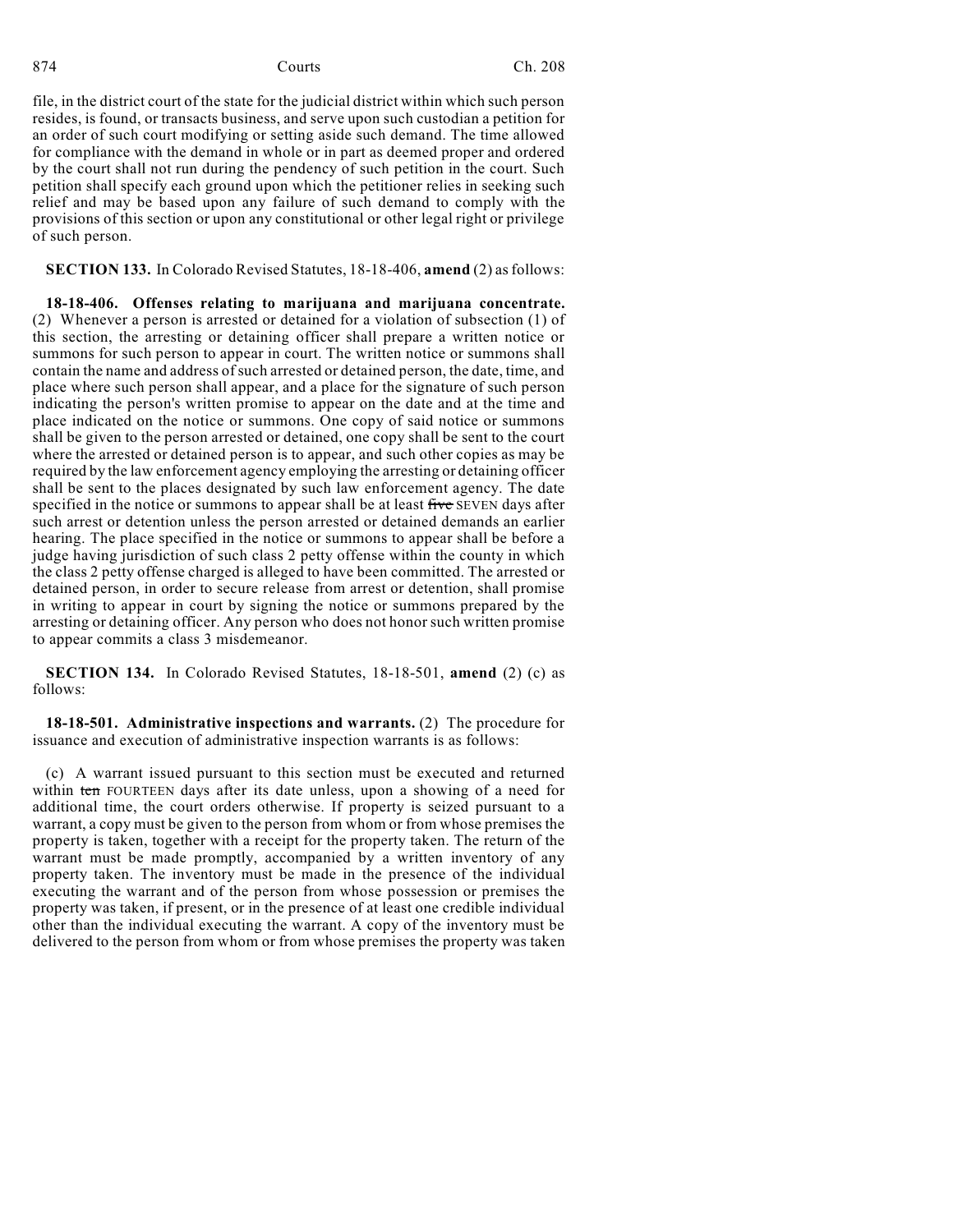and to the applicant for the warrant.

**SECTION 135.** In Colorado Revised Statutes, 19-5-103, **amend** (1.5) (b) as follows:

**19-5-103. Relinquishment procedure - petition - hearings.** (1.5) (b) If notices were sent to the parent or Indian custodian of the child and to the Indian child's tribe, pursuant to section 19-1-126, the postal receipts shall be attached to the petition and filed with the court or filed within ten FOURTEEN days after the filing of the petition, as specified in section 19-1-126 (1) (c).

**SECTION 136.** In Colorado Revised Statutes, 19-5-103.5, **amend** (2) (b) and  $(2)$  (d) (I) (B) as follows:

**19-5-103.5. Expedited relinquishment procedure - children under one year of age - other birth parents - notice - termination.** (2) (b) Notice of the proceeding pursuant to this section shall be given to every person identified as the other birth parent or a possible birth parent in the manner appropriate under the Colorado rules of juvenile procedure for the service of process or in any manner the court directs; except that notice shall not be required to be given to a person who has received notice pursuant to section 19-5-103.7 if the person waives the right to contest a termination of parental rights and waives the right to further notice concerning the expedited relinquishment or if the person fails to reply as required pursuant to section 19-5-103.7. The notice shall inform the parent or alleged parent whose rights are to be determined that failure to file an answer or to appear within twenty TWENTY-ONE days after service and, in the case of an alleged father, failure to file a claim of paternity under article 4 of this title within twenty TWENTY-ONE days after service, if a claim has not previously been filed, may likely result in termination of the parent's or the alleged parent's parental rights to the child. The notice shall also inform the parent or alleged parent whose rights are to be determined that the person has the right to waive his or her right to appear and contest and that failure to appear and contest may likely result in termination of the parent's or the alleged parent's parental rights to the child. Proof of giving the notice shall be filed with the court before the petition is heard or otherwise acted upon. If no person has been identified as the birth parent, the court shall order that notice be provided to all possible birth parents by publication or public posting of the notice at times and in the places and manner the court deems appropriate.

(d) (I) The court shall vacate the proceeding and, at the time of the review of the case pursuant to paragraph (c) of subsection (1) of this section, enter an order terminating the parent-child legal relationship of the other birth parent or possible birth parent if the other birth parent or possible birth parent:

(B) Has failed to appear and contest or to file an answer to the petition for termination or to file a paternity action within the prescribed twenty TWENTY-ONE days following the date of the service, publication, or posting of the notice as provided in the notice pursuant to paragraph (b) of this subsection (2); or

**SECTION 137.** In Colorado Revised Statutes, 19-5-103.7, **amend** (2), (4) (a) (V), (7) (c) (I) (A), (7) (c) (II), (7) (d), and (7) (f) (I) (B) as follows: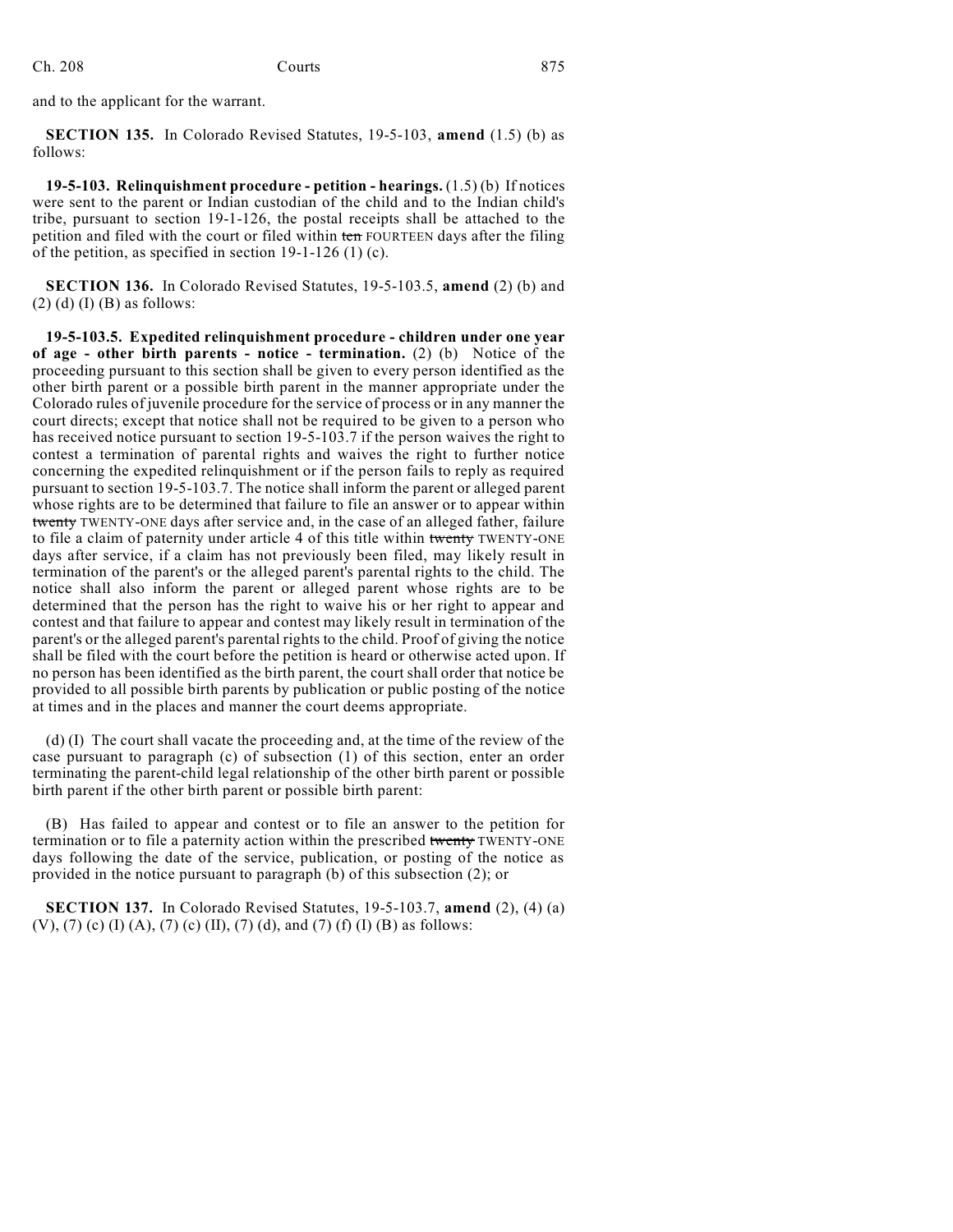**19-5-103.7. Anticipated expedited relinquishment - children under one year of age - notice to other or possible parent - administrative procedures.** (2) The licensed child placement agency may give notice of the anticipated expedited relinquishment prior to or after the filing of the affidavit and petition with the court, but not more than sixty SIXTY-THREE days prior to the anticipated birth of the child to be relinquished.

(4) (a) Notice of the anticipated expedited relinquishment given pursuant to this section shall include the name, mailing address, and physical address of the licensed child placement agency providing the notice and shall inform the other birth parent or possible birth parent of the following:

(V) That failure to declare an intent to contest the termination of parental rights may likely result in a termination of the person's parental rights to the child, and that, to declare an intent to contest the termination of the parent-child legal relationship, the other birth parent or possible birth parent shall:

(A) No later than twenty TWENTY-ONE days after the date of notice pursuant to paragraph (b) of subsection (3) of this section or before a relinquishment petition is filed with the court, whichever occurs later, either return a reply form to the licensed child placement agency by certified mail, return receipt requested, or personally appear at the licensed child placement agency to declare an intent to contest the termination of parental rights; and

(B) No later than twenty TWENTY-ONE days after the date of notice pursuant to paragraph (b) of subsection (3) of this section or before a relinquishment petition is filed with the court, whichever occurs later, file a claim of paternity pursuant to article 4 of this title and notify the licensed child placement agency pursuant to section 19-4-105.5 (4);

(7) (c) (I) Notwithstanding any provision of this section to the contrary, if the other birth parent or possible birth parent replies to notice provided by publication pursuant to subsection (3) of this section by contacting the licensed child placement agency in a manner other than is specified in paragraph (b) of this subsection (7), and the other birth parent or possible birth parent provides his or her full name and address, the licensed child placement agency shall:

(A) Within three business SEVEN days after the contact, and by certified mail, return receipt requested, send a reply form to the other birth parent or possible birth parent with a written statement informing the person that the date he or she contacted the licensed child placement agency in response to the notice received shall be considered his or her date of reply if he or she returns the form no later than ten FOURTEEN days after the date noted on the return receipt, and that, if he or she returns the form more than ten FOURTEEN days after the date noted on the return receipt, the date the licensed child placement agency actually receivesthe reply form shall be considered his or her reply date; and

(II) The date of reply provided in the manner described in this paragraph (c) shall be the date the other birth parent or possible birth parent contacts the licensed child placement agency in response to the notice received if he or she returns the form no later than ten FOURTEEN days after the date noted on the return receipt of the form.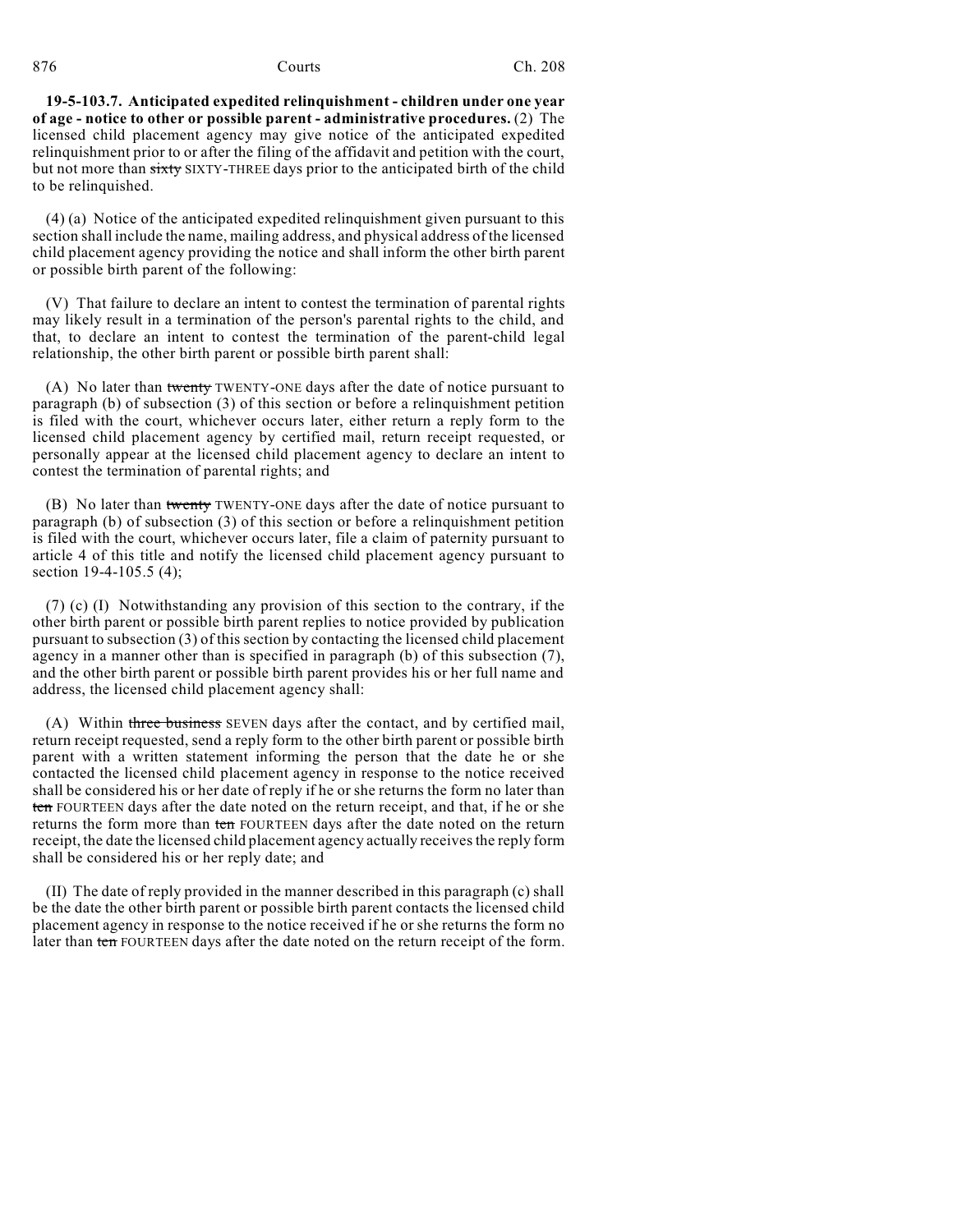## Ch. 208 Courts 877

If the other birth parent or possible birth parent returns the form more than ten FOURTEEN days after the date noted on the return receipt, the date the reply is received by the licensed child placement agency shall be considered the reply date.

(d) Notwithstanding any provision of this section to the contrary, if the other birth parent or possible birth parent files a claim of paternity pursuant to article 4 of this title and provides notice to the licensed child placement agency pursuant to section 19-4-105.5, then such claim and notice shall be deemed to satisfy the requirements of subsection (5) of this section, so long as the claim of paternity is filed and notice is provided to the licensed child placement agency no later than twenty TWENTY-ONE days after receiving notice pursuant to subsection (3) of this section or before a relinquishment petition is filed with the court.

(f) (I) Notwithstanding any provision of this section to the contrary, the licensed child placement agency shall respond as specified in subparagraph (II) of this paragraph (f) and shall not have the duty to respond as required in paragraph (a), (b), or (c) of this subsection (7) or to file any further documentation of a respondent's reply if, before the respondent replies to the notice as described in paragraph (a), (b), or (c) of this subsection (7), all of the following have occurred:

(B) At least twenty TWENTY-ONE days have passed since the notice was provided; and

**SECTION 138.** In Colorado Revised Statutes, 19-5-104, **amend** (7) (a) as follows:

**19-5-104. Final order of relinquishment.** (7) (a) A relinquishment may be revoked only if, within ninety NINETY-ONE days after the entry of the relinquishment order, the relinquishing parent establishes by clear and convincing evidence that such relinquishment was obtained by fraud or duress.

**SECTION 139.** In Colorado Revised Statutes, 19-5-105, **amend** (3.1) (c) (I),(4), and (5) as follows:

**19-5-105. Proceeding to terminate parent-child legal relationship.** (3.1) The court may order the termination of the other birth parent's parental rights upon a finding that termination is in the best interests of the child and that there is clear and convincing evidence of one or more of the following:

(c) That the parent has not promptly taken substantial parental responsibility for the child. In making this determination the court shall consider, but shall not be limited to, the following:

(I) Whether the parent who is the subject of the petition is served with notice and fails to file an answer within thirty THIRTY-FIVE days after service of the notice and petition to terminate the parent-child legal relationship, or within twenty TWENTY-ONE days if the petition for termination was filed pursuant to section 19-5-103.5, or fails to file a paternity action, pursuant to article 4 of this title, within thirty THIRTY-FIVE days after the birth of the child or within thirty THIRTY-FIVE days after receiving notice that he is the father or likely father of the child, or, for those petitions filed pursuant to section 19-5-103.5, within twenty TWENTY-ONE days after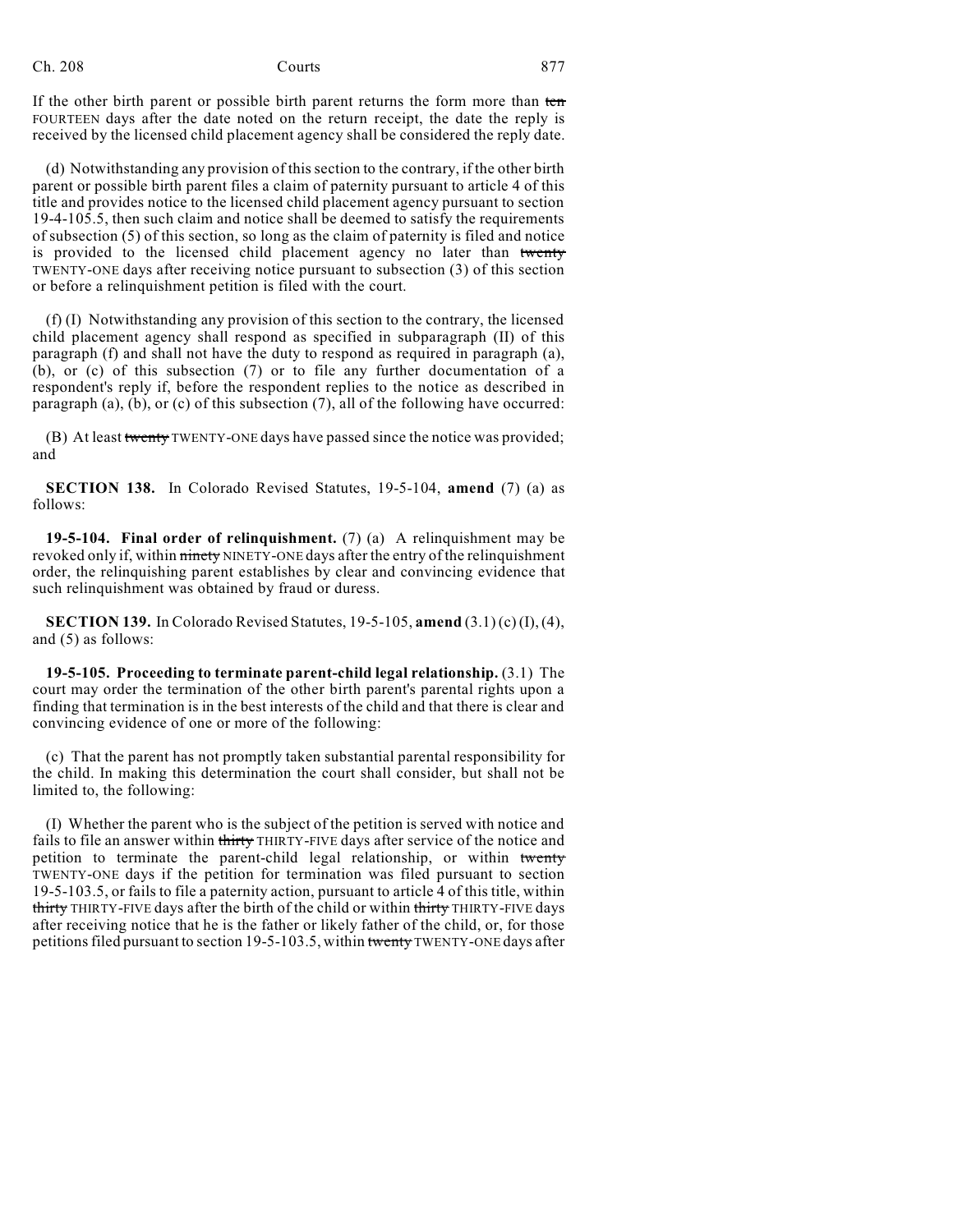the birth of the child or after receiving notice that he is the father or likely father of the child;

(4) If, after the inquiry, the court is unable to identify the other birth parent or any other possible birth parent and no person has appeared claiming to be the other birth parent and claiming custodial rights, the court shall enter an order terminating the unknown birth parent's parent-child legal relationship with reference to the child. Subject to the disposition of an appeal upon the expiration of thirty THIRTY-FIVE days after an order terminating a parent-child legal relationship is issued under subsection (3) of this section or this subsection (4), the order cannot be questioned by any person, in any manner, or upon any ground, except fraud upon the court or fraud upon a party. Upon an allegation of fraud, the termination order cannot be questioned by any person, in any manner or upon any ground, after the expiration of ninety NINETY-ONE days from the date that the order was entered.

(5) Notice of the proceeding shall be given to every person identified as the other birth parent or a possible birth parent in the manner appropriate under the Colorado rules of juvenile procedure for the service of process or in any manner the court directs. The notice shall inform the parent or alleged parent whose rights are to be determined that failure to file an answer or to appear within thirty THIRTY-FIVE days after service and, in the case of an alleged father, failure to file a claim of paternity under article 4 of this title within thirty THIRTY-FIVE days after service, if a claim has not previously been filed, may likely result in termination of the parent's or the alleged parent's parental rights to the minor. The notice also shall inform the parent or alleged parent whose rights are to be determined that such person has the right to waive his or her right to appear and contest and that failure to appear and contest may likely result in termination of the parent's or the alleged parent's parental rights to the minor. Proof of giving the notice shall be filed with the court before the petition is heard. If no person has been identified as the birth parent, the court shall order that notice be provided to all possible parents by publication or public posting of the notice at times and in places and manner the court deems appropriate.

**SECTION 140.** In Colorado Revised Statutes, 19-5-203, **amend** (1) (d) (II), (1)  $(d.5)$  (II), (1) (j), and (1) (k) as follows:

**19-5-203. Availability for adoption.** (1) A child may be available for adoption only upon:

(d) (II) Written and verified consent of the parent in a stepparent adoption, accompanied by an affidavit or sworn testimony of such parent, that the other birth parent has abandoned the child for a period of one year or more or that the other birth parent has failed without cause to provide reasonable support for such child for a period of one year or more. Upon filing of the petition in adoption, the court shall issue a notice directed to the other parent, which notice shall state the nature of the relief sought, the names of the petitioner and the child, and the time and place set for hearing on the petition. If the address of the other parent is known, service of such notice shall be in the manner provided by the Colorado rules of civil procedure for service of process. Upon affidavit by the petitioner that, after diligent search, the address of the other parent remains unknown, the court shall order service upon the other parent by one publication of the notice in a newspaper of general circulation in the county in which the hearing is to be held. The hearing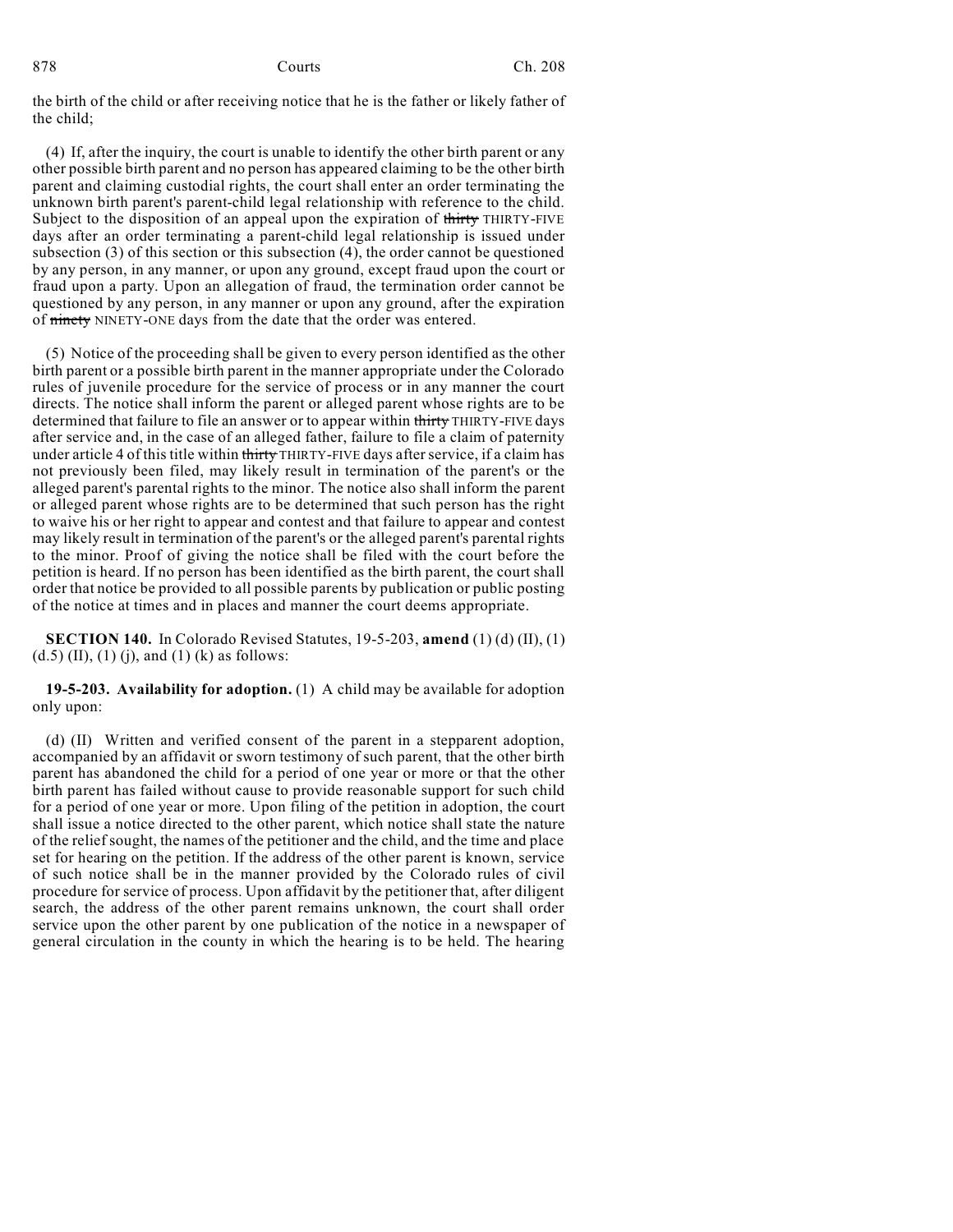shall not be held sooner than thirty THIRTY-FIVE days after service of the notice is complete, and, at such time, the court may enter a final decree of adoption notwithstanding the time limitation in section 19-5-210 (2).

(d.5) (II) In a petition for a second-parent adoption, the court shall require a written home study report prepared by a county department of social services, designated qualified individual, or child placement agency and approved by the department pursuant to section 19-5-207.5 (2). If the child of a sole legal parent was adopted by that parent less than six months ONE HUNDRED EIGHTY-TWO DAYS prior to the filing of an adoption petition by a second prospective parent and if the second prospective parent wasincluded in the home study report that was prepared pursuant to section 19-5-207 for the adoption of the child by the first parent, then that home study reportshall be a valid home study report for the purpose of the second parent's adoption. If the filing of a petition for adoption by the second prospective parent occurs six months ONE HUNDRED EIGHTY-TWO DAYS or more after the adoption by the first parent, a separate home study report shall be required pursuant to section  $19-5-207$ .

(j) Submission of an affidavit or sworn testimony of the adoptive relative in a kinship adoption that the birth parent or birth parents have abandoned the child for a period of one year or more or that the birth parent or birth parents have failed without cause to provide reasonable support for such child for a period of one year or more, and that the relative seeking the kinship adoption has had physical custody of the child for a period of one year or more and the child is not the subject of a pending dependency and neglect proceeding pursuant to article 3 of this title. Upon filing of the petition in adoption, the court shall issue a notice directed to the birth parent or birth parents, which notice shall state the nature of the relief sought, the names of the petitioner and the child, and the time and place set for hearing on the petition. If the address of the birth parent is known, service of such notice shall be in the manner provided by the Colorado rules of civil procedure for service of process. Upon affidavit by the petitioner that describes with specificity the diligent search made by the petitioner, and that states that, after diligent search, the address of the birth parent or birth parents remains unknown, the court shall order service upon the birth parent or birth parents by one publication of the notice in a newspaper of general circulation in the county in which the hearing is to be held. The hearing shall not be held sooner than thirty THIRTY-FIVE days after service of the notice is complete, and, at such hearing, the court may enter a final decree of adoption notwithstanding the time limitation in section 19-5-210 (2).

(k) Submission of an affidavit or sworn testimony of the legal custodian or legal guardian in a custodial adoption that the birth parent or birth parents have abandoned the child for a period of one year or more or that the birth parent or birth parents have failed without cause to provide reasonable support for such child for a period of one year or more and that the legal custodian or legal guardian seeking the custodial adoption has had the child in his or her physical custody for a period of one year or more. Upon filing of the petition in adoption, the court shall issue a notice directed to the birth parent or birth parents, which notice shall state the nature of the relief sought, the names of the petitioner and the child, and the time and place set for hearing on the petition. If the address of the birth parent or birth parents is known, service of such notice shall be in the manner provided by the Colorado rules of civil procedure for service of process. Upon affidavit by the petitioner that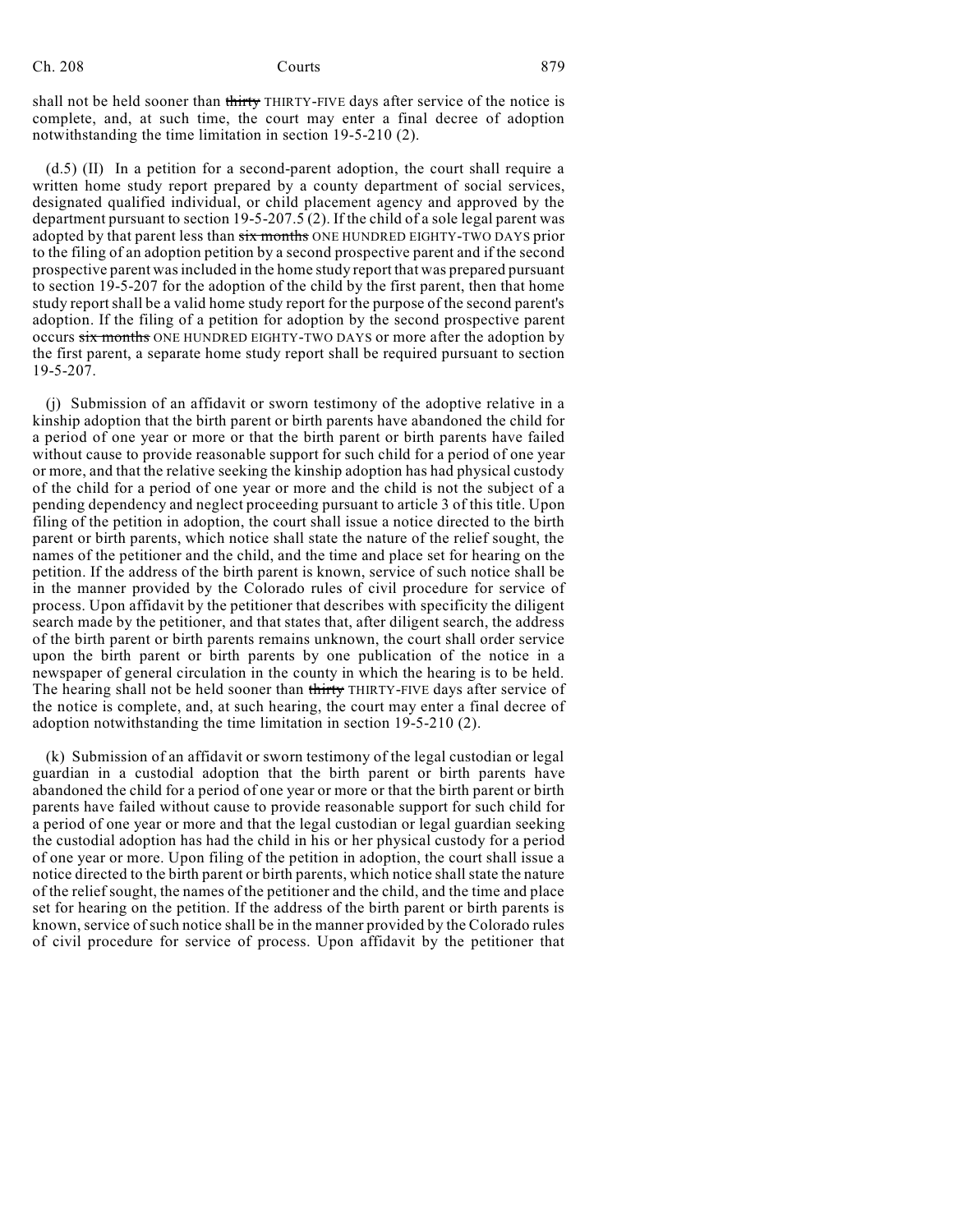describes with specificity the diligent search made by the petitioner, and that states that, after diligent search, the address of the birth parent or birth parents remains unknown, the court shall order service upon the birth parent or birth parents by one publication of the notice in a newspaper of general circulation in the county in which the hearing is to be held. The hearing shall not be held sooner than thirty THIRTY-FIVE days after service of the notice is complete, and, at such hearing, the court may enter a final decree of adoption notwithstanding the time limitation in section 19-5-210 (2).

**SECTION 141.** In Colorado Revised Statutes, 19-5-208, **amend** (1) as follows:

**19-5-208. Petition for adoption.** (1) The petition for adoption shall be filed not later than thirty THIRTY-FIVE days after the date on which the child is first placed in the home of the adoptive applicants for the purpose of adoption unless the court finds that there was reasonable cause or excusable neglect for not filing the petition. The court shall then fix a date for the hearing.

**SECTION 142.** In Colorado Revised Statutes, 19-5-210, **amend** (2) introductory portion as follows:

**19-5-210. Hearing on petition.** (2) In stepparent, custodial, or kinship adoptions, the court shall hold a hearing on the petition as soon as possible. In all other adoptions, the court shall hold a hearing on the petition no sooner than  $s\overline{tx}$ months ONE HUNDRED EIGHTY-TWO DAYS after the date the child begins to live in the prospective adoptive parent's home, unless for good cause shown that time is extended or shortened by the court. At the hearing held on the petition, the court shall enter a decree setting forth its findings and grant to the petitioner a final decree of adoption if it is satisfied as to:

**SECTION 143.** In Colorado Revised Statutes, 19-5-214, **amend** (1) as follows:

**19-5-214. Limitation on annulment of adoption - best interests standard.** (1) No final decree of adoption shall be attacked by reason of any jurisdictional or procedural defect after the expiration of ninety NINETY-ONE days following the entry of the final decree; except that, in cases of stepparent adoption, no final decree of adoption shall be attacked by reason of fraud upon the court or fraud upon a party, whether or not there is a jurisdictional or procedural defect, after the expiration of one year following the entry of the final decree of adoption.

**SECTION 144.** In Colorado Revised Statutes, 24-4-106, **amend** (4) as follows:

**24-4-106. Judicial review.** (4) Except as provided in subsection (11) of this section, any person adversely affected or aggrieved by any agency action may commence an action for judicial review in the district court within thirty THIRTY-FIVE days after such agency action becomes effective; but, if such agency action occurs in relation to any hearing pursuant to section 24-4-105, then the person must also have been a party to such agency hearing. A proceeding for such review may be brought against the agency by its official title, individuals who comprise the agency, or any person representing the agency or acting on its behalf in the matter sought to be reviewed. The complaint shall state the facts upon which the plaintiff bases the claim that he OR SHE has been adversely affected or aggrieved,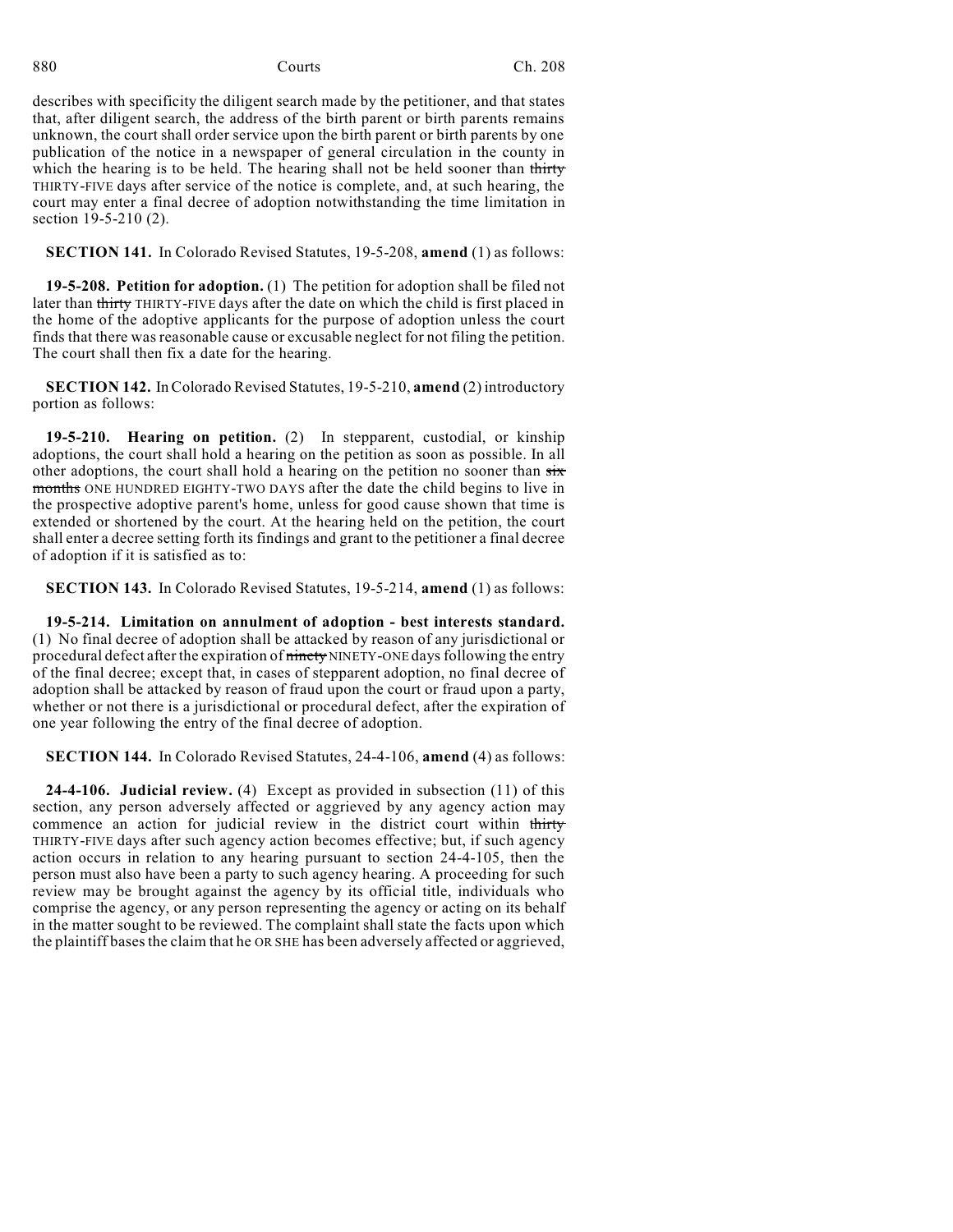## Ch. 208 Courts **Courts** 881

the reasons entitling him OR HER to relief, and the relief which he OR SHE seeks. Every party to an agency action in a proceeding under section 24-4-105 not appearing as plaintiff in such action for judicial review shall be made a defendant; except that, in review of agency actions taken pursuant to section 24-4-103, persons participating in the rule-making proceeding need not be made defendants. Each agency conducting a rule-making proceeding shall maintain a docket listing the name, address, and telephone number of every person who has participated in a rule-making proceeding by written statement, or by oral comment at a hearing. Any person who commences suit for judicial review of the rule shall notify each person on the agency's docket of the fact that a suit has been commenced. The notice shall be sent by first-class certified mail within ten FOURTEEN days after filing of the action and shall be accompanied by a copy of the complaint for judicial review bearing the action number of the case. Thereafter, service of process, responsive pleadings, and other matters of procedure shall be controlled by the Colorado rules of civil procedure. An action shall not be dismissed for failure to join an indispensable party until an opportunity has been afforded to an affected party to bring the indispensable party into the action. The residence of a state agency for the purposes of this subsection (4) shall be deemed to be the city and county of Denver. In any action in which the plaintiffseeks judicial review of an agency decision made after a hearing as provided in section 24-4-105, the parties after issue is joined shall file briefs within the time periods specified in the Colorado appellate rules.

**SECTION 145.** In Colorado Revised Statutes, 24-10-109, **amend** (1) as follows:

**24-10-109. Notice required - contents - to whom given - limitations.** (1) Any person claiming to have suffered an injury by a public entity or by an employee thereof while in the course of such employment, whether or not by a willful and wanton act or omission, shall file a written notice as provided in this section within one hundred eighty ONE HUNDRED EIGHTY-TWO days after the date of the discovery of the injury, regardless of whether the person then knew all of the elements of a claim or of a cause of action for such injury. Compliance with the provisions of this section shall be a jurisdictional prerequisite to any action brought under the provisions of this article, and failure of compliance shall forever bar any such action.

**SECTION 146.** In Colorado Revised Statutes, 32-1-305, **amend** (7) as follows:

**32-1-305. Court hearing - election - declaration of organization.** (7) If an order is entered declaring the special district organized, such order shall be deemed final, and no appeal or other remedy shall lie therefrom. The entry of such order shall finally and conclusively establish the regular organization of the special district against all persons except the state of Colorado in an action in the nature of quo warranto commenced by the attorney general within thirty THIRTY-FIVE days after entry of such order declaring such special district organized and not otherwise. The organization of said special district shall not be directly or collaterally questioned in any suit, action, or proceeding except as expressly authorized in this subsection (7).

**SECTION 147.** In Colorado Revised Statutes, 32-1-602, **amend** (2) (f) as follows: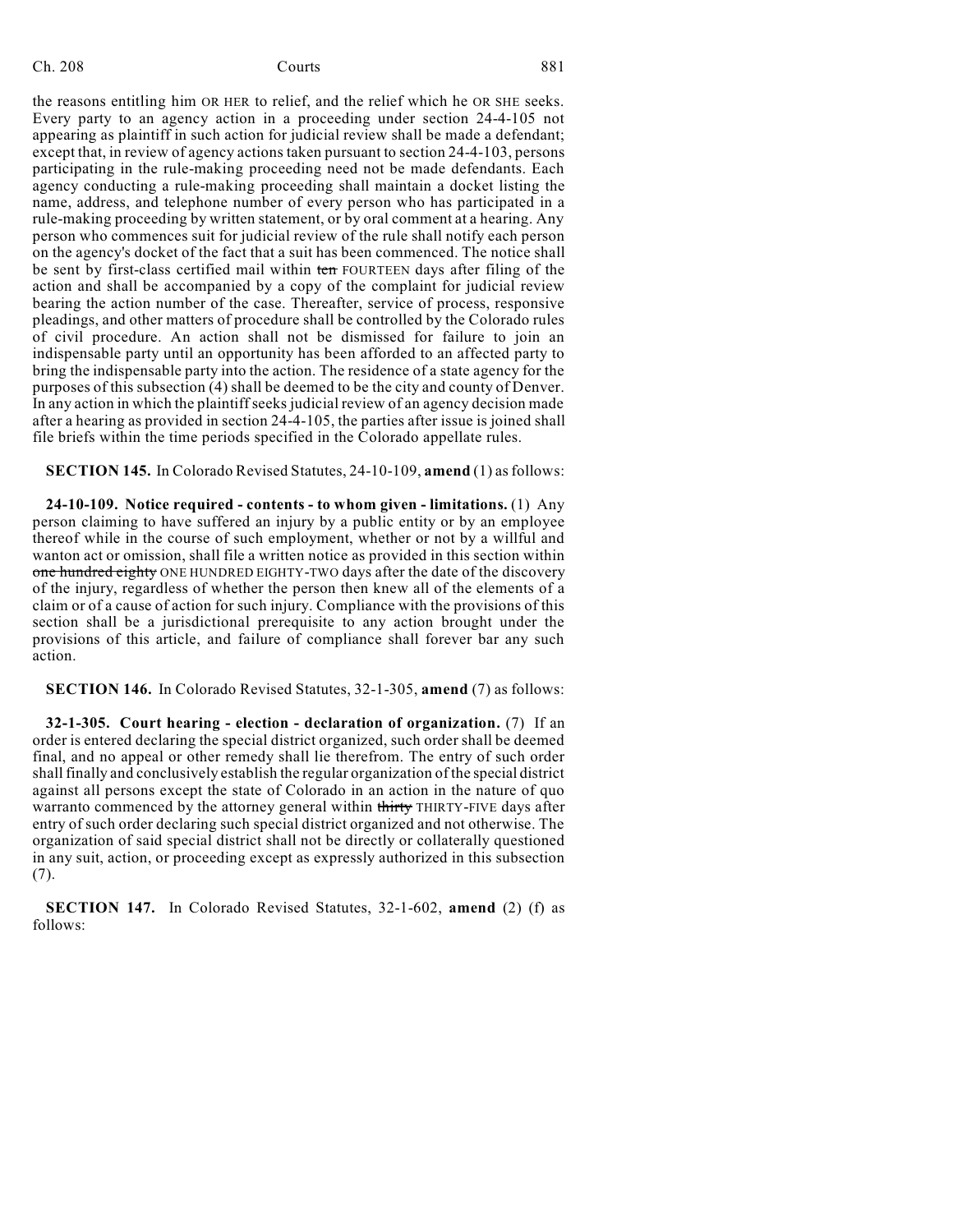**32-1-602. Procedure for consolidation.**(2) Consolidation may be accomplished in the following manner:

(f) Approval by a majority of the eligible electors voting in the election within each of the consolidating special districts concerning the consolidation of the special districts or specified services shall be deemed to conclusively establish the consolidated district against all persons except the state of Colorado which, within thirty THIRTY-FIVE days after the election, may contest the consolidation or the election in an action in the nature of a writ of quo warranto. Otherwise, the consolidation of the districts or services and the organization of the consolidated district shall not directly or indirectly be questioned in any action or proceeding.

**SECTION 148.** In Colorado Revised Statutes, 32-1-707, **amend** (6) as follows:

**32-1-707. Order of dissolution - conditions attached.** (6) The order of dissolution shall be final and conclusive against all persons; except that an action may be instituted by the state of Colorado in the nature of quo warranto commenced within thirty THIRTY-FIVE days after the order of dissolution. The dissolution of said district shall not be directly or collaterally questioned in any suit, action, or proceeding except as expressly authorized in this subsection (6).

**SECTION 149.** In Colorado Revised Statutes, 32-7-109, **amend** (5) as follows:

**32-7-109. Election for formation, selection of services, and initial board of directors.** (5) The entry of an order forming a service authority shall finally and conclusively establish its regular formation against all persons except the state of Colorado, in an action in the nature of quo warranto, commenced by the attorney general within thirty THIRTY-FIVE days after entry of such order, and not otherwise. The formation of the service authority shall not be directly or collaterally questioned in any suit, action, or proceeding, except as expressly authorized in this section.

**SECTION 150.** In Colorado Revised Statutes, 32-7-131, **amend** (7) as follows:

**32-7-131. Inclusion - counties - municipality - existing service authority procedures.** (7) The district court or the director of the division of local government shall enter an order of inclusion of the county or municipality, as the case may be, in the service authority, which order shall finally and conclusively establish such inclusion against all persons except the state of Colorado, in an action in the nature of quo warranto, commenced by the attorney general within thirty THIRTY-FIVE days after the adoption of the resolution and not otherwise. The inclusion of the county in the service authority shall not be directly or collaterally questioned in any suit, action, or proceeding except as expressly authorized in this section.

**SECTION 151.** In Colorado Revised Statutes, 32-12-108, **amend** (5) asfollows:

**32-12-108. Election for formation - acquisitions - services - mill levy limit board.** (5) The entry of an order forming a rail district shall finally and conclusively establish its regular formation against all persons except the state of Colorado, which may commence an action in the nature of quo warranto, within thirty THIRTY-FIVE days after entry of such order, and not otherwise. The formation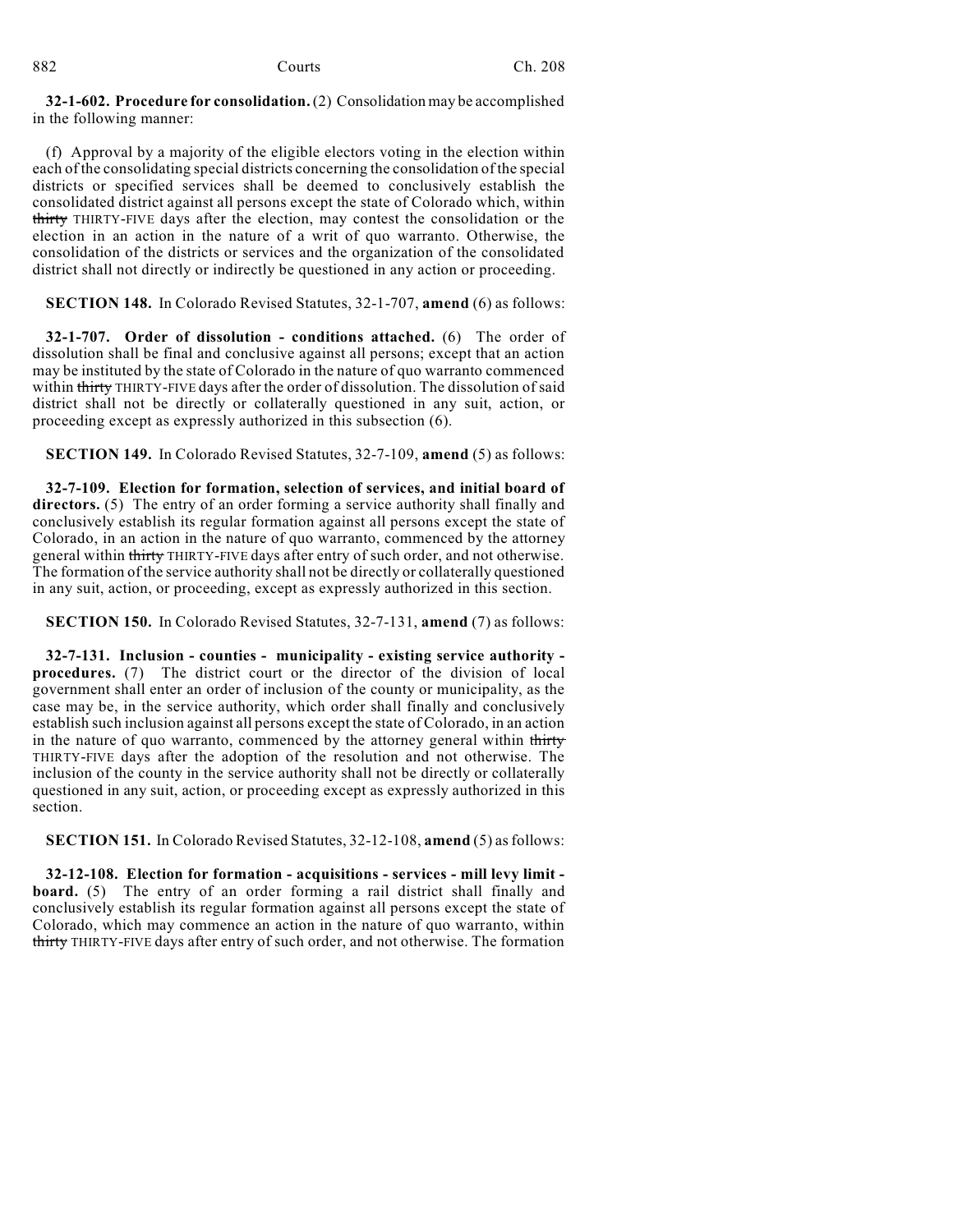| Ch. 208 | Courts | 883 |
|---------|--------|-----|
|         |        |     |

of the rail district shall not be directly or collaterally questioned in any suit, action, or proceeding, except as expressly authorized in this section.

**SECTION 152.** In Colorado Revised Statutes, **amend** 37-90-114 as follows:

**37-90-114. Other administrative hearings.** Any person claiming to be injured within the boundaries of a designated ground water basin by any act of the state engineer or commission under the provisions of this article, or the failure of the state engineer or commission to take any action under the provisions of this article, except as provided for the small capacity wells in section 37-90-105, shall file a written petition with the commission stating the basis of the alleged injury. Thereafter, only upon request by a petitioner and upon thirty THIRTY-FIVE days' written notice to any adverse party, the commission shall conduct a hearing upon the petition in the manner provided in section 37-90-113. If notice of any such act has been published pursuant to section 37-90-112 and no hearing has been requested pursuant to such notice, this section shall not be construed to create a subsequent or additional right to request a hearing concerning such act.

**SECTION 153.** In Colorado Revised Statutes, 37-90-115, **amend** (1) (b) (I) as follows:

**37-90-115. Judicial review of actions of the ground water commission or the state engineer.** (1) (b) (I) The notice of such appeal shall be served by the appellant upon the state engineer or the commission and all interested parties within thirty THIRTY-FIVE days after the notice of such decision or act and, unless such appeal is taken within said time, the action of the state engineer or the commission shall be final and conclusive. For purposes of service only, "all interested parties" shall be limited to those parties which appeared at, and were granted party status in, any administrative hearing held by the commission or state engineer concerning the decision or act from which the appeal is taken. If no administrative hearing has been held, notice of such appeal shall be given by publication pursuant to section 37-90-112.

**SECTION 154.** In Colorado Revised Statutes, **amend** 37-90-127 as follows:

**37-90-127. Management district - directors - election - term of office.** As the terms of the members of the board of directors expire, their successors shall be nominated by petitions containing the signatures of not less than fifteen percent of the number of qualified taxpaying electors of the division who voted at the last preceding district election, to be filed with the secretary of the district not less than thirty THIRTY-FIVE days before the election; thereafter, the members shall be elected for terms of four years by the plurality vote of the taxpaying electors of the division of the district which they represent. Such elections shall be held on the first Tuesday in February preceding the expiration of such terms and shall be conducted by the district board in the general manner prescribed in section 37-90-124.

**SECTION 155.** In Colorado Revised Statutes, **amend** 37-90-131 as follows:

**37-90-131. Management district - board of directors - control measures hearing - notice - publication - order.** (1) (a) Whenever the board of directors determines that controls, regulations, or conservation measures are necessary in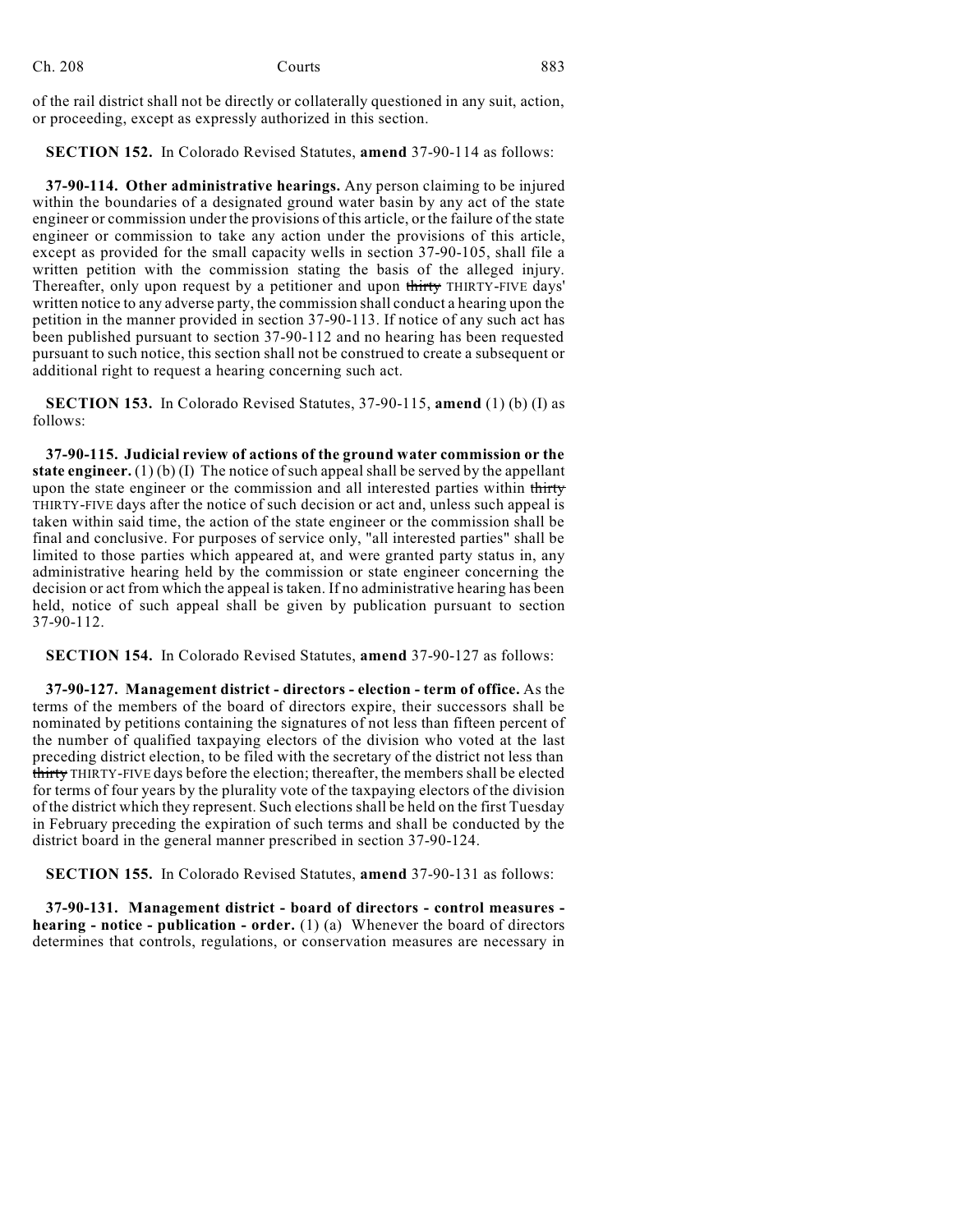order to ensure the proper conservation of ground water within the district, it shall confer with the ground water commission and ground water users within the district. No such measures or regulations shall be instituted until after a public hearing. Notice of such hearing shall be published. Such notice shall state the time and place of the hearing and in general terms the corrective measures or regulations proposed. Within sixty SIXTY-THREE days after such hearing, the board shall announce the measures or regulations ordered to be taken and shall cause notice of such action to be published. The board hasthe authority to compel compliance with such measures or regulations by an action brought in the district court of the county in which any failure to comply is found to exist.

(b) Any person adversely affected or aggrieved by the announcement of control or conservation measures or regulations adopted by the district board may appeal such decision to the ground water commission by filing a notice of appeal and the grounds therefor with the commission not later than thirty THIRTY-FIVE days after the date of last publication. The commission shall hear all such appeals pursuant to section 37-90-113. The commission shall have authority to affirm or reject the measures or regulations adopted by the district or to modify such measures or regulations but only upon consent from the district board. Judicial review of commission actions in such appeals may be taken pursuant to section 37-90-115.

(c) Any person adversely affected or aggrieved by an act of the district board, other than the announcement of control or conservation measures or regulations, has the right to be heard by the board. Such person shall file a written request for a hearing that states the basis of the alleged injury. Unless agreed otherwise by all parties to a hearing or unless otherwise approved by the district due to extenuating circumstances, a hearing shall be held within one hundred eighty EIGHTY-TWO days after filing the request for such a hearing. Upon thirty THIRTY-FIVE days' written notice to all adverse parties, the district shall conduct a hearing upon the matter. Hearing procedures shall be as informal as possible, with due regard for the rights of the parties. All parties shall have the right to subpoena witnesses and to be heard either in person or by attorney. The district board may have such hearings conducted before an agent or hearing officer. After such hearing, the district board shall issue a written decision containing its findings and conclusions and shall serve its decision upon all parties by first-class mail.Judicial review ofsuch district decisions may be taken in the manner and governed by the standards set forth for review of commission and state engineer decisions in section 37-90-115.

(2) Subject to review by the ground water commission pursuant to subsection (1) of this section, the board may institute control measures or regulations to prescribe satisfactory and economical measuring methods for the measurement of water levels in and the amount of water withdrawn from wells and to require reports to be made at the end of each pumping season showing the date and water level at the beginning of the pumping season, the date and water level at the end of the pumping season, and any period of more than thirty THIRTY-FIVE days cessation of pumping during such pumping season.

**SECTION 156.** In Colorado Revised Statutes, 37-90-137, **amend** (2) (b) (II) (B), (2) (b) (II) (E), and (3) (c) as follows:

**37-90-137. Permits to construct wells outside designated basins - fees -**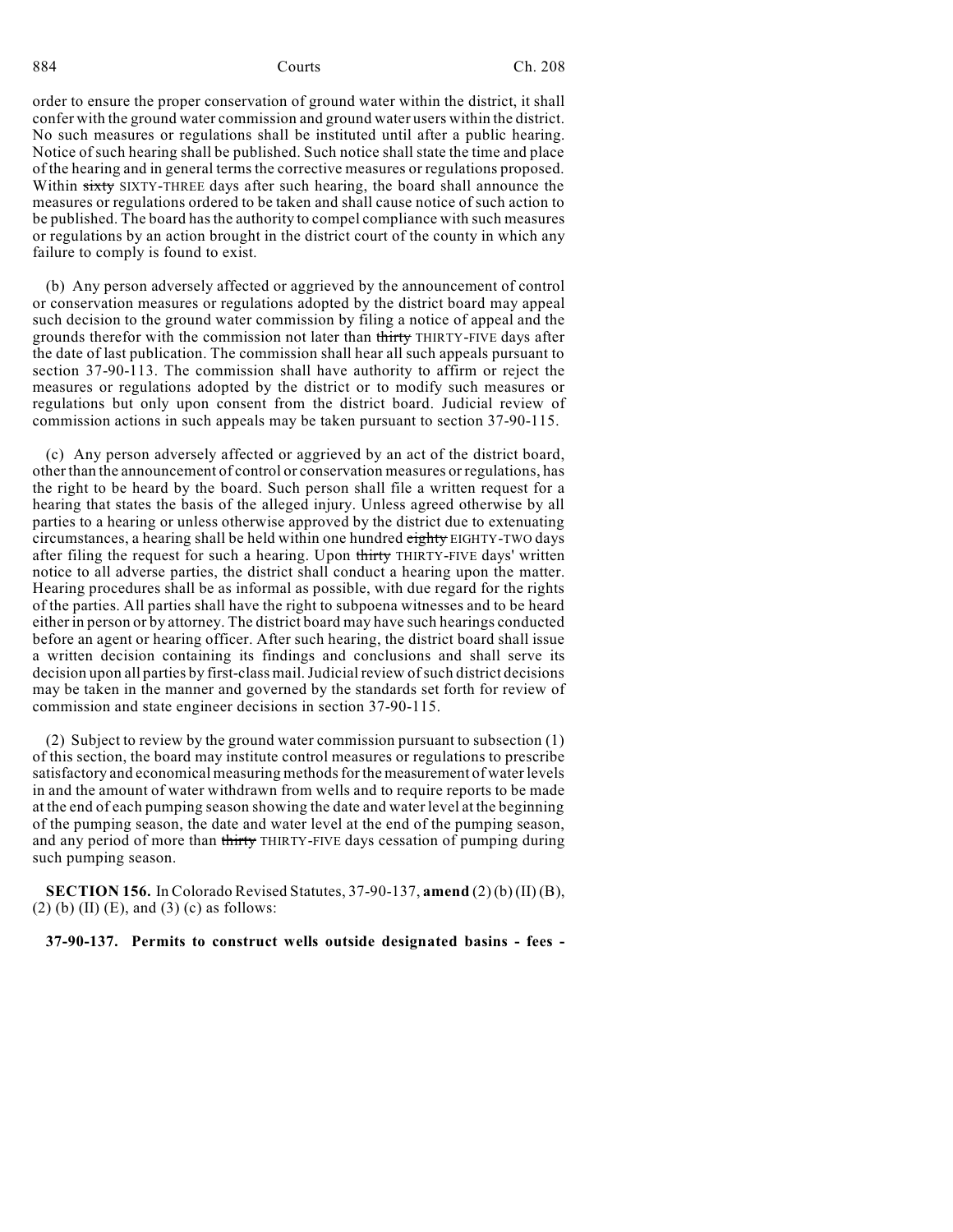# Ch. 208 Courts **Courts** 885

**permit no ground water right - evidence - time limitation - well permits - rules - repeal.** (2) (b) (II) If the state engineer, after a hearing, finds that circumstances in a particular instance so warrant, or if a court decree is entered for the proposed well location after notice has been given in accordance with sub-subparagraph (B) of this subparagraph (II), the state engineer may issue a permit without regard to the limitation specified in sub-subparagraph (B) of subparagraph (I) of this paragraph (b); except that no hearing shall be required and the state engineer may issue a well permit without regard to the limitation specified in sub-subparagraph (B) of subparagraph (I) of this paragraph (b):

(B) If the proposed well is part of a water court proceeding adjudicating the water right for the well, or if the proposed well is part of an adjudication of a plan for augmentation or change of water right and if evidence is provided to the water court that the applicant has given notice of the water court application, at least ten FOURTEEN days before making the application, by registered or certified mail, return receipt requested, to the owners of record of all wells within six hundred feet of the proposed well;

(E) If the proposed well is an oil and gas well, there is an existing production water well that is not an oil and gas well within six hundred feet of the surface location of the proposed oil and gas well, the state engineer has provided written notice of the application by certified mail to the owners of such wells that are not oil and gas wells within thirty THIRTY-FIVE days after receipt of a complete application for the proposed well, and the state engineer has given those to whom notice was provided thirty THIRTY-FIVE days after the date of mailing of such notice to file comments on the proposed well's application.

(3) (c) If evidence that the well has been constructed and that the pump was installed, as required pursuant to paragraph (a) of this subsection (3), has not been received as of the expiration date of the permit to construct a well, the state engineer shall so notify the applicant by certified mail. The notice shall give the applicant the opportunity to submit evidence that the well was constructed and that the pump was installed before the expiration date. The evidence must be received by the state engineer within twenty TWENTY-ONE days after receipt of the notice by the applicant and must be accompanied by a filing fee of thirty dollars. If the state engineer finds the evidence to be satisfactory, the permit shall remain in force and effect. The state engineer shall consider any records available in the state engineer's office, any evidence provided to the state engineer, and all other matters set forth in this section in determining whether the permit should remain in force and effect.

**SECTION 157.** In Colorado Revised Statutes, 37-90-140, **amend** (1) (d), (3), and (5) as follows:

**37-90-140. Inclusion of lands.** (1) (d) Within twenty TWENTY-ONE days after the filing of the petition, the board shall examine the petition, and, if it finds that it bears the requisite number of signatures and otherwise meets the stated requirements, it shall accept the petition and shall fix a time and place, not less than thirty THIRTY-FIVE days nor more than fifty FORTY-TWO days after the date of such acceptance, for a hearing thereon. The secretary of the board shall publish a notice of such hearing by one publication in a newspaper of general circulation in every county in which any portion of the district and the proposed additional territory to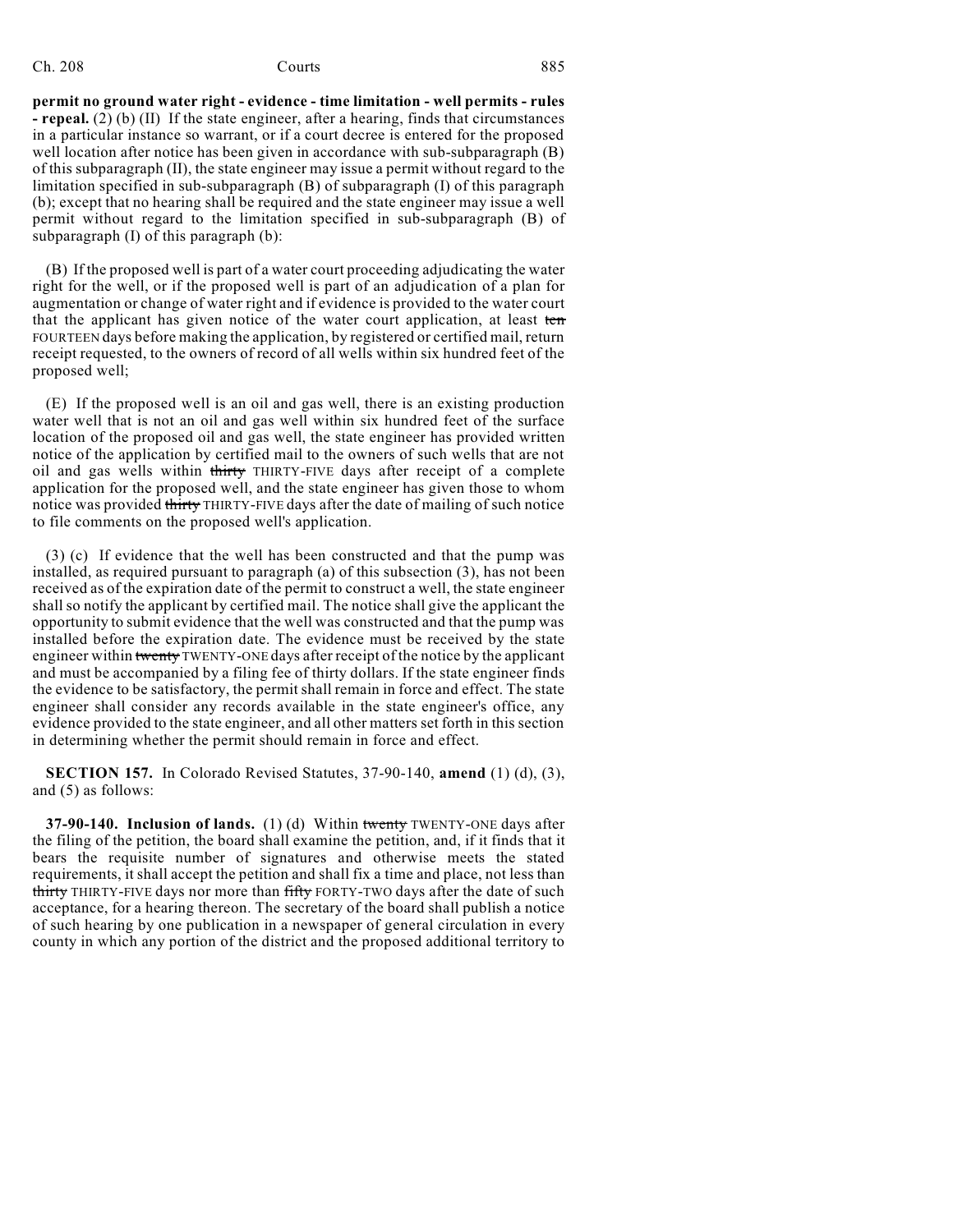be included in the district are located. The publication shall be at least ten FOURTEEN days prior to the date of the hearing. Such notice shall state the nature of the petition, the description of the proposed additional territory, and that any person owning any interest in real property within the district or within the proposed additional territory to be included in the district may appear at the hearing and show cause in writing why the petition should not be granted.

(3) The board shall appoint three taxpaying electors of the district, including two from the area sought to be included, as judges of the election. The secretary of the board shall have published a notice of the time and place of said election to be held in the territory proposed for inclusion in the district by one publication in a newspaper of general circulation in the territory proposed for inclusion in the district. Such election shall not be held less than twenty TWENTY-ONE days after said publication of notice.

(5) Any action of the board with respect to the inclusion of territory within an existing district may be reviewed by the district court in appeal proceedings filed within ten FOURTEEN days after the board's decision has been announced.

**SECTION 158.** In Colorado Revised Statutes, 37-90-143, **amend** (2) as follows:

**37-90-143. Owners of well permits - update for name and address.** (2) Effective January 1, 1995, any owner of an unexpired well permit issued pursuant to this article or article 92 of this title who changes a name or mailing address from that on file with the state engineer shall file, in person, by mail, or by fax, an update with the state engineer within sixty SIXTY-THREE days after the date of the change, on a form prescribed by the state engineer.

**SECTION 159.** In Colorado Revised Statutes, 37-90.5-105, **amend** (1) as follows:

**37-90.5-105. Access - reasonable accommodation.** (1) Geothermal leases may be awarded by the state board of land commissioners for lands under its jurisdiction through negotiation or by competitive bidding, but no such lease may be awarded prior to a public notice period of thirty THIRTY-FIVE days.

**SECTION 160.** In Colorado Revised Statutes, 37-90.5-107, **amend** (3) introductory portion as follows:

**37-90.5-107. Relationship to water - when permit required.** (3) The state engineer shall grant a permit to appropriate geothermal fluids within six months of ONE HUNDRED EIGHTY-TWO DAYS AFTER the filing of an application upon a finding that:

**SECTION 161.** In Colorado Revised Statutes, 37-92-102, **amend** (4) (b) (II)  $(A)$ ,  $(4)$   $(b)$   $(II)$   $(C)$ ,  $(4)$   $(b)$   $(II)$   $(D)$ ,  $(4)$   $(b)$   $(III)$ , and  $(5)$  as follows:

**37-92-102. Legislative declaration - basic tenets of Colorado water law.** (4) Any appropriation made pursuant to subsection (3) of this section shall also be subject to the following principles and limitations: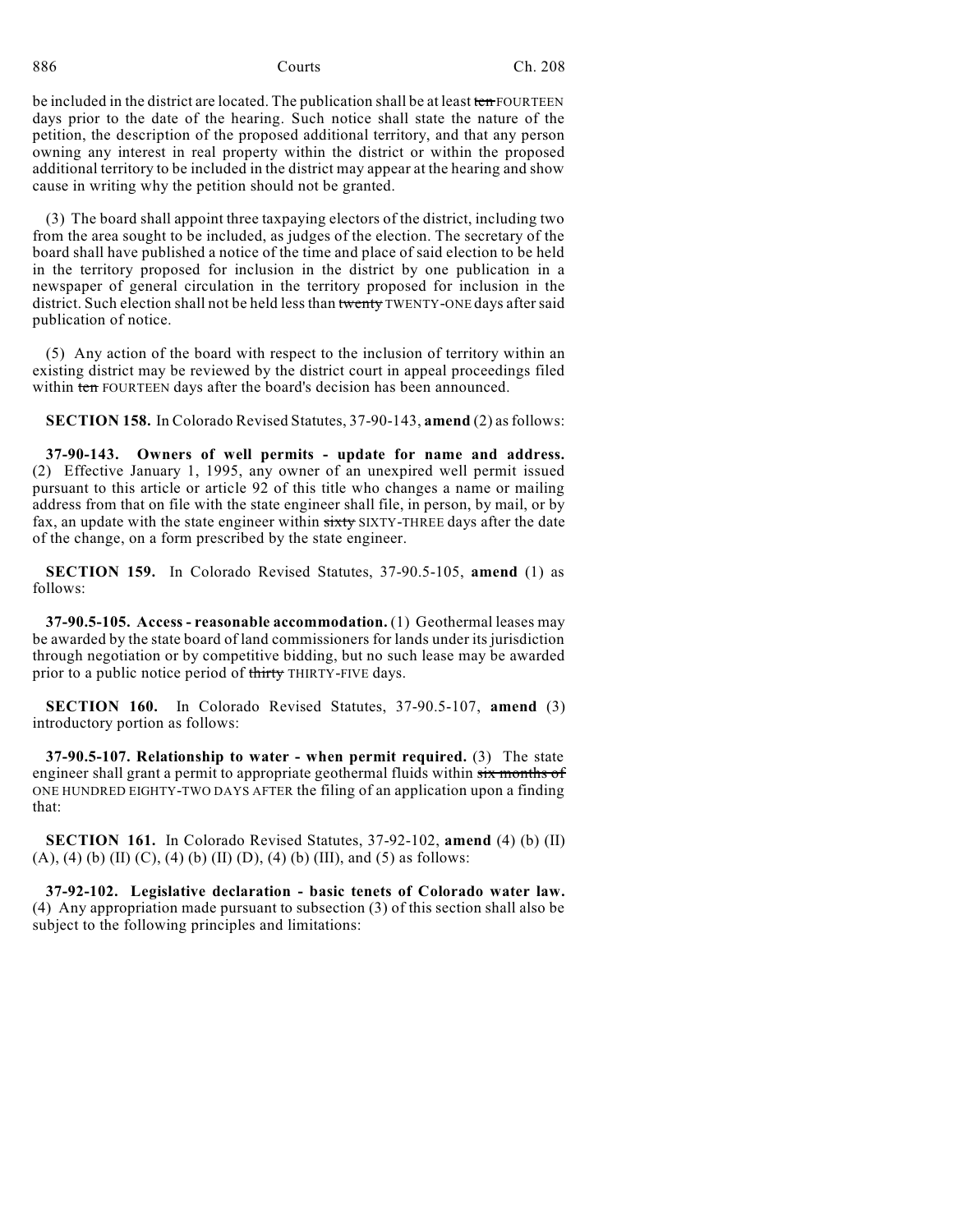(b) (II) For the purposes of this paragraph (b), "adequate public notice and comment process" shall include the following:

(A) Notice of the proposed decrease and the date of the public meeting at which it will first be considered shall be printed in the resume in the water court having jurisdiction over the decree that is the subject of the decrease. The first public meeting of the board at which the decrease is to be considered shall occur at least sixty SIXTY-THREE days after the month in which the resume is published. Notice shall also be published in a newspaper of statewide distribution within thirty THIRTY-FIVE to forty-five FORTY-NINE days prior to such first public meeting.

(C) On the written request of any person made within thirty THIRTY-FIVE days after the date of the first public meeting, the board shall delay the subsequent public meeting for up to one year to allow such person the opportunity for the collection of scientific data material to the proposed decrease. Such request may not be interposed solely for delay of the proceedings.

(D) On the written request of any person made within thirty THIRTY-FIVE days after the date of the first public meeting, the board shall, within sixty SIXTY-THREE days after such request, establish fair and formal procedures for the subsequent public meeting, including the opportunity for reasonable disclosure, discovery, subpoenas, direct examination, and cross examination, and may promulgate rules that will assure orderly procedures. Subject to these rights and requirements, where a meeting will be expedited and the interests of the participants will not be substantially prejudiced thereby, the board may receive all or part of the evidence in written form.

(III) The board's final written determination regarding the decrease shall state its effective date, be mailed promptly to the persons who appeared by written or oral comment at the board's proceeding, and be filed promptly with the water court. Within thirty THIRTY-FIVE days after such effective date, any person who appeared by written or oral comment at the board's proceeding may file with the water court and serve the board a petition for judicial review of the board's determination that the decreed appropriation as decreased will preserve the natural environment to a reasonable degree, based on the administrative record and utilizing the criteria of section 24-4-106 (6) and (7), C.R.S. Any such person may request a stay in accordance with the criteria of section 24-4-106 (5), C.R.S., pending the review proceeding. If no petition is filed, the courtshall promptly enter an order decreasing the board's appropriation decree in accordance with the board's written determination. If a petition is filed, the court shall promptly order briefing and oral argument and render its decision to affirm or set aside the board's determination. If the board's determination is affirmed, the court shall promptly enter an order decreasing the board's appropriation decree in accordance with the board's written determination. If the board's determination is set aside, the court shall enter its order of relief under the provisions of section 24-4-106 (7), C.R.S. Appellate review of the court's order shall be as allowed in other water matters.

(5) Within thirty THIRTY-FIVE days after initiating any water rights filing for the adjudication of a recreational in-channel diversion, any county, municipality, city and county, water district, water and sanitation district, water conservation district, or water conservancy district shall submit a copy of the water rights application to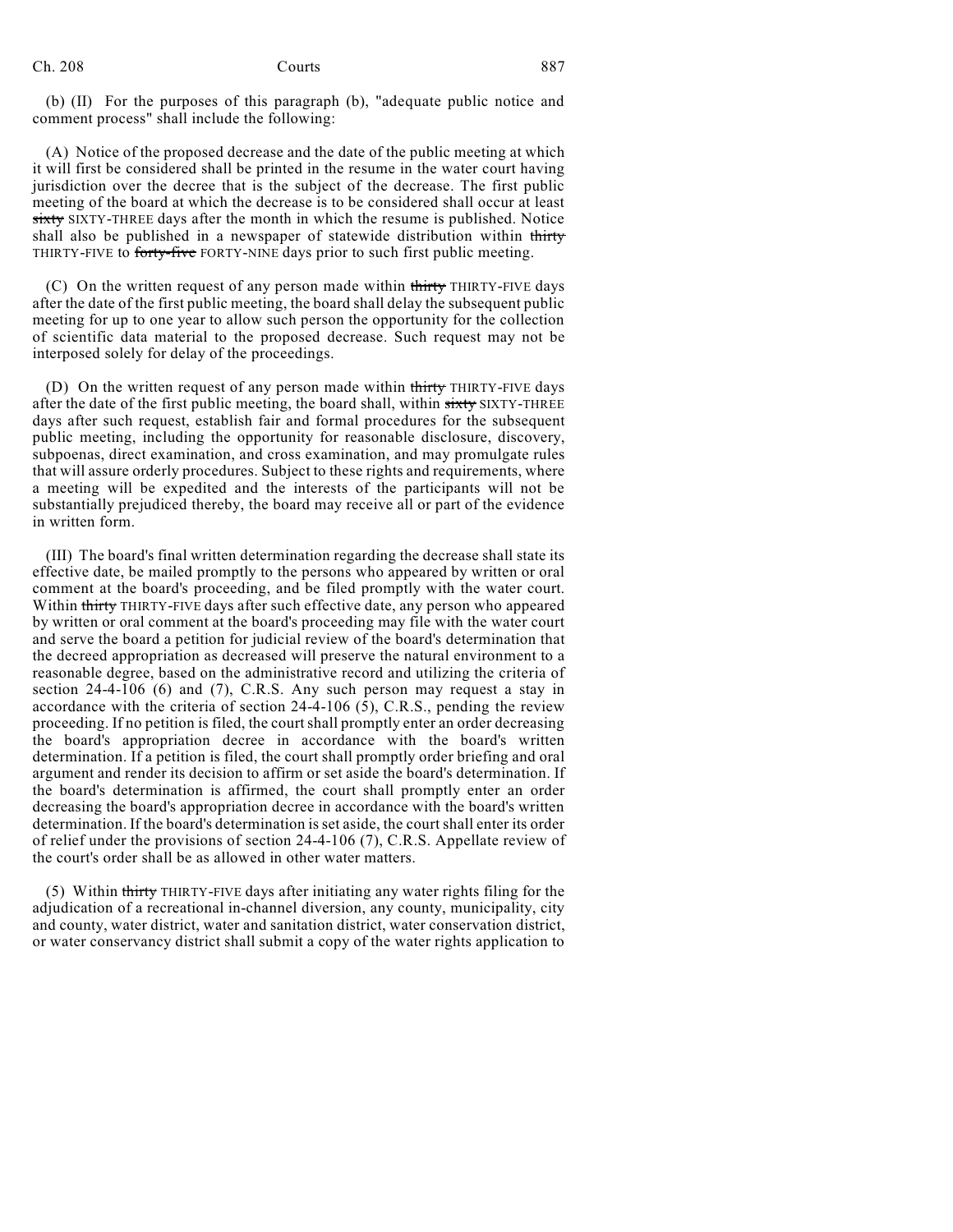the board for review.

**SECTION 162.** In Colorado Revised Statutes, 37-92-302, **amend** (2) (b) introductory portion and (4) as follows:

**37-92-302. Applicationsfor water rights or changes of such rights - plansfor augmentation.** (2) (b) The application shall be supplemented by evidence that the applicant has, within ten FOURTEEN days after filing the application, given notice of the application by registered or certified mail, return receipt requested, to:

(4) The referee, without conducting a formal hearing, shall make such investigations as are necessary to determine whether or not the statements in the application and statements of opposition are true and to become fully advised with respect to the subject matter of the applications and statements of opposition. The referee shall consult with the appropriate division engineer or the state engineer or both. The engineer consulted shall file a report in writing within thirty THIRTY-FIVE days, unless such time is extended by the referee, which original report shall be filed in the proceedings, and a copy shall be sent by the division engineer to the applicant or the applicant's attorney, who shall then send copies to all parties of record if they have not otherwise been served and so certify before any ruling shall be entered or become effective. A water judge who is acting as a referee in the water judge's division shall have the same authority as provided for the referee in this subsection (4). If the application is rereferred to the water judge by the referee prior to consultation, the division engineer shall file a written recommendation in the proceedings within thirty THIRTY-FIVE days of rereferral, unless such time is extended by the court, and shall send a copy thereof to the applicant or the applicant's attorney, who shall send copies to the other parties, if they have not otherwise been served, before any decree shall be entered or become effective. The water judge may request such written report from the state engineer if the water judge desires.

**SECTION 163.** In Colorado Revised Statutes, **amend** 37-92-303 as follows:

**37-92-303. Rulings by the referee.** (1) Within sixty SIXTY-THREE days after the last day on which statements of opposition may be filed with respect to a particular application, unless such time is extended by the water judge for good cause shown, the referee shall make a ruling on the application unless the referee determines to rerefer the matter to the water judge as specified in subsection (2) of this section. The ruling may disapprove the application in whole or in part in the discretion of the referee even though no statements of opposition have been filed. The ruling of the referee shall give the names of the applicants with respect to each water right or conditional water right involved, the location of the point of diversion or place of storage, the means of diversion, the type of use, the amount and priority, and other pertinent information. In the case of a plan for augmentation, such ruling shall include a complete statement of such plan as approved or disapproved. The ruling shall be filed with the water clerk, subject to judicial review. A copy of the ruling shall be sent by the water clerk by regular or electronic mail to the applicant, to each person who has filed a statement of opposition, to the state engineer, and to the division engineer.

(2) The referee may determine not to make a ruling as specified in subsection (1)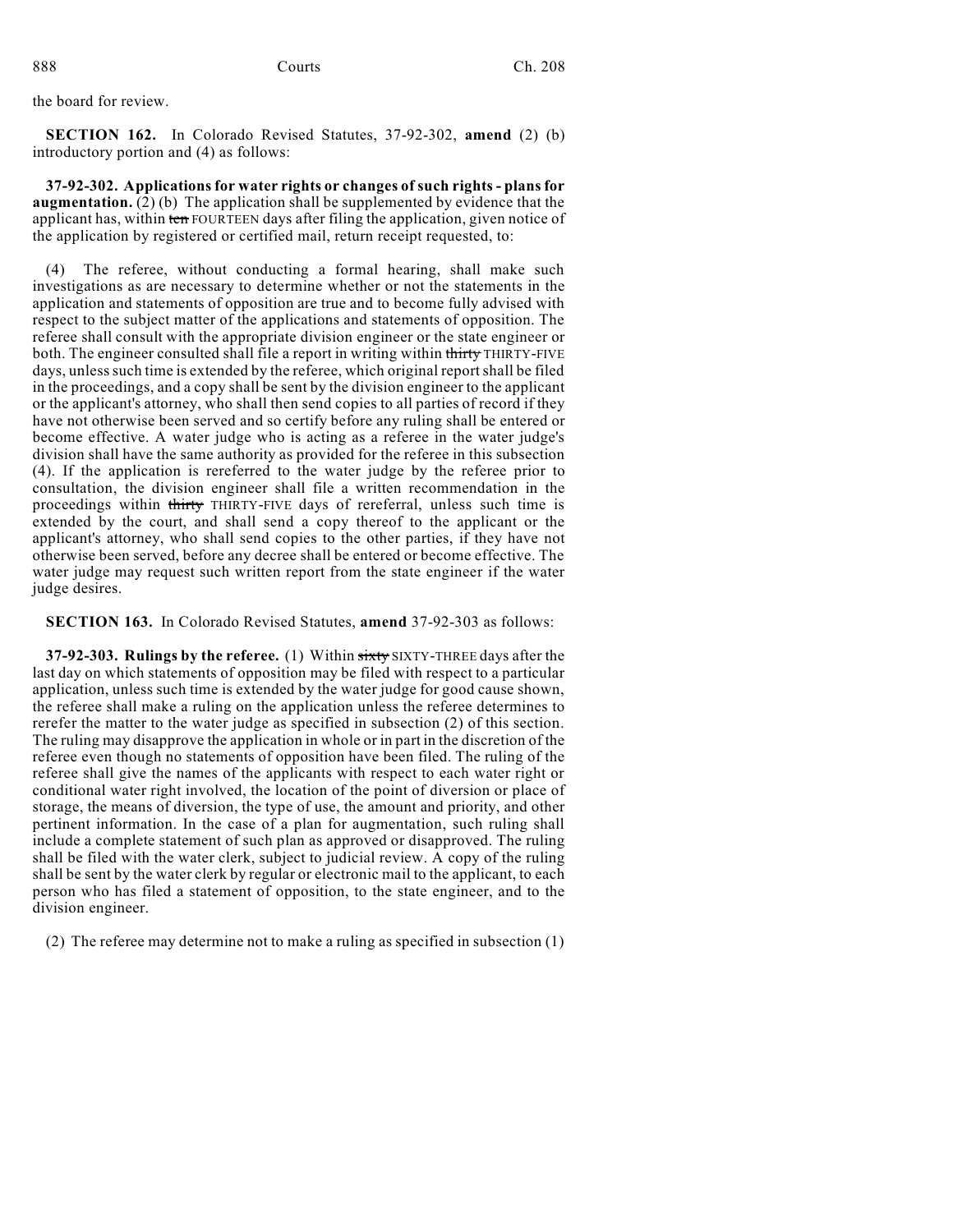of this section and to rerefer the matter to the water judge for a decision as provided in this article. Such rereferral shall be accomplished by order of the referee, which shall be entered within sixty SIXTY-THREE days following the last month in which statements of opposition may be filed with respect to the particular application, unless such time is extended by the water judge for good cause shown. The referee shall rerefer the matter to the water judge at any time before the referee's hearing upon a motion to rerefer by the applicant or any opposer certifying that party's intent to protest an adverse ruling of the referee. A motion to rerefer shall not be a prerequisite to a protest of the ruling of the referee. A copy of the order shall be sent by the water clerk to the applicant and to each person who has filed a statement of opposition and to the state engineer and the division engineer by regular or electronic mail.

**SECTION 164.** In Colorado Revised Statutes, 37-92-304, **amend** (2) and (3) as follows:

**37-92-304. Proceedings by the water judge.** (2) Within twenty TWENTY-ONE days after the date of mailing thereof, any person, including the state engineer, who wishes to protest or support a ruling of the referee shall file in writing a pleading in quadruplicate with the water clerk and shall mail or deliver a copy to all parties and so certify. Such pleading shall clearly identify the matter and shall state the factual and legal grounds therefor. Upon filing of such a pleading, the party, except for the state engineer who shall pay no filing fee, shall pay a filing fee equal to that for filing an answer to a civil action in district court, as provided in section 13-32-101, C.R.S. No person who is already a party in the matter may be required to file any additional pleading or to pay any additional filing fee to maintain a party status in the case. All fees collected pursuant to this subsection (2) shall be transmitted to the state treasurer and be divided as provided in section 13-32-101, C.R.S.

(3) As to the rulings with respect to which a pleading has been filed and as to matters which have been rereferred to the water judge by the referee, there shall be de novo hearings. The court shall not be bound by findings of the referee. The division engineershall appear to furnish pertinent information and may be examined by any party, and, if requested by the division engineer, the attorney general shall represent the division engineer. The applicant shall appear either in person or by counsel and shall have the burden of sustaining the application, whether it has been granted or denied by the ruling or has been rereferred by the referee, and in the case of a change of water right or a plan for augmentation the burden of showing absence of any injurious effect. All parties of record shall remain parties in the proceedings before the water judge. Any person may move to intervene in proceedings before the water court upon payment of a fee, equal to that for filing an answer to a civil action in district court, except for the state engineer who shall pay no fee, and upon a showing of mistake, inadvertence, surprise, or excusable neglect or to support a referee's ruling. The water court shall grant the motion to intervene only if intervention is sought no less than thirty THIRTY-FIVE days before any pretrial conference or due date for trial data certificates and if intervention will not unduly delay or prejudice the adjudication of the rights of the original parties. Service of copies of applications, written pleadings, or any other documents is not necessary for jurisdictional purposes, but the water judge may order service of copies of any documents on any persons and in any manner which he OR SHE deems appropriate.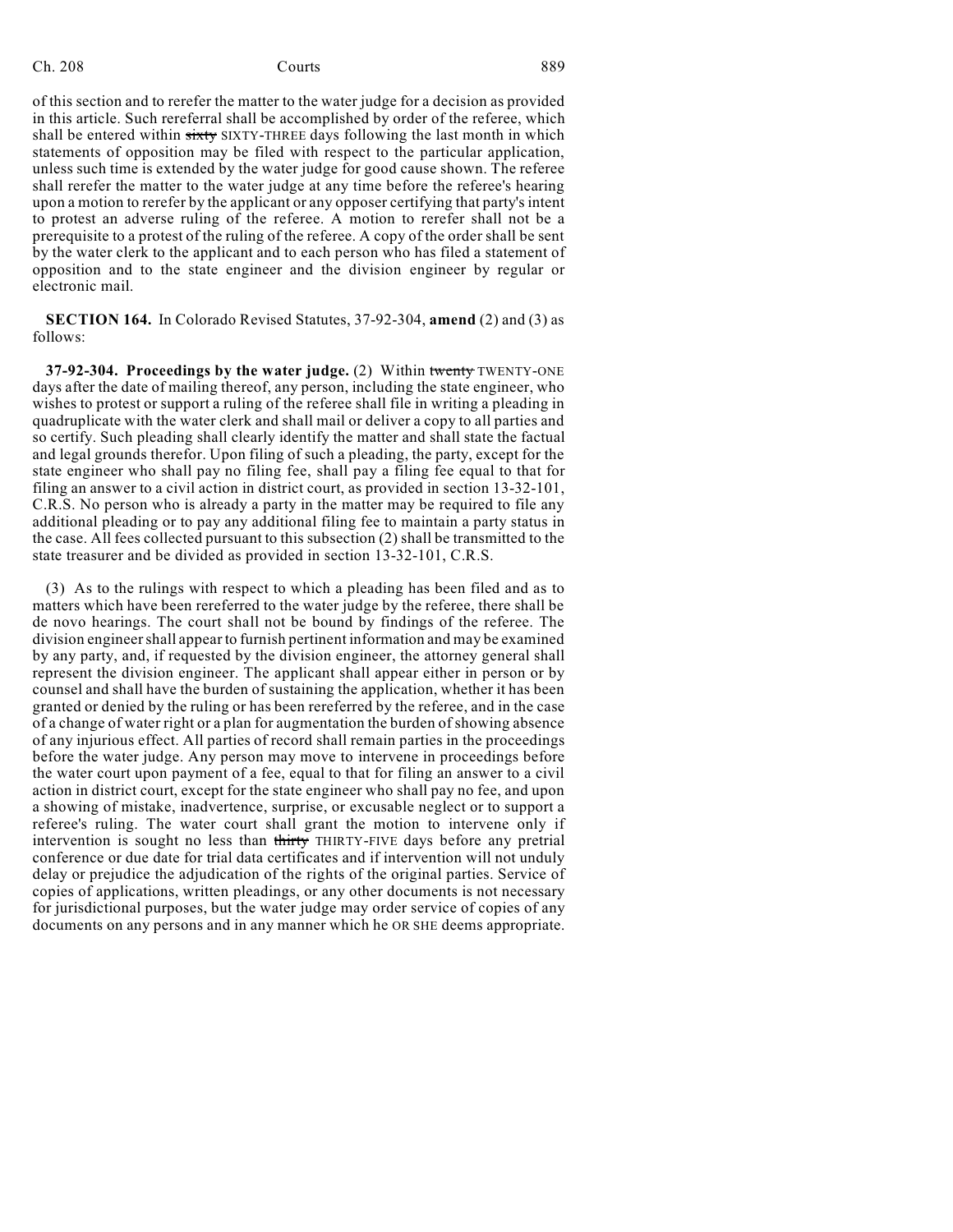| 890 | Courts | Ch. 208 |
|-----|--------|---------|
|     |        |         |

## **SECTION 165.** In Colorado Revised Statutes, 37-92-305, **amend** (7) asfollows:

**37-92-305. Standards with respect to rulings of the referee and decisions of the water judge.** (7) Prior to the cancellation or expiration of a conditional water right granted pursuant to a conditional decree, the court wherein such decree was granted shall give notice, within not less than sixty SIXTY-THREE days nor more than ninety NINETY-ONE days, by certified or registered mail to all persons to whom such conditional right was granted, at the last-known address appearing on the records of such court.

**SECTION 166.** In Colorado Revised Statutes, 37-92-308, **amend** (3) (b) (III),  $(3)$  (b) (IV), (3) (c) (VIII), (3) (e), (5) (a) (III), (7), (10) (d), (11) (b) (II), and (11) (e) as follows:

**37-92-308. Substitute water supply plans - special procedures for review water adjudication cash fund - legislative declaration - repeal.** (3) (b) Beginning January 1, 2003, the state engineer may approve the operation of a well described in paragraph (a) of this subsection (3) under a substitute water supply plan if the following conditions are met:

(III) The state engineer has given the owners of water rights and decreed conditional water rights thirty THIRTY-FIVE days after the date of mailing of such notice to file comments on the substitute water supply plan. Such comments shall include any claim of injury, any terms and conditions that should be imposed upon the plan to prevent injury to a party's water rights or decreed conditional water rights, and any other information the opposer wishes the state engineer to consider in reviewing the substitute water supply plan request.

(IV) The state engineer, after consideration of the comments, has determined that the operation and administration of such plan will replace all out-of-priority stream depletions in time, location, and amount in a manner that will prevent injury to other water rights and decreed conditional water rights, including water quality and continuity to meet the requirements of use to which the senior appropriation has normally been put pursuant to section 37-80-120 (3), and will not impair compliance with the South Platte river compact. The state engineer shall impose such terms and conditions as are necessary to ensure that these standards are met. In making the determinations specified in this subparagraph (IV), the state engineer shall hold a public hearing to address the issues. The public hearing shall be held no sooner than thirty-five days and no later than fifty FORTY-NINE days after the date of mailing of notice of the request for approval of the substitute water supply plan. Notice of the time and place of the hearing shall be provided no later than twenty TWENTY-ONE days prior to the hearing to all parties who have subscribed to the substitute water supply plan notification list for water division 1. At the hearing, every party shall be allotted a reasonable amount of time by the state engineer to present its case or defense by oral and documentary evidence and to conduct cross examination. At its own expense, any party may cause the hearing to be recorded by a court reporter or by an electronic recording device. Additionally, in making the determinations specified in this subparagraph (IV), the state engineer shall use the standards listed in paragraph  $(c)$  of this subsection  $(3)$  for evaluating such plans. It is the legislative intent that the adoption of these standards is only an interim compromise, to give greater certainty to senior surface water users in Colorado than past practices of the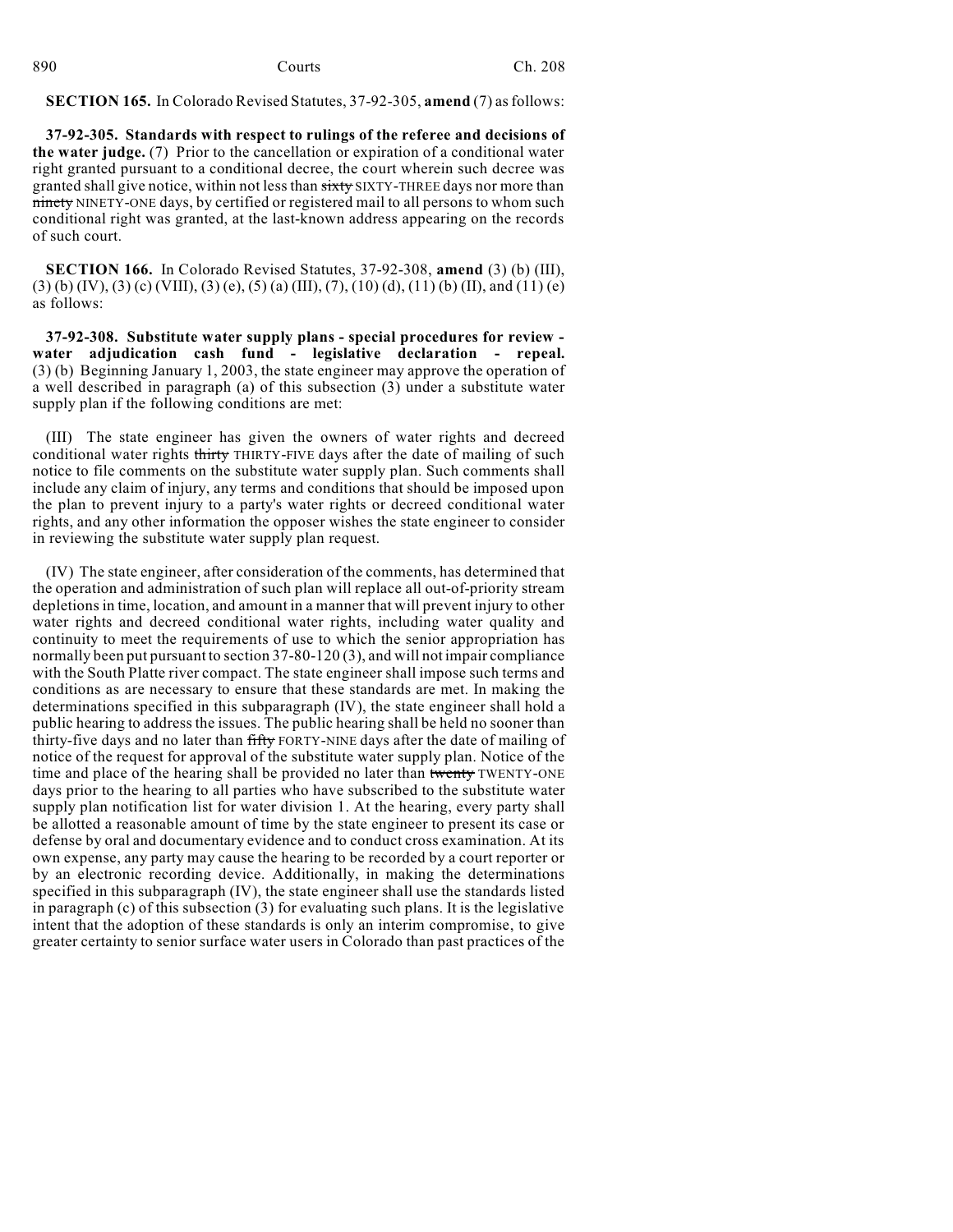state engineer have given, until augmentation plans for these wells have been approved by the water judge for water division 1 and final determinations about the methodologies for calculating the amount and timing of stream depletions have been made by the water judge. These interim standards shall not create any presumptions, shift the burden of proof, or serve as a defense in any application for approval of a plan for augmentation.

(c) (VIII) If amendments, including but not limited to the addition of more wells or the addition of different replacement water sources, are proposed to a substitute water supply plan after the initial written notice of the plan was given, the notice, comment, and hearing process described in this paragraph (c) shall be repeated for such amendments. If, in the opinion of the state engineer, an amendment is necessary to prevent immediate injury to other water rights that will occur prior to the expiration of the thirty-day THIRTY-FIVE-DAY comment period provided in subparagraph (III) of paragraph (b) of this subsection  $(3)$ , the thirty-day THIRTY-FIVE-DAY comment period shall be shortened to fifteen FOURTEEN days, the public hearing shall be held no later than twenty-five TWENTY-EIGHT days after the date of the mailing of notice of the request for the amendment, and the amendment may be implemented before the comment deadline and the public hearing. For amendments implemented prior to a public hearing, the state engineer shall issue a decision approving or denying the amendment no later than seven days after the conclusion of the public hearing. The state engineer may revoke or further condition the approval of any amendment after the comment and hearing process.

(e) When the state engineer approves or denies a substitute water supply plan, the state engineer shall serve a copy of the decision on all parties to the application by first-class mail or, if such parties have so elected, by electronic mail. Every decision of the state engineer shall provide a detailed statement of the basis and rationale for the decision, including a complete explanation of how all stream depletions were calculated, the location where they occur, how all replacement water sources were quantified, and what terms and conditions were imposed to prevent injury to other water rights and why they were imposed. The decision shall also include a description of the consideration given to any written comments that were filed by other parties. Neither the approval nor the denial by the state engineer shall create any presumptions, shift the burden of proof, or serve as a defense in any legal action that may be initiated concerning the substitute water supply plan. Any appeal of a decision made by the state engineer concerning a substitute water supply plan pursuant to this subsection (3) shall be made to the water judge in water division 1 within thirty THIRTY-FIVE days after the date of service of the decision. The water judge shall hear and determine such appeal using the procedures and standards set forth in sections 37-92-304 and 37-92-305 for determination of matters rereferred to the water judge by the referee. The proponent of the substitute water supply plan shall be deemed to be the applicant for purposes of application of such procedures and standards. The filing fee for the appeal shall be two hundred seventy-one dollars for the proponent of the substitute water supply plan and seventy dollars for any other party to the appeal. Moneys from such fee shall be transmitted to the state treasurer and deposited in the water adjudication cash fund, which fund is hereby created in the state treasury. The general assembly shall appropriate moneys in the fund for the judicial department's adjudications pursuant to this subsection (3).

(5) (a) Beginning January 1, 2002, for new water use plans involving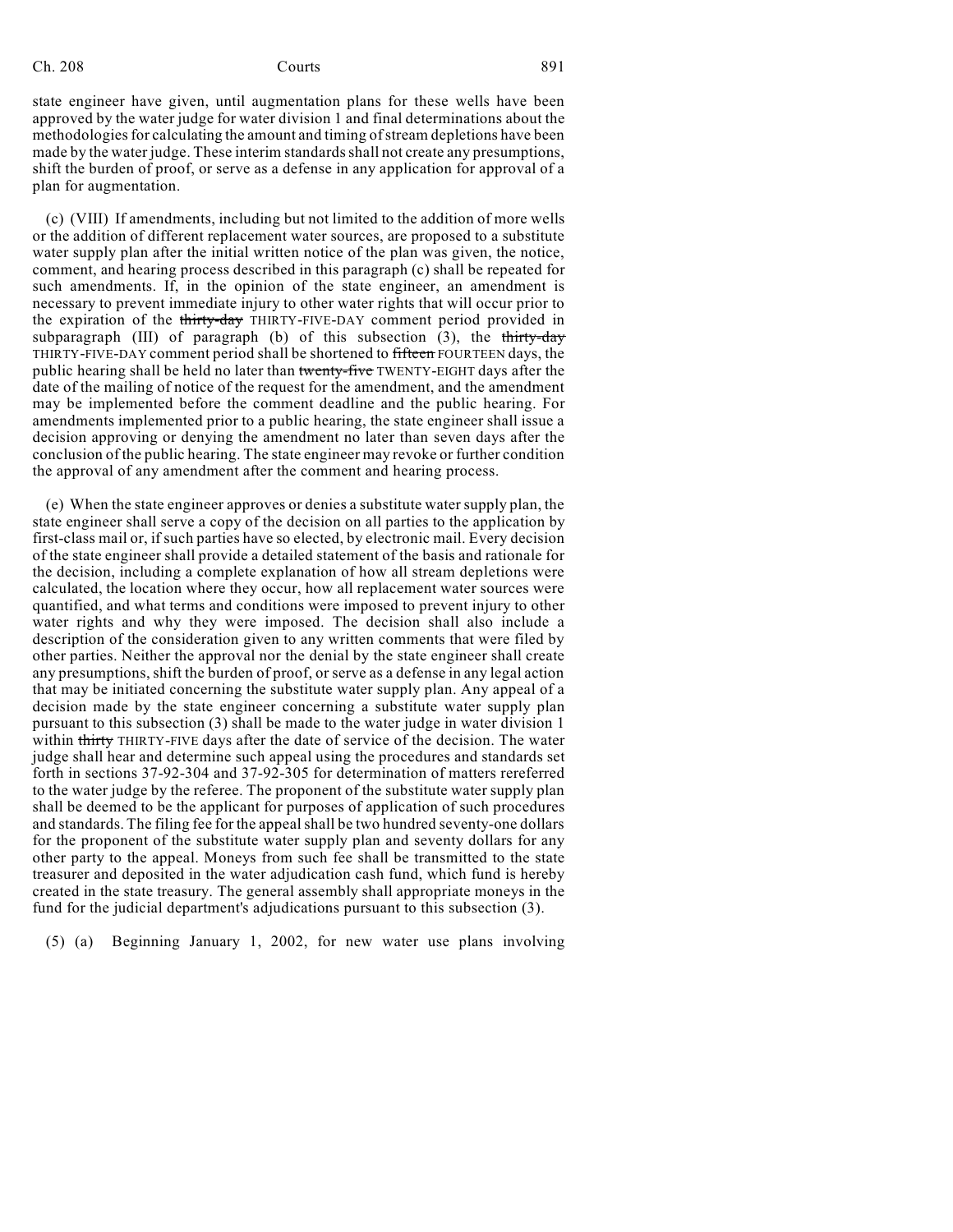out-of-priority diversions or a change of water right, if no application for approval of a plan for augmentation or a change of water right has been filed with a water court and the water use plan or change proposed and the depletions associated with such water use plan or change will be for a limited duration not to exceed five years, except as otherwise provided in subparagraph  $(II)$  of paragraph  $(b)$  of this subsection (5), the state engineer may approve such plan or change as a substitute water supply plan if the following conditions are met:

(III) The state engineer has given the owners of water rights and decreed conditional water rights thirty THIRTY-FIVE days after the date of mailing of such notice to file comments on the substitute water supply plan. Such comments shall include any claim of injury or any terms and conditionsthatshould be imposed upon the plan to prevent injury to a party's water rights or decreed conditional water rights and any other information the opposer wishes the state engineer to consider in reviewing the substitute water supply plan request.

(7) Beginning January 1, 2002, the state engineer may approve a substitute water supply plan if the state engineer determines such plan is needed to address an emergency situation and that the plan will not cause injury to the vested water rights or decreed conditional water rights of others or impair compliance with any interstate compact. Such plan shall not be implemented for more than ninety NINETY-ONE days. For purposes of this section, "emergency situation" means a situation affecting public health or safety where a substitute water supply plan needs to be implemented more quickly than the other procedures set forth in this section allow. For 2003, an "emergency situation" may also mean an immediate need for the use of augmentation wells necessitated by extreme drought conditions if such augmentation wells are also included in a request filed previously, or filed simultaneously with a request under this subsection (7), for approval of a substitute water supply plan under subsection (3) or (4) of this section. Approval pursuant to this section of the use of augmentation wells shall include the terms and conditions needed to account for and replace all out-of-priority stream depletions that will result from such use, including post-pumping depletions. Within five SEVEN days after the date of approval of the use of an augmentation well under this subsection (7), the state engineer shall give notice of the approval to all parties who have subscribed to the substitute water supply plan notification list for water division 1. In all other situations, notice to other water users shall not be required. Neither the approval nor the denial by the state engineer shall create any presumptions, shift the burden of proof, or be a defense in any legal action that may be initiated concerning an emergency substitute water supply plan or in any proceedings under subsection (3) or (4) of this section.

(10) (d) When the state engineer approves or denies a substitute water supply plan pursuant to this subsection (10), the state engineer shall serve a copy of the decision on all parties who have subscribed to the substitute water supply plan notification list for water division 1 and all parties to the water court case in which the plan for augmentation was decreed by first-class mail or, if such parties have so elected, by electronic mail. Neither the approval nor the denial by the state engineer shall create any presumptions, shift the burden of proof, or serve as a defense in any legal action involving the substitute water supply plan. Any appeal of a decision made by the state engineer concerning a substitute water supply plan approved or denied pursuant to this subsection (10) shall be made within thirty THIRTY-FIVE days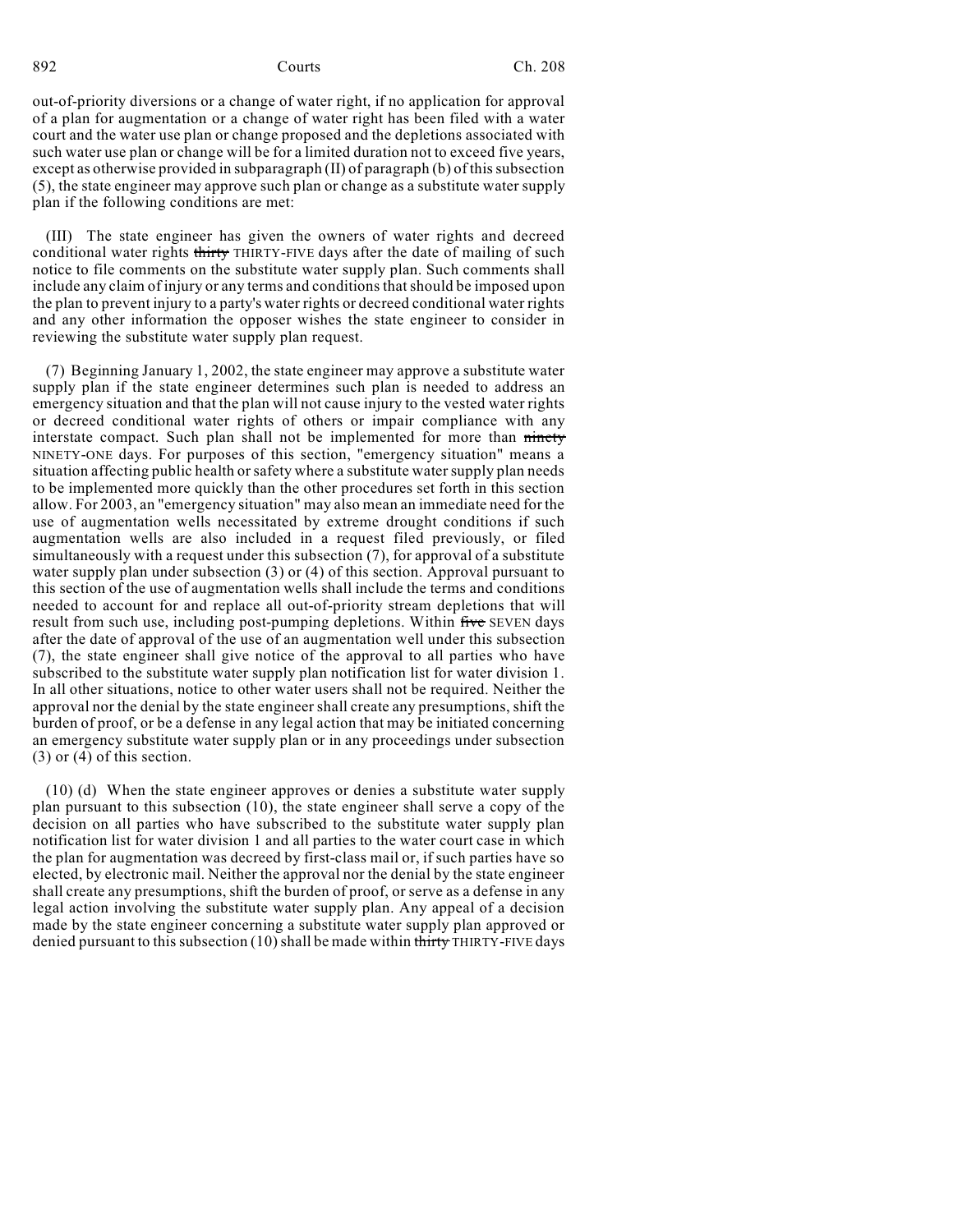Ch. 208 Courts **693** 

after the date of service of the decision. Any such appeal shall be filed under the same case number as the decreed plan for augmentation and shall be heard under the retained jurisdiction of the water judge, using the procedures and standards set forth in sections 37-92-304 and 37-92-305, for determination of matters rereferred to the water judge by the referee. The water judge shall hear and determine any such appeal on an expedited basis. The applicant for the substitute water supply plan shall not use the proposed substitute water supply in the decreed plan for augmentation until any appeal under this paragraph (d) is decided by the water court. Following the determination on appeal by the water court, the applicant's use of water under the substitute water supply plan shall be governed by such water court determination, unless the terms of the augmentation plan decree provide otherwise.

(11) (b) For a substitute water supply plan pursuant to this subsection (11), the state engineer may approve the temporary operation of a coal bed methane well that withdraws tributary ground water only if the following conditions are met:

(II) All parties who have subscribed to the substitute water supply plan notification list for the water division in which the proposed plan is located have thirty THIRTY-FIVE days after the date of mailing of such notice to file comments on the substitute water supply plan. Such comments shall include any claim of injury, any terms and conditions that should be imposed upon the plan to prevent injury to a party's water rights or decreed conditional water rights, and any other information a party wishes the state engineer to consider in reviewing the substitute water supply plan request; and

(e) Neither the approval nor the denial by the state engineer shall create any presumptions,shift the burden of proof, or serve as a defense in any legal action that may be initiated concerning the substitute water supply plan. Any appeal of a decision made by the state engineer concerning a substitute water supply plan pursuant to this subsection (11) shall be to the water judge of the applicable water division within thirty THIRTY-FIVE days after the date of service of the decision. The water judge shall hear and determine such appeal on an expedited basis using the procedures and standards set forth in sections 37-92-304 and 37-92-305 for determination of matters referred to the water judge by the referee.

**SECTION 167.** In Colorado Revised Statutes, 37-92-309, **amend** (3) (a) and (4) (a) as follows:

**37-92-309. Interruptible water supply agreements - special review procedures - rules - water adjudication cash fund - legislative declaration.** (3) The state engineer is authorized to approve and administer interruptible water supply agreements that permit a temporary change in the point of diversion, location of use, and type of use of an absolute water right without the need for an adjudication pursuant to this article, subject to the following:

(a) The applicant for approval of an interruptible water supply agreement shall provide written notice of the application by first-class mail or electronic mail to all parties who have subscribed to the substitute water supply plan notification list, as described in section 37-92-308 (6), for the division or divisions in which the water right is located and in which it will be used, and proof of such notice shall be filed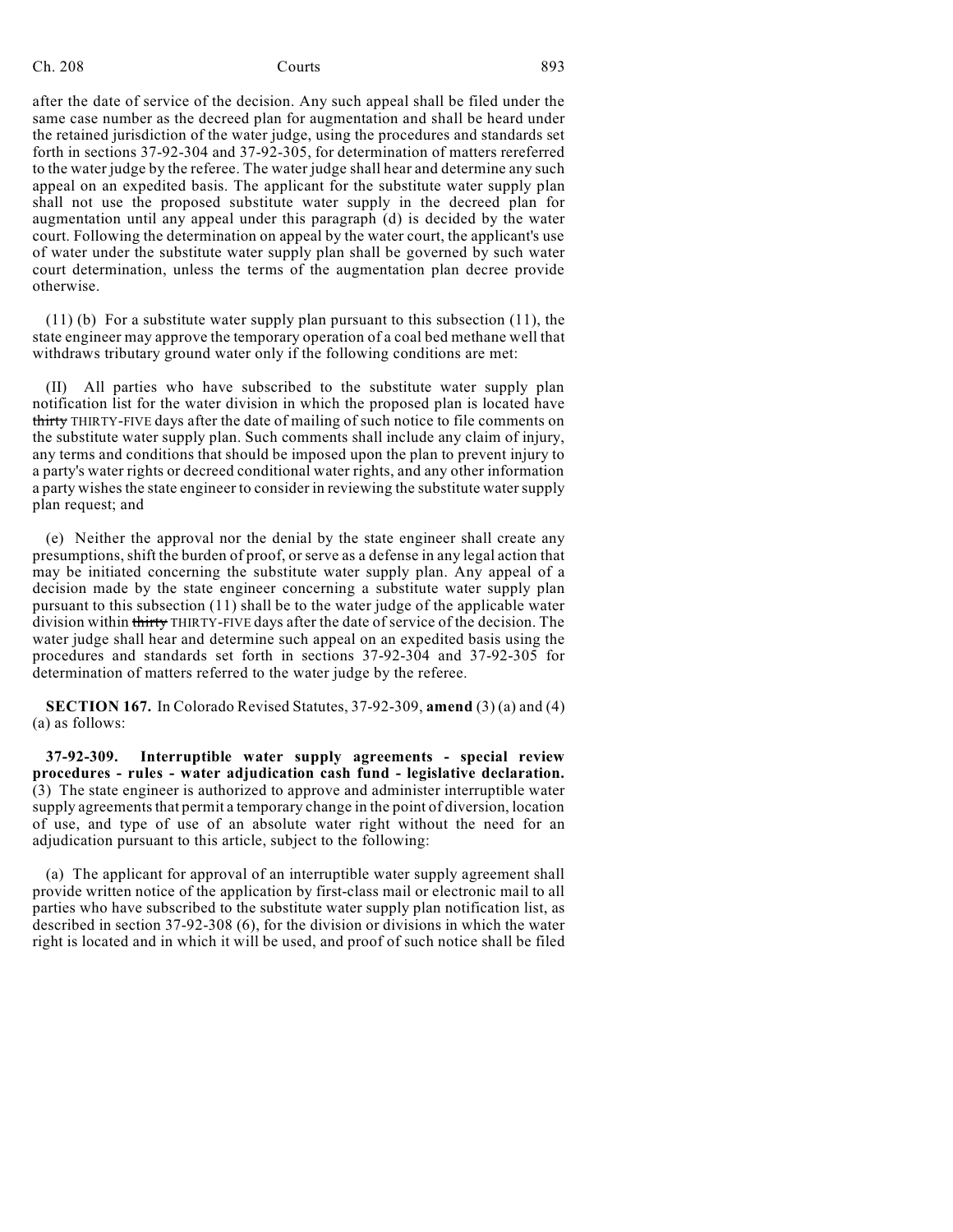with the state engineer. The application shall be accompanied by a detailed written report, prepared by a professional engineer or other professional acceptable to the state engineer, that evaluates the historical consumptive use, return flows, and the potential for material injury to other water rights relating to the interruptible water supply agreement and that proposes conditions to prevent such injury. The state engineer shall give the owners of water rights thirty THIRTY-FIVE days after the date of mailing of such notice to file comments on the operation of the interruptible water supply agreement. Such comments shall include any claim of injury or any terms and conditions that should be imposed upon the agreement so that it will not cause injury to a party's water rights or decreed conditional water rights, if such conditional rights will be exercised during operation of the interruptible water supply agreement, and any other information the party wishes the state engineer to consider in reviewing the application.

(4) (a) When the state engineer approves or denies an interruptible water supply agreement, the state engineer shall serve a copy of the decision upon all parties to the application by first-class mail or, if such parties have so elected, by electronic mail. Neither the approval nor the denial of the agreement by the state engineer shall create any presumptions, shift the burden of proof, or serve as a defense in any legal action that may be initiated concerning the interruptible water supply agreement. Any appeal of a decision made by the state engineer concerning the operation of an interruptible water supply agreement pursuant to this section shall be expedited, shall be limited to the issue of injury, and shall be made within thirty THIRTY-FIVE days after mailing of the decision to the water judge in the applicable water division. All parties to the appeal shall pay to the water clerk a fee to cover the direct costs associated with the expedited appeal. The water judge shall hear and determine such appeal using the procedures and standards set forth in sections 37-92-304 and 37-92-305 for determination of matters rereferred to the water judge by the referee; except that the water judge shall not deem any failure to appeal all or any part of the decision of the state engineer or failure to state any grounds for appeal to preclude any party from raising any claims of injury in a future proceeding before the water judge. The proponent of the interruptible water supply agreement shall be deemed to be the applicant for purposes of application of such procedures and standards. Moneys from such fee shall be transmitted to the state treasurer and deposited in the water adjudication cash fund, which fund is hereby created in the state treasury. The general assembly shall appropriate moneys in the fund for the judicial department's expedited adjudications pursuant to this section.

**SECTION 168.** In Colorado Revised Statutes, 37-92-602, **amend** (3) (c) (II) (A),  $(3)$  (e), and  $(3)$  (f) as follows:

**37-92-602. Exemptions - presumptions - legislative declaration.** (3) (c) (II) (A) If such relocated well will not change substantially the usage of water which can lawfully be made by means of the existing well, a permit to construct and use the relocated well shall be issued, and the existing well shall be abandoned within ninety NINETY-ONE days after the completion of the relocated well.

(e) The state engineershall act upon an application filed under this subsection (3) within forty-five FORTY-NINE days after such filing and shall support his OR HER ruling with a written statement of the basis therefor, and the provisions of article 4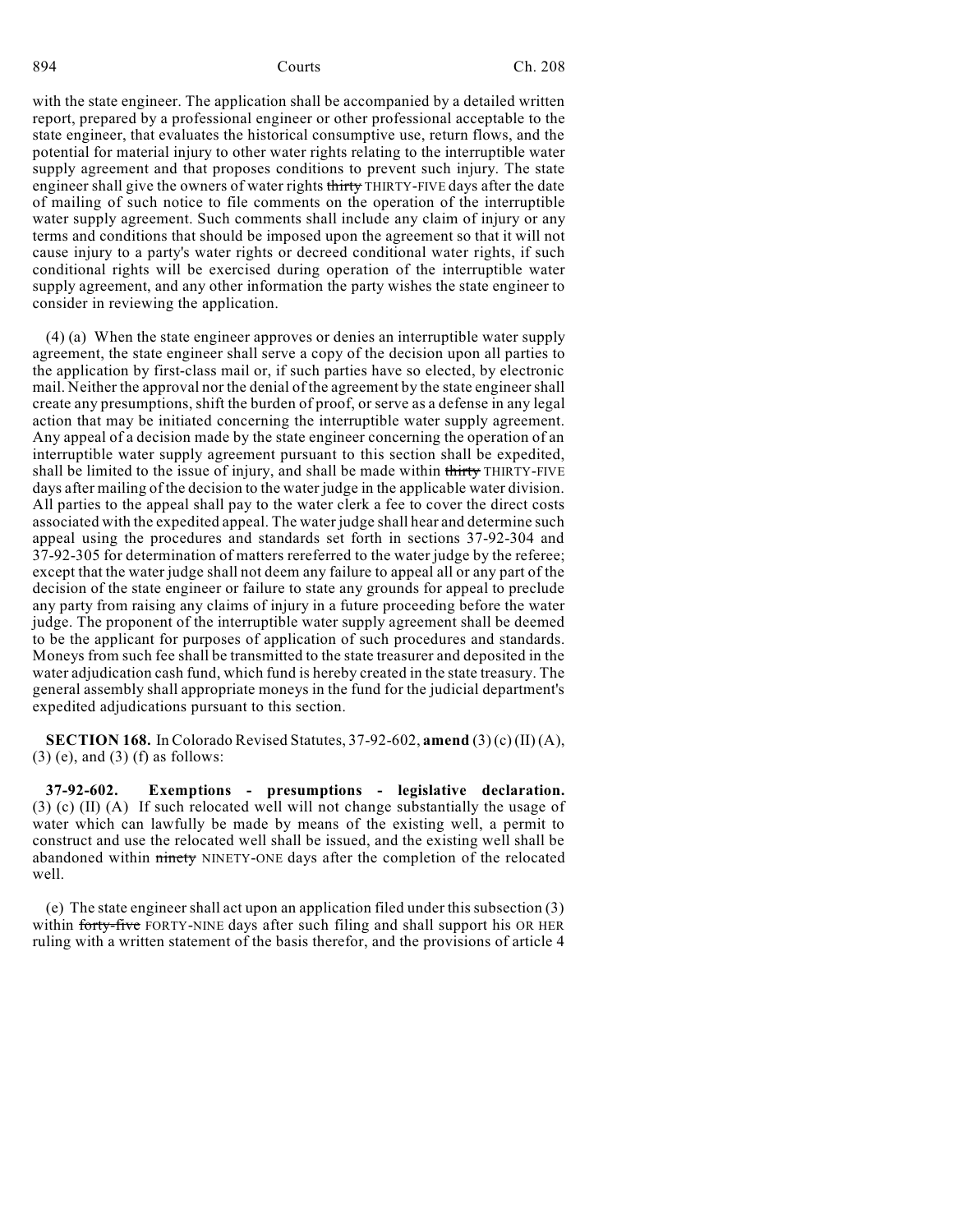of title 24, C.R.S., shall apply.

(f) Any person aggrieved by a decision of the state engineer granting or denying an application filed under this subsection  $(3)$  may within thirty THIRTY-FIVE days after such decision file a petition for review with the water clerk of the water division in which the well is located. Upon receipt of such petition, the water judge of said water division shall promptly conduct such hearings as are necessary to determine whether or not the decision of the state engineer shall be upheld. In any case in which the state engineer's decision is reversed, the water judge shall order the state engineer to grant or to deny the application, as such reversal may require, and may specify such terms and conditions as are appropriate. Appeals from any decision of the water judge shall be made as in other civil actions.

**SECTION 169.** In Colorado Revised Statutes, 38-35-203, **amend** (1) introductory portion as follows:

**38-35-203. Action to enforce.** (1) No spurious lien or spurious document shall hold or affect any real or personal property longer than thirty THIRTY-FIVE days after the lien or document has been recorded or filed in the office of any state or local official or employee, including the office of the clerk and recorder of any county or city and county or the office of the Colorado secretary of state, unless within the thirty THIRTY-FIVE days:

**SECTION 170.** In Colorado Revised Statutes, 38-35-204, **amend** (1) (a) as follows:

**38-35-204. Order to show cause.** (1) Any person whose real or personal property is affected by a recorded or filed lien or document that the person believes is a spurious lien or spurious document may petition the district court in the county or city and county in which the lien or document was recorded or filed or the federal district court in Colorado for an order to show cause why the lien or document should not be declared invalid. The petition shallset forth a concise statement of the facts upon which the petition is based and shall be supported by an affidavit of the petitioner or the petitioner's attorney. The order to show cause may be granted ex parte and shall:

(a) Direct any lien claimant and any person who recorded or filed the lien or document to appear as respondent before the court at a time and place certain not less than ten FOURTEEN days nor more than twenty TWENTY-ONE days after service of the order to show cause why the lien or document should not be declared invalid and why such other relief provided for by this section should not be granted;

**SECTION 171.** In Colorado Revised Statutes, 38-38-101, **amend** (1) (h) as follows:

**38-38-101. Holder of evidence of debt may elect to foreclose.** (1) **Documents required.** Whenever a holder of an evidence of debt declares a violation of a covenant of a deed of trust and elects to publish all or a portion of the property therein described for sale, the holder or the attorney for the holder shall file the following with the public trustee of the county where the property is located: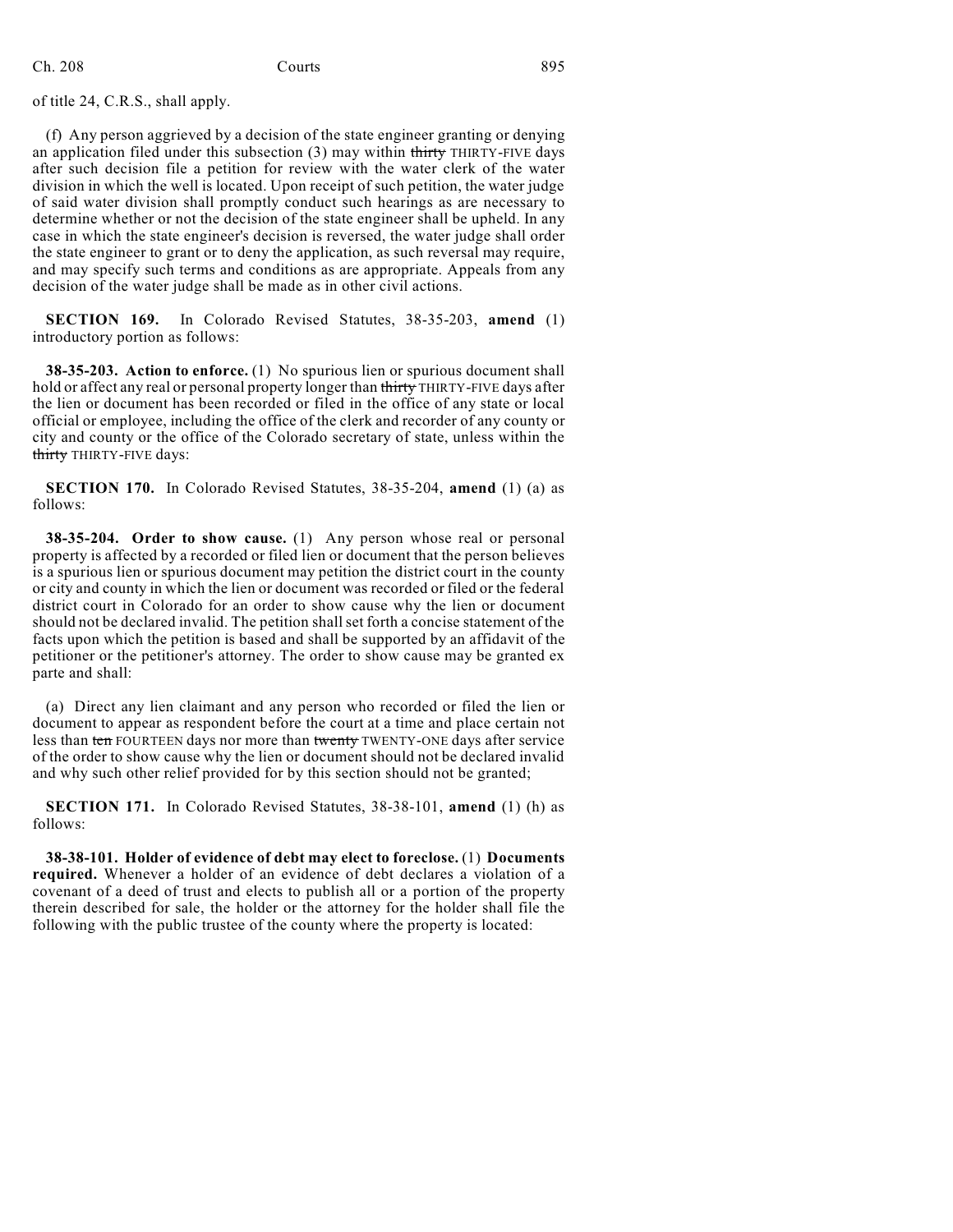(h) A separate document notifying the public trustee that the property referred to in the notice of election and demand is property that requires posting under section 38-38-802. If the document required by this paragraph (h) is not filed at the time the documents required by paragraphs (a) to (e) of this subsection (1) are filed with the public trustee, and the holder determines at a later date that the property requires posting, the holder shall request that the public trustee rerecord the notice of election and demand. Thereafter, all deadlines for the foreclosure action shall be determined according to the date of the rerecording of the notice of election and demand as though the foreclosure was commenced on such date, and the public trustee shall collect a fee of seventy-five dollars from the holder. If the document required by this paragraph (h) is filed in error, the holder may withdraw it by filing with the public trustee an affidavit signed by the holder or the attorney for the holder affirming both that the document required by this paragraph (h) was filed in error and that the property has not been posted pursuant to section 38-38-802. In order to be effective, and thereby notify the public trustee that the property is not eligible for posting, such affidavit shall be filed with the public trustee no later than fifteen calendar FOURTEEN days after the date of the determination of the public trustee that the filing is complete in accordance with section 38-38-102 (1).

**SECTION 172.** In Colorado Revised Statutes, 1-40-107, **amend** (2) **as amended by House Bill 12-1313**, as follows:

**1-40-107. Rehearing - appeal - fees - signing.** (2) If any person presenting an initiative petition for which a motion for a rehearing is filed, any registered elector who filed a motion for a rehearing pursuant to subsection (1) of this section, or any other registered elector who appeared before the title board in support of or in opposition to a motion for rehearing is not satisfied with the ruling of the title board upon the motion, then the secretary of state shall furnish such person, upon request, a certified copy of the petition with the titles and submission clause of the proposed law or constitutional amendment, together with a certified copy of the motion for rehearing and of the ruling thereon. If filed with the clerk of the supreme court within five business SEVEN days thereafter, the matter shall be disposed of promptly, consistent with the rights of the parties, either affirming the action of the title board or reversing it, in which latter case the court shall remand it with instructions, pointing out where the title board is in error.

**SECTION 173. Effective date - applicability.** (1) (a) This act takes effect on July 1, 2012, and, except as provided in subsection (2) of this section, applies to:

(I) Time intervals that are counted forward and, under the provisions of this act, commence and end with dates on or after July 1, 2012; and

(II) Time intervals that are counted backwards and under the provisions of this act commence and end with dates after June 30, 2012.

(b) For purposes of this subsection (1), in determining the date that a time interval commences, the first day of the period is counted.

(2) This act does not apply to modify the settings of any dates or time intervals set by an order of a court entered before July 1, 2012.